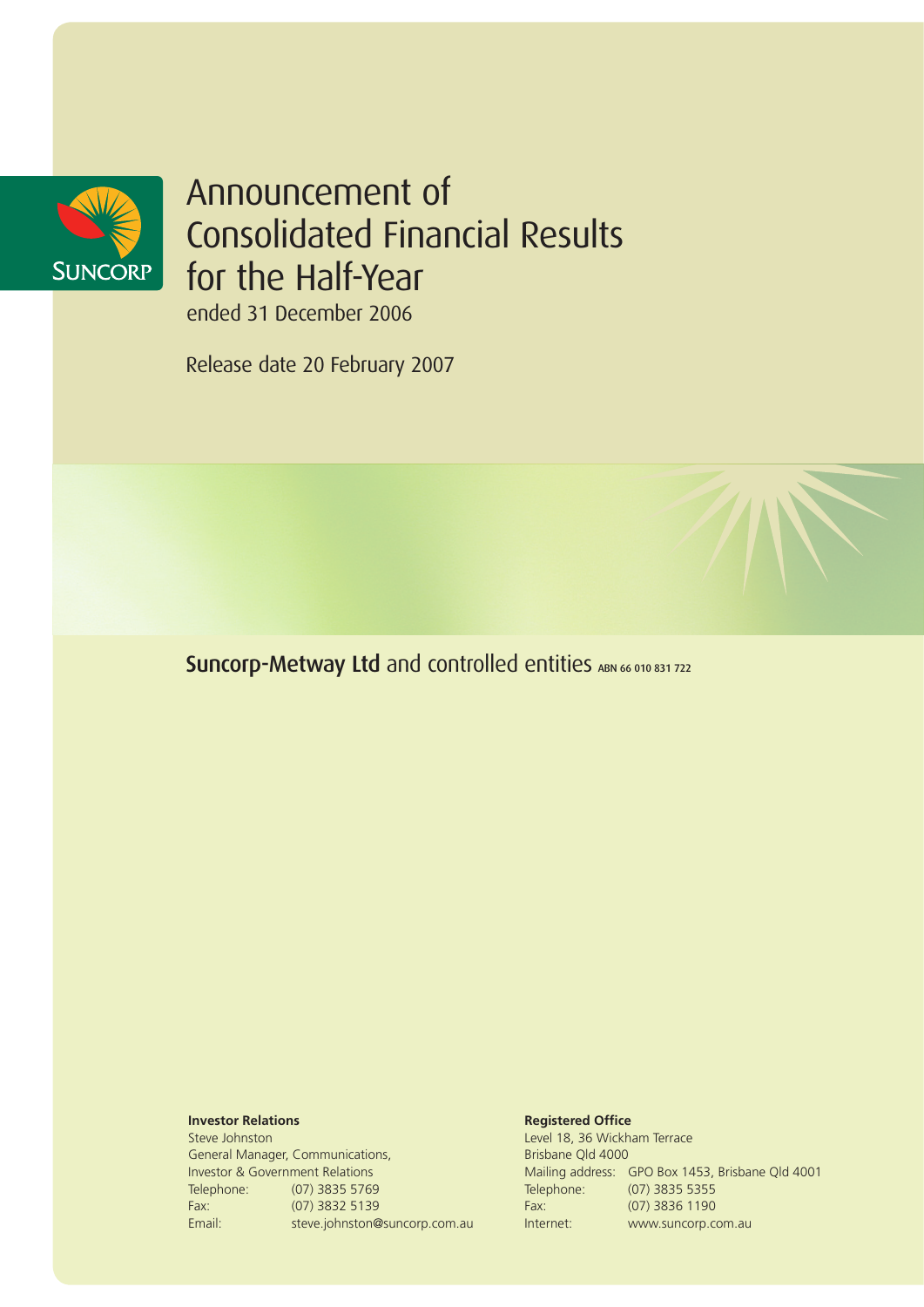for the half-year ended 31 December 2006

### Table of contents

| <b>Summary of results</b>                                                                  | з  |
|--------------------------------------------------------------------------------------------|----|
| <b>Review of operations</b>                                                                | 4  |
| Contribution to profit by division<br>for the half-year ended 31 December 2006             | 8  |
| <b>Balance Sheet</b>                                                                       | 10 |
| <b>Ratios and statistics</b>                                                               |    |
| for the half-year ended 31 December 2006                                                   | 11 |
| <b>Segment information - Banking</b>                                                       | 12 |
| Profit overview                                                                            | 12 |
| Profit contribution - Banking                                                              | 13 |
| Balance sheet - Banking                                                                    | 14 |
| Banking ratios and statistics                                                              | 14 |
| Asset growth                                                                               | 15 |
| Funding and deposits                                                                       | 18 |
| Profit commentary                                                                          | 19 |
| Impaired assets                                                                            | 23 |
| Average banking assets and liabilities                                                     | 27 |
| Changes in net interest income:                                                            |    |
| volume and rate analysis                                                                   | 29 |
| Segment information - General Insurance                                                    | 30 |
| Profit overview                                                                            | 30 |
| Profit contribution - General Insurance before<br>impact of discount rate movements        | 32 |
| Profit contribution - General Insurance<br>including the impact of discount rate movements | 33 |
| Balance sheet - General Insurance                                                          | 35 |
| General Insurance ratios                                                                   | 36 |
| Profit commentary                                                                          | 37 |
| Profit contribution by class of business -<br>short tail and long tail                     | 46 |
| Profit contribution by class of business -                                                 |    |
| commercial and personal lines                                                              | 48 |
| <b>Segment information - Wealth Management</b>                                             | 50 |
| Profit overview                                                                            | 50 |
| Profit contribution - Wealth Management                                                    | 51 |
| Balance sheet - Wealth Management                                                          | 52 |
| Profit commentary                                                                          | 53 |
| New business sales                                                                         | 54 |
| Value of new sales                                                                         | 54 |
| Embedded value                                                                             | 55 |
| Funds under administration                                                                 | 55 |
| Risk annual premium                                                                        | 56 |
| Portfolio allocation of investments -                                                      |    |
| Wealth Management                                                                          | 56 |
| Funds management activities                                                                | 57 |
| Group investment performance                                                               | 57 |

| Group capital                                     | 58 |
|---------------------------------------------------|----|
| Group capital position                            | 58 |
| Banking capital adequacy                          | 61 |
| Adjusted common equity – consolidated Bank        | 63 |
| General Insurance minimum capital ratio           | 63 |
| <b>Operating expenses</b>                         | 65 |
| <b>Dividends</b>                                  | 66 |
| Income tax                                        | 66 |
| <b>Basel II Accord</b>                            | 67 |
| <b>Merger with Promina Group Limited</b>          | 67 |
| <b>Appendix 1 – Income Statement</b>              | 68 |
| Appendix 2 – Statement of                         |    |
| <b>Recognised Income and Expense</b>              | 69 |
| Appendix 3 – Balance Sheet reconciliation         | 69 |
| <b>Appendix 4 – Definitions</b>                   | 70 |
| <b>Appendix 5 – Ratio calculations</b>            | 73 |
| Earnings per share                                | 73 |
| Return on average shareholders' equity - basic    | 73 |
| Return on average shareholders' equity – diluted  | 74 |
| Group allocation of capital for diluted return on |    |
| average shareholders' equity calculations         | 75 |
| Appendix 6 – Details of share capital             | 76 |
| Appendix 7 - Key dates                            | 77 |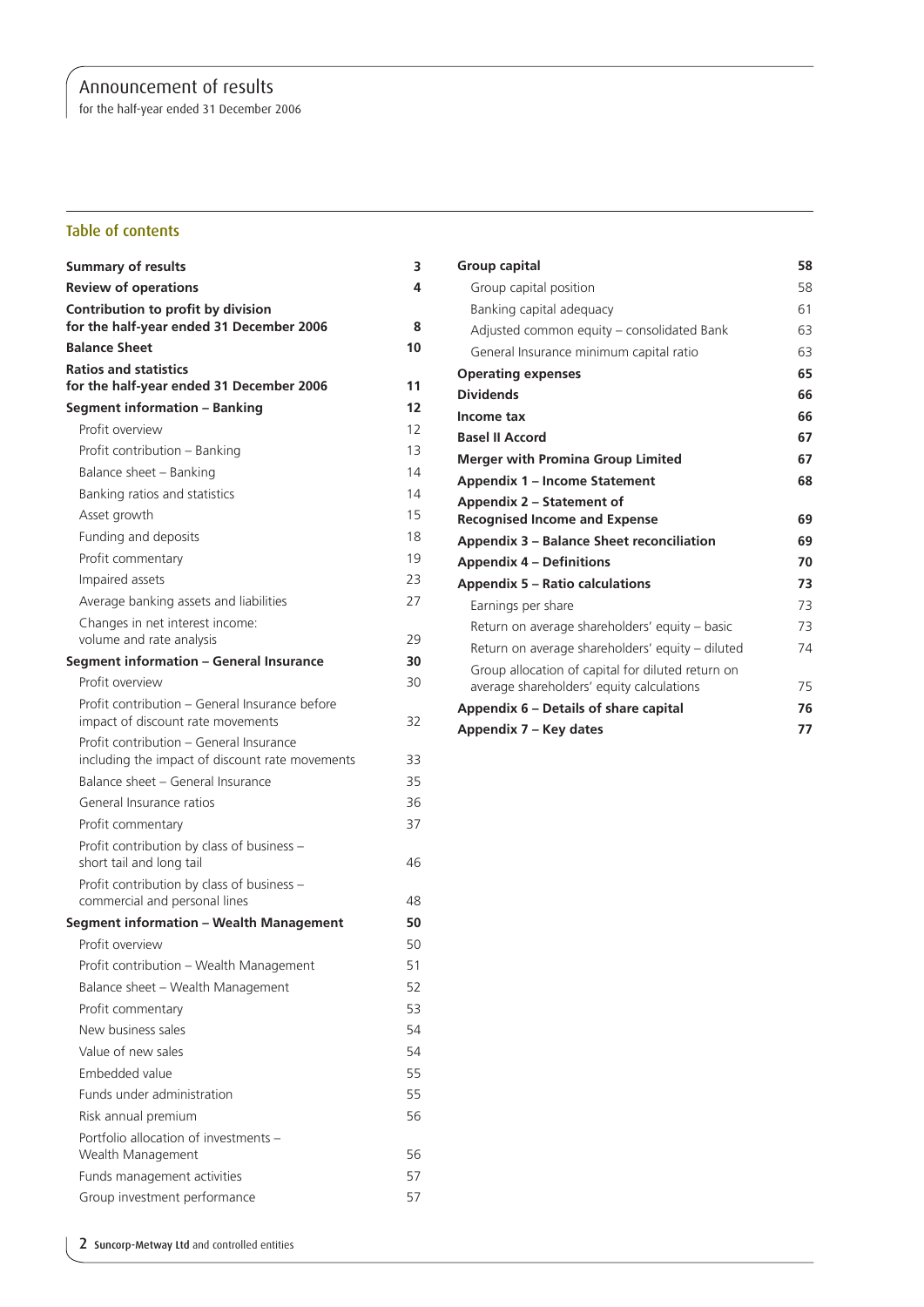### Suncorp-Metway Ltd Half-year Results 2007

- Net profit after tax (NPAT) up 16.1% to \$527 million
- **-** Underlying profit up 19.7% to \$589 million
- **Earnings per share for the half-year up 13.9% to** 94.4 cents per share
- Return on equity of 22.4%
- Interim ordinary dividend of 52 cents, fully franked, an increase of 10.6% on the half-year to December 2005

|                          |               | <b>HALF-YEAR ENDED</b> |               |                                   |
|--------------------------|---------------|------------------------|---------------|-----------------------------------|
|                          | <b>DEC-06</b> | <b>JUN-06</b>          | <b>DEC-05</b> | <b>DEC-06</b><br><b>VS DEC-05</b> |
|                          | \$M           | \$M                    | \$M           | %                                 |
| <b>Profit overview</b>   |               |                        |               |                                   |
| Banking                  | 289           | 251                    | 255           | 13.3                              |
| General Insurance        | 383           | 361                    | 330           | 16.1                              |
| Wealth Management        | 54            | 39                     | 42            | 28.6                              |
| L J Hooker and other     | 7             | 6                      | 7             |                                   |
| Consolidation            | (9)           | (7)                    | (6)           | 50.0                              |
| Profit before tax        | 724           | 650                    | 628           | 15.3                              |
| Tax                      | (197)         | (188)                  | (174)         | 13.2                              |
| <b>Net profit</b>        | 527           | 462                    | 454           | 16.1                              |
| <b>Underlying profit</b> | 589           | 550                    | 492           | 19.7                              |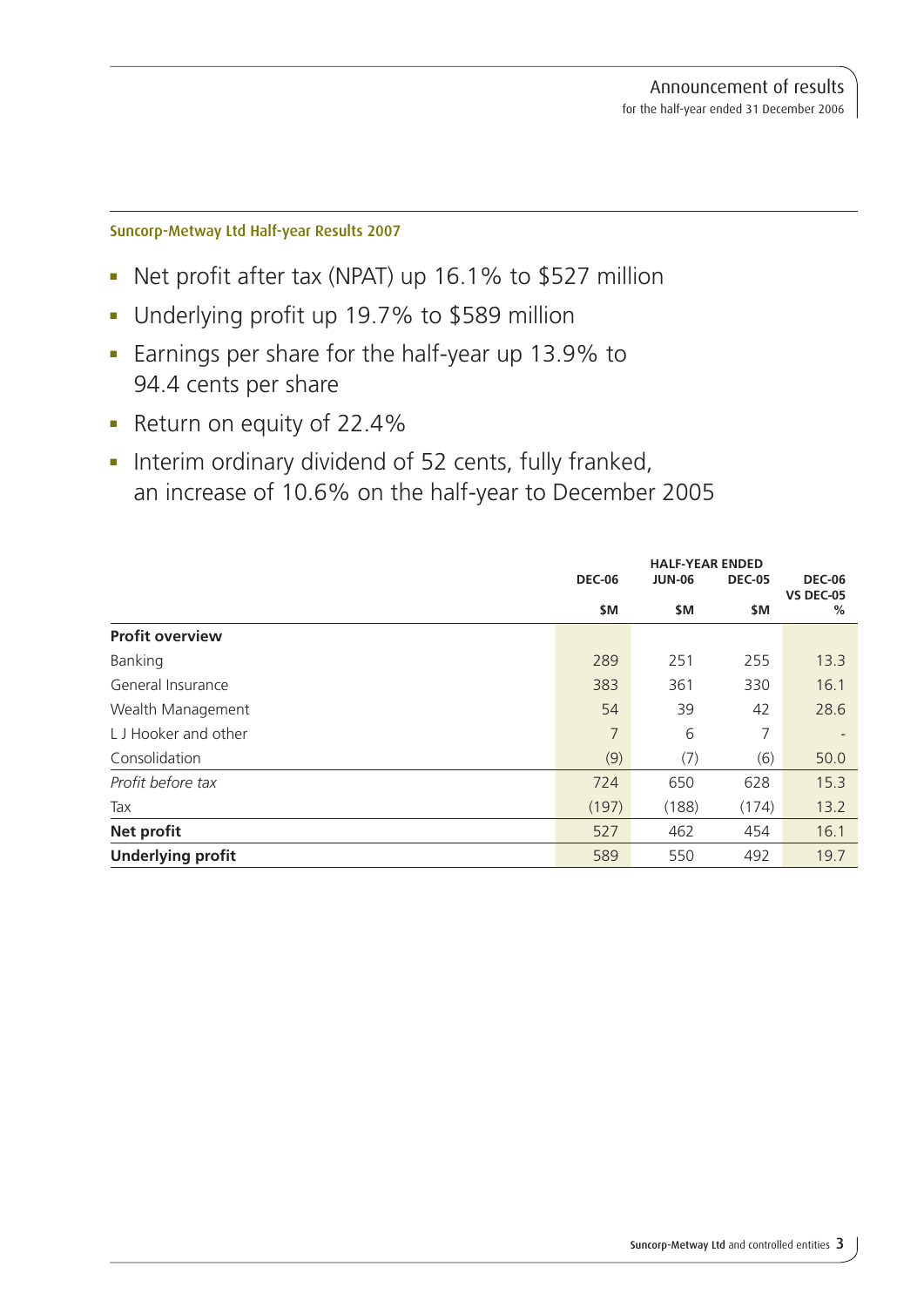for the half-year ended 31 December 2006

### Review of operations

### **Except where otherwise stated, all figures relate to the half-year ended 31 December 2006. Comparatives are for the half-year ended 31 December 2005, and life insurance policy owners' interests are excluded.**

### **Group overview**

- <sup>n</sup> Suncorp has reported a 16.1% increase in net profit after tax (NPAT) to \$527 million for the half-year to December 2006. Underlying profit increased by 19.7% to \$589 million for the half-year.
- <sup>n</sup> The strength of the result has allowed the Board to declare a 52 cent interim ordinary dividend, an increase of 10.6% on the half to December 2005. This is equivalent to a diluted payout ratio of 55.5% for the half-year.
- <sup>n</sup> Earnings per share on a cash basis, fully diluted, increased by 13.9% to 94.4 cents for the half-year.
- **-** The Banking division delivered another good result in an intensely competitive market, with contribution before tax increasing by 13.3% to \$289 million for the half-year. The result featured strong growth in receivables, ongoing tight control over costs and continued disciplined credit practices. The Bank continues to proactively manage the price and volume mix to ensure it is well placed to respond to changes in the competitive environment.
- <sup>n</sup> In **General Insurance**, pre-tax profitability remained strong, at \$383 million for the half-year, as the business further improved its claims management processes and benefited from a generally favourable claims experience in short tail and long tail classes. Premium growth was in line with forecast expectations, with price based competition increasing across most portfolios and as customers continue to benefit from the tort law reforms reducing premiums. In this environment, the business has remained disciplined around pricing and risk selection to ensure profitable growth.
- <sup>n</sup> The **Wealth Management** division delivered strong growth in pre-tax profit of 28.6% to \$54 million for the half-year. The result was driven by strong growth in funds under administration, strong personal risk sales and good retention.
- <sup>n</sup> On 21 October 2006 Suncorp entered into a Merger Implementation Agreement whereby it was proposed that the Group would acquire all of Promina Group Limited's ordinary shares. The transaction is to be completed by way of a Scheme of Arrangement. The implementation of the Scheme is subject to various conditions, including the approval of Promina Group Limited ("Promina") shareholders at a Court-convened meeting to be held on 5 March 2007 and the approval of the Federal Court of Australia (expected to be 12 March 2007).

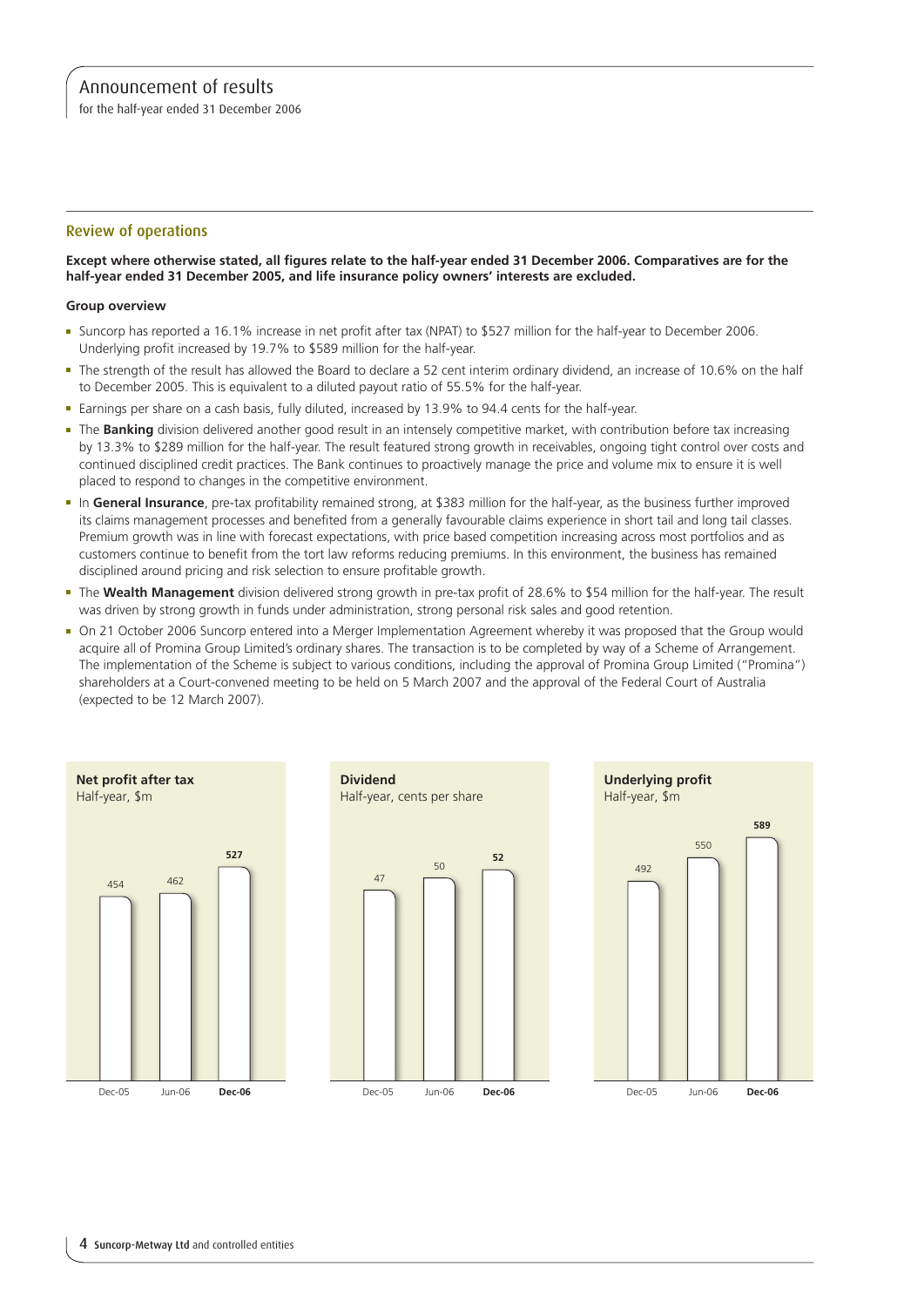### Review of operations continued

### **Financial position**

- <sup>n</sup> At the end of December 2006, the Group had total assets of \$56.3 billion, an increase of 12.7% on December 2005. Liabilities totalled \$51.4 billion up 12.2% leaving equity at \$4.9 billion, up 18.1%.
- <sup>n</sup> The Group's capital position remains strong, with a capital adequacy ratio of 11.34% in the Bank, an MCR multiple of 1.83 times in the General Insurer and strong capital reserves in the Life Company. The Promina acquisition will have a significant impact on the Group's capital position as the surplus capital will be used to help fund the transaction.
- The adjusted common equity (ACE) ratio in the Bank increased to 6.09% from 5.44% in December 2005. This ratio sits comfortably above the Company's target range of 4.5% to 5%.
- <sup>n</sup> The Group's credit ratings underwent change over the period following the announcement of the proposed merger with Promina. Standard and Poor's has a 'A' positive watch long term counterparty credit rating on the Company, Moody's is at 'A2' review rating direction uncertain and Fitch at 'A' rating watch positive.
- <sup>n</sup> Standard and Poor's has indicated that it expects to assign the merged group an A+ (positive outlook) upon implementation of the merger.

#### **Operational highlights**

The strong results for the half-year continue to reflect the disciplined manner in which management is responding to the challenge of increasing competition across all lines of business.

As competition increases, management remains focused on driving profitability through superior customer service, market segmentation, product packaging and logical cross-sell while continuing to capitalise on the diversified financial services model's proven ability to generate efficiencies and drive down unit costs.

The Group has maintained its strict discipline around pricing, return on capital, risk and credit standards while being conscious of the need to maintain and grow market shares.

The Group's strategy continues to serve it well, with each of its businesses now competing strongly in its own right while at the same time making good progress in realising the benefits of its unique position in the Australian financial services marketplace.

The Group is now well placed to embark on the next stage of its strategic journey.

The major operational highlights in the half-year to December 2006 were:

- <sup>n</sup> In **Banking**, net profit before tax grew by 13.3% to \$289 million a record return for a half-year period. The Bank continued to proactively manage price and volume in order to achieve a very respectable 6.9% increase in total income.
- <sup>n</sup> The cost to income ratio improved to 44.4%, an outstanding result and tangible proof of the benefits to the Bank of participating in Suncorp's diversified financial services model.
- <sup>n</sup> In a half-year where tightening monetary policy began to constrain credit formation, the Bank grew total receivables by 14.6% – ahead of industry growth rates for the half.
- n the current competitive environment the Bank manages the price and volume levers to achieve growth at, or slightly above, system rates, and seeks to optimise its distribution capabilities to achieve profitable growth at all levels. The Bank does not seek to grow its market share where it is clearly unprofitable to do so.
- <sup>n</sup> Lending volumes gained momentum throughout the half as initiatives put in place during the previous financial year achieved their full effect. These initiatives, which included improved loan packaging and distribution improvements in the broker and LJ Hooker channels, were supplemented in the half by competitive pricing and further improvements in customer service.
- <sup>n</sup> In Home lending, receivables, including securitised assets grew to \$22.4 billion, an increase of 14% from December 2005. This is in line with industry growth rates of 14.2% over the period.
- The Bank continued to optimise its home lending distribution capability with both the direct and indirect channels playing an important role in capturing growth inside and outside its home state of Queensland.
- <sup>n</sup> In Business, lending receivables grew to \$18.5 billion an increase of 15.2% on the prior corresponding half-year. This growth was achieved despite continued softness in the property market, which has again constrained lending growth in the sizeable development finance portfolio.
- <sup>n</sup> Growth in retail deposits continued to be strong with core retail deposits (excluding Treasury) growing by 14.2% to \$15.5 billion, exceeding the industry growth rate of 13%.
- <sup>n</sup> The net interest margin contracted by 4 basis points from June 2006 and 9 basis points from December 2005 as the Bank responded in a disciplined and measured manner to increasing competition in both lending and retail deposit markets.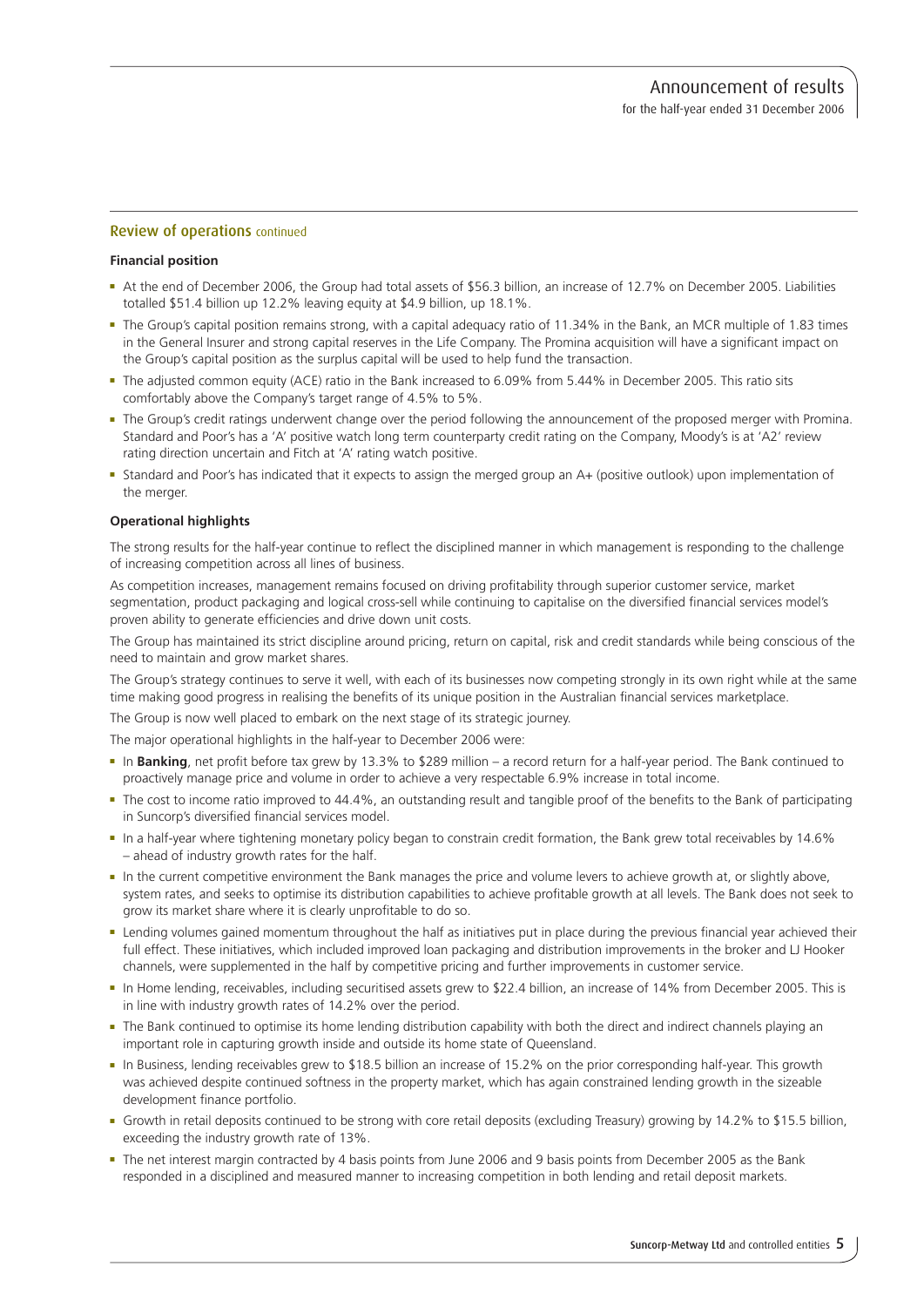for the half-year ended 31 December 2006

### Review of operations continued

### **Operational highlights** continued

- <sup>n</sup> Credit quality remains sound overall, with gross impaired assets of \$124 million, representing just 0.30% of total gross loans, advances and other receivables. A \$2 million increase in the specific provision reflects the small increase in the total value of impaired assets and at \$23 million represents a very modest 8 basis points of risk weighted assets, further underscoring the high level of security the Bank holds over its loan book.
- <sup>n</sup> In **General Insurance**, pre-tax profit increased by 16.1% to \$383 million for the half-year to December 2006.
- <sup>n</sup> This was underpinned by strong profitability across all classes of business due to the continuing benefits of tort law reforms on personal injury and liability claims as well as benefits flowing from the claims cost reduction projects in short and long tail classes. These benefits were offset by continuing premium reductions in the compulsory third party (CTP) and commercial liability portfolios.
- <sup>n</sup> The insurance trading result (ITR) which is the best measure of the overall performance of a general insurer reached a record \$262 million, or 21% of net earned premium, well above the Group's 11% to 14% target range.
- <sup>n</sup> As forecast, a highly competitive operating environment and continued pressure on premium rates impacted overall gross written premium (GWP) growth, which decreased by 1.2% to \$1.3 billion to December 2006. Net earned premium increased by 1.2% to \$1.2 billion due to higher unearned premium movement over the period.
- A focus on driving profitable growth in short tail classes combined with a benign claims environment and improved claims management processes has resulted in a short tail insurance trading ratio of 11.7%, above the Group's medium term target of 8% to 10%.
- <sup>n</sup> In long tail classes, favourable claims experience continues to provide valuation actuaries with confidence around the sustainable benefits of tort reforms on liability claims experience. This confidence has resulted in releases totaling \$120 million contributing to an insurance trading ratio in the long tail book of 36.6%.
- <sup>n</sup> Further highlighting the conservative nature of Suncorp's provisioning, risk margins were maintained at 28% of the central estimate, with a probability of adequacy of approximately 94%.
- <sup>n</sup> In **Wealth Management**, strong growth in funds under administration of 19.5% to \$6.8 billion was underpinned by solid investment earnings and good net inflows.
- The value of new business increased by 25.2% and was boosted by increased volumes and improved retention rates on most products.
- Strong investment management was again a feature, with the Suncorp Superannuation Balanced Fund achieving 1<sup>st</sup> quartile returns over 1, 3, 5 and 7 years as measured by Intech's Growth Fund Survey.

### **Strategy update**

Suncorp's strategic vision to become Australia's most desirable financial services organisation is predicated on the unique position it holds within the financial services sector.

Its strategic intent is based on its three businesses performing strongly in their own right, while also realising the available cost and revenue synergies from bringing together three lines of business in one organisation.

In achieving this vision Suncorp focuses on delivering on six key strategic levers. These levers are now well embedded across Suncorp and inform the Group's annual strategic planning. The Group continues to make excellent progress against each of them.

**Customer focus** continues to remain the priority. Suncorp's unique business model allows it to gain a high level of insight into its customer needs across the spectrum of financial services solutions.

This insight enables the Group to offer the appropriate solutions in a targeted and logical approach rather than conduct mass offerings of banking and general insurance products.

This focus has enabled logical cross-sell opportunities such as home insurance with home lending, and consumer credit insurance with personal loans. The success of these initiatives amongst others has resulted in Suncorp maintaining its lead against competitors with 2.96 products per customer as at December 2006.

Suncorp has continued to embed customer led design principles across each line of business. These principles, including putting the customer at the centre of everything we do and being attuned to the impacts any decisions may have on customers, have resulted in customer satisfaction scores in the Retail Bank improving for the 6<sup>th</sup> consecutive month to 78.8%. This is well above the major banks collective score and is an exceptional result given the effort competitors are putting into this area.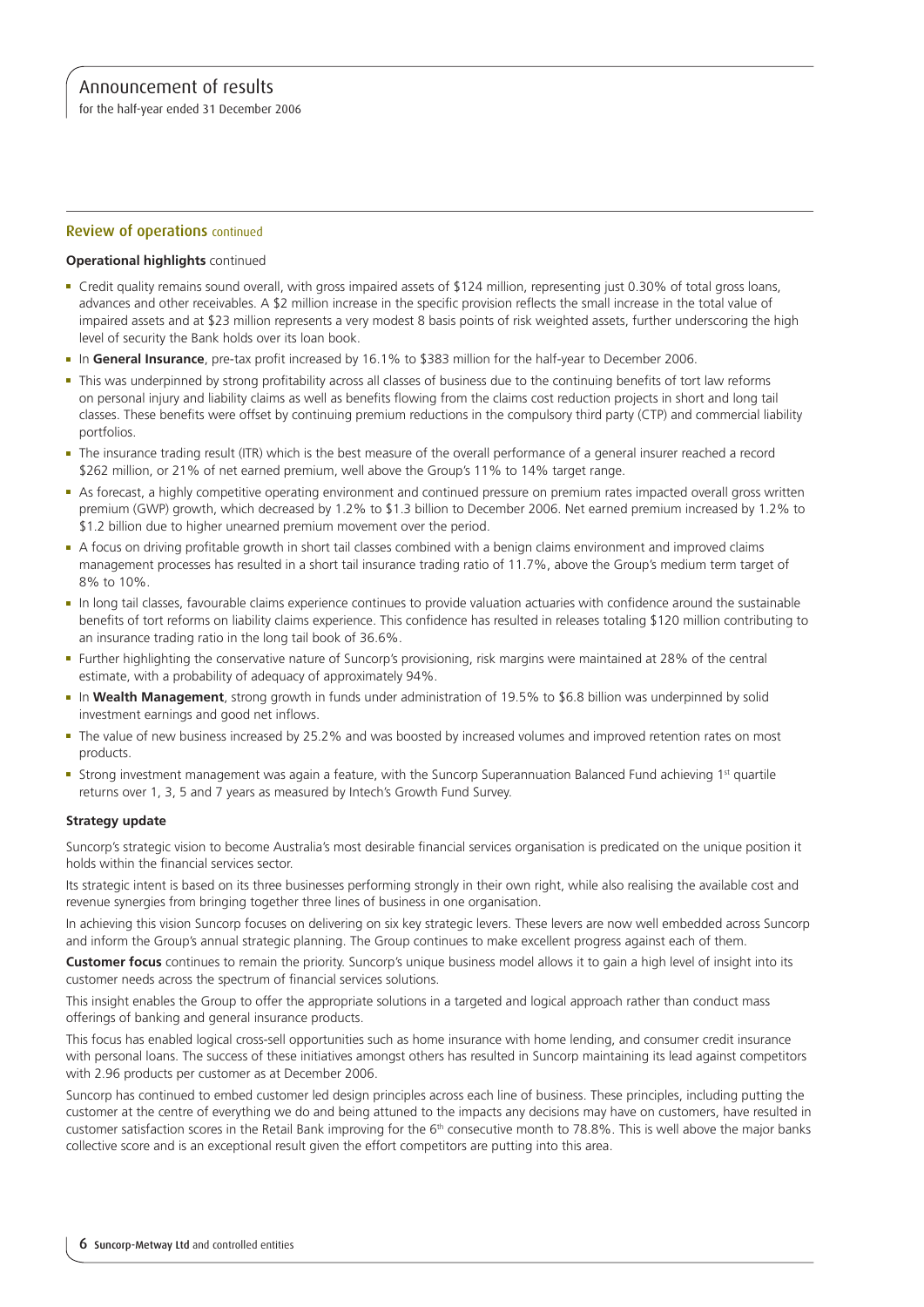### Review of operations continued

#### **Strategy update** continued

The Group continues to **optimise distribution channels**, capitalising on the direct distribution channel, growing the intermediary business, particularly outside Queensland and through relationship management programs.

The Group has extended its ATM network and improved the accessibility, performance and security of its Internet banking facilities. In November 2006 two factor authentication was introduced to allow customers the option of a secure ID token to use with their internet banking.

The Group also continues to optimise distribution through its national real estate business, LJ Hooker, with sales via this channel up by 86% on the previous corresponding period.

Suncorp continues to invest in developing **high performing teams** and ensuring the Group is seen as a desirable employer. In an increasingly tight labour market, the Group has introduced a number of policies designed to attract, retain and develop its employees. In particular leadership development and training has been an ongoing focus of the organisation.

A talent management framework has also been rolled out across the Group to help employees identify appropriate career opportunities within Suncorp and to support them with required developmental activities. In addition, talent sourcing strategies have been implemented in areas of the business where there is a shortage of staff, thereby identifying ways to more successfully source high performing employees in areas such as relationship management more successfully.

In addition, Suncorp has embarked on a national workplace change program to deliver new work environments designed to improve employee retention and attraction, increase productivity, achieve better outcomes for customers through greater internal collaboration and support Suncorp's diversified financial services strategy. Over the next five years, 6,000+ Suncorp employees across three states will be part of this organisation-wide program. To date, the program has already delivered two new workplaces – 56 Pitt Street Sydney and Brisbane Square – Suncorp's flagship workplace; and a third site (Suncorp Place – Jamison Street Sydney) is due for completion in June 2007.

Suncorp has systems and processes in place to assist with the execution of strategy and to ensure **execution excellence** across the Group. The strategic planning process is embedded across the organisation and it continues to be refined and improved each year. The single desktop program rollout was successfully completed during the half-year to December 2006. Over 10,000 desktops were converted in 300 locations with all employees now able to access 378 different applications from a single desktop.

Success has also been achieved in driving **Group synergies** across the Group, from both cost and revenue perspectives. The Bank's cost to income ratio remains very competitive with its peers especially given its relative size.

The execution of this strategy has allowed Suncorp to achieve another good result in a competitive environment. The Group continues to focus on **profitable market growth** in a disciplined and measured approach via three performing lines of business as well as deriving ongoing benefits from its unique business model.

### **Outlook**

At the macro level, recent tightening of monetary policy is likely to have a continued impact on credit formation, particularly on the retail mortgage market. While it is likely that this will also have some impact on the level of non-performing loans, we do not believe there is a likelihood of a material increase in loan loss expense.

Competition is likely to remain strong across all businesses and geographies.

On a stand alone basis, we believe we are on track to deliver to our outlook for the year to June 2007, which was outlined at our full year results presentation in September 2006.

This means that for the year to June 2007 we would expect to increase profit before tax and bad debts in the **Bank** by approximately 10%, achieve an ITR in the **General Insurer** in the 16% – 19% range, (excluding any major weather events), grow profit on an underlying basis by approximately 10% in **Wealth Management** and, at the **Group** level, achieve ordinary dividend growth of at least 10%.

In the event the proposed merger with Promina proceeds we would anticipate providing updates to the market as appropriate.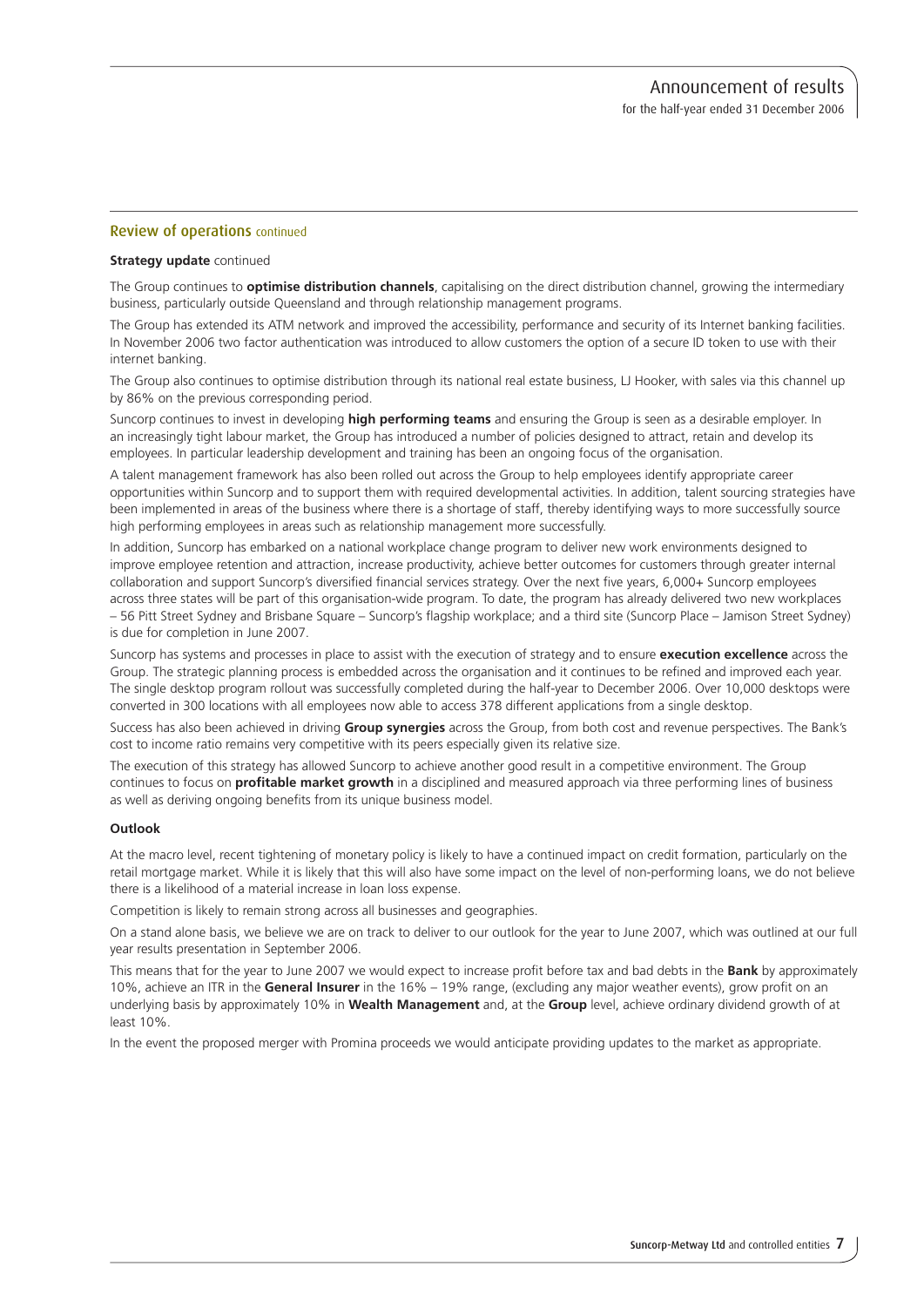for the half-year ended 31 December 2006

|                                                            | <b>DEC-06</b>  | <b>HALF-YEAR ENDED</b> | <b>DEC-05</b><br><b>JUN-06</b> |                                   |
|------------------------------------------------------------|----------------|------------------------|--------------------------------|-----------------------------------|
|                                                            |                |                        |                                | <b>DEC-06</b><br><b>VS DEC-05</b> |
|                                                            | \$M            | \$M                    | \$M                            | ℅                                 |
| Contribution to profit by division                         |                |                        |                                |                                   |
| for the half-year ended 31 December 2006                   |                |                        |                                |                                   |
| Excluding Life Insurance Policy Owners' Interests          |                |                        |                                |                                   |
| <b>Banking</b>                                             |                |                        |                                |                                   |
| Net interest income (1)                                    | 454            | 426                    | 422                            | 7.6                               |
| Non-interest income                                        | 75             | 76                     | 73                             | 2.7                               |
| Total income                                               | 529            | 502                    | 495                            | 6.9                               |
| Operating expenses                                         | (235)          | (235)                  | (225)                          | 4.4                               |
| Impairment losses on loans and advances                    | (5)            | (16)                   | (15)                           | (66.7)                            |
| Contribution before tax                                    | 289            | 251                    | 255                            | 13.3                              |
| <b>General Insurance</b>                                   |                |                        |                                |                                   |
| Gross written premium (2)                                  | 1,275          | 1,321                  | 1,290                          | (1.2)                             |
| Net earned premium (2)                                     | 1,246          | 1,225                  | 1,231                          | 1.2                               |
| Net incurred claims                                        | (793)          | (760)                  | (873)                          | (9.2)                             |
| Operating expenses $(2)$                                   | (303)          | (303)                  | (280)                          | 8.2                               |
| Investment income – insurance funds                        | 112            | 103                    | 131                            | (14.5)                            |
| Insurance trading result                                   | 262            | 265                    | 209                            | 25.4                              |
| Managed schemes net income                                 | 15             | 12                     | 14                             | 7.1                               |
| Joint venture income                                       | 33             | 15                     | 10                             | 230.0                             |
| Investment income - Shareholder Funds                      | 102            | 87                     | 116                            | (12.1)                            |
| Contribution before tax and capital funding                | 412            | 379                    | 349                            | 18.1                              |
| Capital funding (1)                                        | (29)           | (18)                   | (19)                           | 52.6                              |
| Contribution before tax                                    | 383            | 361                    | 330                            | 16.1                              |
| <b>Wealth Management</b>                                   |                |                        |                                |                                   |
| Contribution from Life Company                             | 46             | 31                     | 35                             | 31.4                              |
| Contribution from Funds Management                         | 8              | 8                      | $\overline{7}$                 | 14.3                              |
| Contribution before tax                                    | 54             | 39                     | 42                             | 28.6                              |
| Other                                                      |                |                        |                                |                                   |
| Contribution from LJ Hooker and other                      | $\overline{7}$ | 6                      | $\overline{7}$                 |                                   |
| Wealth Management consolidation adjustments <sup>(3)</sup> | (9)            | (7)                    | (6)                            | 50.0                              |
| Contribution before tax                                    | (2)            | (1)                    | 1                              | (300.0)                           |
| Profit before tax                                          | 724            | 650                    | 628                            | 15.3                              |
| Income tax                                                 | (197)          | (188)                  | (174)                          | 13.2                              |
| Net profit                                                 | 527            | 462                    | 454                            | 16.1                              |
| Underlying profit (4)                                      | 589            | 550                    | 492                            | 19.7                              |

**Notes:**

(1) Includes interest expense on subordinated debt and preference shares allocated to General Insurance as described in Appendix 5. Preference share dividends are treated as interest expense from 1 July 2005, and are allocated between Banking (Dec-06: \$3 million; Jun-06: \$5 million; Dec-05: \$5 million) and General Insurance (Dec-06: \$2 million; Jun-06: \$3 million; Dec-05: \$3 million) on the basis described in Appendix 5.

(2) Net of certain statutory fees and charges "grossed-up" in income and expenses in the Consolidated Financial Report.

(3) Includes eliminations of deferred acquisition costs (DAC) and treasury share valuations. Within Wealth Management, DAC incorporates charges from other lines of business. From a Group viewpoint, these costs must be expensed as they are not incremental to the Group. Certain managed schemes controlled by Wealth Management own shares (treasury shares) in Suncorp-Metway Ltd. These shares are recorded at fair value in the schemes' accounts and at cost at the Group level.

(4) Refer following page for calculation of underlying profit.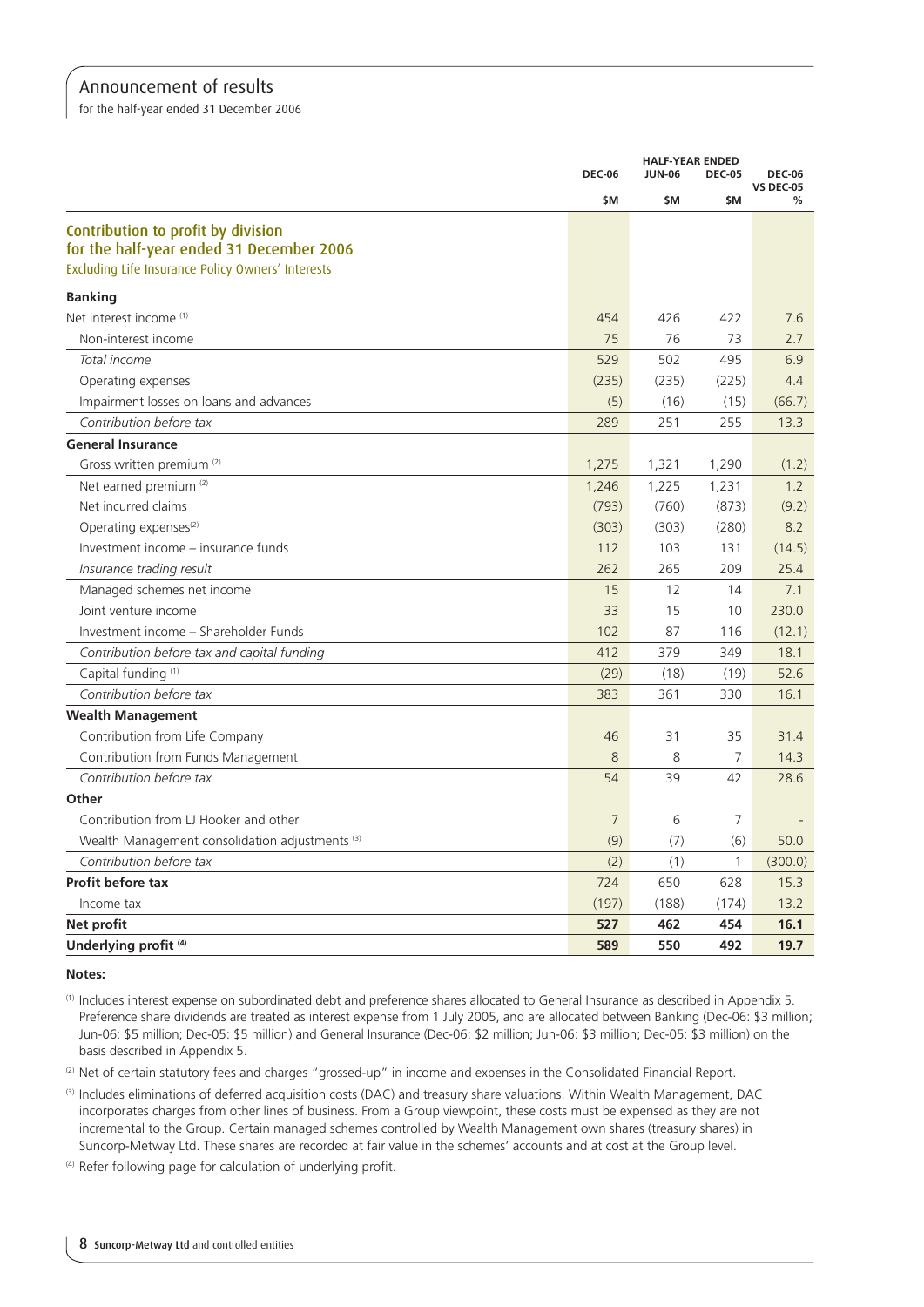for the half-year ended 31 December 2006

|                                                                                |               | <b>HALF-YEAR ENDED</b> |                          |                                   |
|--------------------------------------------------------------------------------|---------------|------------------------|--------------------------|-----------------------------------|
|                                                                                | <b>DEC-06</b> | <b>JUN-06</b>          | <b>DEC-05</b>            | <b>DEC-06</b><br><b>VS DEC-05</b> |
|                                                                                | <b>SM</b>     | \$M                    | \$M                      | %                                 |
| Reconciliation of underlying profit to profit before tax                       |               |                        |                          |                                   |
| Profit before tax                                                              | 724           | 650                    | 628                      | 15.3                              |
| General Insurance investment income – Shareholder Funds                        | (102)         | (87)                   | (116)                    | (12.1)                            |
| Share of General Insurance investment income – joint venture Shareholder Funds | (6)           | (5)                    | (6)                      |                                   |
| Wealth Management investment income in Life Company                            | (17)          | (8)                    | (15)                     | 13.3                              |
| Wealth Management investment income in Funds Management                        | (2)           | (4)                    | (2)                      |                                   |
| One-off items                                                                  | (8)           | 4                      | 3                        | (366.7)                           |
| <b>Underlying profit</b>                                                       | 589           | 550                    | 492                      | 19.7                              |
| One-off items                                                                  |               |                        |                          |                                   |
| One-off items included in profit before income tax are:                        |               |                        |                          |                                   |
| Corporate real estate                                                          | (3)           | (4)                    | (1)                      | 200.0                             |
| Change in valuation methodology of Policy liabilities of unit                  |               |                        |                          |                                   |
| linked statutory fund business                                                 |               |                        | (2)                      | (100.0)                           |
| Change in valuation methodology of Banking collective provision                | 11            |                        |                          | n/a                               |
|                                                                                | 8             | (4)                    | (3)                      | (366.7)                           |
|                                                                                |               |                        |                          |                                   |
| The above items affect the following captions in the contribution to profit:   |               |                        |                          |                                   |
| Impairment losses on loans and advances                                        | 11            |                        | $\overline{\phantom{a}}$ | n/a                               |
| Contribution from Life Company                                                 |               |                        | (2)                      | (100.0)                           |
| Operating expenses                                                             | (3)           | (4)                    | (1)                      | 200.0                             |
|                                                                                | 8             | (4)                    | (3)                      | (366.7)                           |

### **Collective Provision**

The valuation methodology used for determining the Bank's collective provision was revised over the period having had a year's experience with the new AIFRS requirements. The revisions improved the accuracy of the modelling security values and recoveries when determining the loss given default assumptions. This revision has resulted in a one-off release of \$11 million.

### **Corporate Real Estate Strategy**

The Group's Corporate Real Estate Strategy is focused on providing stimulating and collaborative work spaces for our people. The major components of the strategy are:

- <sup>n</sup> Site selection, design and level of occupancy to maximise efficiency, effectiveness and flexibility;
- Exit of properties that do not meet our objectives;
- <sup>n</sup> Consolidation of disparate tenancies, including optimisation of CBD corporate presence, move to lower cost geographies where practicable and the adoption of uniform standards of fit-out; and
- **n** Accommodation of call centres independently of offices.

While the one-off costs for the half-year to December 2006 were only \$3 million, these costs are expected to reach \$8.9 million for the 2007 financial year. The one-off costs consist of relocation expenses, project support and change management. The recurring expenses, which are not treated as one-off, will consist of incremental rental, occupancy and depreciation costs.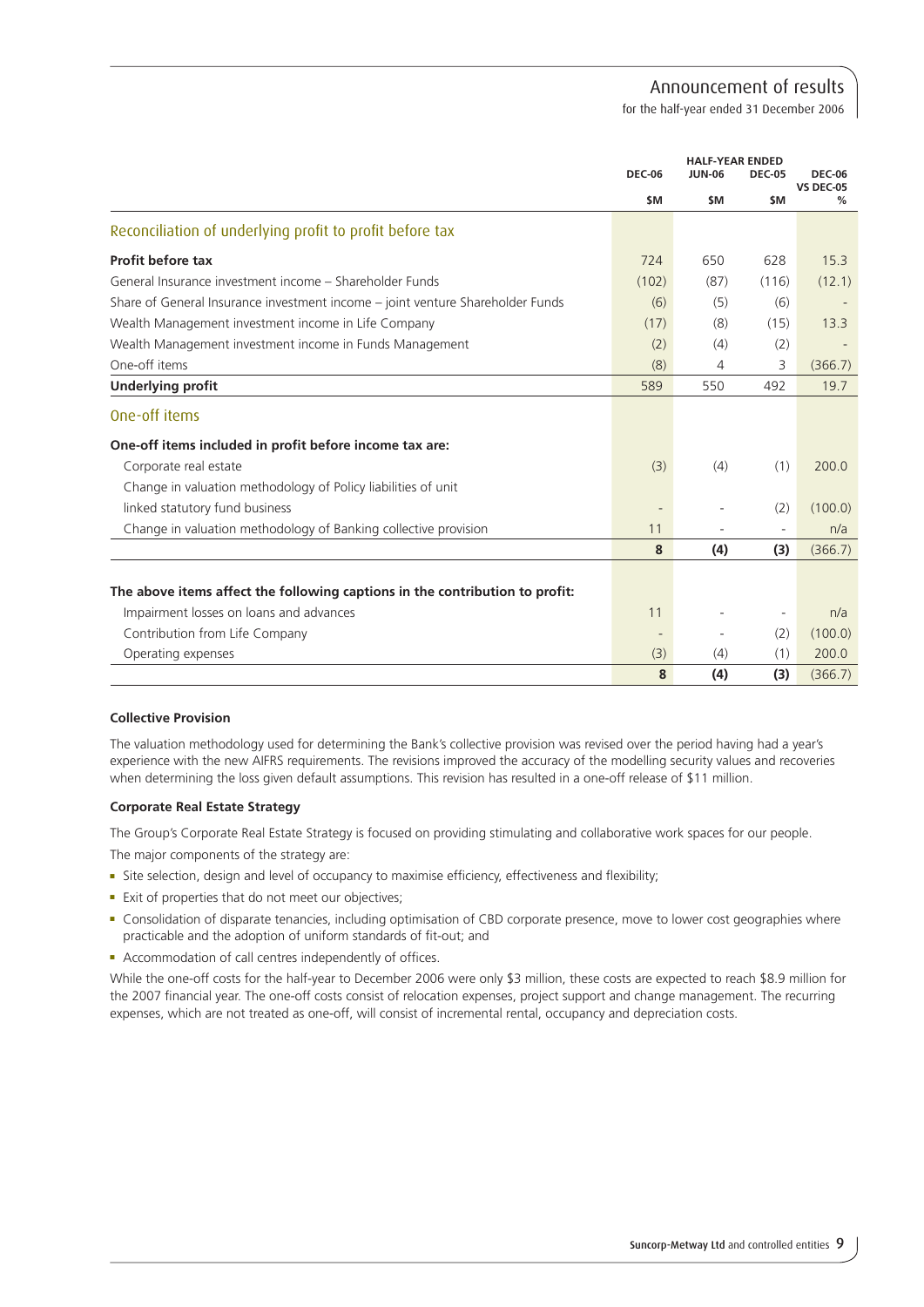for the half-year ended 31 December 2006

|                                                       | <b>DEC-06</b> | <b>JUN-06</b> | <b>DEC-05</b> | <b>DEC-06</b>         |
|-------------------------------------------------------|---------------|---------------|---------------|-----------------------|
|                                                       | \$M           | \$M           | \$M           | <b>VS DEC-05</b><br>% |
| <b>Balance Sheet</b>                                  |               |               |               |                       |
| Excluding Life Insurance Policy Owners' Interests     |               |               |               |                       |
| <b>Assets</b>                                         |               |               |               |                       |
| Cash and liquid assets                                | 975           | 487           | 904           | 7.9                   |
| Receivables due from other banks                      | 10            | 26            | 32            | (68.8)                |
| Other financial assets                                |               |               |               |                       |
| Trading securities                                    | 4,114         | 3,773         | 3,659         | 12.4                  |
| Investment securities                                 | 5,740         | 5,720         | 5,485         | 4.6                   |
| Investments in associates and joint ventures          | 193           | 138           | 133           | 45.1                  |
| Loans, advances and other receivables                 | 42,324        | 39,367        | 36,987        | 14.4                  |
| Reinsurance and other recoveries                      | 546           | 499           | 478           | 14.2                  |
| Deferred insurance assets                             | 186           | 210           | 208           | (10.6)                |
| Property, plant and equipment                         | 183           | 130           | 109           | 67.9                  |
| Deferred tax assets                                   | 204           | 213           | 201           | 1.5                   |
| Investment property                                   | 197           | 196           | 157           | 25.5                  |
| Unlisted investment in life insurance statutory funds | 215           | 174           | 193           | 11.4                  |
| Intangible assets                                     | 1,137         | 1,124         | 1,126         | 1.0                   |
| Other assets <sup>(1)</sup>                           | 291           | 397           | 294           | (1.0)                 |
| Total assets                                          | 56,315        | 52,454        | 49,966        | 12.7                  |
| <b>Liabilities</b>                                    |               |               |               |                       |
| Deposits and short term borrowings                    | 30,592        | 27,836        | 28,139        | 8.7                   |
| Payables due to other banks                           | 28            | 120           | 55            | (49.1)                |
| Bank acceptances                                      | 671           | 316           | 121           | 454.5                 |
| Payables and other liabilities                        | 1,020         | 631           | 898           | 13.6                  |
| Current tax liabilities                               | 71            | 135           | 74            | (4.1)                 |
| Provisions                                            | 11            | 15            | 6             | 83.3                  |
| Employee benefit obligations                          | 122           | 139           | 105           | 16.2                  |
| Deferred tax liabilities                              | 190           | 188           | 192           | (1.0)                 |
| Unearned premiums and unexpired risks                 | 1,372         | 1,400         | 1,350         | 1.6                   |
| Outstanding claims liabilities                        | 4,238         | 4,249         | 4,276         | (0.9)                 |
| Securitisation liabilities                            | 5,642         | 5,710         | 3,793         | 48.7                  |
| Bonds, notes and long term borrowings                 | 5,756         | 5,504         | 5,335         | 7.9                   |
| Subordinated notes                                    | 1,524         | 1,466         | 1,182         | 28.9                  |
| Other financial liabilities                           | 54            | 56            | 59            | (8.5)                 |
| Preference shares                                     | 144           | 250           | 250           | (42.4)                |
| Total liabilities                                     | 51,435        | 48,015        | 45,835        | 12.2                  |
| Net assets                                            | 4,880         | 4,439         | 4,131         | 18.1                  |
| <b>Equity</b>                                         |               |               |               |                       |
| Share capital                                         | 3,144         | 2,973         | 2,913         | 7.9                   |
| Reserves                                              | 165           | 121           | 75            | 120.0                 |
| Retained profits                                      | 1,571         | 1,345         | 1,143         | 37.4                  |
| <b>Total equity</b>                                   | 4,880         | 4,439         | 4,131         | 18.1                  |

**Notes:**

(1) Other assets is mainly made up of accrued interest, prepayments and deferred acquisition costs.

Refer to Appendix 3 for a reconciliation of the Group's Balance Sheet with the individual segments' balance sheets.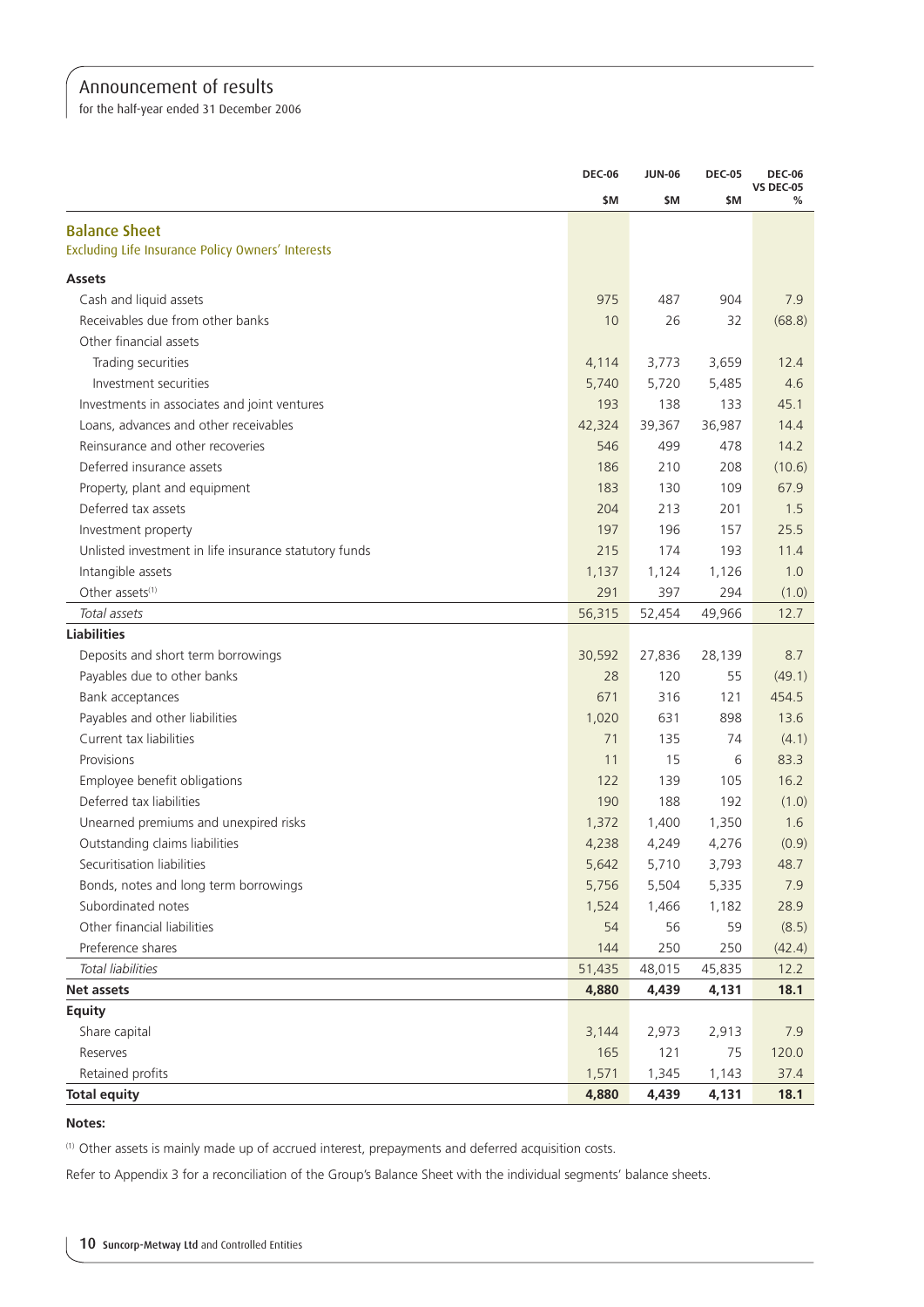for the half-year ended 31 December 2006

|                                                   |              | <b>DEC-06</b> | <b>JUN-06</b> | <b>HALF-YEAR ENDED</b><br><b>DEC-05</b> | <b>DEC-06</b><br><b>VS DEC-05</b><br>% |
|---------------------------------------------------|--------------|---------------|---------------|-----------------------------------------|----------------------------------------|
| <b>Ratios and statistics</b>                      |              |               |               |                                         |                                        |
| for the half-year ended 31 December 2006          |              |               |               |                                         |                                        |
| Excluding Life Insurance Policy Owners' Interests |              |               |               |                                         |                                        |
| Performance ratios                                |              |               |               |                                         |                                        |
| <b>Earnings per share</b>                         |              |               |               |                                         |                                        |
| <b>Basic</b>                                      | (cents)      | 94.4          | 83.7          | 82.9                                    | 13.9                                   |
| Diluted                                           | (cents)      | 94.4          | 83.7          | 82.9                                    | 13.9                                   |
| Return on average shareholders' equity            |              |               |               |                                         |                                        |
| <b>Basic</b>                                      | (% )         | 22.4          | 21.7          | 21.4                                    | 4.7                                    |
| Diluted                                           | (% )         | 22.4          | 21.7          | 21.4                                    | 4.7                                    |
| Return on average total assets                    | (% )         | 1.92          | 1.82          | 1.83                                    | 4.9                                    |
| <b>Insurance trading ratio</b>                    | (% )         | 21.0          | 21.6          | 17.0                                    | 23.5                                   |
| Shareholder summary                               |              |               |               |                                         |                                        |
| Dividend per ordinary share                       | (cents)      | 52.0          | 50.0          | 47.0                                    | 10.6                                   |
| Payout ratio                                      |              |               |               |                                         |                                        |
| <b>Basic</b>                                      | (% )         | 55.5          | 60.4          | 57.5                                    | (3.5)                                  |
| Diluted                                           | (% )         | 55.5          | 59.9          | 57.0                                    | (2.6)                                  |
| Weighted average number of shares                 |              |               |               |                                         |                                        |
| <b>Basic</b>                                      | (million)    | 558.2         | 551.9         | 547.7                                   | 1.9                                    |
| Diluted                                           | (million)    | 558.2         | 552.1         | 547.9                                   | 1.9                                    |
| Number of shares at end of period                 |              |               |               |                                         |                                        |
| Basic                                             | (million)    | 562.2         | 553.5         | 550.5                                   | 2.1                                    |
| Diluted                                           | (million)    | 562.2         | 553.9         | 550.9                                   | 2.0                                    |
| Net tangible asset backing per share              |              |               |               |                                         |                                        |
| <b>Basic</b>                                      | $($ \$)      | 6.66          | 5.99          | 5.46                                    | 22.0                                   |
| Diluted                                           | $($ \$)      | 6.66          | 5.99          | 5.46                                    | 22.0                                   |
| Share price at end of period                      | $($ \$)      | 20.35         | 19.35         | 20.05                                   | 1.5                                    |
| Productivity                                      |              |               |               |                                         |                                        |
| Group efficiency ratio                            | (% )         | 25.9          | 27.0          | 25.5                                    | 1.6                                    |
| <b>Banking cost to income ratio</b>               | (% )         | 44.4          | 46.8          | 45.5                                    | (2.4)                                  |
| General Insurance expense ratio                   | (%)          | 24.3          | 24.7          | 22.8                                    | 6.6                                    |
| Financial position                                |              |               |               |                                         |                                        |
| <b>Total assets</b>                               | $$$ million) | 56,315        | 52,454        | 49,966                                  | 12.7                                   |
| Capital                                           |              |               |               |                                         |                                        |
| <b>Bank capital adequacy ratio</b>                | (% )         | 11.34         | 12.31         | 10.79                                   | 5.1                                    |
| <b>Bank Adjusted Common Equity ratio</b>          | (% )         | 6.09          | 6.07          | 5.44                                    | 11.9                                   |
| General Insurance minimum capital ratio coverage  | (times)      | 1.83          | 1.79          | 1.69                                    | 8.3                                    |

Refer Appendix 4 for definitions.

Refer Appendix 5 for details of Earnings per share and Return on average shareholders' equity calculations.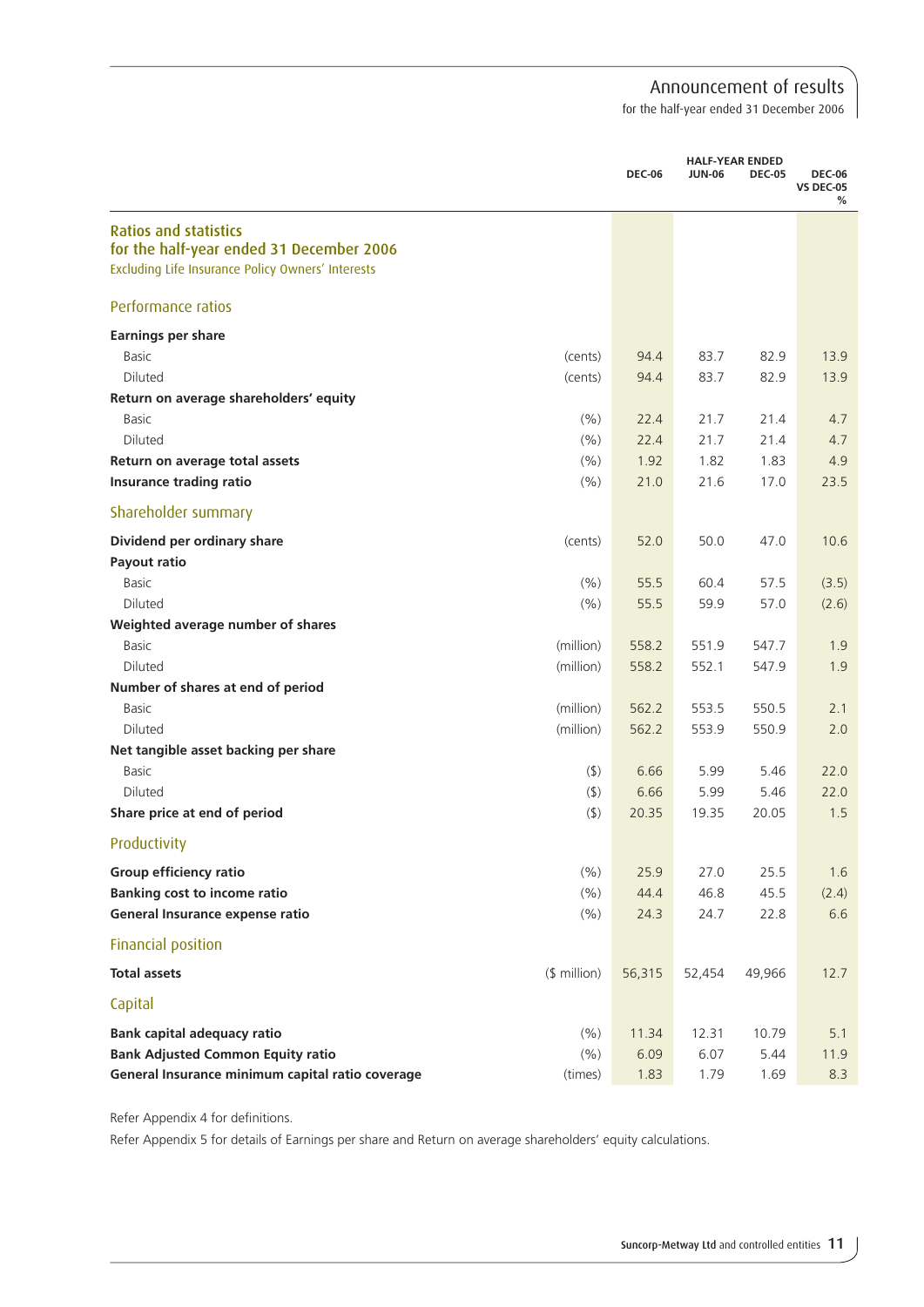for the half-year ended 31 December 2006

### Segment information – Banking

Profit overview

- <sup>n</sup> The Bank reported a net profit before tax of \$289 million, an increase of 13.3% on the prior period. This was achieved in an environment of tightening monetary policy and intensifying price led competition.
- Banking profit before tax and bad debts increased by 8.9%.
- <sup>n</sup> Revenue growth of 6.9% was achieved as the Bank proactively managed price and volume to grow overall lending volumes. Discipline around costs was maintained while credit quality remains sound.
- <sup>n</sup> Total receivables, including securitised assets, grew by 14.6% to \$41.8 billion, in line with industry growth rates for the year.
- Receivables growth continued to build momentum over the course of the year, with growth of 7.7% in the six months to December 2006, outperforming industry growth of 6.1% over the same period.
- <sup>n</sup> Home loan receivables, including securitised assets, increased by 14% to \$22.4 billion for the year. Again, momentum built over the course of the year with growth in the six months to December 2006 of 7.5% outperforming industry growth of 5.5% over the same period.
- <sup>n</sup> Business lending receivables grew by 15.2% to \$18.5 billion for the year. Growth in the six months to December 2006 was 8.0%, ahead of industry growth of 6.0% over the same period.
- <sup>n</sup> Retail funding has continued to grow strongly with total retail funds increasing 15.9% to \$18.7 billion, which is above the industry rate of 13%.

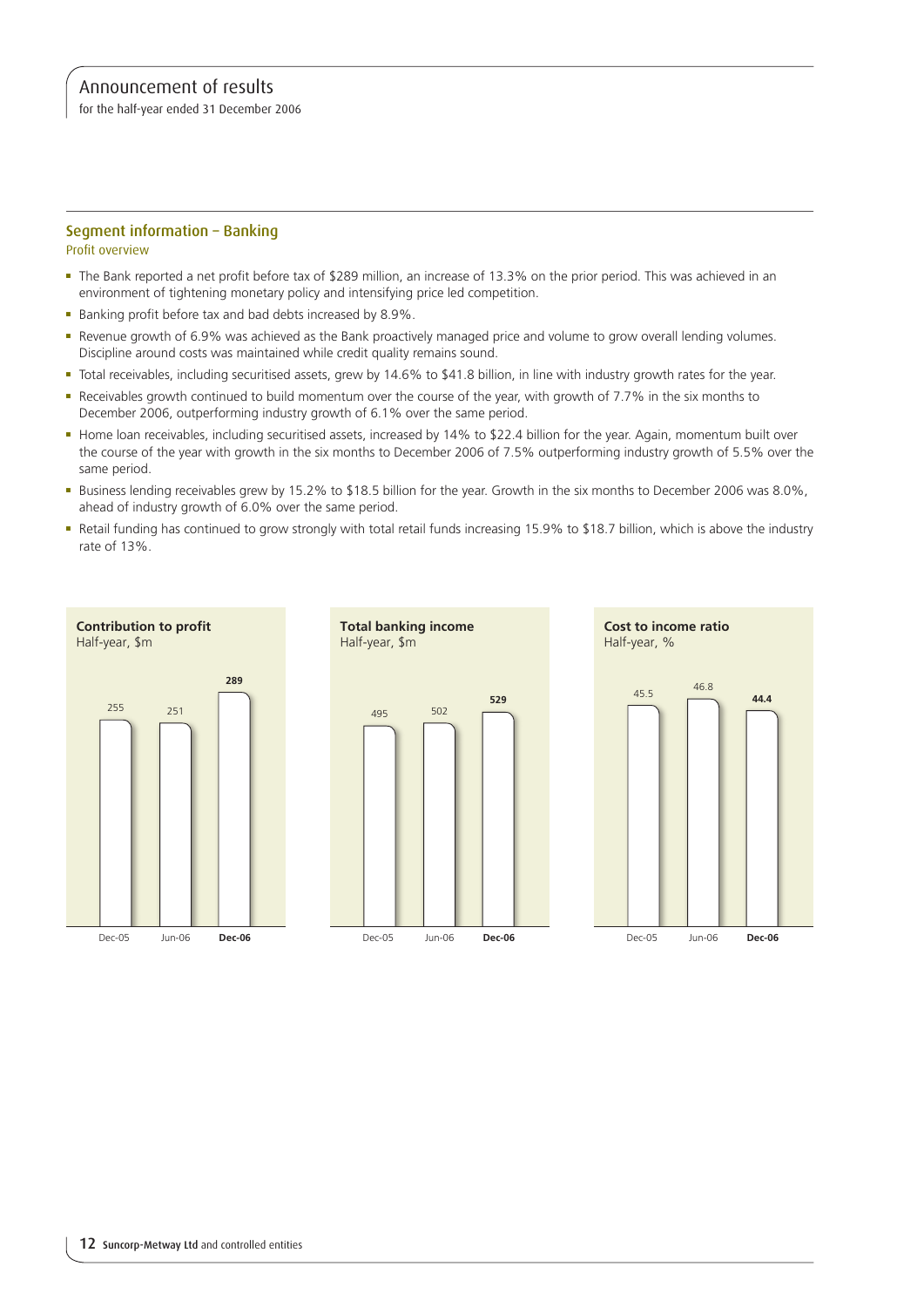for the half-year ended 31 December 2006

|                                                           |               | <b>HALF-YEAR ENDED</b> |                |                                   |
|-----------------------------------------------------------|---------------|------------------------|----------------|-----------------------------------|
|                                                           | <b>DEC-06</b> | <b>JUN-06</b>          | <b>DEC-05</b>  | <b>DEC-06</b><br><b>VS DEC-05</b> |
|                                                           | \$M           | \$M                    | \$M            | %                                 |
| Profit contribution - Banking                             |               |                        |                |                                   |
| <b>Net interest income</b>                                |               |                        |                |                                   |
| Interest revenue                                          | 1,646         | 1,462                  | 1,416          | 16.2                              |
| Interest expense                                          | (1, 192)      | (1,036)                | (994)          | 19.9                              |
|                                                           | 454           | 426                    | 422            | 7.6                               |
| Net banking fee income                                    |               |                        |                |                                   |
| Banking fee and commission revenue                        | 107           | 102                    | 100            | 7.0                               |
| Banking fee and commission expense                        | (40)          | (38)                   | (35)           | 14.3                              |
|                                                           | 67            | 64                     | 65             | 3.1                               |
| Other operating revenue                                   |               |                        |                |                                   |
| Net profits on trading and investment securities          | (1)           | 2                      | 2              | (150.0)                           |
| Net profits on derivative and other financial instruments | 3             | 4                      | $\overline{4}$ | (25.0)                            |
| Other income                                              | 6             | 6                      | $\overline{2}$ | 200.0                             |
|                                                           | 8             | 12                     | 8              |                                   |
| <b>Non-interest income</b>                                | 75            | 76                     | 73             | 2.7                               |
| <b>Total income from Banking activities</b>               | 529           | 502                    | 495            | 6.9                               |
| <b>Operating expenses</b>                                 |               |                        |                |                                   |
| Staff expenses                                            | (149)         | (146)                  | (138)          | 8.0                               |
| Occupancy expenses                                        | (15)          | (13)                   | (13)           | 15.4                              |
| Computer and depreciation expenses                        | (22)          | (24)                   | (21)           | 4.8                               |
| Communication expenses                                    | (15)          | (14)                   | (15)           |                                   |
| Advertising and promotion expenses                        | (11)          | (13)                   | (12)           | (8.3)                             |
| Other operating expenses (1)                              | (23)          | (25)                   | (26)           | (11.5)                            |
|                                                           | (235)         | (235)                  | (225)          | 4.4                               |
| <b>Contribution to profit from Banking activities</b>     |               |                        |                |                                   |
| before impairment losses on loans and advances            | 294           | 267                    | 270            | 8.9                               |
| Impairment losses on loans and advances                   | (5)           | (16)                   | (15)           | (66.7)                            |
| Contribution to profit before tax from Banking activities | 289           | 251                    | 255            | 13.3                              |
| Return on equity (%)                                      | 16.6          | 17.3                   | 18.8           | (11.7)                            |

#### **Notes:**

(1) Other operating expenses is primarily made up of financial, legal, motor vehicle and travel and accommodation expenses.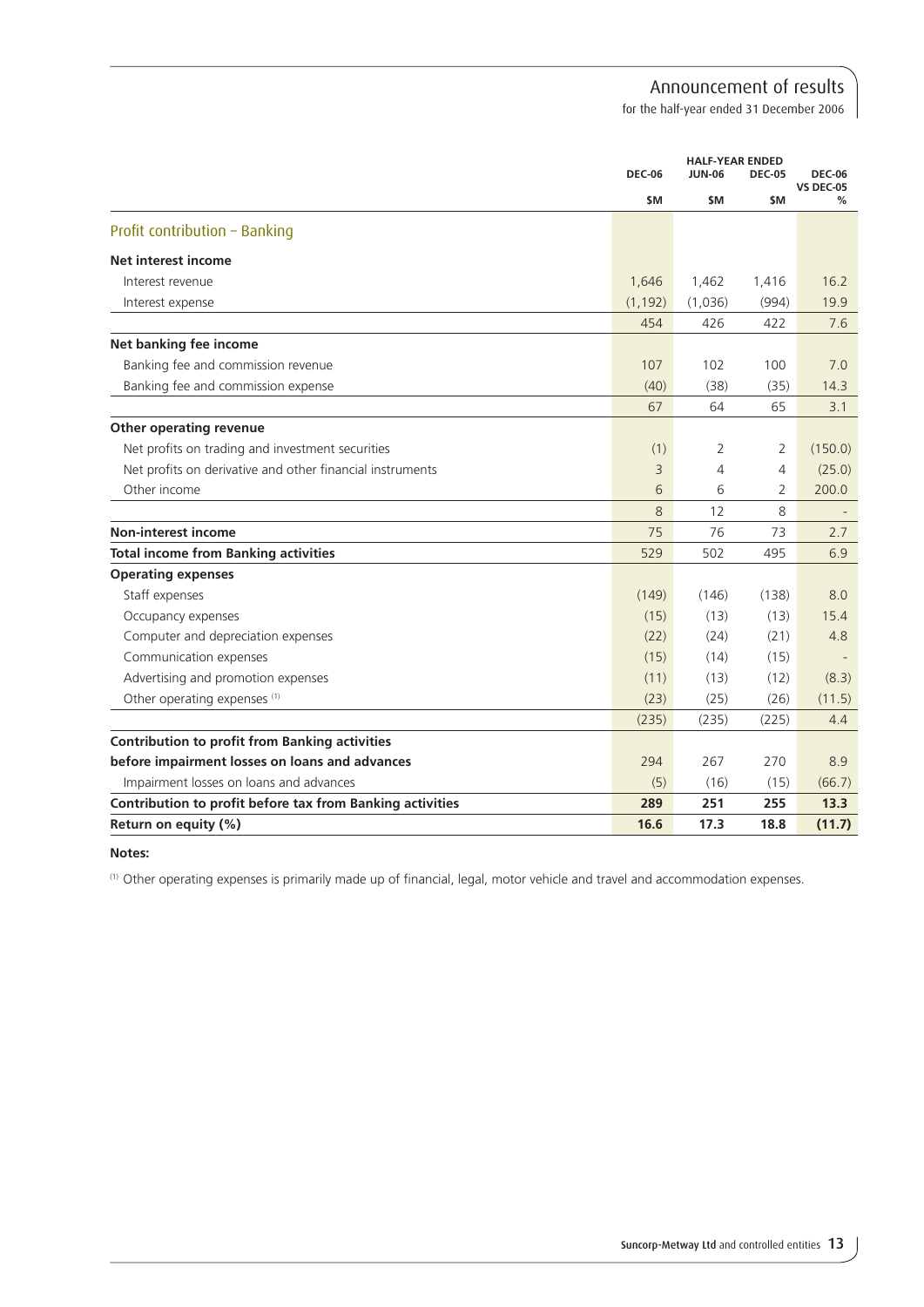for the half-year ended 31 December 2006

|                                           | <b>DEC-06</b> | <b>JUN-06</b>            | <b>DEC-05</b>            | <b>DEC-06</b><br>VS DEC-05 |
|-------------------------------------------|---------------|--------------------------|--------------------------|----------------------------|
|                                           | \$M           | \$M                      | \$M                      | ℅                          |
| Balance sheet - Banking                   |               |                          |                          |                            |
| <b>Assets</b>                             |               |                          |                          |                            |
| Cash and liquid assets                    | 575           | 221                      | 636                      | (9.6)                      |
| Receivables due from other banks          | 10            | 26                       | 32                       | (68.8)                     |
| Other financial assets                    |               |                          |                          |                            |
| Trading securities                        | 4,114         | 3,773                    | 3,659                    | 12.4                       |
| Investment securities                     | 2,145         | 2,142                    | 2,153                    | (0.4)                      |
| Investments in joint ventures             | 20            | $\overline{\phantom{a}}$ | $\overline{\phantom{a}}$ | n/a                        |
| Loans, advances and other receivables (1) | 41,696        | 38,683                   | 36,354                   | 14.7                       |
| Property, plant and equipment             | 181           | 129                      | 108                      | 67.6                       |
| Deferred tax assets                       | 121           | 141                      | 126                      | (4.0)                      |
| Intangible assets                         | 95            | 82                       | 85                       | 11.8                       |
| Other assets <sup>(2)</sup>               | 468           | 563                      | 411                      | 13.9                       |
| Total assets                              | 49,425        | 45,760                   | 43,564                   | 13.5                       |
| <b>Liabilities</b>                        |               |                          |                          |                            |
| Deposits and short term borrowings        | 30,716        | 27,972                   | 28,324                   | 8.4                        |
| Payables due to other banks               | 28            | 120                      | 54                       | (48.1)                     |
| Bank acceptances                          | 671           | 316                      | 121                      | 454.5                      |
| Payables and other liabilities            | 664           | 366                      | 702                      | (5.4)                      |
| Current tax liabilities                   | 73            | 136                      | 74                       | (1.4)                      |
| Provisions                                | 10            | 14                       | 5                        | 100.0                      |
| Employee benefit obligations              | 117           | 135                      | 103                      | 13.6                       |
| Deferred tax liabilities                  | 66            | 80                       | 60                       | 10.0                       |
| Securitisation liabilities                | 5,642         | 5,710                    | 3,793                    | 48.7                       |
| Bonds, notes and long term borrowings     | 5,756         | 5,504                    | 5,335                    | 7.9                        |
| Subordinated notes                        | 1,235         | 1,271                    | 983                      | 25.6                       |
| Preference shares                         | 144           | 250                      | 250                      | (42.4)                     |
| <b>Total liabilities</b>                  | 45,122        | 41,874                   | 39,804                   | 13.4                       |
| Net assets                                | 4,303         | 3,886                    | 3,760                    | 14.4                       |

**Notes:**

(1) Includes securitised home loan balances of \$5.5 billion (Jun-06 \$5.4 billion; Dec-05: \$3.7 billion).

(2) Other assets is mainly made up of accrued interest, prepayments and unrealised gains on derivative hedging positions.

|                                              | <b>HALF-YEAR ENDED</b><br><b>DEC-06</b><br><b>JUN-06</b><br><b>DEC-05</b> |       |       | <b>DEC-06</b>         |
|----------------------------------------------|---------------------------------------------------------------------------|-------|-------|-----------------------|
|                                              | %                                                                         | %     | %     | <b>VS DEC-05</b><br>% |
| Banking ratios and statistics                |                                                                           |       |       |                       |
| Cost to income ratio                         | 44.4                                                                      | 46.8  | 45.5  | (2.4)                 |
| Cost to average total banking assets ratio   | 0.99                                                                      | 1.08  | 1.06  | (6.6)                 |
| Capital adequacy ratio                       | 11.34                                                                     | 12.31 | 10.79 | 5.1                   |
| Return on average risk weighted assets ratio | 2.18                                                                      | 2.04  | 2.13  | 2.3                   |
| Net interest margin <sup>(1)</sup>           | 2.03                                                                      | 2.07  | 2.12  | (4.2)                 |
| Net interest spread                          | 1.69                                                                      | 1.81  | 1.87  | (9.6)                 |
|                                              |                                                                           |       |       |                       |

### **Notes:**

(1) Refer table on page 19 for analysis.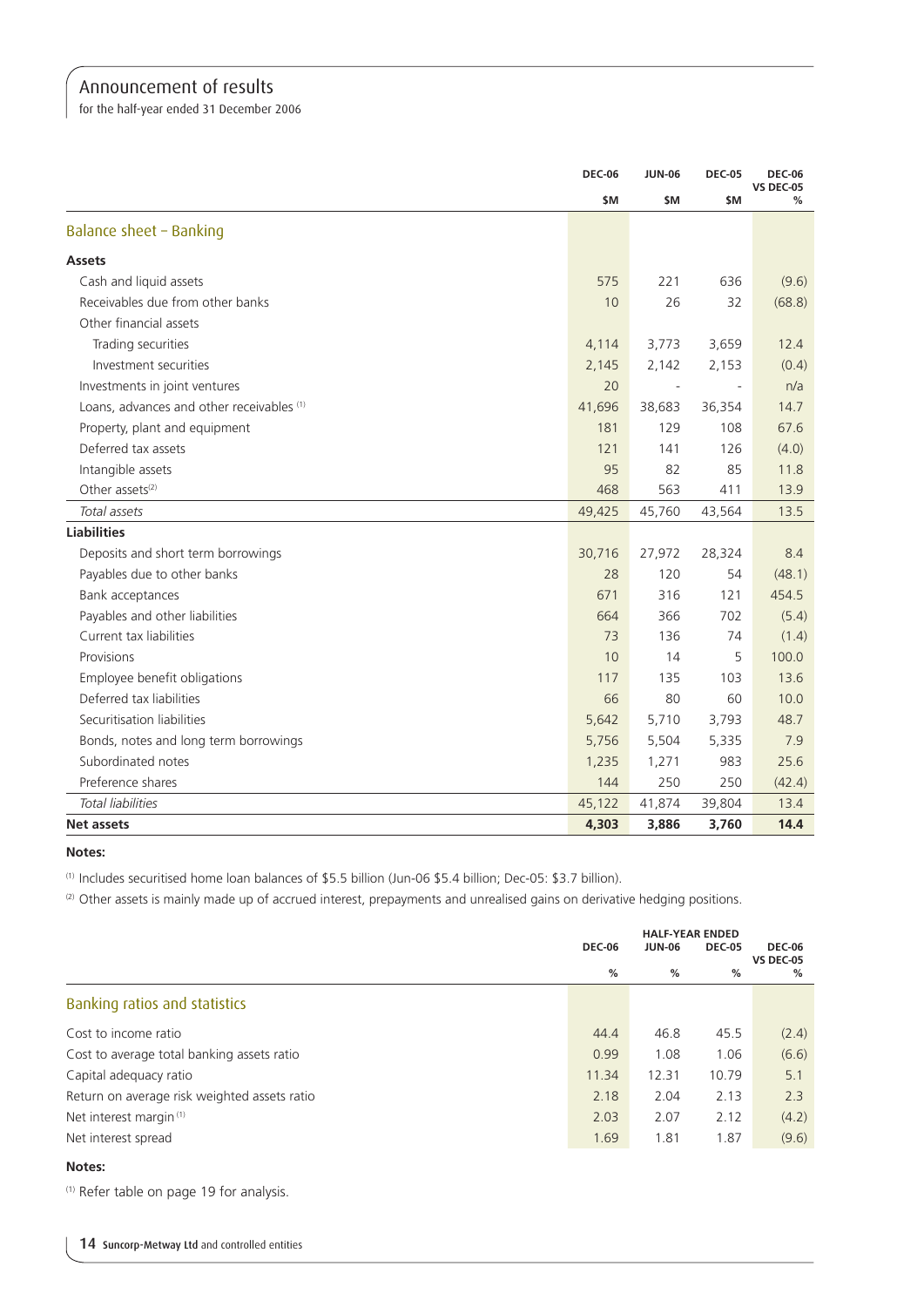for the half-year ended 31 December 2006

|                                                                              | <b>DEC-06</b> | <b>JUN-06</b> | <b>DEC-05</b> | <b>DEC-06</b><br><b>VS DEC-05</b> |
|------------------------------------------------------------------------------|---------------|---------------|---------------|-----------------------------------|
|                                                                              | \$M           | \$M           | \$M           | %                                 |
| Asset growth                                                                 |               |               |               |                                   |
| Housing loans                                                                | 16,918        | 15,366        | 15,899        | 6.4                               |
| Securitised housing loans                                                    | 5,459         | 5,444         | 3,727         | 46.5                              |
| Total housing loans                                                          | 22,377        | 20,810        | 19,626        | 14.0                              |
| Consumer loans                                                               | 894           | 822           | 694           | 28.8                              |
| Retail loans (1)                                                             | 23,271        | 21,632        | 20,320        | 14.5                              |
| Commercial (SME's)                                                           | 4,123         | 3,511         | 3,376         | 22.1                              |
| Corporate                                                                    | 2,022         | 1,819         | 1,450         | 39.4                              |
| Development finance                                                          | 2,950         | 2,914         | 3,020         | (2.3)                             |
| Property investment                                                          | 4,071         | 3,744         | 3,314         | 22.8                              |
| Lease finance                                                                | 2,301         | 2,228         | 2,171         | 6.0                               |
| Agribusiness                                                                 | 3,050         | 2,937         | 2,746         | 11.1                              |
| Business Ioans <sup>(1)</sup>                                                | 18,517        | 17,153        | 16,077        | 15.2                              |
| Structured finance                                                           | 6             | 6             | 6             |                                   |
| Other receivables <sup>(2)</sup>                                             | 20            | 16            | 74            | (73.0)                            |
| Gross banking loans, advances and other receivables                          | 41,814        | 38,807        | 36,477        | 14.6                              |
| Provision for impairment                                                     | (118)         | (124)         | (124)         | (4.8)                             |
| Loans, advances and other receivables                                        | 41,696        | 38,683        | 36,353        | 14.7                              |
| <b>Risk weighted assets</b>                                                  | 27,347        | 25,257        | 24,336        | 12.4                              |
| Geographical breakdown - gross banking loans, advances and other receivables |               |               |               |                                   |
| Oueensland                                                                   | 26,305        | 24,742        | 23,053        | 14.1                              |
| New South Wales                                                              | 8,605         | 7,815         | 7,467         | 15.2                              |
| Victoria                                                                     | 4,869         | 4,561         | 4,438         | 9.7                               |
| Western Australia                                                            | 1,745         | 1,461         | 1,306         | 33.6                              |
| South Australia and other                                                    | 290           | 228           | 213           | 36.2                              |
| Outside of Queensland loans                                                  | 15,509        | 14,065        | 13,424        | 15.5                              |
| Gross banking loans, advances and other receivables                          | 41,814        | 38,807        | 36,477        | 14.6                              |

### **Notes:**

(1) Includes deferred loan establishment fee income and incremental acquisition expenses from 1 July 2005 (Dec-06: \$19 million; Jun-06: \$13 million; Dec-05: \$10 million).

(2) Other receivables is primarily made up of trade finance and foreign exchange advances.

### **Total lending**

Gross receivables, including securitised assets, increased by 14.6% to \$41.8 billion for the year to December 2006.

The overall lending environment continues to be highly competitive, supported by an extended period of low unemployment and strong economic growth. Recent tightening in monetary policy has seen some slowing in demand and lower economic activity, with continued effects likely to be felt during 2007.

While the housing market has cooled from its highs, purchasers have continued to be active in the market throughout the year. Suncorp's strong retail lending momentum has continued, with receivables growing at 14.5% for the year to December 2006.

Business lending has continued its strong growth trajectory increasing by 15.2% for the year. The overall business lending environment continues to be strong, led by the extended rally in the resources and non-residential construction sectors.

While Suncorp does not maintain an active presence in these sectors, its competitive advantage in the specialty areas of property investment and agribusiness has driven above system levels of growth overall.

Economic conditions in Queensland and Western Australia continue to be favourable and as such attract the attention of competitors chasing growth. In this environment, the Bank seeks to optimise its distribution capability with the largely Queensland based retail network supported by the broker introduced channel, thereby providing a cost effective national distribution capability.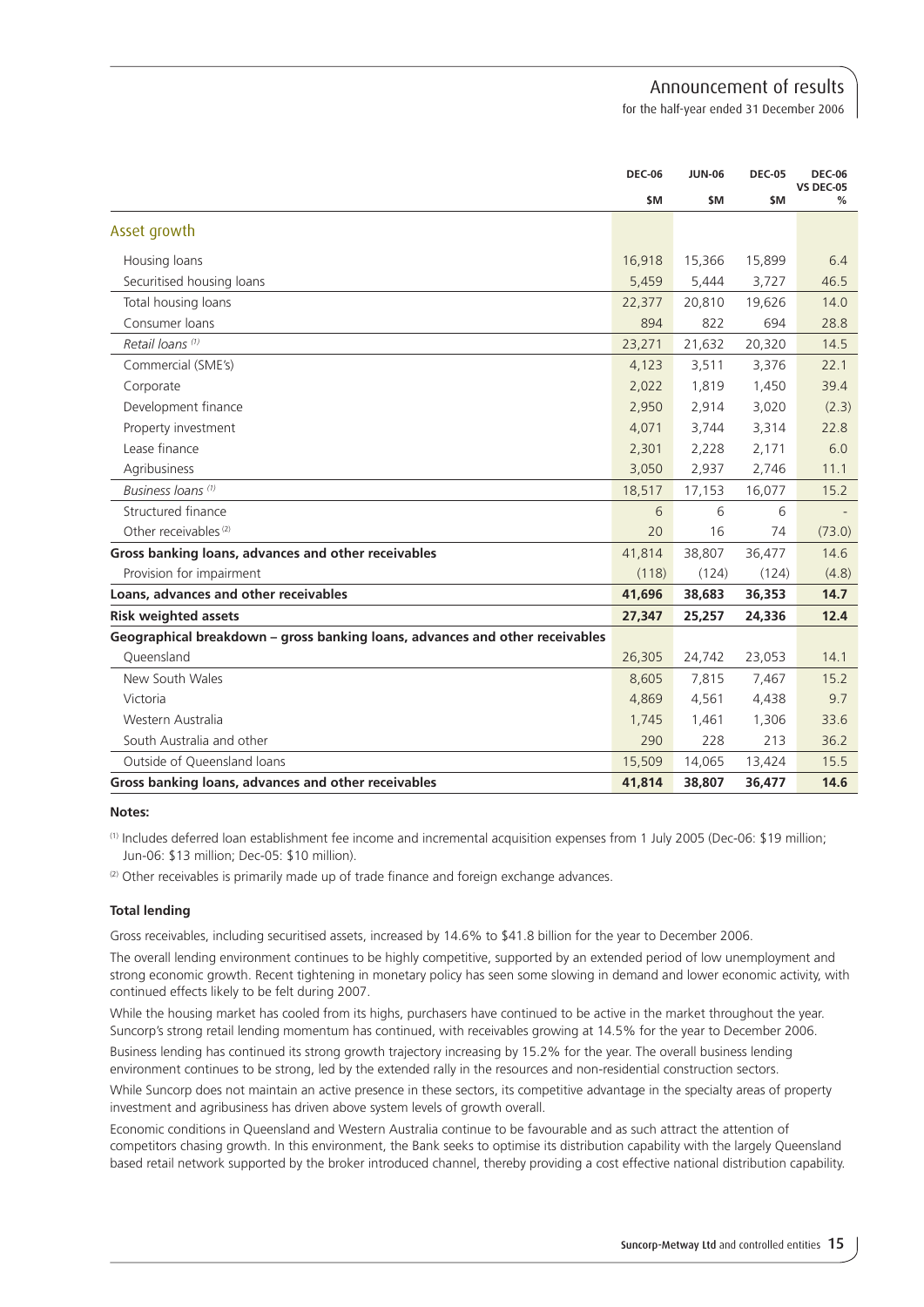for the half-year ended 31 December 2006

### Asset growth continued

### **Housing lending**

Home lending receivables, including securitised assets, grew to \$22.4 billion, an increase of 14% for the year.

The lending momentum reported at the full year has continued in the half-year to December 2006, with housing receivables growing by 7.5%, ahead of industry growth of 5.5%. A suite of initiatives, including the promotion of competitive fixed rate offerings, have succeeded in driving lending growth despite interest rate rises dampening overall demand.

Home lending growth of 12.2% (to \$14 billion) on the prior corresponding period was achieved in Queensland despite the high level of competition in that State while the Bank has effectively utilised its indirect distribution network to capture growth in New South Wales and Western Australia.

|                               |               | <b>HALF-YEAR ENDED</b> |               |                                   |
|-------------------------------|---------------|------------------------|---------------|-----------------------------------|
|                               | <b>DEC-06</b> | <b>JUN-06</b>          | <b>DEC-05</b> | <b>DEC-06</b><br><b>VS DEC-05</b> |
|                               | <b>SM</b>     | \$M                    | \$M           | %                                 |
| <b>Housing loans by state</b> |               |                        |               |                                   |
| Queensland                    | 14,036        | 13,212                 | 12,513        | 12.2                              |
| New South Wales               | 4,179         | 3,832                  | 3,590         | 16.4                              |
| Victoria                      | 2,584         | 2,421                  | 2,353         | 9.8                               |
| Western Australia             | 1,301         | 1,084                  | 929           | 40.0                              |
| South Australia               | 214           | 207                    | 195           | 9.7                               |
| <b>ACT</b>                    | 46            | 41                     | 34            | 35.3                              |
| Tasmania                      | 17            | 13                     | 12            | 41.7                              |
| <b>Outside of Queensland</b>  | 8,341         | 7,598                  | 7,113         | 17.3                              |
|                               | 22,377        | 20,810                 | 19,626        | 14.0                              |

### **Consumer lending**

Consumer lending, made up principally of personal loans, margin lending and credit card receivables, grew by 28.8% to \$894 million. Growth in consumer lending continues to outperform the market, growing at 2.3 times system for the year to December 2006.

This growth has come in an increasingly crowded competitive market and has been achieved through a range of new product initiatives designed to build on the success of established products such as the Suncorp Clear Options Credit Card. The Bank's strategy is to utilise its direct distribution capability to maximise cross-sell opportunities and preserve credit quality, rather than conduct mass offerings of personal lending products.

Continuing positive equities markets have supported ongoing growth in margin lending products, with volumes increasing by 44.9% to \$384 million.

|                                  | <b>HALF-YEAR ENDED</b> |                                |     |                          |
|----------------------------------|------------------------|--------------------------------|-----|--------------------------|
|                                  | <b>DEC-06</b>          | <b>DEC-05</b><br><b>JUN-06</b> |     | <b>DEC-06</b>            |
|                                  | \$M                    | \$M                            | \$M | <b>VS DEC-05</b><br>%    |
| <b>Consumer loans by purpose</b> |                        |                                |     |                          |
| Personal loans                   | 315                    | 287                            | 267 | 18.0                     |
| Overdrafts                       | 5                      | 6                              | 5   | $\overline{\phantom{a}}$ |
| Credit cards                     | 190                    | 168                            | 157 | 21.0                     |
| Margin lending                   | 384                    | 361                            | 265 | 44.9                     |
|                                  | 894                    | 822                            | 694 | 28.8                     |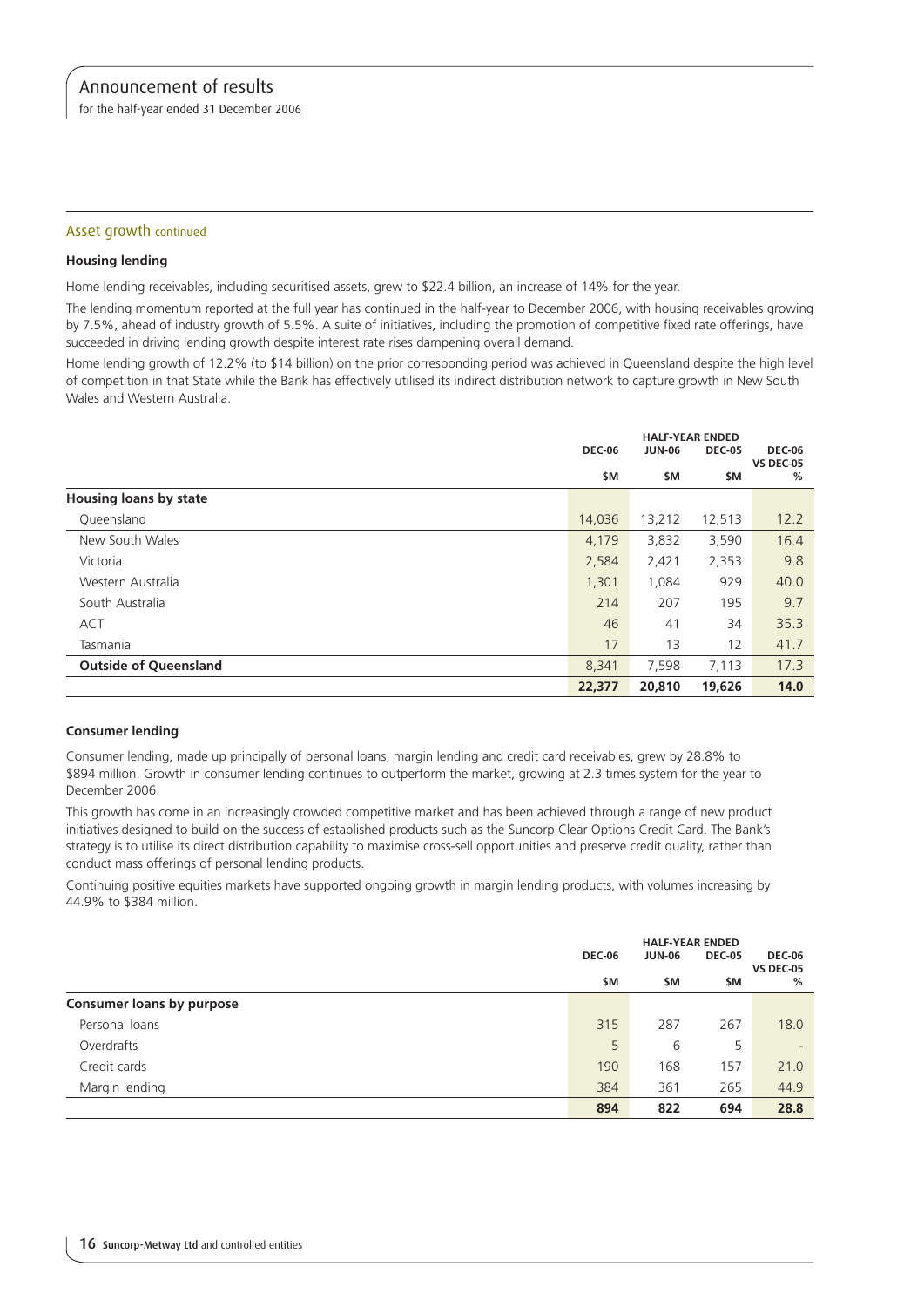### Asset growth continued

### **Business lending**

Business lending receivables grew to \$18.5 billion, an increase of 15.2% on the prior December half-year. Initiatives commenced in the previous period have continued to build lending momentum during the six-month period with lending growth of 8.0% exceeding industry growth of 6.0%.

Growth has been strongest in Queensland and Western Australia where economic conditions and business confidence continue to outperform the rest of the nation. Other interstate lending has shown significant signs of improvement during the period but remains highly sensitive to interest rate rises.

**Commercial (SME)** banking remains a competitive market place with a renewed focus on the sector by both traditional and new entrants. The growth in this portfolio of 22.1% has benefited from a reclassification of the customer base across the commercial and property investment portfolios. Adjusting for this impact, growth has been approximately 12%.

Lending expectations for Commercial indicate renewed strength in the sector in response to the strong domestic economy and business confidence remains high. This is particularly the case in Queensland and Victoria where stronger growth is offsetting weaker conditions in New South Wales.

**Corporate lending**, which consists of customers with turnover of between \$10 million and \$100 million, continues to experience the strongest growth across the Bank, growing by 39.4% to \$2.0 billion.

This has been achieved through a range of initiatives, with the Bank successfully attracting high quality corporate clients and participating in quality loan syndications. The recently formed project and structured finance team means the Bank is now well positioned to capitalise on infrastructure investment in Queensland and in select projects outside of Queensland.

**Development finance** recorded negative growth down 2.3% for the period when compared to the prior December half. There have been signs of improving activity in recent months in both residential and non-residential sectors and this has contributed to growth of 1.3% in the six-months to December 2006. The development finance portfolio continues to improve its geographical diversity, with strongest growth in Western Australia offset by weaker growth in New South Wales and Victoria.

**Property investment** which includes assets such as shopping centres, commercial offices and industrial warehouses, and excludes construction projects has seen strong growth of 22.8% to \$4.1 billion. Adjusting for the re-alignment with the commercial portfolio referred to above, growth in this segment has been approximately 35% for the year. This strong performance reflects the success of initiatives introduced during 2006 and our ability to capitalise on opportunities in niche segments in Queensland and New South Wales.

**Agribusiness** receivables continue to grow strongly increasing 11% to \$3.1 billion. Seasonal conditions remain challenging across eastern Australia with numerous areas significantly impacted by drought. Recent rainfalls in northern New South Wales and Queensland have improved prospects for summer crops, although tough trading conditions are expected for some time.

The agribusiness team has continued to review its product offerings and introduce initiatives to assist customers during these drought periods. Suncorp maintains its long term commitment to the agribusiness sector and continues to work with customers to preserve credit quality during drought periods.

**Leasing assets** rose 6.0% to \$2.3 billion at December 2006. Through focusing growth in low risk, high volume equipment and vehicle leasing, a strong reputation has been established, via third party brokers, in the high growth economies of Queensland and Western Australia.

A breakdown of business lending by state is shown below:

|                                |               |               | <b>HALF-YEAR ENDED</b> |                       |  |
|--------------------------------|---------------|---------------|------------------------|-----------------------|--|
|                                | <b>DEC-06</b> | <b>JUN-06</b> | <b>DEC-05</b>          | <b>DEC-06</b>         |  |
|                                | \$M           | \$M           | \$M                    | <b>VS DEC-05</b><br>% |  |
| <b>Business loans by state</b> |               |               |                        |                       |  |
| Queensland                     | 11,417        | 10.747        | 9,821                  | 16.3                  |  |
| New South Wales                | 4,365         | 3,903         | 3,808                  | 14.6                  |  |
| Victoria                       | 2,266         | 2,123         | 2,069                  | 9.5                   |  |
| Western Australia              | 441           | 374           | 374                    | 17.9                  |  |
| South Australia                | 28            | 6             | 5                      | 460.0                 |  |
| <b>Outside of Queensland</b>   | 7,100         | 6,406         | 6,256                  | 13.5                  |  |
|                                | 18,517        | 17,153        | 16,077                 | 15.2                  |  |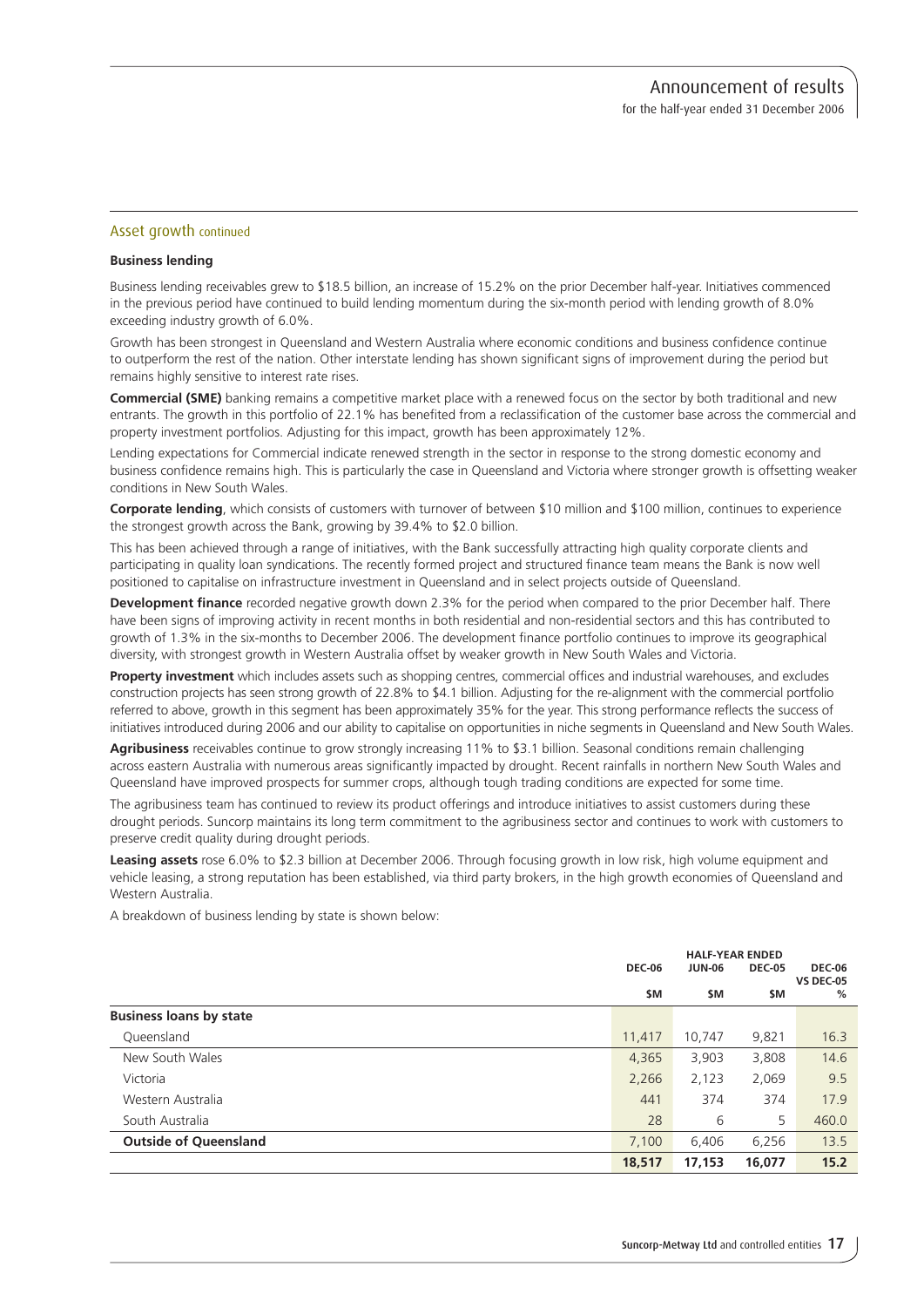for the half-year ended 31 December 2006

|                                                                                           | <b>DEC-06</b> | <b>JUN-06</b> | <b>DEC-05</b> | <b>DEC-06</b><br><b>VS DEC-05</b> |
|-------------------------------------------------------------------------------------------|---------------|---------------|---------------|-----------------------------------|
|                                                                                           | \$M           | \$M           | \$M           | %                                 |
| Funding and deposits                                                                      |               |               |               |                                   |
| <b>Retail funding</b>                                                                     |               |               |               |                                   |
| Australian retail deposits                                                                |               |               |               |                                   |
| Transaction                                                                               | 4,948         | 4,506         | 4,699         | 5.3                               |
| Investment                                                                                | 4,803         | 4,673         | 4,553         | 5.5                               |
| Term                                                                                      | 5,780         | 4,957         | 4,342         | 33.1                              |
| Core retail deposits                                                                      | 15,531        | 14,136        | 13,594        | 14.2                              |
| Retail treasury                                                                           | 3,128         | 2,796         | 2,505         | 24.9                              |
| Total retail funding                                                                      | 18,659        | 16,932        | 16,099        | 15.9                              |
| <b>Wholesale funding</b>                                                                  |               |               |               |                                   |
| Domestic funding sources                                                                  |               |               |               |                                   |
| Senior wholesale funding                                                                  | 11,364        | 10,357        | 11,287        | 0.7                               |
| Subordinated debt                                                                         | 688           | 964           | 665           | 3.5                               |
| Preference shares                                                                         | 144           | 250           | 250           | (42.4)                            |
|                                                                                           | 12,196        | 11,571        | 12,202        | (0.0)                             |
| Overseas funding sources <sup>(1)</sup>                                                   |               |               |               |                                   |
| Euro commercial paper                                                                     | 1,996         | 2,274         | 2,700         | (26.1)                            |
| Euro medium term note                                                                     | 4,453         | 3,913         | 3,573         | 24.6                              |
| Subordinated debt (USD)                                                                   | 547           | 307           | 318           | 72.0                              |
|                                                                                           | 6,996         | 6,494         | 6,591         | 6.1                               |
| Total wholesale funding                                                                   | 19,192        | 18,065        | 18,793        | 2.1                               |
| <b>Total funding (excluding securitisation)</b>                                           | 37,851        | 34,997        | 34,892        | 8.5                               |
| <b>Securitised funding</b>                                                                |               |               |               |                                   |
| Australian dollar wholesale <sup>(2)</sup>                                                | 3,970         | 3,646         | 2,513         | 58.0                              |
| Foreign currency wholesale (1)                                                            | 1,672         | 2,064         | 1,280         | 30.6                              |
| Total securitised funding                                                                 | 5,642         | 5,710         | 3,793         | 48.7                              |
| <b>Total funding (including securitisation)</b>                                           | 43,493        | 40,707        | 38,685        | 12.4                              |
| Total funding is represented on the balance sheet by:                                     |               |               |               |                                   |
| Deposits and short term borrowings <sup>(3)</sup>                                         | 30,716        | 27,972        | 28,324        | 8.4                               |
| Securitisation liabilities                                                                | 5,642         | 5,710         | 3,793         | 48.7                              |
| Bonds, notes and long term borrowings                                                     | 5,756         | 5,504         | 5,335         | 7.9                               |
| Subordinated debt                                                                         | 1,235         | 1,271         | 983           | 25.6                              |
| Preference shares                                                                         | 144           | 250           | 250           | (42.4)                            |
| <b>Total</b>                                                                              | 43,493        | 40,707        | 38,685        | 12.4                              |
| Retail funding as a percentage of total funding (excluding securitisation) <sup>(4)</sup> | 49%           | 48%           | 46%           | 6.5                               |

### **Notes:**

(1) Hedged back into Australian dollars.

(2) Some held offshore.

(3) Includes term issuance that is presently within one year to maturity.

(4) For the purposes of calculating the percentage of retail funding, securitised liabilities have been excluded given securitised assets are match funded with these liabilities.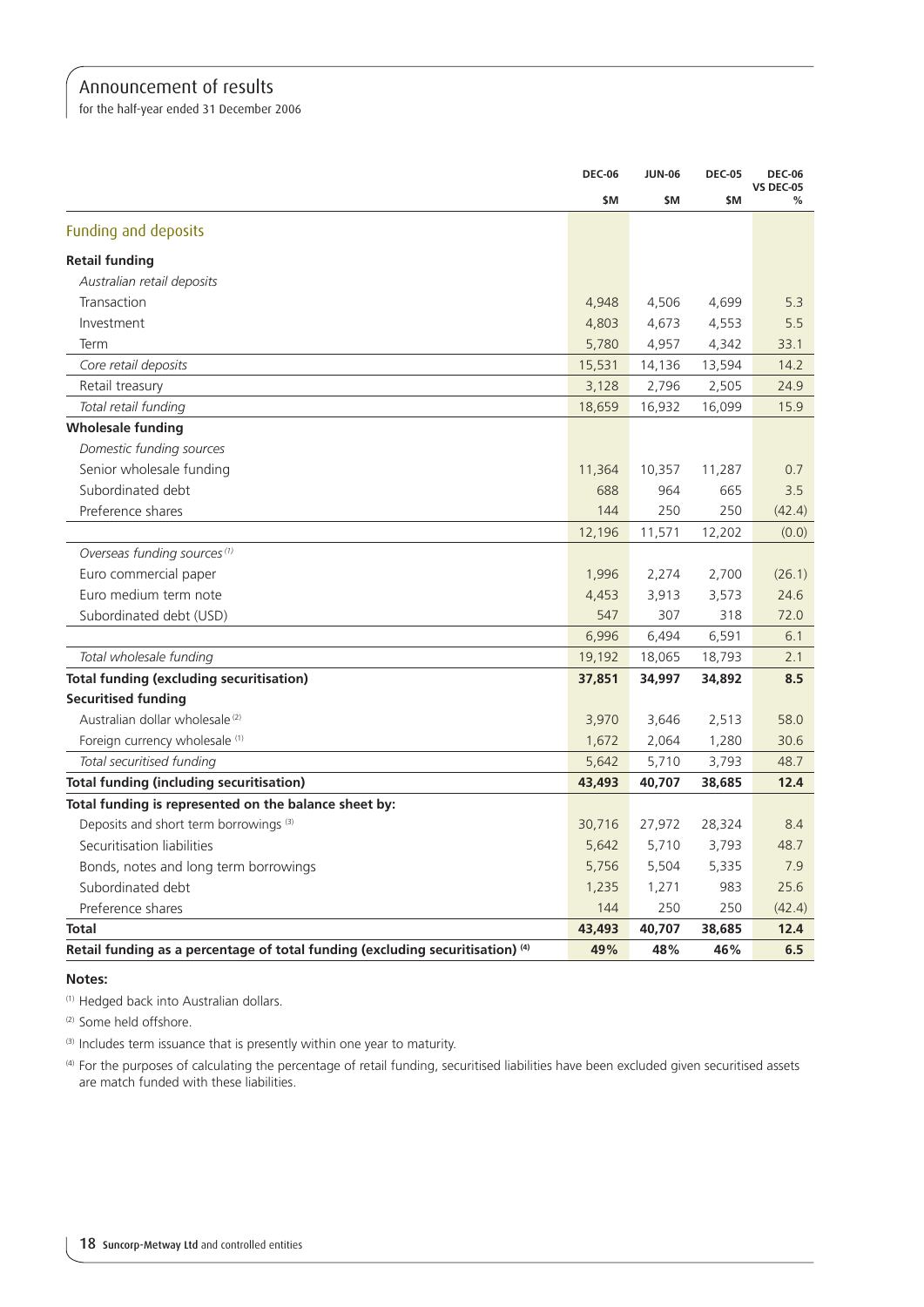### Funding and deposits continued

### **Retail funding**

Suncorp continues to outperform the industry in core retail deposits (net of treasury) recording growth of 14.2% to \$15.5 billion for the period to December 2006, ahead of the industry growth rate of 13.0%.

This market continues to be highly competitive particularly with rivalling demands for funds from equity markets and recent share floats. Product innovation and improved customer service levels continue to differentiate Suncorp's deposit offerings.

### **Wholesale funding**

The Group has continued its wholesale funding strategy in increasing diversification of its funding sources and deepening its global investor base. In October 2006, Suncorp undertook a EUR500 million five-year floating rate note issue. Thirty investors in nine countries participated in the transaction, which was split between Asia (16%), UK (15%) and continental Europe (69%). Concurrent with the October 2006 senior debt placement Suncorp also undertook its first European subordinated debt transaction issuing EUR150 million ten-year non-call, five-year floating rate notes.

Suncorp continued to use securitisation as a source of wholesale funding placing A\$1 billion into the APOLLO Warehouse Trust during the six months to 31 December 2006.

Securitised assets totalled \$5.6 billion at the end of December 2006, up 48.7% on the previous December half. Overseas funding now represents 29.6% of all securitised funding.

### Profit commentary

### Net interest income

Net interest income, including income from securitised loans and funding, rose by 7.6% to \$454 million for the six months to December 2006, driven by above system growth in lending and deposits.

Reported net interest margin was 2.03% for the six months to December 2006 down 9 basis points from December 2005 (2.12%).

|                                              |                          | <b>HALF-YEAR ENDED</b> |                |                                   |
|----------------------------------------------|--------------------------|------------------------|----------------|-----------------------------------|
|                                              | <b>DEC-06</b>            | <b>JUN-06</b>          | <b>DEC-05</b>  | <b>DEC-06</b><br><b>VS DEC-05</b> |
|                                              | \$M                      | \$M                    | \$M            | %                                 |
| Net interest income                          |                          |                        |                |                                   |
| Bank loans and funding                       | 446                      | 412                    | 412            | 8.3                               |
| Securitised loans and funding                | 12                       | 18                     | 13             | (7.7)                             |
|                                              | 458                      | 430                    | 425            | 7.8                               |
| Net establishment fees and acquisition costs | (1)                      |                        | $\overline{2}$ | (150.0)                           |
| Preference shares                            | (3)                      | (5)                    | (5)            | (40.0)                            |
|                                              | 454                      | 426                    | 422            | 7.6                               |
|                                              | $\frac{0}{0}$            | $\%$                   | $\%$           |                                   |
| Net interest margin                          |                          |                        |                |                                   |
| Bank loans and funding                       | 2.26                     | 2.22                   | 2.30           | (1.7)                             |
| Securitised loans and funding                | (0.22)                   | (0.14)                 | (0.17)         | 29.4                              |
|                                              | 2.04                     | 2.08                   | 2.13           | (4.2)                             |
| Net establishment fees and acquisition costs | $\overline{\phantom{a}}$ | 0.01                   | 0.01           | (100.0)                           |
| Preference shares                            | (0.01)                   | (0.02)                 | (0.02)         | (50.0)                            |
|                                              | 2.03                     | 2.07                   | 2.12           | (4.2)                             |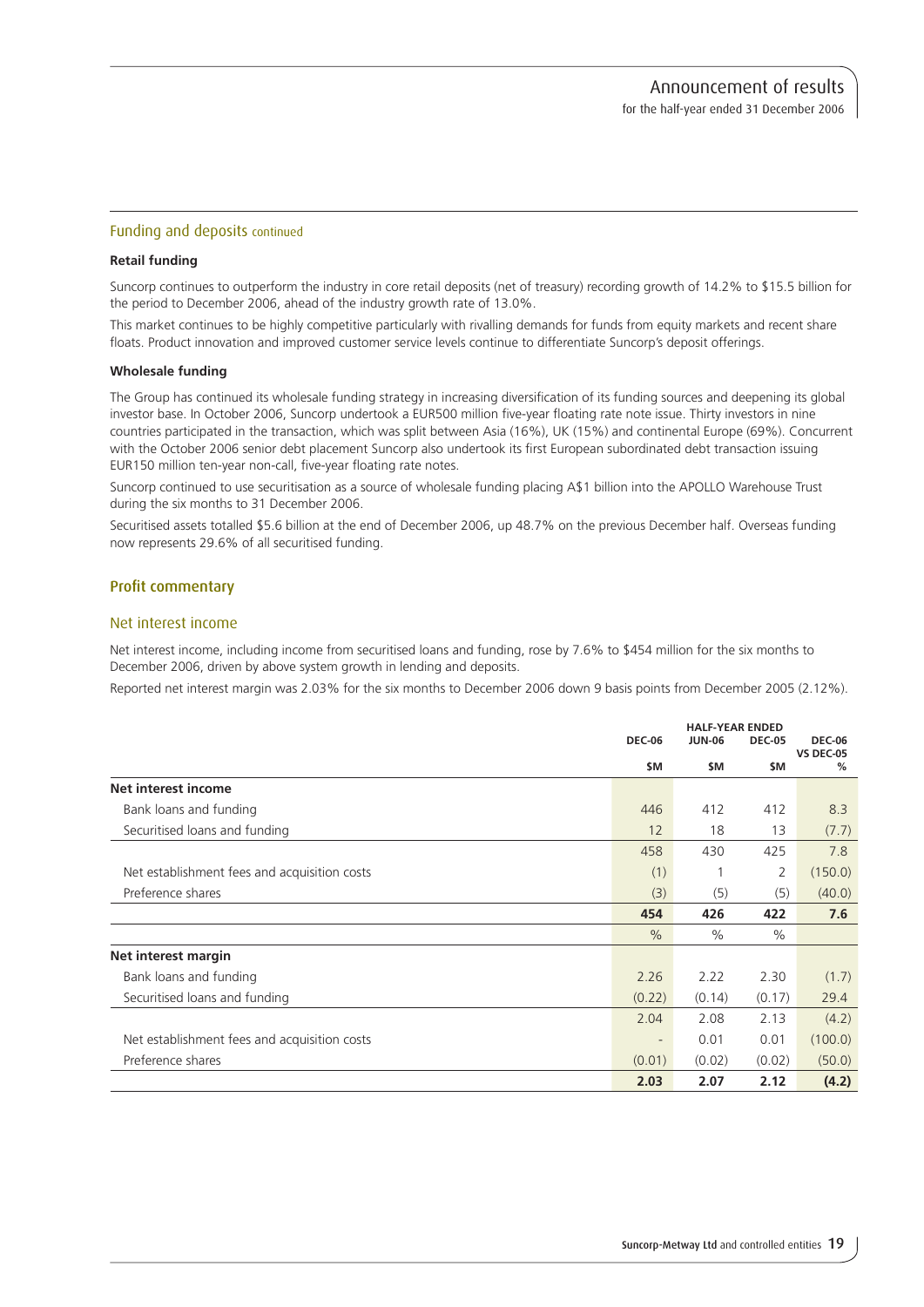for the half-year ended 31 December 2006

### Net interest income continued

This reduction in margin is consistent with industry trends and is primarily a result of continuing competition, changes in consumer behaviour and securitisation volumes.

Consumers switching from floating to fixed rate products in a rising interest rate environment contributed a 3 basis point reduction in the margin. There was a 7 basis point negative impact as deposit product offerings in the market continued to drive the mix of retail and business deposits towards high yielding savings accounts as well as a 4 basis point decline due to the higher cost of securitised loans over the period. A combination of movements in market rates and competitive pricing pressures further reduced the margin by 4 basis points and the impact of free capital generated an improvement of 6 basis points.

During the period the Group reviewed the methodology for allocation of subordinated debt across the organisation to reflect a more appropriate allocation of surplus capital. This change contributed \$7 million to net interest income for the period improving the margin by 3 basis points.

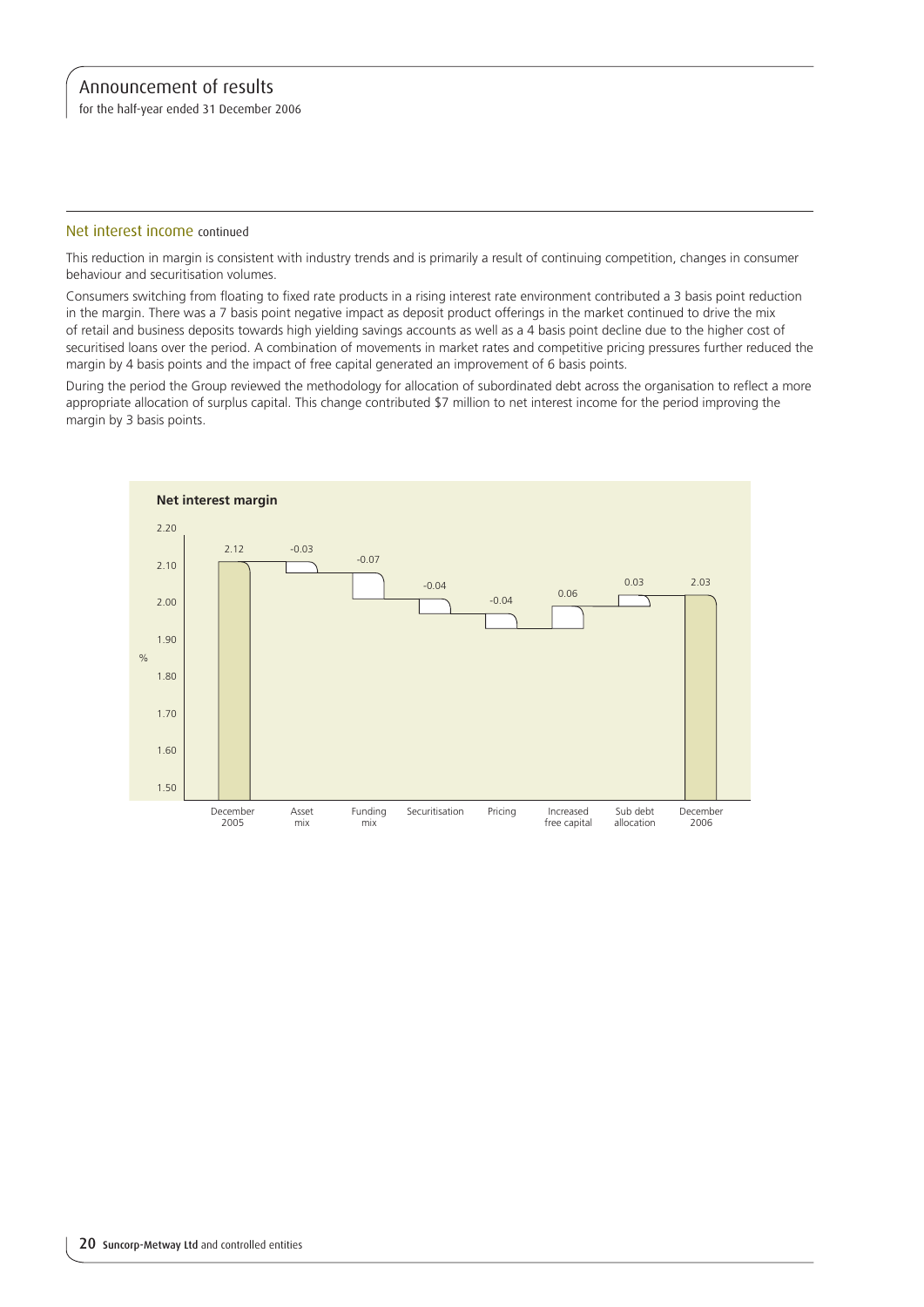### Net banking fee income

Net banking fee income rose 3.1% to \$67 million for the half to December 2006. Lending fee revenue increased 9.7% to \$34 million. Banking fee expenses also rose due to trail brokerage paid in the intermediary distribution channel. The competitive environment in banking continued to put pressure on fee charging.

|                        | <b>DEC-06</b> | <b>HALF-YEAR ENDED</b><br><b>JUN-06</b> | <b>DEC-05</b> | <b>DEC-06</b><br><b>VS DEC-05</b> |
|------------------------|---------------|-----------------------------------------|---------------|-----------------------------------|
|                        | \$M           | \$M                                     | \$M           | %                                 |
| Net banking fee income |               |                                         |               |                                   |
| Lending fee revenue    | 34            | 31                                      | 31            | 9.7                               |
| Lending fee expense    | (15)          | (14)                                    | (13)          | 15.4                              |
| Net lending fees       | 19            | 17                                      | 18            | 5.6                               |
| Transaction fees       | 47            | 47                                      | 46            | 2.2                               |
| Interchange fees       | 1             | $\overline{\phantom{a}}$                |               | $\overline{\phantom{a}}$          |
|                        | 67            | 64                                      | 65            | 3.1                               |

### Total income

Total income from Banking activities increased by 6.9% to \$529 million. In a highly competitive environment the Bank seeks to optimise total income while being conscious of the need to maintain and grow its franchise.

### Operating expenses

Operating expenses increased by 4.4% to \$235 million for the six months to December 2006.

Staff costs increased by 8.0% or \$11 million due to increased staff numbers (FTE) required for additional transactional volumes and higher salaries, a product of the tighter labour market. The relocation of staff to the Group's flagship office at Brisbane Square has increased occupancy costs by \$2 million.

In summary, expenses increased 4.4%, well below the increases in revenue of 6.9% resulting in a cost to income ratio of 44.4% down from 45.5% on the prior corresponding period.

The Bank continues to maintain sound cost control while providing strategic investment in key areas to increase employee engagement, improve customer service and develop capabilities.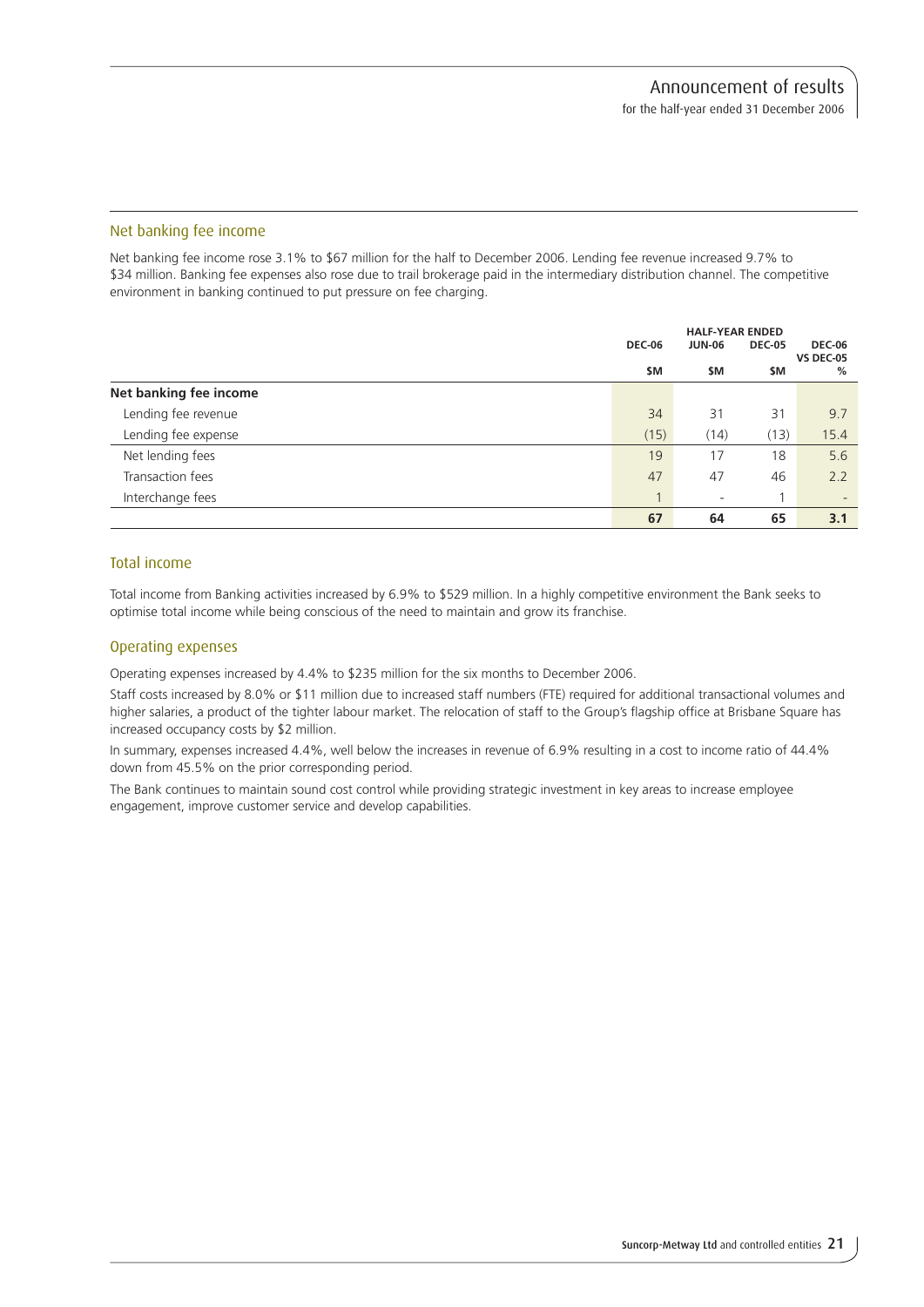for the half-year ended 31 December 2006

### Impairment losses on loans and advances

The impairment losses on loans and advances were \$5 million for the six months to December 2006, a decrease of \$10 million on the prior year. Impairment losses were positively impacted by a downward revision to the collective provision for impairment, as the Bank continues to utilise additional loss history data and adopts more sophisticated measurement procedures.

The overall quality of the portfolio continues to remain sound with increases in specific provisions in line with the position of the overall credit cycle. An increase in the specific provision has occurred during the year primarily due to continuing weakness in construction and development finance in the softer New South Wales and Victorian markets.

|                                         |               | <b>HALF-YEAR ENDED</b> |               |                                   |  |
|-----------------------------------------|---------------|------------------------|---------------|-----------------------------------|--|
|                                         | <b>DEC-06</b> | <b>JUN-06</b>          | <b>DEC-05</b> | <b>DEC-06</b><br><b>VS DEC-05</b> |  |
|                                         | \$M           | \$M                    | \$M           | %                                 |  |
| Impairment losses on loans and advances |               |                        |               |                                   |  |
| Collective provision for impairment     | (9)           |                        |               | (280.0)                           |  |
| Specific provision for impairment       |               | 10                     |               | $\overline{\phantom{a}}$          |  |
| Bad debts written off                   | 9             |                        | 5             | 80.0                              |  |
| Bad debts recovered                     | (2)           | (1)                    | (2)           | $\overline{\phantom{0}}$          |  |
|                                         | 5             | 16                     | 15            | (66.7)                            |  |



Gross impaired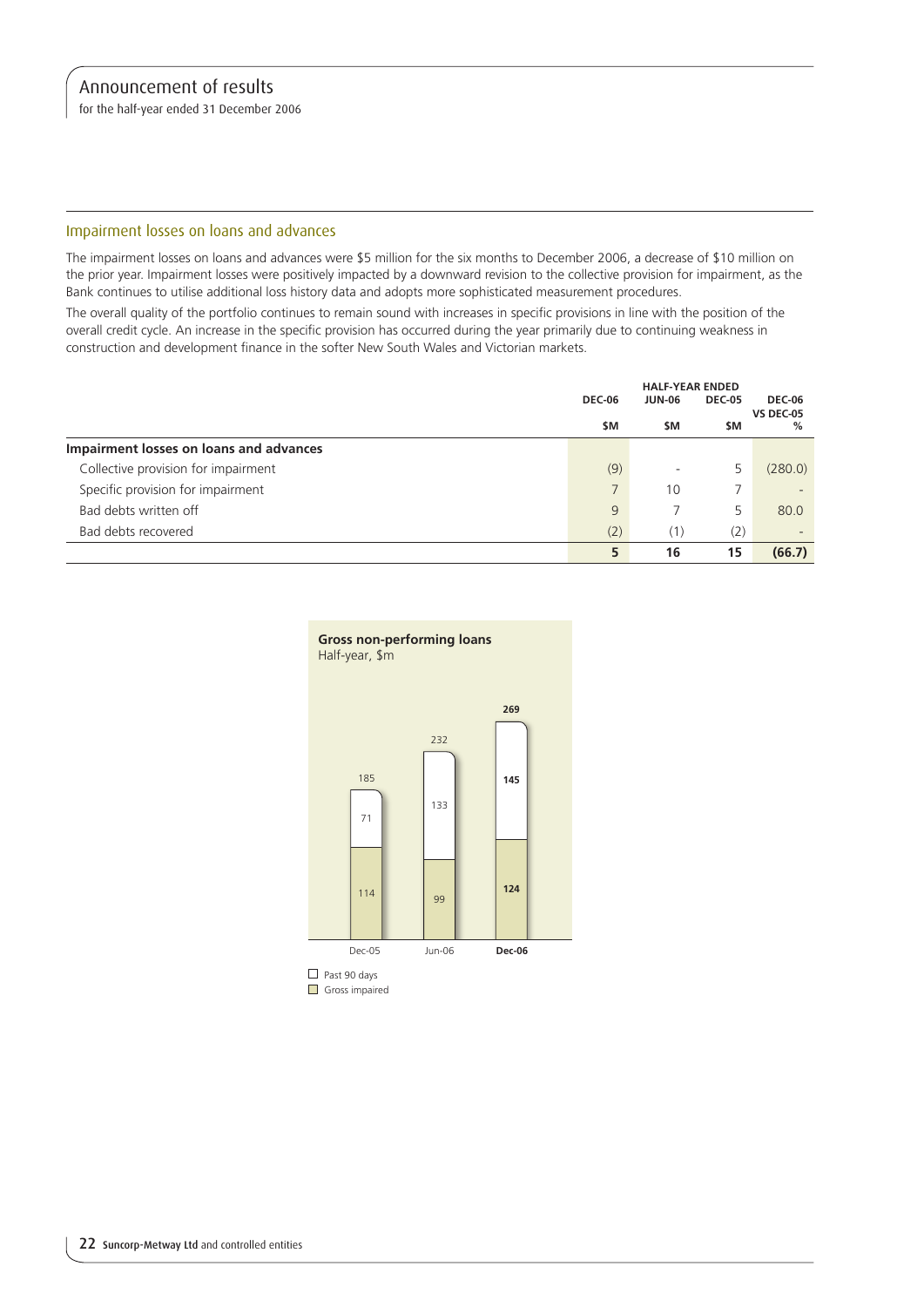### Impaired assets

Total non-performing loans have increased from their lows recorded in December 2004 to \$269 million at December 2006.

While gross impaired assets increased to \$124 million this represents just 0.30% of total lending, in line with levels reported in December 2005. Construction and development represents the largest contributor at \$50 million, reflecting continued tough operating conditions in New South Wales. But it is important to note that gross impaired loans in construction and development account for just 1.36% of gross loans in that segment.

While there was a small increase in past 90 day due loans in the period to December 2006, this should be seen in the context of the total growth in receivables over that period. At December 2006 past 90 day loans accounted for just 0.35% of total loans, in line with June 2006 at 0.34%.

The Group's loan book continues to have a significant proportion of its book secured by hard assets such as property with low LVRs. Therefore, in the event a loan becomes non-performing, losses are limited by the extent of security underpinning the loan. This is reflected in the fact that despite an increase in total non-performing loans there has only been a minor upwards revision of the specific provision (to \$23 million).

While non-performing loans have increased from their historic lows this should not be seen in the context of any systemic deterioration in loan quality. Indeed, as a percentage of the total loan book, non-performing loans remain low and continue to benefit from improved risk management techniques and a strong domestic economy.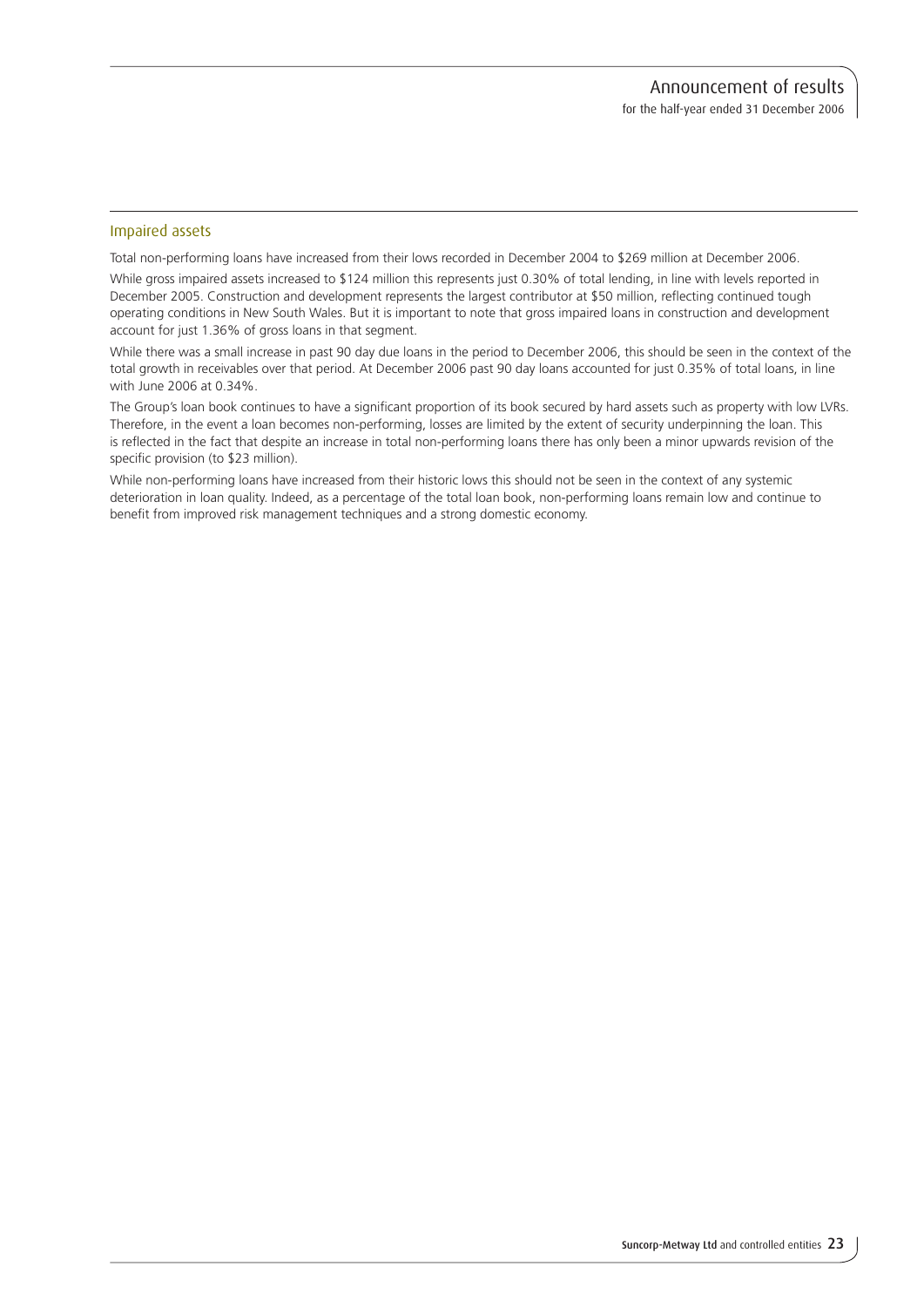for the half-year ended 31 December 2006

|                                                                                     |                | <b>HALF-YEAR ENDED</b> |               |                                   |
|-------------------------------------------------------------------------------------|----------------|------------------------|---------------|-----------------------------------|
|                                                                                     | <b>DEC-06</b>  | <b>JUN-06</b>          | <b>DEC-05</b> | <b>DEC-06</b><br><b>VS DEC-05</b> |
|                                                                                     | \$M            | \$M                    | \$M           | ℅                                 |
| Impaired assets continued                                                           |                |                        |               |                                   |
| <b>Gross balances of non-accrual loans</b>                                          |                |                        |               |                                   |
| with specific provisions set aside                                                  | 76             | 70                     | 75            | 1.3                               |
| without specific provisions set aside                                               | 48             | 29                     | 39            | 23.1                              |
| Gross impaired assets                                                               | 124            | 99                     | 114           | 8.8                               |
| Specific provision for impairment                                                   | (23)           | (21)                   | (21)          | 9.5                               |
| <b>Net impaired assets</b>                                                          | 101            | 78                     | 93            | 8.6                               |
| Size of gross impaired assets                                                       |                |                        |               |                                   |
| Less than one million                                                               | 32             | 24                     | 28            | 14.3                              |
| Greater than one million but less than ten million                                  | 81             | 47                     | 34            | 138.2                             |
| Greater than ten million                                                            | 11             | 28                     | 52            | (78.8)                            |
|                                                                                     | 124            | 99                     | 114           | 8.8                               |
| Past due loans not shown as impaired assets                                         |                |                        |               |                                   |
| Impaired assets do not include loans accruing interest which are in arrears 90 days |                |                        |               |                                   |
| or more where the loans are well secured. Interest revenue continues to be          |                |                        |               |                                   |
| recognised in the contribution to profit.                                           |                |                        |               |                                   |
| The value of past due loans is                                                      | 145            | 133                    | 71            | 104.2                             |
| <b>Gross non-performing loans</b>                                                   | 269            | 232                    | 185           | 45.4                              |
| Interest income on impaired assets recognised in the contribution to profit         |                |                        |               |                                   |
| Net interest charged and recognised as revenue in the                               |                |                        |               |                                   |
| contribution to profit during the half-year was                                     | $\overline{2}$ | 3                      | 2             |                                   |
| Analysis of movements in gross impaired assets                                      |                |                        |               |                                   |
| Balance at the beginning of the half-year                                           | 99             | 114                    | 69            | 43.5                              |
| Recognition of new impaired assets and increases in                                 |                |                        |               |                                   |
| previously recognised impaired assets                                               | 40             | 39                     | 80            | (50.0)                            |
| Impaired assets written off during the half-year                                    | (4)            | (10)                   | (6)           | (33.3)                            |
| Impaired assets which have been restated as performing assets or repaid             | (11)           | (44)                   | (29)          | (62.1)                            |
| Balance at the end of the half-year                                                 | 124            | 99                     | 114           | 8.8                               |
|                                                                                     | $\%$           | %                      | ℅             |                                   |
| Gross impaired assets as a percentage of gross loans, advances                      |                |                        |               |                                   |
| and other receivables                                                               | 0.30           | 0.26                   | 0.31          | (3.2)                             |
| Gross non-performing loans as a percentage of gross loans,                          |                |                        |               |                                   |
| advances and other receivables                                                      | 0.64           | 0.60                   | 0.51          | 25.5                              |
| Gross impaired assets as a percentage of impairment provisions and                  |                |                        |               |                                   |
| general reserve for credit loss                                                     | 53.22          | 45.83                  | 55.34         | (3.8)                             |
| Impairment provisions and general reserve for credit loss as a                      |                |                        |               |                                   |
| percentage of risk weighted assets                                                  | 0.85           | 0.86                   | 0.85          | 0.7                               |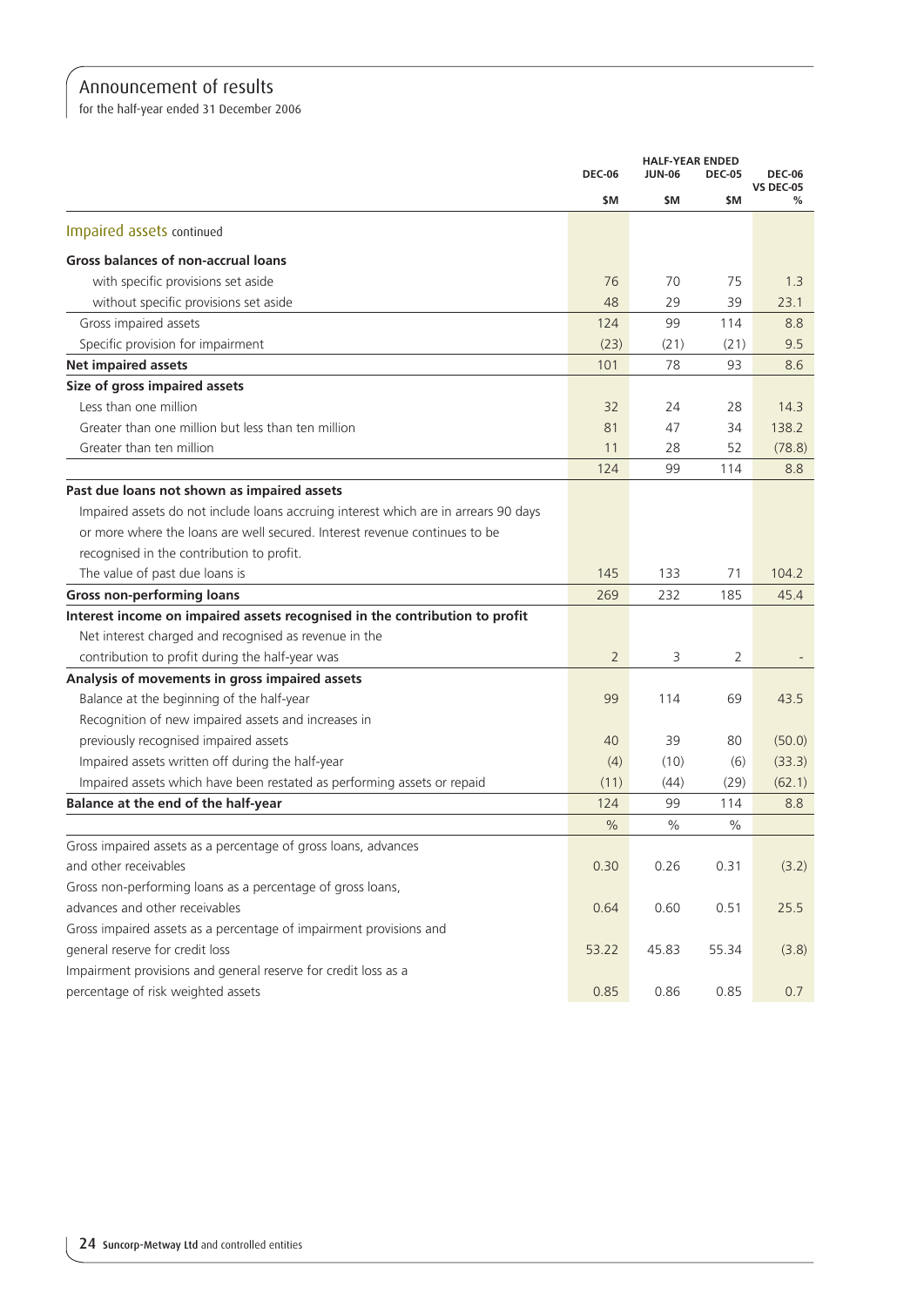### Impaired assets continued

Industry breakdown is shown below based on the source of credit risk whereas the asset growth table on page 15 is based on the nature of the loan.

Industry breakdown of impaired assets and specific provisions as at 31 December 2006 are as follows:

|                                   | <b>GROSS</b><br><b>LOANS</b><br>\$M | <b>IMPAIRED</b><br><b>ASSETS</b><br>\$M | <b>SPECIFIC</b><br><b>PROVISION</b><br>\$M |
|-----------------------------------|-------------------------------------|-----------------------------------------|--------------------------------------------|
| Agribusiness                      | 3,195                               | 11                                      | 3                                          |
| Construction and development      | 3,680                               | 50                                      | 12                                         |
| Financial services                | 879                                 |                                         |                                            |
| Hospitality                       | 1,336                               | 9                                       | $\overline{2}$                             |
| Manufacturing                     | 663                                 | 6                                       | $\overline{2}$                             |
| Professional services             | 771                                 | 16                                      | 1                                          |
| Property investment               | 5,091                               | 6                                       |                                            |
| Real estate mortgage              | 22,709                              | $\overline{4}$                          |                                            |
| Personal                          | 894                                 | $\overline{ }$                          |                                            |
| Government and public authorities | 6                                   |                                         |                                            |
| Other commercial and industrial   | 2,590                               | 21                                      | $\overline{2}$                             |
|                                   | 41,814                              | 124                                     | 23                                         |

Industry breakdown of impaired assets and specific provisions as at 30 June 2006 are as follows:

|                                   | 38,807 | 99 | 21 |
|-----------------------------------|--------|----|----|
| Other commercial and industrial   | 2,412  | 8  | 2  |
| Government and public authorities | 5      |    |    |
| Personal                          | 822    | 5  |    |
| Real estate mortgage              | 21,149 | 3  |    |
| Property investment               | 4,334  | 4  |    |
| Professional services             | 737    | 12 |    |
| Manufacturing                     | 650    | 5  |    |
| Hospitality                       | 1,108  | 10 | 2  |
| Financial services                | 972    |    |    |
| Construction and development      | 3,527  | 41 | 12 |
| Agribusiness                      | 3,091  | 11 | 3  |
|                                   |        |    |    |

Industry breakdown of impaired assets and specific provisions as at 31 December 2005 are as follows:

|                                   | 36,477 | 114            | 21             |
|-----------------------------------|--------|----------------|----------------|
| Other commercial and industrial   | 1,863  | 11             | 3              |
| Government and public authorities | 3      | -              |                |
| Personal                          | 694    | $\overline{4}$ |                |
| Real estate mortgage              | 21,263 |                |                |
| Property investment               | 3,849  | 3              |                |
| Professional services             | 615    | 16             | $\overline{2}$ |
| Manufacturing                     | 501    | 5              |                |
| Hospitality                       | 963    | 13             |                |
| Financial services                | 579    |                |                |
| Construction and development      | 3,516  | 45             | 5              |
| Agribusiness                      | 2,631  | 17             | 9              |
|                                   |        |                |                |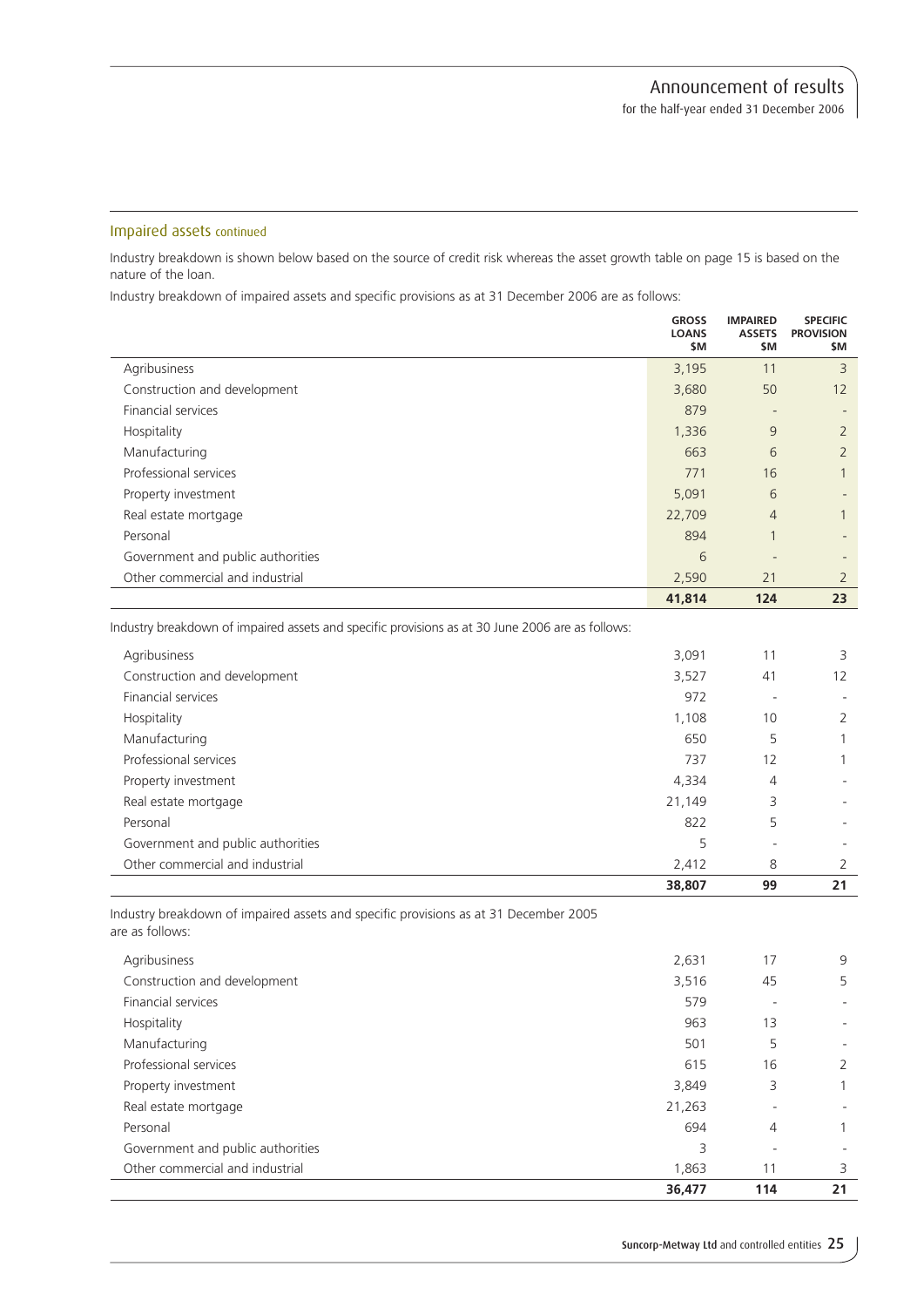for the half-year ended 31 December 2006

|                                                                                                |                          | <b>HALF-YEAR ENDED</b>       |                          |                                   |
|------------------------------------------------------------------------------------------------|--------------------------|------------------------------|--------------------------|-----------------------------------|
|                                                                                                | <b>DEC-06</b>            | <b>JUN-06</b>                | <b>DEC-05</b>            | <b>DEC-06</b><br><b>VS DEC-05</b> |
|                                                                                                | \$M                      | \$M                          | \$M                      | %                                 |
| Provision for impairment                                                                       |                          |                              |                          |                                   |
| <b>General provision</b>                                                                       |                          |                              |                          |                                   |
| Balance at the beginning of the period                                                         |                          |                              | 139                      | (100.0)                           |
| Charge against contribution to profit                                                          |                          |                              | $\overline{\phantom{a}}$ | n/a                               |
| AIFRS adjustment against 1 July 2005 retained profits                                          | $\overline{\phantom{a}}$ |                              | (139)                    | (100.0)                           |
| Balance at the end of the period                                                               | $\qquad \qquad =$        | $\overline{a}$               | $\bar{a}$                | n/a                               |
| <b>Collective provision</b>                                                                    |                          |                              |                          |                                   |
| Balance at the beginning of the period                                                         | 103                      | 103                          | $\overline{\phantom{a}}$ | n/a                               |
| AIFRS adjustment against 1 July 2005 retained profits                                          | $\overline{\phantom{m}}$ |                              | 98                       | (100.0)                           |
| Charge against contribution to profit                                                          | (9)                      | $\qquad \qquad \blacksquare$ | 5                        | (280.0)                           |
| Balance at the end of the period                                                               | 94                       | 103                          | 103                      | (8.7)                             |
| <b>Specific provision</b>                                                                      |                          |                              |                          |                                   |
| Balance at the beginning of the period                                                         | 21                       | 21                           | 17                       | 23.5                              |
| AIFRS adjustment against 1 July 2005 retained profits                                          |                          |                              | 4                        | (100.0)                           |
| Charge against contribution to profit                                                          | $\overline{7}$           | 10                           | 7                        |                                   |
| Bad debts written-off                                                                          | (5)                      | (10)                         | (7)                      | (28.6)                            |
| Balance at the end of the period                                                               | 23                       | 21                           | 21                       | 9.5                               |
| Total provision for impairment - Banking activities                                            | 117                      | 124                          | 124                      | (5.6)                             |
| General reserve for credit loss (1)                                                            |                          |                              |                          |                                   |
| Balance at the beginning of the period                                                         | 93                       | 82                           | $\overline{\phantom{a}}$ | n/a                               |
| AIFRS adjustment against 1 July 2005 retained profits                                          |                          |                              | 48                       | (100.0)                           |
| Transfer from retained earnings                                                                | 23                       | 10                           | 34                       | (32.4)                            |
| Balance at the end of the period                                                               | 116                      | 92                           | 82                       | 41.5                              |
| Total provision for impairment and general reserve for credit loss -                           |                          |                              |                          |                                   |
| <b>Banking activities</b>                                                                      | 233                      | 216                          | 206                      | 13.1                              |
|                                                                                                | %                        | %                            | %                        |                                   |
| Provision for impairment expressed as a percentage of gross<br>impaired assets are as follows: |                          |                              |                          |                                   |
| Collective provision                                                                           | 75.8                     | 104.0                        | 90.4                     |                                   |
| Specific provision                                                                             | 18.5                     | 21.2                         | 18.4                     |                                   |
| Total provision                                                                                | 94.4                     | 125.3                        | 108.8                    |                                   |
| General reserve for credit loss                                                                | 93.5                     | 92.9                         | 71.9                     |                                   |
| Total provision and general reserve for credit loss                                            | 187.9                    | 218.2                        | 180.7                    |                                   |

#### **Notes:**

(1) In accordance with APRA's AIFRS requirements for loan provisioning the Bank has changed its accounting policy and established an \$82 million general reserve for credit loss as at 1 July 2005 through an allocation of retained profits. APRA requires banks to maintain a provisioning benchmark of at least 0.5% of risk weighted assets to adequately cover potential credit losses. The provisioning benchmark consists of eligible collective provisions and the general reserve for credit losses.

For the half-year ended 31 December 2006 the general reserve for credit loss increased by \$23 million as a result of an increase in the risk weighted assets of the Bank as well as the change of the collective provisioning methodology adopted during the half.

The ratio of gross impaired assets as a percentage of the impairment provisions and the general reserve for credit loss was 53% as at 31 December 2006 compared to 55% for the corresponding 31 December 2005 period.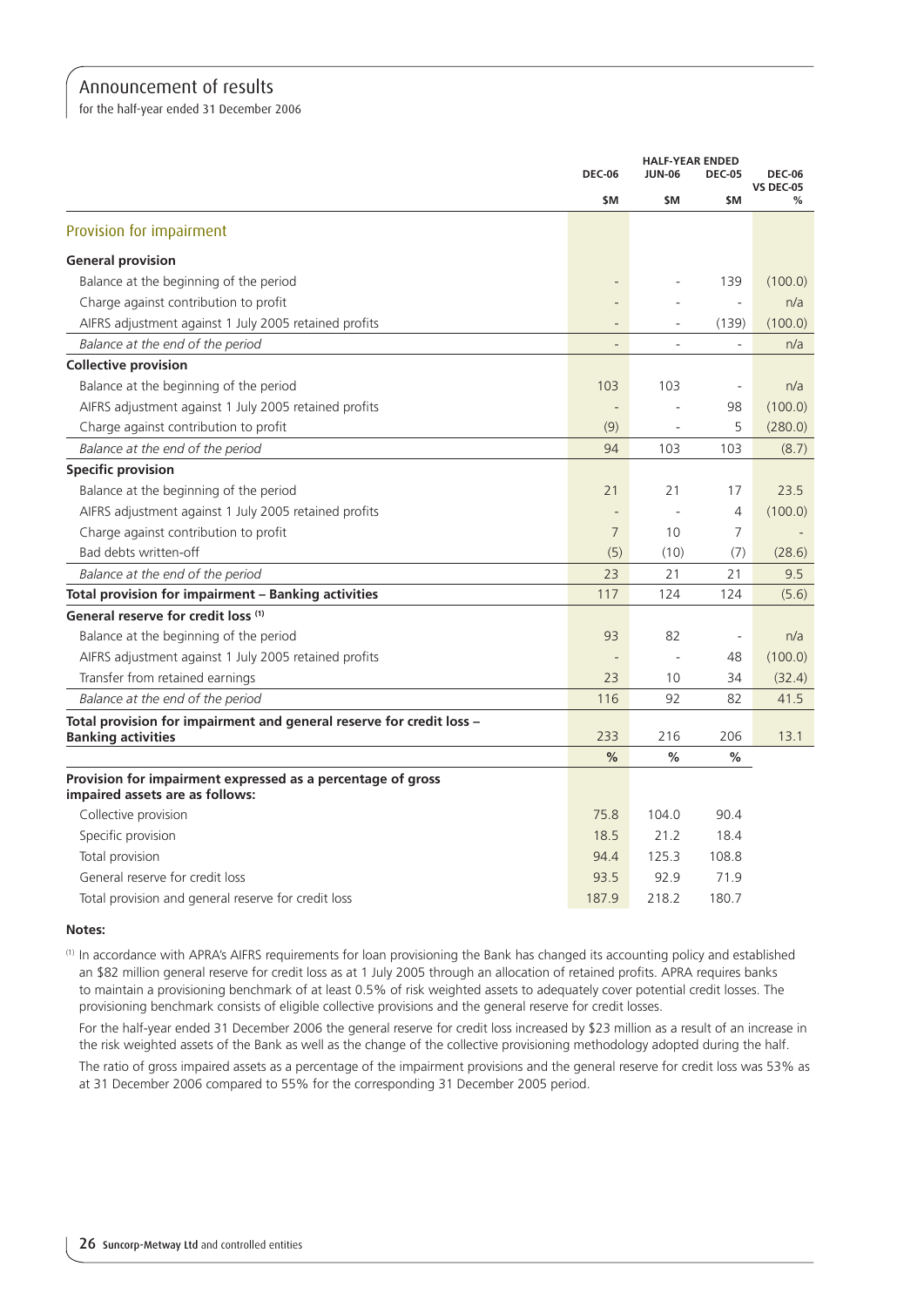for the half-year ended 31 December 2006

|                                             |                                  | <b>HALF-YEAR ENDED DEC-06</b> |                          |                                  | <b>HALF-YEAR ENDED JUN-06</b> |                               |
|---------------------------------------------|----------------------------------|-------------------------------|--------------------------|----------------------------------|-------------------------------|-------------------------------|
|                                             | <b>AVERAGE</b><br><b>BALANCE</b> |                               | INTEREST AVERAGE<br>RATE | <b>AVERAGE</b><br><b>BALANCE</b> | <b>INTEREST</b>               | <b>AVERAGE</b><br><b>RATE</b> |
|                                             | \$M                              | \$M                           | %                        | <b>SM</b>                        | \$M.                          | %                             |
| Average banking assets and liabilities      |                                  |                               |                          |                                  |                               |                               |
| <b>Assets</b>                               |                                  |                               |                          |                                  |                               |                               |
| <b>Interest earning assets</b>              |                                  |                               |                          |                                  |                               |                               |
| Trading securities                          | 4,094                            | 126                           | 6.11                     | 3,695                            | 104                           | 5.68                          |
| Gross loans, advances and other receivables | 39,576                           | 1,503                         | 7.53                     | 37,128                           | 1,338                         | 7.27                          |
| Other interest earning assets               | 724                              | 17                            | 4.66                     | 768                              | 20                            | 5.25                          |
| Total interest earning assets               | 44,394                           | 1,646                         | 7.35                     | 41,591                           | 1,462                         | 7.09                          |
| Non-interest earning assets                 |                                  |                               |                          |                                  |                               |                               |
| Other assets                                | 2,622                            |                               |                          | 2,304                            |                               |                               |
| Total non-interest earning assets           | 2,622                            |                               |                          | 2,304                            |                               |                               |
| <b>Total assets</b>                         | 47,016                           |                               |                          | 43,895                           |                               |                               |
| <b>Liabilities</b>                          |                                  |                               |                          |                                  |                               |                               |
| <b>Interest bearing liabilities</b>         |                                  |                               |                          |                                  |                               |                               |
| Deposits and short term borrowings          | 29,623                           | 817                           | 5.47                     | 28,883                           | 727                           | 5.08                          |
| Securitisation liabilities                  | 5,538                            | 179                           | 6.41                     | 4,276                            | 126                           | 5.94                          |
| Bonds, notes and long term borrowings       | 5,738                            | 165                           | 5.70                     | 5,488                            | 153                           | 5.62                          |
| Subordinated notes (1)                      | 799                              | 28                            | 6.95                     | 770                              | 25                            | 6.55                          |
| Preference shares <sup>(1)</sup>            | 97                               | 3                             | 5.56                     | 151                              | 5                             | 6.25                          |
| Total interest bearing liabilities          | 41,795                           | 1,192                         | 5.66                     | 39,568                           | 1,036                         | 5.28                          |
| <b>Non-interest bearing liabilities</b>     |                                  |                               |                          |                                  |                               |                               |
| Other liabilities                           | 1,249                            |                               |                          | 620                              |                               |                               |
| Total non-interest bearing liabilities      | 1,249                            |                               |                          | 620                              |                               |                               |
| <b>Total liabilities</b>                    | 43,044                           |                               |                          | 40,188                           |                               |                               |
| <b>Net assets</b>                           | 3,972                            |                               |                          | 3,707                            |                               |                               |
| Analysis of interest margin and spread      |                                  |                               |                          |                                  |                               |                               |
| Interest earning assets                     | 44,394                           | 1,646                         | 7.35                     | 41,591                           | 1,462                         | 7.09                          |
| Interest bearing liabilities                | 41,795                           | 1,192                         | 5.66                     | 39,568                           | 1,036                         | 5.28                          |
| <b>Net interest spread</b>                  |                                  |                               | 1.69                     |                                  |                               | 1.81                          |
| Net interest margin                         | 44,394                           | 454                           | 2.03                     | 41,591                           | 426                           | 2.07                          |

**Notes:**

(1) Excludes the subordinated debt and preference shares notionally allocated to General Insurance as share of capital funding and the associated interest cost charged to General Insurance.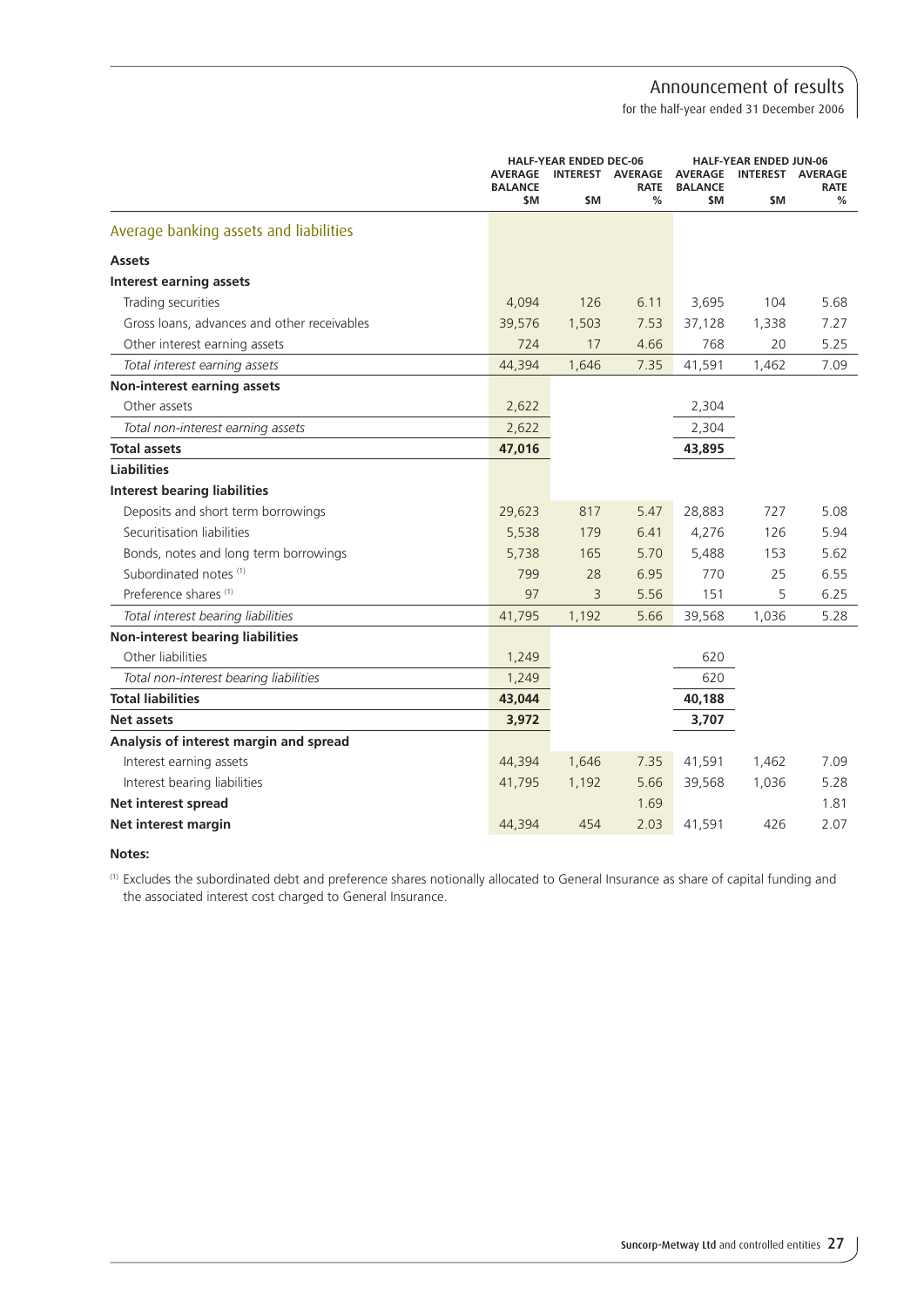for the half-year ended 31 December 2006

|                                                  |                       | <b>HALF-YEAR ENDED DEC-05</b> |                  |  |  |
|--------------------------------------------------|-----------------------|-------------------------------|------------------|--|--|
|                                                  | <b>AVERAGE</b>        | INTEREST AVERAGE              |                  |  |  |
|                                                  | <b>BALANCE</b><br>\$M | \$M                           | <b>RATE</b><br>% |  |  |
| Average banking assets and liabilities continued |                       |                               |                  |  |  |
| <b>Assets</b>                                    |                       |                               |                  |  |  |
| <b>Interest earning assets</b>                   |                       |                               |                  |  |  |
| Trading securities                               | 3,578                 | 102                           | 5.66             |  |  |
| Gross loans, advances and other receivables      | 35,498                | 1,302                         | 7.28             |  |  |
| Other interest earning assets                    | 492                   | 12                            | 4.84             |  |  |
| Total interest earning assets                    | 39,568                | 1,416                         | 7.10             |  |  |
| <b>Non-interest earning assets</b>               |                       |                               |                  |  |  |
| Other assets                                     | 2,491                 |                               |                  |  |  |
| Total non-interest earning assets                | 2,491                 |                               |                  |  |  |
| <b>Total assets</b>                              | 42,059                |                               |                  |  |  |
| <b>Liabilities</b>                               |                       |                               |                  |  |  |
| <b>Interest bearing liabilities</b>              |                       |                               |                  |  |  |
| Deposits and short term borrowings               | 26,934                | 680                           | 5.01             |  |  |
| Securitisation liabilities                       | 4,239                 | 126                           | 5.90             |  |  |
| Bonds, notes and long term borrowings            | 5,674                 | 159                           | 5.56             |  |  |
| Subordinated notes (1)                           | 700                   | 24                            | 6.80             |  |  |
| Preference shares <sup>(1)</sup>                 | 151                   | 5                             | 6.25             |  |  |
| Total interest bearing liabilities               | 37,698                | 994                           | 5.23             |  |  |
| <b>Non-interest bearing liabilities</b>          |                       |                               |                  |  |  |
| Other liabilities                                | 803                   |                               |                  |  |  |
| Total non-interest bearing liabilities           | 803                   |                               |                  |  |  |
| <b>Total liabilities</b>                         | 38,501                |                               |                  |  |  |
| Net assets                                       | 3,558                 |                               |                  |  |  |
| Analysis of interest margin and spread           |                       |                               |                  |  |  |
| Interest earning assets                          | 39,568                | 1,416                         | 7.10             |  |  |
| Interest bearing liabilities                     | 37,698                | 994                           | 5.23             |  |  |
| Net interest spread                              |                       |                               | 1.87             |  |  |
| Net interest margin                              | 39,568                | 422                           | 2.12             |  |  |

**Notes:**

(1) Excludes the subordinated debt and preference shares notionally allocated to General Insurance as share of capital funding and the associated interest cost charged to General Insurance.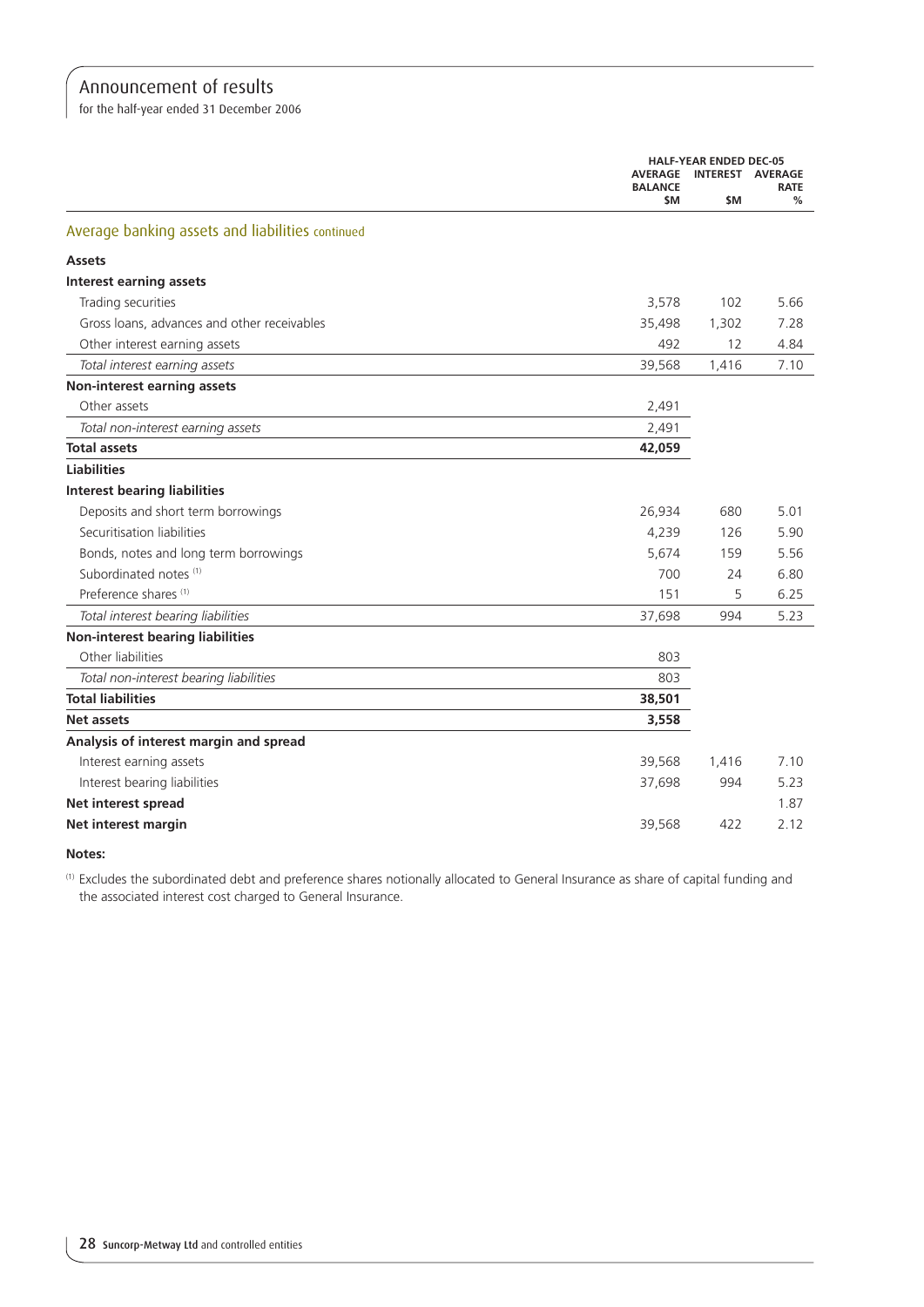### Changes in net interest income: volume and rate analysis

The tables below allocate changes in net interest income between changes in volume and changes in rate over the three half-years. Volume variances have been calculated by multiplying the average of half-years' average interest rates by the movement in average asset and liability balances. Rate variances have been calculated by multiplying the average asset and liability balances by the change in average interest rates, and includes any differences arising from different numbers of days in the periods.

|                                             | <b>VOLUME</b><br>\$M | <b>HALF-YEAR DEC-06</b><br>VS JUN-06<br><b>CHANGES DUE TO:</b><br><b>RATE</b><br>\$M | <b>TOTAL</b><br>\$M | <b>VOLUME</b><br>\$M | <b>HALF-YEAR JUN-06</b><br><b>VS DEC-05</b><br><b>CHANGES DUE TO:</b><br><b>RATE</b><br>\$M | <b>TOTAL</b><br>\$M |
|---------------------------------------------|----------------------|--------------------------------------------------------------------------------------|---------------------|----------------------|---------------------------------------------------------------------------------------------|---------------------|
| Interest earning assets                     |                      |                                                                                      |                     |                      |                                                                                             |                     |
| Trading securities                          | 12                   | 10                                                                                   | 22                  | 3                    | (1)                                                                                         | 2                   |
| Gross loans, advances and other receivables | 91                   | 74                                                                                   | 165                 | 59                   | (23)                                                                                        | 36                  |
| Other interest earning assets               | (1)                  | (2)                                                                                  | (3)                 | 7                    |                                                                                             | 8                   |
| Change in interest income                   | 102                  | 82                                                                                   | 184                 | 69                   | (23)                                                                                        | 46                  |
| Interest bearing liabilities                |                      |                                                                                      |                     |                      |                                                                                             |                     |
| Deposits and short term borrowings          | 20                   | 70                                                                                   | 90                  | 49                   | (2)                                                                                         | 47                  |
| Securitisation liabilities                  | 39                   | 14                                                                                   | 53                  |                      | (1)                                                                                         |                     |
| Bonds, notes and long term borrowings       | 7                    | 5                                                                                    | 12                  | (5)                  | (1)                                                                                         | (6)                 |
| Subordinated notes                          | $\mathbf 1$          | $\overline{2}$                                                                       | 3                   | 2                    | (1)                                                                                         |                     |
| Preference shares                           | (2)                  | $\overline{\phantom{a}}$                                                             | (2)                 | ٠                    | $\overline{\phantom{a}}$                                                                    |                     |
| Change in interest expense                  | 65                   | 91                                                                                   | 156                 | 47                   | (5)                                                                                         | 42                  |
| Change in net interest income               | 37                   | (9)                                                                                  | 28                  | 22                   | (18)                                                                                        | 4                   |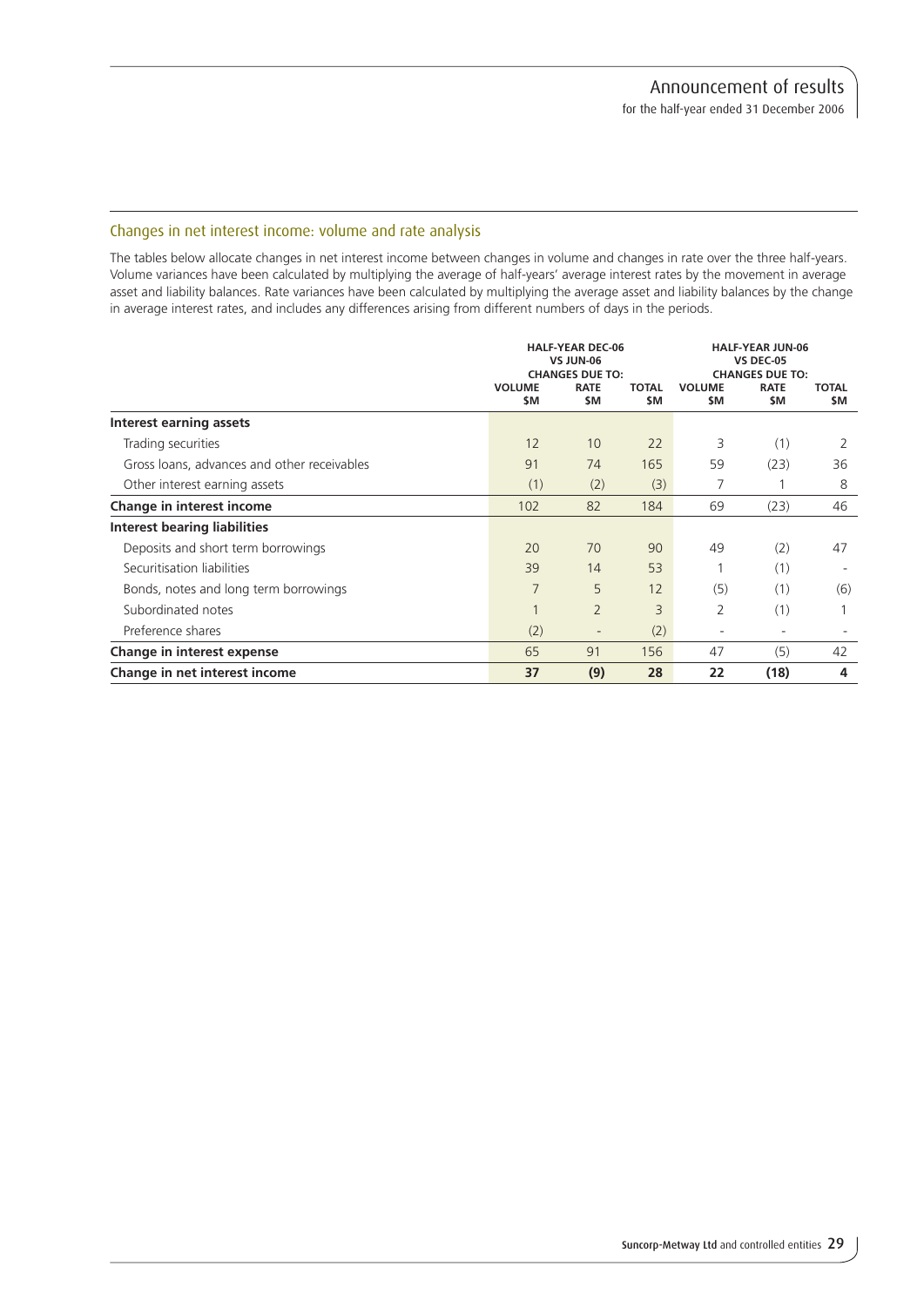for the half-year ended 31 December 2006

### Segment information – General Insurance

### Profit overview

- <sup>n</sup> General Insurance pre-tax result of \$383 million for the half-year to December 2006 was underpinned by strong profitability across all classes of business due to the continuing benefit of tort law reform on personal injury and liability claims as well as benefits flowing from the claims cost reduction programs in short tail and long tail classes. These benefits were offset by continuing premium reductions in the compulsory third party (CTP) and commercial liability portfolios.
- <sup>n</sup> The insurance trading result increased by 25.4% to \$262 million on the prior corresponding period. This equates to a substantial margin of 21.0% on net earned premium, well above the Group's long term 11% – 14% range.
- Return on equity (ROE) for the General Insurance division increased to 28.4% from 23.5% at December 2005.
- <sup>n</sup> Gross written premium (GWP) for the half-year to December 2006 decreased by 1.2% to \$1.3 billion, reflecting a highly competitive operating environment and continued pressure on premium rates. Soft market conditions persisted in Commercial lines and competition intensified in Personal lines over the period.
- <sup>n</sup> Premium growth was constrained by the CTP portfolio where GWP declined by 1.9% as the benefits of tort law reforms were passed on to customers in the form of reduced premiums.
- Net earned premium for the half-year to December 2006 increased by 1.2% to \$1.2 billion reflecting slightly higher growth than GWP, due to higher unearned premium movement and lower outwards reinsurance expense for the period.
- Net incurred claims, before the impact of discount rate movements, decreased by 8.1% over the prior corresponding period to \$816 million and primarily reflects:
	- <sup>n</sup> relatively benign storm activity in the half-year compared to the December 2005 half-year.
	- the claims cost reduction projects have contributed to improved underlying claims in both short and long tail classes.
	- <sup>n</sup> tort law reform which, together with the clams cost reduction projects, continue to improve the claims experience on long tail classes, resulting in prior year central estimate releases of \$120 million.
- <sup>n</sup> Total operating expenses for the half-year to December 2006 increased by 8.2% to \$303 million, increasing the total operating expense ratio to 24.3% from 22.8% for the December 2005 half-year. The increase was due to higher acquisition costs impacted by lower deferral of acquisition costs (including liability adequacy adjustments) and increased investment in marketing as well as higher underwriting expenses.

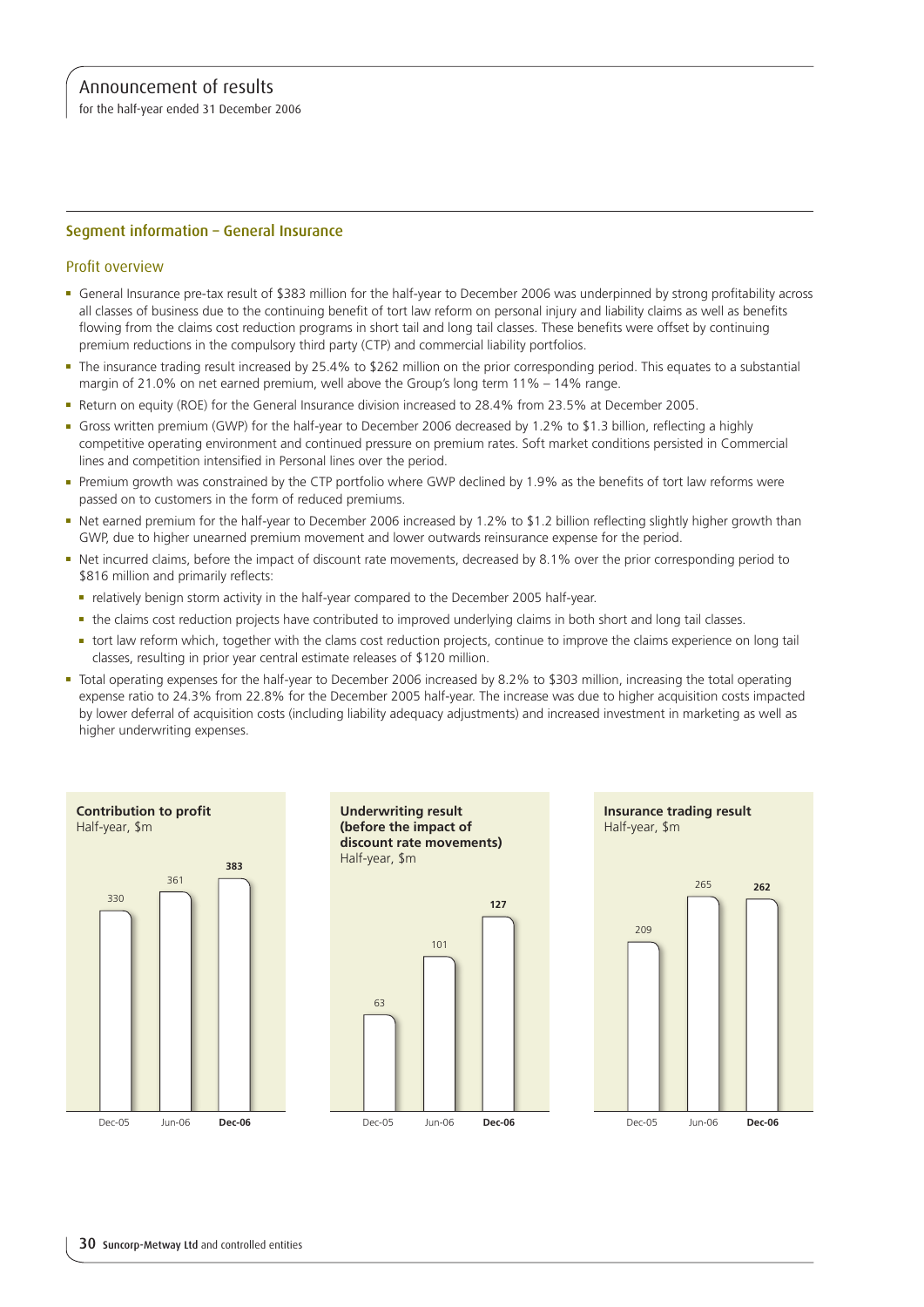### Segment information – General Insurance continued

### Profit overview continued

- <sup>n</sup> The underwriting result, before the impact of discount rate movements, increased 101.6% to \$127 million over the prior corresponding period and the combined operating ratio decreased from 94.9% to 89.8% for the December 2006 half-year.
- n Investment income on insurance provisions decreased 7.5% for the half-year, to \$135 million before discount rate adjustments. Investment income on insurance provisions fluctuates due to the structural mismatch between the investment portfolio and insurance provisions (discounted at the risk free rate ie Commonwealth Government securities). The lower investment income on insurance provisions for the December 2006 half-year reflects the relatively stronger performance of the investment portfolio in the December 2005 half-year, where semi-government securities, corporate bonds and property significantly outperformed Commonwealth Government securities. In the December 2006 half-year, semi-government and corporate bonds only marginally outperformed Commonwealth Government securities, thus resulting in a lower mismatch gain.
- <sup>n</sup> General Insurance operational earnings, the combination of earnings from managed schemes, motoring club joint ventures and the insurance trading result, increased by 33.0% to \$310 million for the half-year.
- n Investment returns on Shareholder Funds of \$102 million decreased 12.1% on the prior comparative period. This lower result was driven mainly by a lower return from the international equities portfolio to which Shareholder Funds has a benchmark weighting of 10%. The business achieved an active return of 0.6% above the benchmark ASX 200 Accumulation Index on Australian equity investments for the half-year.
- <sup>n</sup> Impacting the bottom line profit result was an increase in capital funding costs to \$29 million for the half-year, compared to \$19 million in the prior corresponding period. Capital funding costs include an allocation to General Insurance of the Group's preference shares and subordinated debt interest costs. During the half-year, the Group changed its allocation method to be based on future usage of surplus capital, resulting in an increase in funding costs of \$7 million for the General Insurance business. The increase in capital funding costs is also attributable to both rate and volume increases during the half-year.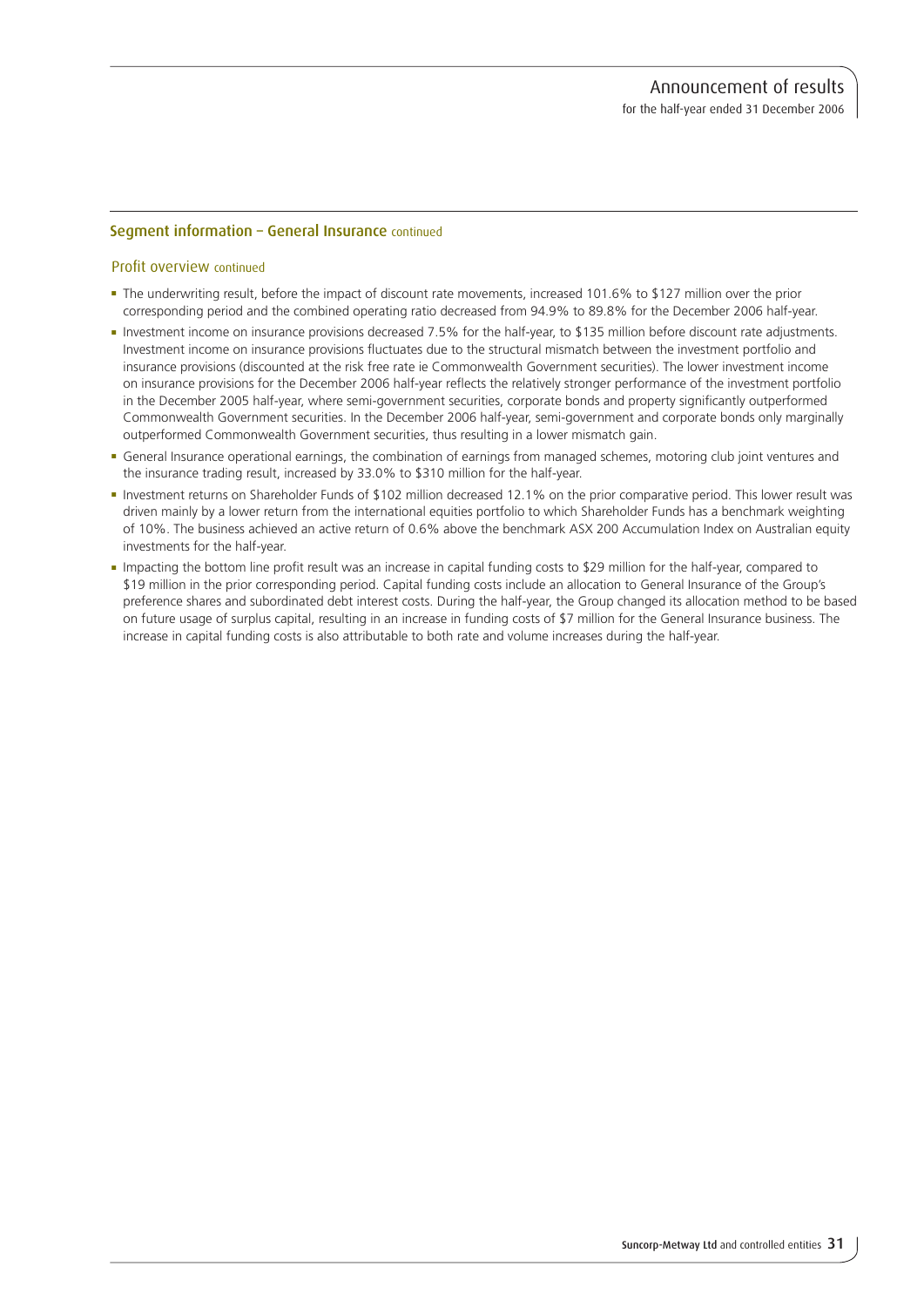for the half-year ended 31 December 2006

|                                                                     |                | <b>HALF-YEAR ENDED</b> |               |                                   |
|---------------------------------------------------------------------|----------------|------------------------|---------------|-----------------------------------|
|                                                                     | <b>DEC-06</b>  | <b>JUN-06</b>          | <b>DEC-05</b> | <b>DEC-06</b><br><b>VS DEC-05</b> |
|                                                                     | \$M            | \$M                    | <b>SM</b>     | %                                 |
| Profit contribution - General Insurance before impact               |                |                        |               |                                   |
| of discount rate movements                                          |                |                        |               |                                   |
| Gross written premiums (1)                                          | 1,275          | 1,321                  | 1,290         | (1.2)                             |
| Gross unearned premium movement                                     | 28             | (37)                   | (1)           | Large                             |
| Gross earned premiums                                               | 1,303          | 1,284                  | 1,289         | 1.1                               |
| Outwards reinsurance expense                                        | (57)           | (59)                   | (58)          | (1.7)                             |
| Net earned premium                                                  | 1,246          | 1,225                  | 1,231         | 1.2                               |
| <b>Net incurred claims</b>                                          |                |                        |               |                                   |
| Claims expense                                                      | (1,002)        | (991)                  | (1,033)       | (3.0)                             |
| Reinsurance and other recoveries revenue                            | 186            | 170                    | 145           | 28.3                              |
|                                                                     | (816)          | (821)                  | (888)         | (8.1)                             |
| <b>Total operating expenses</b>                                     |                |                        |               |                                   |
| Acquisition costs <sup>(2)</sup>                                    | (183)          | (180)                  | (171)         | 7.0                               |
| Other underwriting expenses                                         | (120)          | (123)                  | (109)         | 10.1                              |
|                                                                     | (303)          | (303)                  | (280)         | 8.2                               |
| <b>Underwriting result</b>                                          | 127            | 101                    | 63            | 101.6                             |
| Investment income - insurance funds                                 | 135            | 164                    | 146           | (7.5)                             |
| <b>Insurance trading result</b>                                     | 262            | 265                    | 209           | 25.4                              |
| Managed schemes net contribution                                    | 15             | 12                     | 14            | 7.1                               |
| Joint venture income                                                | 33             | 15                     | 10            | 230.0                             |
| General Insurance operational earnings                              | 310            | 292                    | 233           | 33.0                              |
| Investment revenue – Shareholder Funds                              |                |                        |               |                                   |
| Interest, dividends, rent and other                                 | 17             | 36                     | 35            | (51.4)                            |
| Realised and unrealised gains/(losses)                              | 92             | 58                     | 88            | 4.5                               |
| Other revenue <sup>(3)</sup>                                        | $\overline{4}$ | 5                      | 4             |                                   |
| Other expenses <sup>(4)</sup>                                       | (11)           | (12)                   | (11)          |                                   |
|                                                                     | 102            | 87                     | 116           | (12.1)                            |
| <b>Contribution to profit from General Insurance</b>                |                |                        |               |                                   |
| activities before tax and capital funding                           | 412            | 379                    | 349           | 18.1                              |
| Capital funding (5)                                                 | (29)           | (18)                   | (19)          | 52.6                              |
| Contribution to profit from General Insurance activities before tax | 383            | 361                    | 330           | 16.1                              |
| Return on equity (%)                                                | 28.4           | 27.3                   | 23.5          | 20.9                              |

#### **Notes:**

(1) Net of Fire Service Levies (FSL) of \$48 million (Jun-06: \$42 million; Dec-05: \$38 million).

<sup>(2)</sup> Net of certain statutory fees and charges included in income and expenses in the Consolidated Interim Financial Report.

(3) Other revenue consists mainly of allocated service fee revenue.

(4) Other expenses is primarily made up of investment management expenses.

(5) Represents interest expense on subordinated debt and preference shares allocated to General Insurance as described in Appendix 5.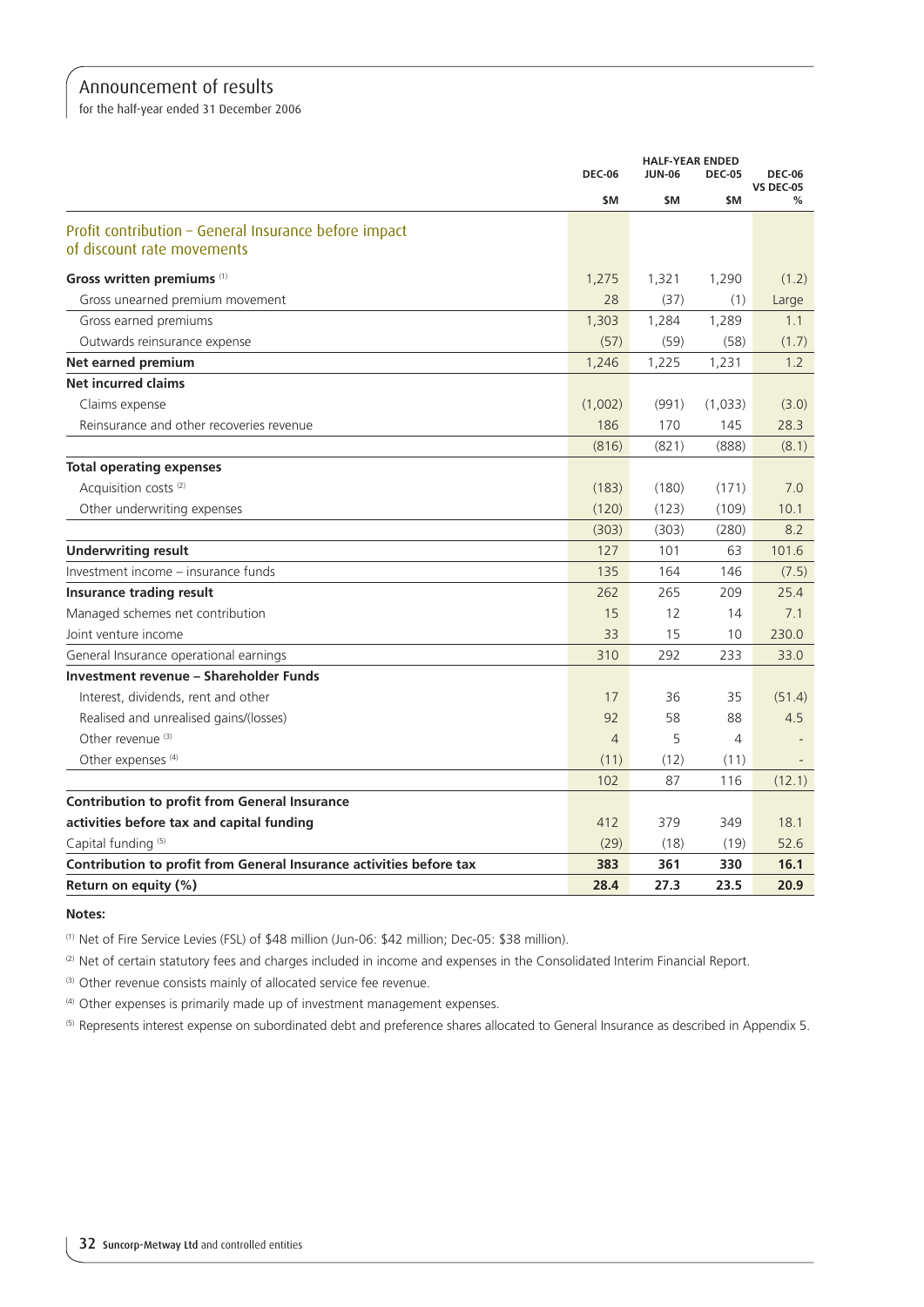for the half-year ended 31 December 2006

|                                                                          |               | <b>HALF-YEAR ENDED</b> |               |                                   |  |
|--------------------------------------------------------------------------|---------------|------------------------|---------------|-----------------------------------|--|
|                                                                          | <b>DEC-06</b> | <b>JUN-06</b>          | <b>DEC-05</b> | <b>DEC-06</b><br><b>VS DEC-05</b> |  |
|                                                                          | \$M           | \$M                    | \$M           | %                                 |  |
| Reconciliation of underlying profit to contribution to profit before tax |               |                        |               |                                   |  |
| Contribution to profit from General Insurance activities before tax      | 383           | 361                    | 330           | 16.1                              |  |
| Investment income – Shareholder Funds                                    | (102)         | (87)                   | (116)         | (12.1)                            |  |
| Share of investment income in joint venture Shareholder Funds            | (6)           | (5)                    | (6)           |                                   |  |
| Underlying profit                                                        | 275           | 269                    | 208           | 32.2                              |  |

### Profit contribution – General Insurance including the impact of discount rate movements

The following table represents the General Insurance profit contribution, including the impact of movements in interest rates, in accordance with statutory accounting formats.

Movements in market interest rates have a significant effect on two items of the profit contribution – net incurred claims and investment revenue on insurance provisions.

Because the balance sheet outstanding claims provision, which represents claims to be paid in future periods, is discounted to present value using market interest rates, movements in these interest rates affect the incurred claims in any period.

However, the funds held to pay outstanding claims are mostly invested in fixed interest securities matched to the settlement durations of the outstanding claims. Therefore movements in market interest rates affect the value of the fixed interest securities (and therefore investment revenue on insurance provisions) by an amount that approximately offsets the impact of movements in discount rates on claims provisions (and net incurred claims).

This is called "immunisation", and it means that movements in market interest rates do not distort the insurance trading result.

To eliminate these movements, and gain a better understanding of the underlying claims and underwriting performance, the table on page 32 removes the impact of changes in discount rates. The adjustment assumes perfect matching of insurance assets and liabilities.

For the half-year, discount rates increased, resulting in a \$23 million decrease in net incurred claims and an offsetting decrease in investment income on insurance provisions. The table on page 34 includes the impact of those movements.

Including discount rate movements, net incurred claims therefore decreases to \$793 million and the underwriting result increases to \$150 million for the half-year. Investment income on insurance provisions decreases to \$112 million and the insurance trading result remains unchanged at \$262 million.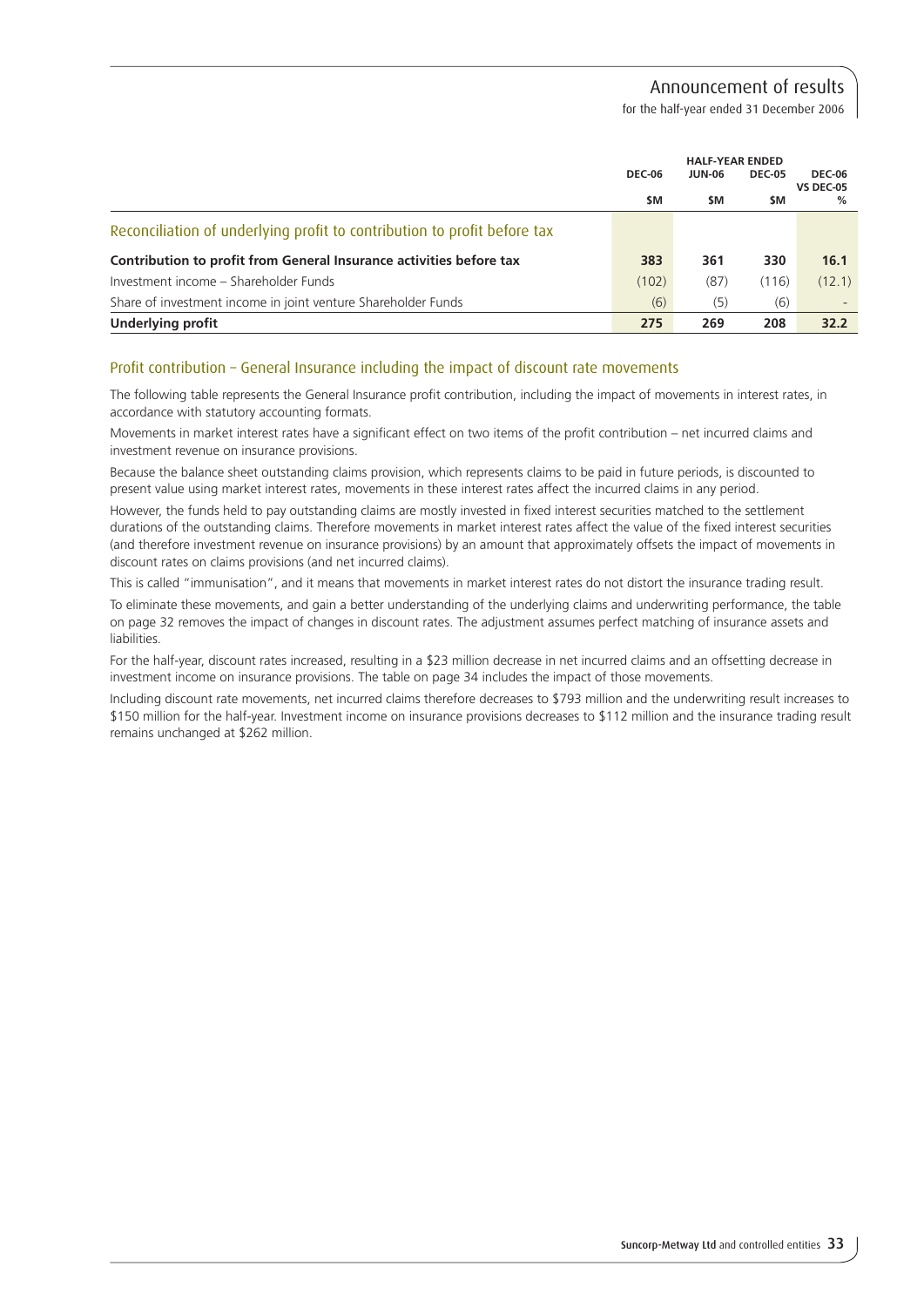for the half-year ended 31 December 2006

|                                                                                                      |                | <b>HALF-YEAR ENDED</b><br><b>JUN-06</b><br><b>DEC-06</b><br><b>DEC-05</b> |                |                                        |
|------------------------------------------------------------------------------------------------------|----------------|---------------------------------------------------------------------------|----------------|----------------------------------------|
|                                                                                                      | \$M            | \$M                                                                       | \$M            | <b>DEC-06</b><br><b>VS DEC-05</b><br>℅ |
| Profit contribution - General Insurance including the impact<br>of discount rate movements continued |                |                                                                           |                |                                        |
| Gross written premiums (1)                                                                           | 1,275          | 1,321                                                                     | 1,290          | (1.2)                                  |
| Gross unearned premium movement                                                                      | 28             | (37)                                                                      | (1)            | Large                                  |
| Gross earned premiums                                                                                | 1,303          | 1,284                                                                     | 1,289          | 1.1                                    |
| Outwards reinsurance expense                                                                         | (57)           | (59)                                                                      | (58)           | (1.7)                                  |
| Net earned premium                                                                                   | 1,246          | 1,225                                                                     | 1,231          | 1.2                                    |
| <b>Net incurred claims</b>                                                                           |                |                                                                           |                |                                        |
| Claims expense                                                                                       | (979)          | (930)                                                                     | (1,018)        | (3.8)                                  |
| Reinsurance and other recoveries revenue                                                             | 186            | 170                                                                       | 145            | 28.3                                   |
|                                                                                                      | (793)          | (760)                                                                     | (873)          | (9.2)                                  |
| <b>Total operating expenses</b>                                                                      |                |                                                                           |                |                                        |
| Acquisition costs <sup>(2)</sup>                                                                     | (183)          | (180)                                                                     | (171)          | 7.0                                    |
| Other underwriting expenses                                                                          | (120)          | (123)                                                                     | (109)          | 10.1                                   |
|                                                                                                      | (303)          | (303)                                                                     | (280)          | 8.2                                    |
| <b>Underwriting result</b>                                                                           | 150            | 162                                                                       | 78             | 92.3                                   |
| Investment income - insurance funds                                                                  |                |                                                                           |                |                                        |
| Interest, dividends, rent and other                                                                  | 151            | 148                                                                       | 142            | 6.3                                    |
| Realised gains/(losses) - investments                                                                | (18)           | (20)                                                                      | (13)           | 38.5                                   |
| Unrealised gains/(losses) - investments                                                              | (21)           | (25)                                                                      | $\overline{2}$ | Large                                  |
|                                                                                                      | 112            | 103                                                                       | 131            | (14.5)                                 |
| Insurance trading result                                                                             | 262            | 265                                                                       | 209            | 25.4                                   |
| Managed schemes net contribution                                                                     | 15             | 12                                                                        | 14             | 7.1                                    |
| Joint venture income                                                                                 | 33             | 15                                                                        | 10             | 230.0                                  |
| General Insurance operational earnings                                                               | 310            | 292                                                                       | 233            | 33.0                                   |
| <b>Investment income - Shareholder Funds</b>                                                         |                |                                                                           |                |                                        |
| Interest, dividends, rent and other                                                                  | 17             | 36                                                                        | 35             | (51.4)                                 |
| Realised gains/(losses) - investments                                                                | $\overline{2}$ | 35                                                                        | (6)            | (133.3)                                |
| Unrealised gains/(losses) - investments                                                              | 90             | 23                                                                        | 94             | (4.3)                                  |
| Other revenue (3)                                                                                    | $\overline{4}$ | 5                                                                         | 4              |                                        |
| Other expenses <sup>(4)</sup>                                                                        | (11)           | (12)                                                                      | (11)           |                                        |
|                                                                                                      | 102            | 87                                                                        | 116            | (12.1)                                 |
| <b>Contribution to profit from General Insurance</b>                                                 |                |                                                                           |                |                                        |
| activities before tax and capital funding                                                            | 412            | 379                                                                       | 349            | 18.1                                   |
| Capital funding <sup>(5)</sup>                                                                       | (29)           | (18)                                                                      | (19)           | 52.6                                   |
| <b>Contribution to profit from General Insurance</b>                                                 |                |                                                                           |                |                                        |
| activities before tax                                                                                | 383            | 361                                                                       | 330            | 16.1                                   |
| Return on equity (%)                                                                                 | 28.4           | 27.3                                                                      | 23.5           | 20.9                                   |

### **Notes:**

(1) Net of Fire Service Levies of \$48 million (Jun-06: \$42 million; Dec-05: \$38 million).

(2) Net of certain statutory fees and charges included in income and expenses in the Consolidated Interim Financial Report.

(3) Other revenue consists mainly of allocated service fee revenue.

(4) Other expenses is primarily made up of investment management expenses.

(5) Represents interest expense on subordinated debt and preference shares allocated to General Insurance as described in Appendix 5.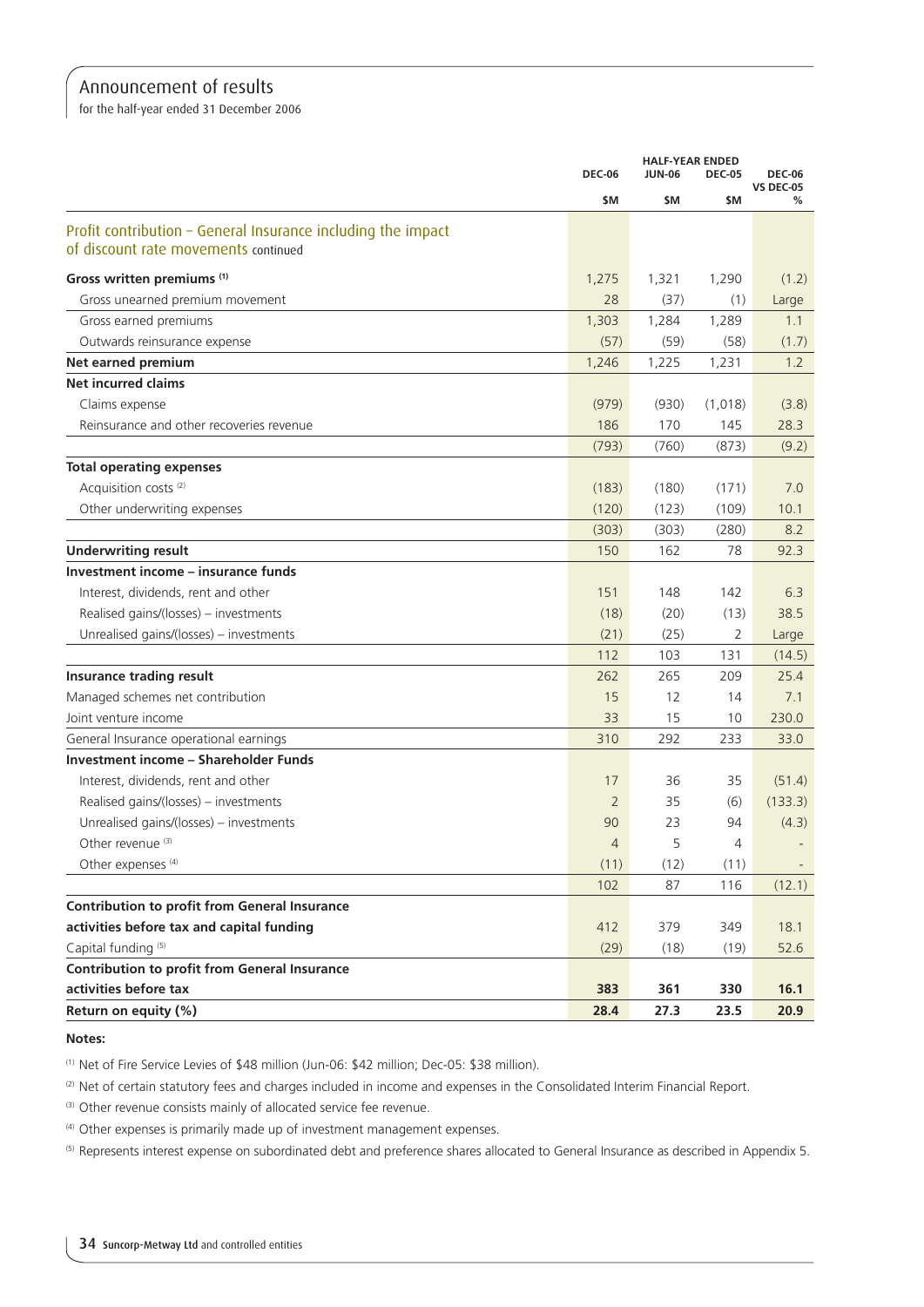for the half-year ended 31 December 2006

|                                                       |       | <b>DEC-06</b><br>\$M |           | <b>JUN-06</b> | <b>DEC-05</b> | <b>DEC-06</b><br><b>VS DEC-05</b> |
|-------------------------------------------------------|-------|----------------------|-----------|---------------|---------------|-----------------------------------|
|                                                       |       |                      | <b>SM</b> | \$M           | %             |                                   |
| Balance sheet - General Insurance                     |       |                      |           |               |               |                                   |
| <b>Assets</b>                                         |       |                      |           |               |               |                                   |
| Cash and liquid assets                                |       | 465                  | 325       | 324           | 43.5          |                                   |
| Investment securities                                 | 5,723 |                      | 5,727     | 5,479         | 4.5           |                                   |
| Investment property                                   |       | 197                  | 196       | 157           | 25.5          |                                   |
| Investments in joint ventures                         |       | 172                  | 138       | 133           | 29.3          |                                   |
| Reinsurance and other recoveries - outstanding claims |       | 507                  | 487       | 452           | 12.2          |                                   |
| Other receivables                                     |       | 650                  | 726       | 701           | (7.3)         |                                   |
| Deferred insurance assets                             |       | 202                  | 207       | 206           | (1.9)         |                                   |
| Deferred tax assets                                   |       | 75                   | 66        | 70            | 7.1           |                                   |
| Intangible assets                                     |       | 929                  | 929       | 928           | 0.1           |                                   |
| Other assets <sup>(1)</sup>                           |       | 55                   | 57        | 53            | 3.8           |                                   |
| Total assets                                          | 8,975 |                      | 8,858     | 8,503         | 5.6           |                                   |
| <b>Liabilities</b>                                    |       |                      |           |               |               |                                   |
| Interest bearing and non-interest bearing liabilities |       | 80                   | 71        | 82            | (2.4)         |                                   |
| Payables                                              |       | 533                  | 523       | 291           | 83.2          |                                   |
| Provisions                                            |       | $\overline{2}$       | 2         | 2             |               |                                   |
| Deferred tax liabilities                              |       | 123                  | 107       | 128           | (3.9)         |                                   |
| Outstanding claims liability <sup>(2)</sup>           | 4,238 |                      | 4,251     | 4,276         | (0.9)         |                                   |
| Unearned premiums liability <sup>(2)</sup>            | 1,355 |                      | 1,376     | 1,333         | 1.7           |                                   |
| Unexpired risk liability                              |       | 16                   | 24        | 17            | (5.9)         |                                   |
| Subordinated notes                                    |       | 289                  | 195       | 200           | 44.5          |                                   |
| Total liabilities                                     | 6,636 |                      | 6,549     | 6,329         | 4.9           |                                   |
| <b>Net assets</b>                                     | 2,339 |                      | 2,309     | 2.174         | 7.6           |                                   |

**Notes:**

(1) Other assets is primarily made up of accrued interest and prepayments.

(2) Reconciling items such as timing differences and premium debtors arise between insurance liabilities and investment assets.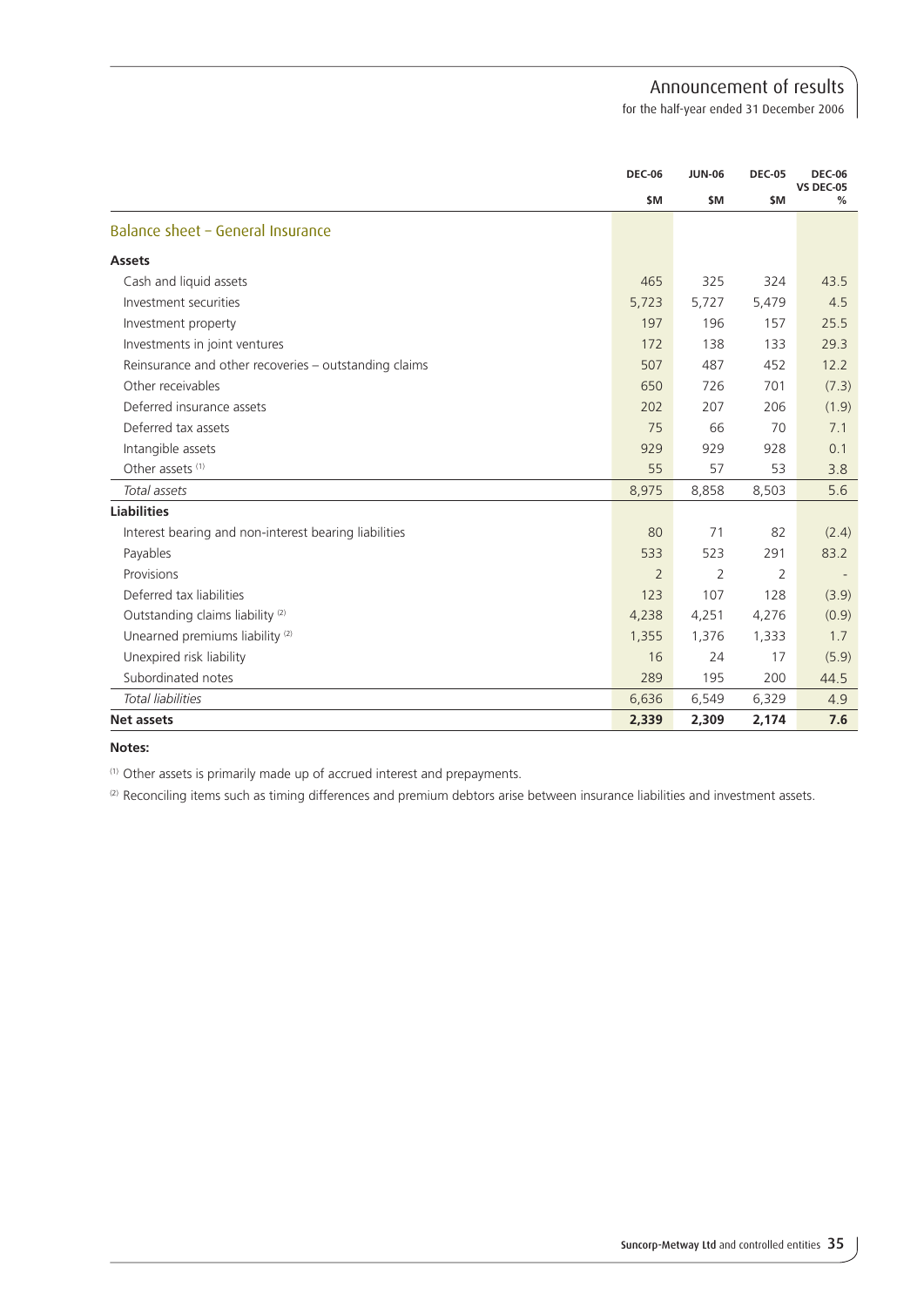for the half-year ended 31 December 2006

|                                                | <b>DEC-06</b> | <b>JUN-06</b> | <b>DEC-05</b> | <b>DEC-06</b><br><b>VS DEC-05</b> |
|------------------------------------------------|---------------|---------------|---------------|-----------------------------------|
|                                                | %             | $\%$          | $\%$          | %                                 |
| General Insurance ratios                       |               |               |               |                                   |
| Before impact of discount rate movement        |               |               |               |                                   |
| Acquisition expense ratio                      | 14.7          | 14.7          | 13.9          | 5.8                               |
| Other underwriting expenses ratio              | 9.6           | 10.0          | 8.9           | 7.9                               |
| Total operating expenses ratio                 | 24.3          | 24.7          | 22.8          | 6.6                               |
| Loss ratio                                     | 65.5          | 67.0          | 72.1          | (9.2)                             |
| Combined operating ratio                       | 89.8          | 91.7          | 94.9          | (5.4)                             |
| Insurance trading ratio                        | 21.0          | 21.6          | 17.0          | 23.5                              |
| Return on equity ratio                         | 28.4          | 27.3          | 23.5          | 20.9                              |
| Including the impact of discount rate movement |               |               |               |                                   |
| Loss ratio                                     | 63.6          | 62.0          | 70.9          | (10.3)                            |
| Combined operating ratio                       | 87.9          | 86.7          | 93.7          | (6.2)                             |

These ratios relate to the Group's insurance trading operations and do not include other revenues in the General Insurance profit contribution, such as income from managed scheme business or the equity accounted contribution from the Group's 50% interest in motoring club insurance joint ventures.



(1) Before impact of discount rate movements.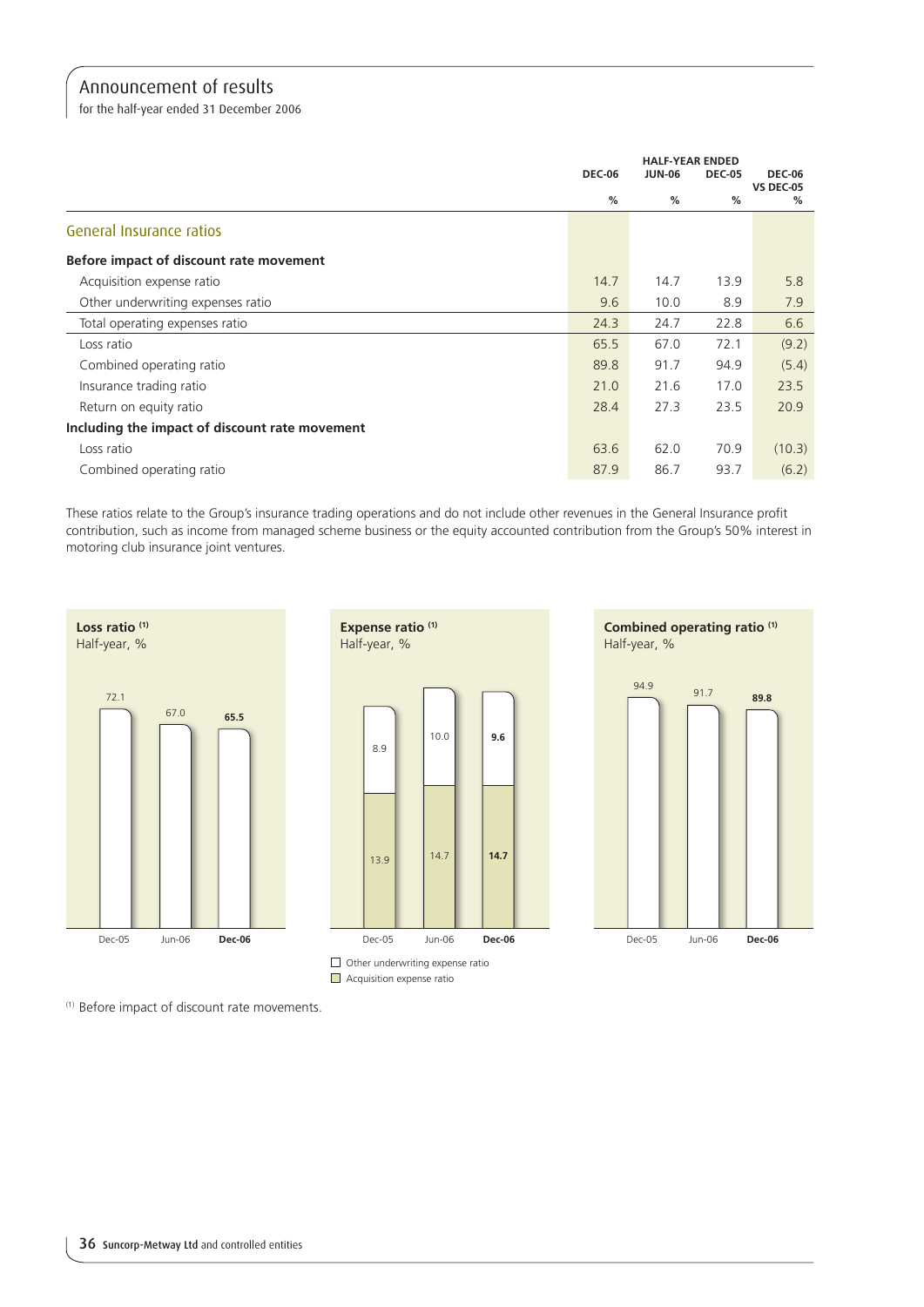for the half-year ended 31 December 2006

|                                                | <b>DEC-06</b>  | <b>HALF-YEAR ENDED</b><br><b>JUN-06</b> | <b>DEC-05</b> | <b>DEC-06</b>         |
|------------------------------------------------|----------------|-----------------------------------------|---------------|-----------------------|
|                                                | \$M            | \$M                                     | \$M           | <b>VS DEC-05</b><br>% |
| <b>Profit commentary</b>                       |                |                                         |               |                       |
| Gross written premium by product               |                |                                         |               |                       |
| Compulsory third party                         | 257            | 268                                     | 262           | (1.9)                 |
| Home                                           | 284            | 275                                     | 273           | 4.0                   |
| Motor                                          | 374            | 373                                     | 380           | (1.6)                 |
| Commercial                                     | 353            | 404                                     | 367           | (3.8)                 |
| Other                                          | $\overline{7}$ | 1                                       | 8             | (12.5)                |
|                                                | 1,275          | 1,321                                   | 1,290         | (1.2)                 |
| <b>Excluding CTP</b>                           | 1,018          | 1,053                                   | 1,028         | (1.0)                 |
| Gross written premium by product including FSL |                |                                         |               |                       |
| Compulsory third party                         | 257            | 268                                     | 262           | (1.9)                 |
| Home                                           | 312            | 299                                     | 292           | 6.8                   |
| Motor                                          | 375            | 374                                     | 381           | (1.6)                 |
| Commercial                                     | 372            | 421                                     | 385           | (3.4)                 |
| Other                                          | $\overline{7}$ | 1                                       | 8             | (12.5)                |
|                                                | 1,323          | 1,363                                   | 1,328         | (0.4)                 |
| <b>Excluding CTP</b>                           | 1,066          | 1,095                                   | 1,066         |                       |

GWP decreased by 1.2% to \$1.3 billion compared with the prior corresponding period. Soft market conditions persisted in Commercial lines and competition intensified in Personal lines over the period.

GWP including FSL and statutory charges decreased marginally for the half-year.

Premium growth was constrained further by the CTP and commercial liability portfolios, which continued to experience premium rate reductions as claims benefits were passed on to customers.

Net earned premium increased by 1.2% to \$1.2 billion, due to higher unearned premium movement and lower outwards reinsurance expense for the period.

## **Compulsory third party**

The business underwrites CTP insurance in Queensland and New South Wales as a participant in statutory schemes. GWP declined by 1.9% for the half-year to \$257 million, which is a very strong result given intense competition and premium rate reductions of 4.3% across the portfolio. Premium rate reductions continued to follow the favourable claims experience emerging across the industry due to reforms to tort law, and as actuarial valuations attribute more assurance to the longer term sustainability of the benefits of those reforms.

Competition has been evidenced by unprecedented levels of CTP advertising in both Queensland and New South Wales as competitors seek to grow their market share. Despite this aggressive price based marketing from competitors, the business achieved good risk in force growth during the half-year.

In Queensland, average premium rates reduced by around 4% during the half-year reducing premium by approximately \$7 million. Despite the competitive environment risks in force grew by 1.2% over the half-year with the business maintaining a market share of 51% in Queensland. Growth in risks in force was supported by improved retention rates over the period. The business has remained competitive in the motor dealer channel which accounts for a significant portion of total new business.

In New South Wales, strong risk in force growth of 3.9% over the half-year was offset by reduced average premiums. The mandatory introduction of Phase 1 Life Time Care and Support (LTCS) Scheme in October 2006 contributed to a decline in premium of 3.8%. Premiums will reduce further in April 2007 as the full LTCS Scheme is implemented. The LTCS Scheme will provide treatment, rehabilitation and attendant care services to people severely injured in motor accidents in New South Wales, regardless of who was at fault in the accident. The Scheme will transfer liabilities from insurers to the Government in New South Wales and will reduce overall industry premiums by 17%. The business experienced further reductions in average premium rates of around 4.2% resulting in lower premium by approximately \$4 million. The business' successful strategy of targeting preferred risks is evidenced by continuing better than New South Wales CTP industry average claims experience.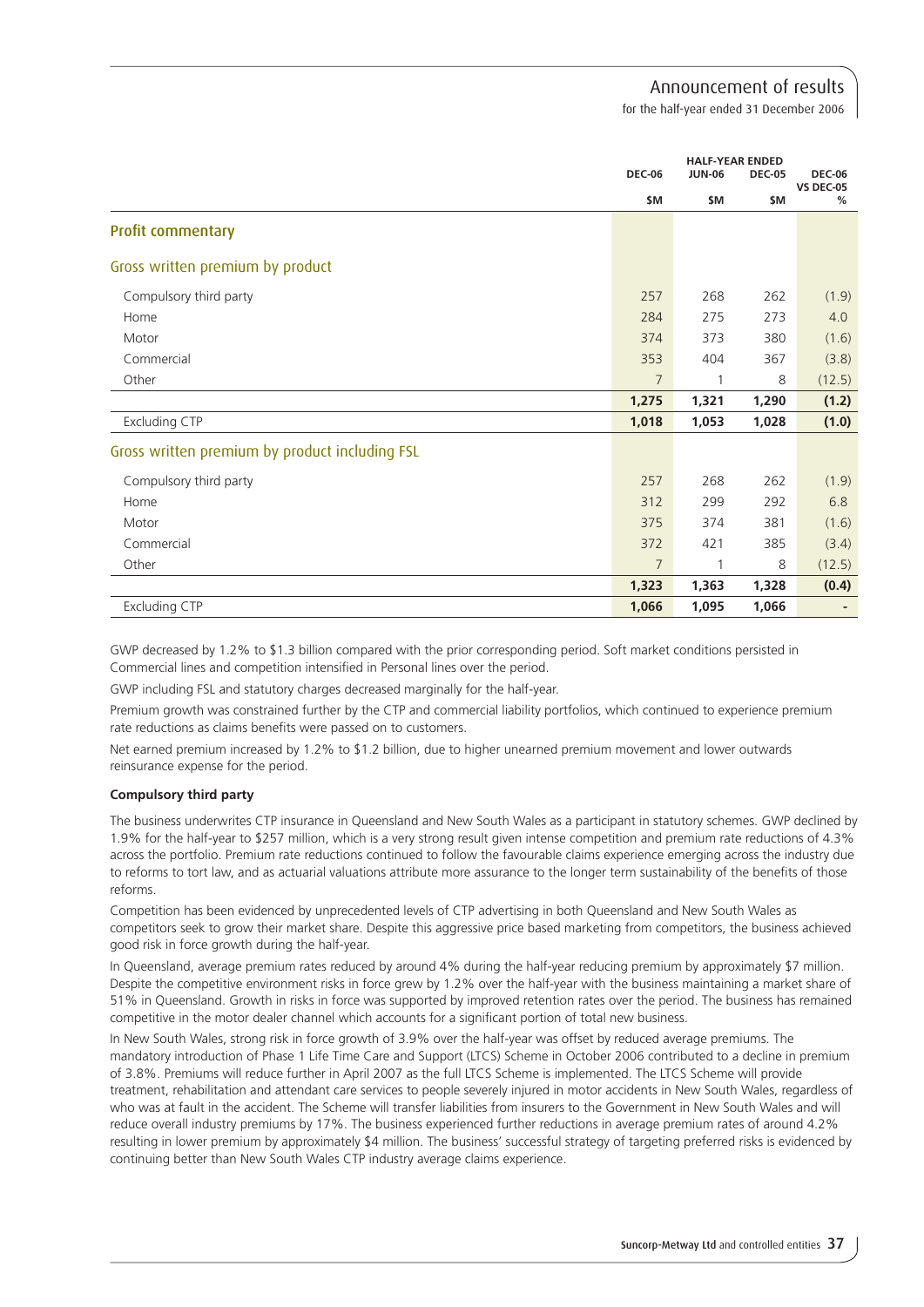for the half-year ended 31 December 2006

## Gross written premium by product continued

#### **Home**

GWP increased by 4.0% to \$284 million for the half-year. Including the effect of increases in FSL and other statutory charges for New South Wales and Victoria premium growth increased to 6.8%.

In Queensland, the business strengthened its position in the Suncorp brand with new business sales improving through increased call centre volumes and strike rates. Outside of Queensland, the GIO brand also improved its solid position in the market with investment in the "We don't just listen – We do" campaign.

There was continued focus on targeting profitable risks with the rollout of the peril-based risk engine for GIO risks in September 2006. Whilst the pricing realignment led to some initial shedding in risks in force, the loss has been in higher risk areas therefore improving risk selection and profitability across the portfolio.

The business continues to implement its strategy of providing a range of tailored offerings and segment focused products and, during the period, the new 'Platinum' product was successfully launched aimed at the higher sum insured customers and has already delivered positive results.

#### **Motor**

GWP in Motor declined by 1.6% to \$374 million for the half-year. The result was largely due to a decline in risks in force, combined with lower average premium levels for new business.

Competition intensified during the half-year with increased competitor marketing and price-led campaigns by some insurers. The business continued to enforce a disciplined pricing approach in order to maintain profitability across the Motor portfolio. Although this approach led to some loss of business in the half-year, profitability of the underlying business has improved. The overall decline in Motor premiums was turned around in the second quarter of the December half-year providing a positive lead into the half to June 2007.

New business average premium levels have been impacted by changes in new vehicle purchasing patterns by customers, and the reduction in market values of large vehicles. Overall, lower new and used car prices and the effect of consumers switching from larger, more expensive cars to smaller, more economical cars has resulted in a decline in average sums insured in the portfolio during the last 12 months.

New business volume growth was impacted by lower new car sales, particularly in New South Wales and Victoria, as a consequence of higher fuel costs and slower economic conditions generally.

The business continues to focus on unique segmented customer offerings to address customer needs, such as the Family Discount, Named Driver products and Custom Car insurance, while enhancing its customer service. These offerings have performed well in the last six months and continue to support top line growth as well as contribute to the book's profitability.

#### **Commercial insurance**

Total GWP in Commercial decreased by 3.8% to \$353 million for the half-year to December 2006 despite industry premium rates continuing to decline across the portfolio. This strong result was achieved through a focus on retention strategies for existing profitable customers across all channels. This resulted in an improvement in retention rates in key property and liability portfolios, while average premium levels were maintained in renewal business. The SME packaged business achieved improved retention rates on the December 2005 half-year.

In addition, the business has focused on identifying customers with under-insurance and non-insurance through direct channels. This review will ensure that customers have a comprehensive understanding in relation to the protection of their assets.

Premium reductions reflect continued price competition, assisted by a relatively benign claims environment improving overall profitability in the property classes. Commercial markets, particularly commercial property and liability classes remain soft while competition is emerging in the commercial motor fleet book. This has impacted new volumes as the business continued to maintain underwriting and pricing discipline. In workers' compensation, premium grew solidly for the half-year, driven by underlying wages in force growth. Strong growth is largely attributable to the continued buoyant economic conditions in Western Australia, and the accompanying expansion of business payrolls, as well as improved retention rates across all relevant states.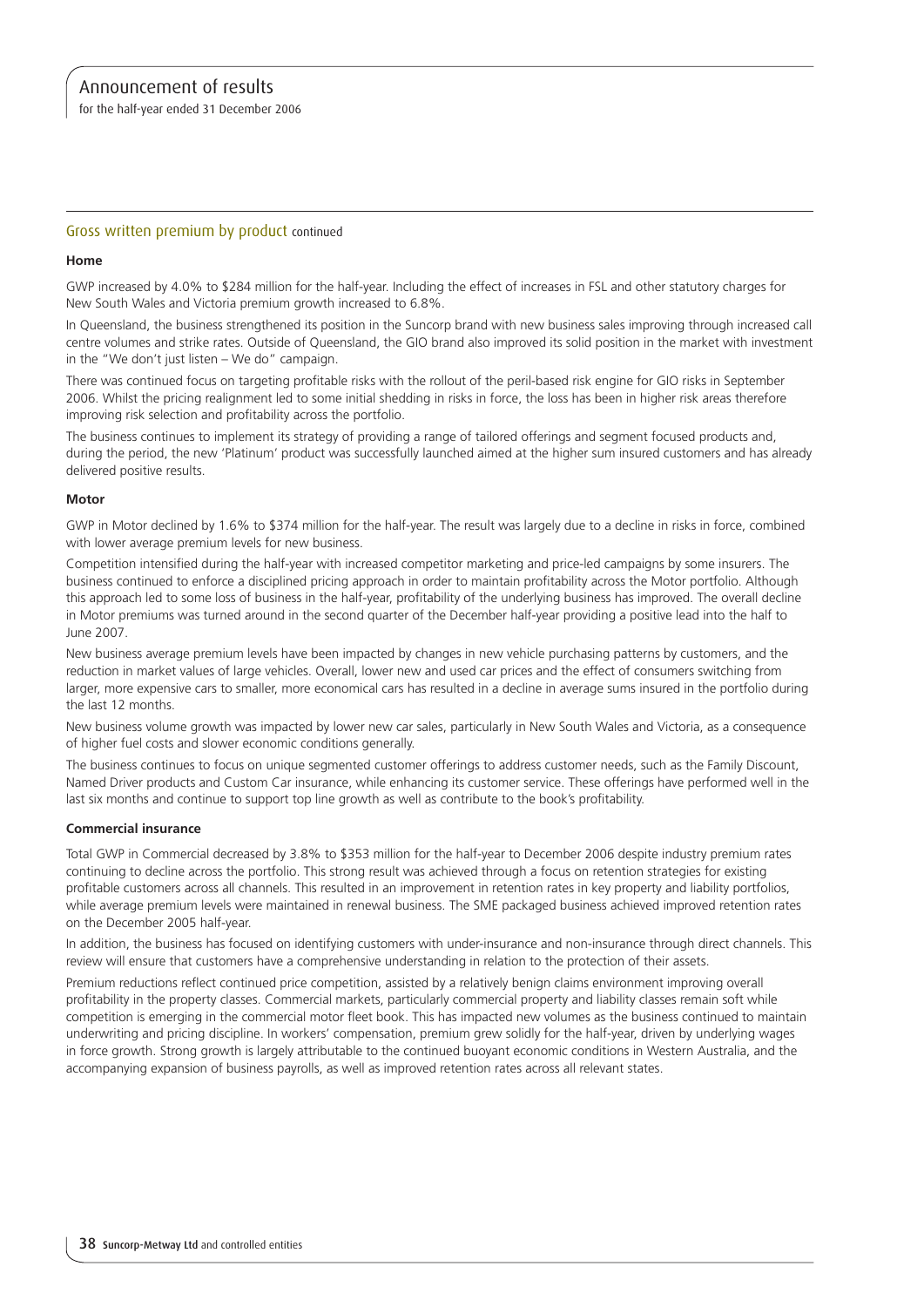for the half-year ended 31 December 2006

|                                              |               | <b>HALF-YEAR ENDED</b> |               |                                   |
|----------------------------------------------|---------------|------------------------|---------------|-----------------------------------|
|                                              | <b>DEC-06</b> | <b>JUN-06</b>          | <b>DEC-05</b> | <b>DEC-06</b><br><b>VS DEC-05</b> |
|                                              | \$M           | \$M                    | \$M           | %                                 |
| Gross written premium by state               |               |                        |               |                                   |
| Queensland                                   | 545           | 549                    | 553           | (1.4)                             |
| New South Wales                              | 407           | 411                    | 424           | (4.0)                             |
| Victoria                                     | 136           | 133                    | 136           | $\overline{\phantom{a}}$          |
| Western Australia                            | 114           | 137                    | 104           | 9.6                               |
| Other                                        | 73            | 91                     | 73            |                                   |
|                                              | 1,275         | 1,321                  | 1,290         | (1.2)                             |
| Gross written premium by state including FSL |               |                        |               |                                   |
| Queensland                                   | 545           | 549                    | 553           | (1.4)                             |
| New South Wales                              | 440           | 439                    | 449           | (2.0)                             |
| Victoria                                     | 151           | 147                    | 149           | 1.3                               |
| Western Australia                            | 114           | 137                    | 104           | 9.6                               |
| Other                                        | 73            | 91                     | 73            |                                   |
|                                              | 1,323         | 1,363                  | 1,328         | (0.4)                             |

The table above sets out GWP by state, and shows the Group's portfolio continues to be broadly diversified geographically. Premiums in Queensland fell by 1.4% over the December 2005 half-year, as growth was impacted by the decline in CTP premium rates and continued soft commercial market conditions.

In New South Wales, premium growth for the half-year was constrained by negative growth in motor and falling premium rates in commercial business and CTP.

Premiums in Victoria remained flat compared with the prior corresponding period, reflecting growth in short tail personal lines offset by declining premium rates in commercial business.

In Western Australia, premium growth was underpinned by workers' compensation which benefited from buoyant economic conditions and improved customer retention levels.

The table of GWP including FSL shows the impact of the levy increases imposed in both New South Wales and Victoria, with premium growth in New South Wales decreasing by 2.0% and Victoria increasing by 1.3% over the prior corresponding period.

## Outward reinsurance expense

Outward reinsurance expense for the half-year was \$57 million, a decrease of 1.7% over the prior corresponding period expense of \$58 million. This small reduction was due to a decision not to renew certain incidental covers.

The largest element of the Group's reinsurance program relates to a property catastrophe treaty, which covers the home, motor and commercial property accounts against major catastrophes such as windstorm, hail, bushfire and earthquake. The Group's joint venture partners participate in the treaty, allowing economies of scale and a degree of leverage in buying power.

The outcome of the program renewal for the 2007 financial year was to increase the upper limit for each catastrophe event by \$250 million to \$2.45 billion, reflecting growth in underlying exposures, maintaining a return period of 1 in 250 years across all parts of the whole portfolio. Retention limits under the 2007 program remain unchanged at \$100 million. The renewal outcome continues to reflect an optimisation of reinsurance expense, while maintaining the Group's conservative risk position.

Reinsurance security was maintained for the 2007 financial year program, with over 85% of long tail business and 65% of short tail business protected by reinsurers rated 'A+' or better.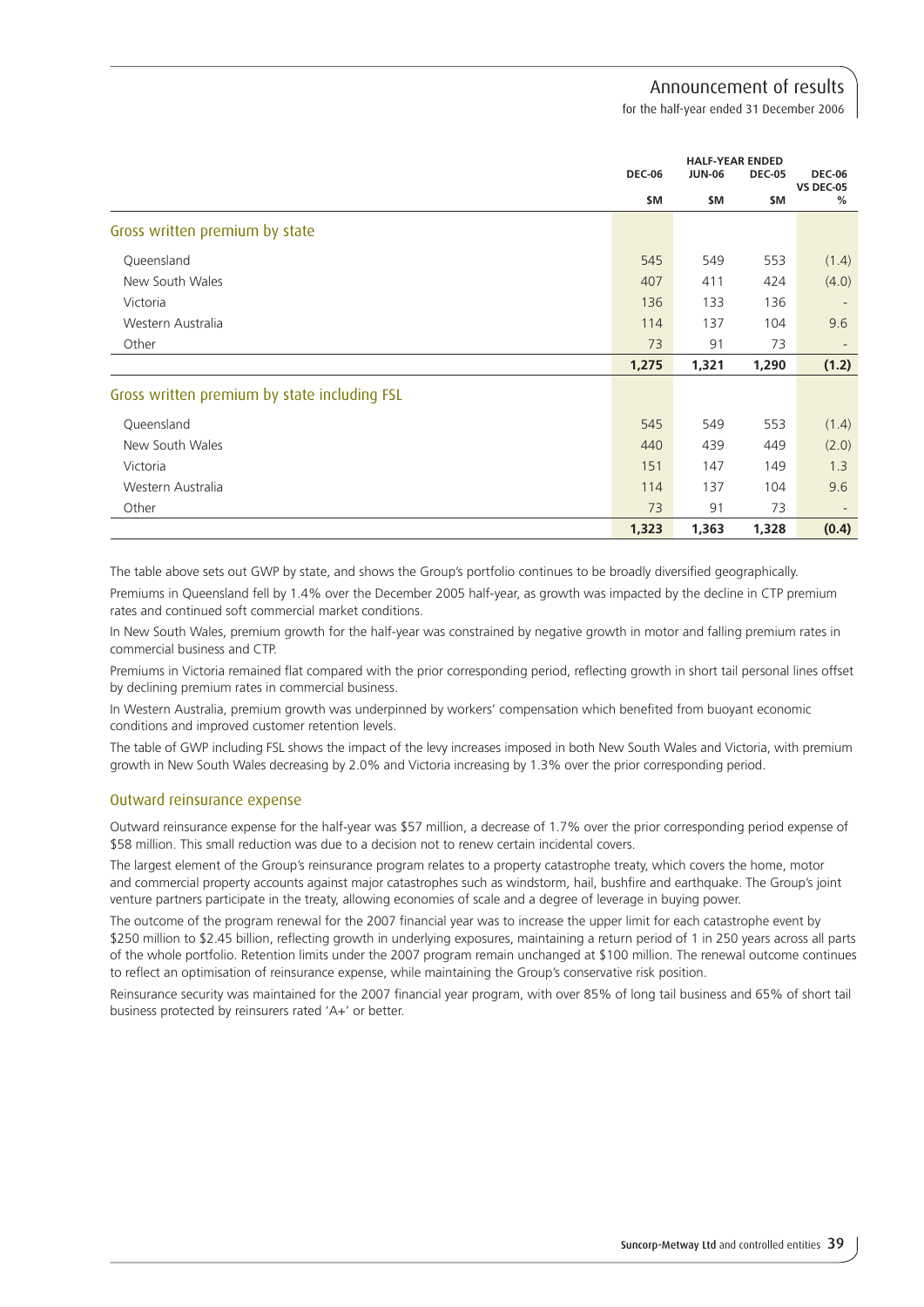for the half-year ended 31 December 2006

## Claims expense

#### **Short tail claims expense**

Short tail claims expense was particularly favourable due to a combination of relatively benign storm activity, claims cost reduction program benefits and favourable working losses. The strong profitability of the short tail book has been underpinned by a disciplined approach to pricing and risk selection, particularly as competition in the market has intensified. The following key factors affected short tail claims expense:

- <sup>n</sup> Storm related claims cost for the half-year was estimated at \$47 million, which was significantly lower than the prior corresponding period storm cost of \$70 million. This favourable impact is due to better than average storm claims experience, particularly in home. Storm losses in the half-year were well below the long term average.
- <sup>n</sup> Underlying claims experience in personal insurance was particularly favourable in the half-year due to benefits in both average claim size and frequency. Increased benefits were realised from the claims cost reduction program, including better outcomes for third party recoveries observed during the period. These benefits are expected to continue to flow through in the half-year to June 2007.
- <sup>n</sup> Short tail commercial insurance working losses were also particularly favourable in the half-year due to better than expected average claims size and frequencies. Commercial large losses were significantly favourable when compared to the December 2005 half-year, which included higher losses than normally expected.

#### **Long tail claims expense**

The following factors affected long tail claims expense:

*Central estimate releases*

The valuation of outstanding claims at December 2006 resulted in a first half central estimate release relating to prior accident years of \$120 million. Key explanations for the release are:

- **n** The underlying claims incidence and settlement experience continued to be positive.
- <sup>n</sup> As claims experience has developed post tort reforms, valuation actuaries have given more weighting to the observed experience, which has attributed substantially to the releases.
- <sup>n</sup> A range of initiatives was implemented to further drive efficiencies in liability claims processes which is improving actual claims experience versus expected. Claims process initiatives included structural realignments of claims teams to improve the identification and management of claims according to risk profile and new technologies to streamline processes and provide better information flow.

*Superimposed inflation* 

- <sup>n</sup> Valuations make allowance for claims costs inflating at a rate greater than the average weekly earnings index. This is known as superimposed inflation and to the extent that it does not occur, it can be considered a sustainable element of the release that would be evident in subsequent reporting periods.
- <sup>n</sup> Superimposed inflation has not been evident in the current reporting period thereby contributing in the order of \$41 million to the releases.

#### *Strains on current year profits*

In addition to the prior accident period releases, other important factors need to be considered in assessing the underlying long tail claims result:

- **Current accident period strain** occurs because the business adopts a more conservative claim reserving basis for purposes of preparing its financial statements than its premium pricing basis. The valuation actuaries require evidence of a sustainable trend before adjusting valuation parameters and therefore do not just rely on most recent data, whereas pricing is more forward looking and is based more upon anticipated future claims experience.
- Therefore, in an environment of improving claims experience as clearly exists today, the valuation basis is more conservative than the pricing basis and the difference can be quite material. In the half-year to December 2006, current accident period strain was \$59 million, on a net central estimate basis.
- Net risk margin strain is the additional risk margin provided on the current accident period referred to above less the risk margin released from claims settled during the year as well as prior period releases.
- The business holds risk margins at 28% of the total reserve central estimate, maintaining an estimated probability of adequacy of approximately 94% on total claims reserves. This creates a margin strain on new business.
- For the half-year to December 2006, net risk margin strain was \$4 million.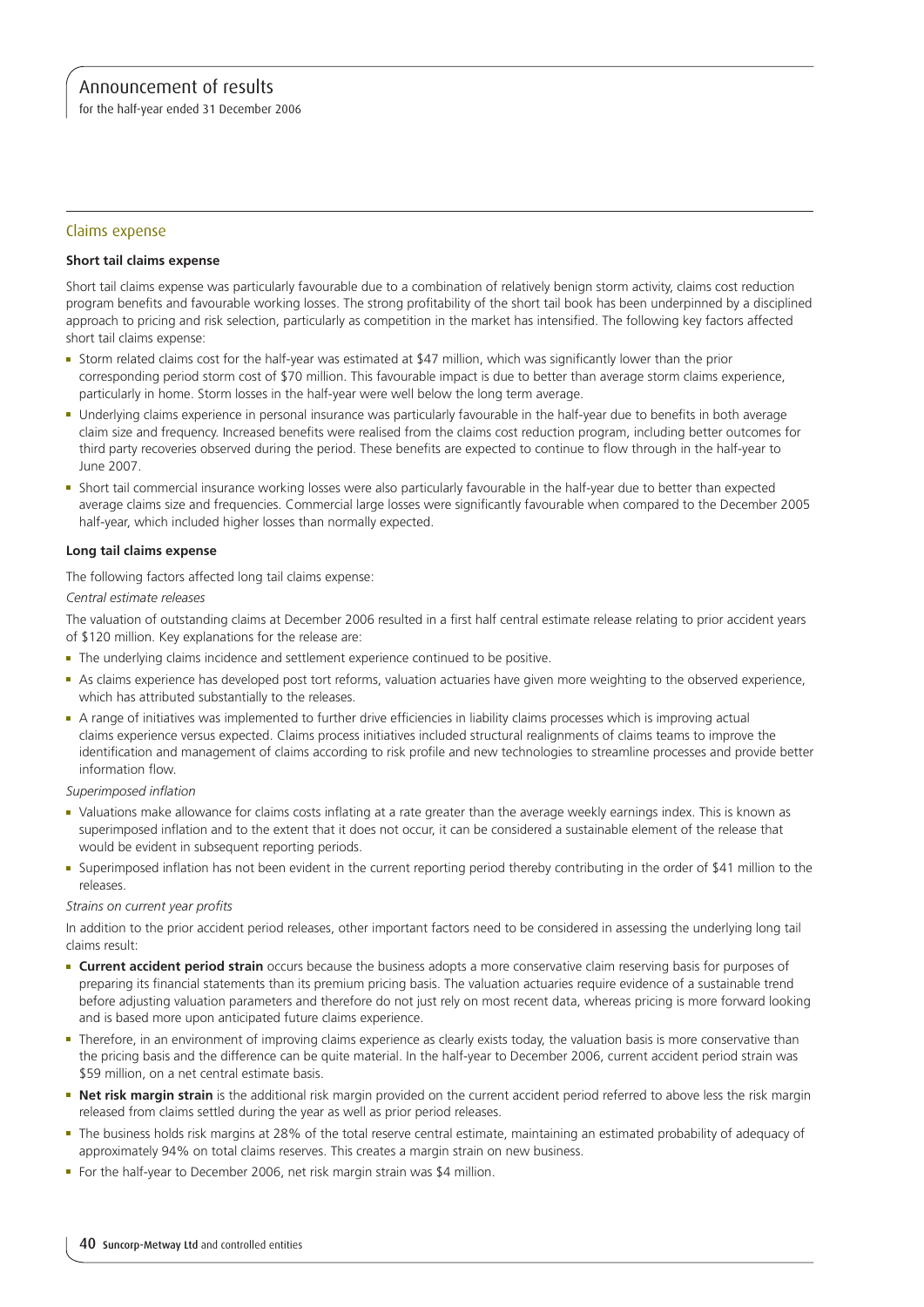#### Claims expense continued

#### **ITR adjustment table**

- <sup>n</sup> The table below is designed to improve the understanding of the complex relationship between prior year releases and strains on current year profits.
- <sup>n</sup> The table in no way purports to represent what others may wish to take into account in their analysis of the ITR, nor should it be seen as an attempt to normalise the performance of the General Insurance business.

|                                                             |       | <b>HALF-YEAR ENDED</b><br><b>DEC-06</b> |
|-------------------------------------------------------------|-------|-----------------------------------------|
|                                                             | \$M   | \$M                                     |
| ITR                                                         |       | 262                                     |
| Releases at central estimate                                | (120) |                                         |
| Add back superimposed inflation (assumed to be sustainable) | 41    | (79)                                    |
|                                                             |       | 183                                     |
| Add strains on current year profits:                        |       |                                         |
| Net risk margin strain                                      | 4     |                                         |
| Current accident period strain                              | 59    | 63                                      |
| ITR excluding strains and superimposed inflation            |       | 246                                     |

#### **Level of sufficiency**

<sup>n</sup> Risk margins remained unchanged with the risk margin as a percentage of the central estimate remaining at 28% thus resulting in a level of sufficiency of approximately 94%.

#### **Sustainability of releases**

- <sup>n</sup> The valuations adopted at December 2006 have only moved partially towards the most recent observed experience. This means that if this experience holds true we can expect further releases.
- <sup>n</sup> The business adopts a more conservative claim reserving basis than its premium pricing basis. As a result, further profits will be released over time should the experience happen to be in line with the pricing basis. The potential amount of such profits from the current period's business is reflected in the current accident period strain (on a net central estimate basis).
- <sup>n</sup> The ultimate size of future releases is also dependent on whether there is any further improvement in claims size and frequency and the extent of such improvements.
- <sup>n</sup> Once a long term trend is established and the volatility in claims data diminishes, the Group in all likelihood will move its current level of sufficiency closer to 90% from the current level of approximately 94%.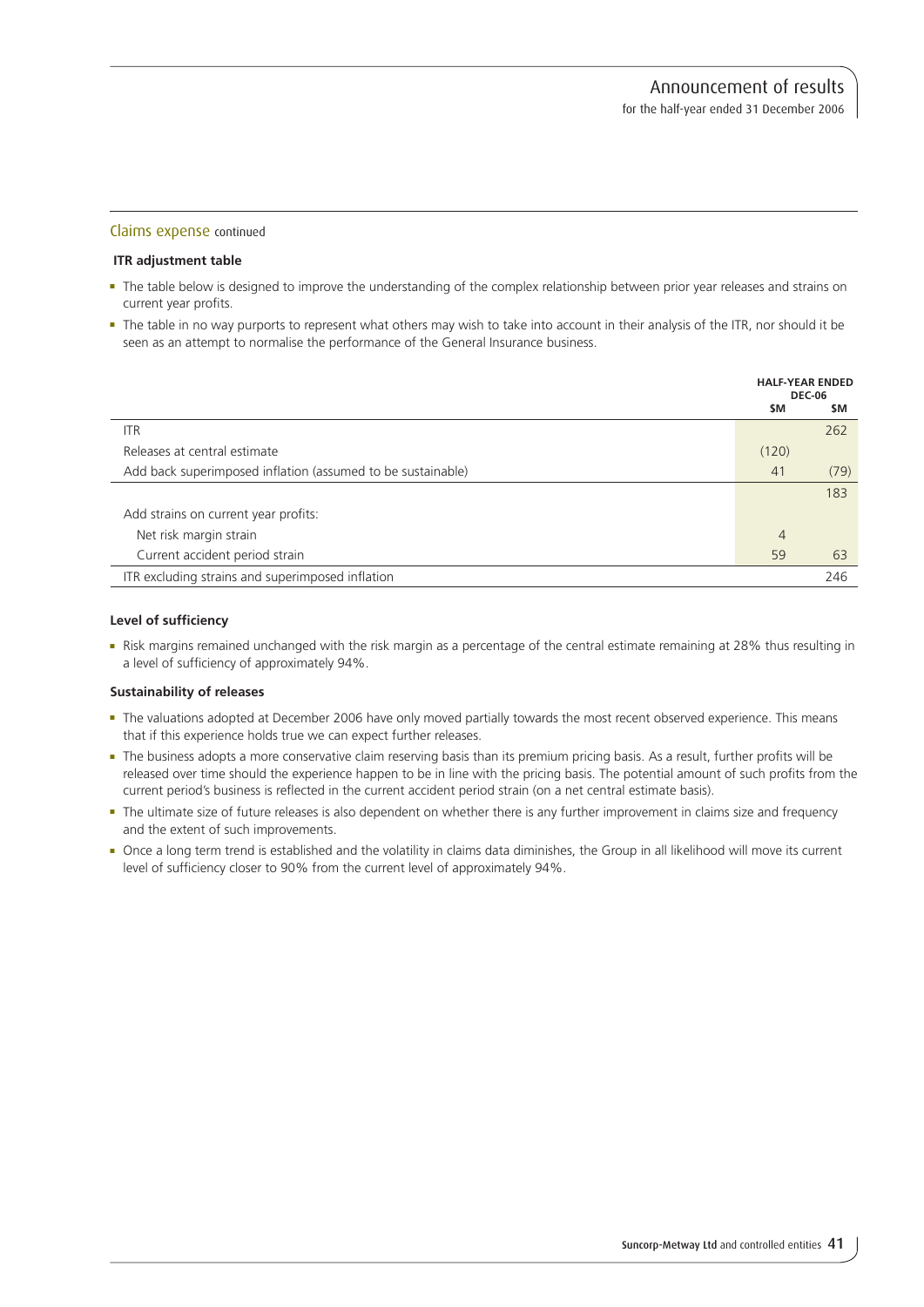for the half-year ended 31 December 2006

|                                                      | <b>DEC-06</b> | <b>JUN-06</b> | <b>DEC-05</b> | <b>DEC-06</b><br><b>VS DEC-05</b> |
|------------------------------------------------------|---------------|---------------|---------------|-----------------------------------|
|                                                      | \$M           | <b>SM</b>     | \$M           | %                                 |
| Outstanding claims and unearned premiums liabilities |               |               |               |                                   |
| Expected future claims payments – undiscounted       | 5,224         | 5,237         | 5,148         | 1.5                               |
| Discounting to present value                         | (986)         | (986)         | (872)         | 13.1                              |
| Outstanding claims liability                         | 4,238         | 4,251         | 4,276         | (0.9)                             |
| Unearned premiums liability                          | 1,355         | 1,376         | 1,333         | 1.7                               |
|                                                      | 5,593         | 5,627         | 5,609         | (0.3)                             |

The undiscounted value of outstanding claims increased 1.5% over the half-year to \$5.2 billion, mostly reflecting the slowing down of claims settlement patterns in Queensland CTP and workers' compensation.

The discount rate increased to 6.02% in December 2006 from 5.8% in June 2006 and from 5.2% in December 2005. Outstanding claims on long tail business are discounted to their present values by reference to the yield curve derived from Commonwealth Government bonds.

Changes to the discount amount are caused by movements in the yield curve, the size of the outstanding claims base, and the duration of outstanding claims. As noted earlier, movements in discount rates have a minimal impact on the insurance trading result due to offsetting movements in investment income on insurance provisions.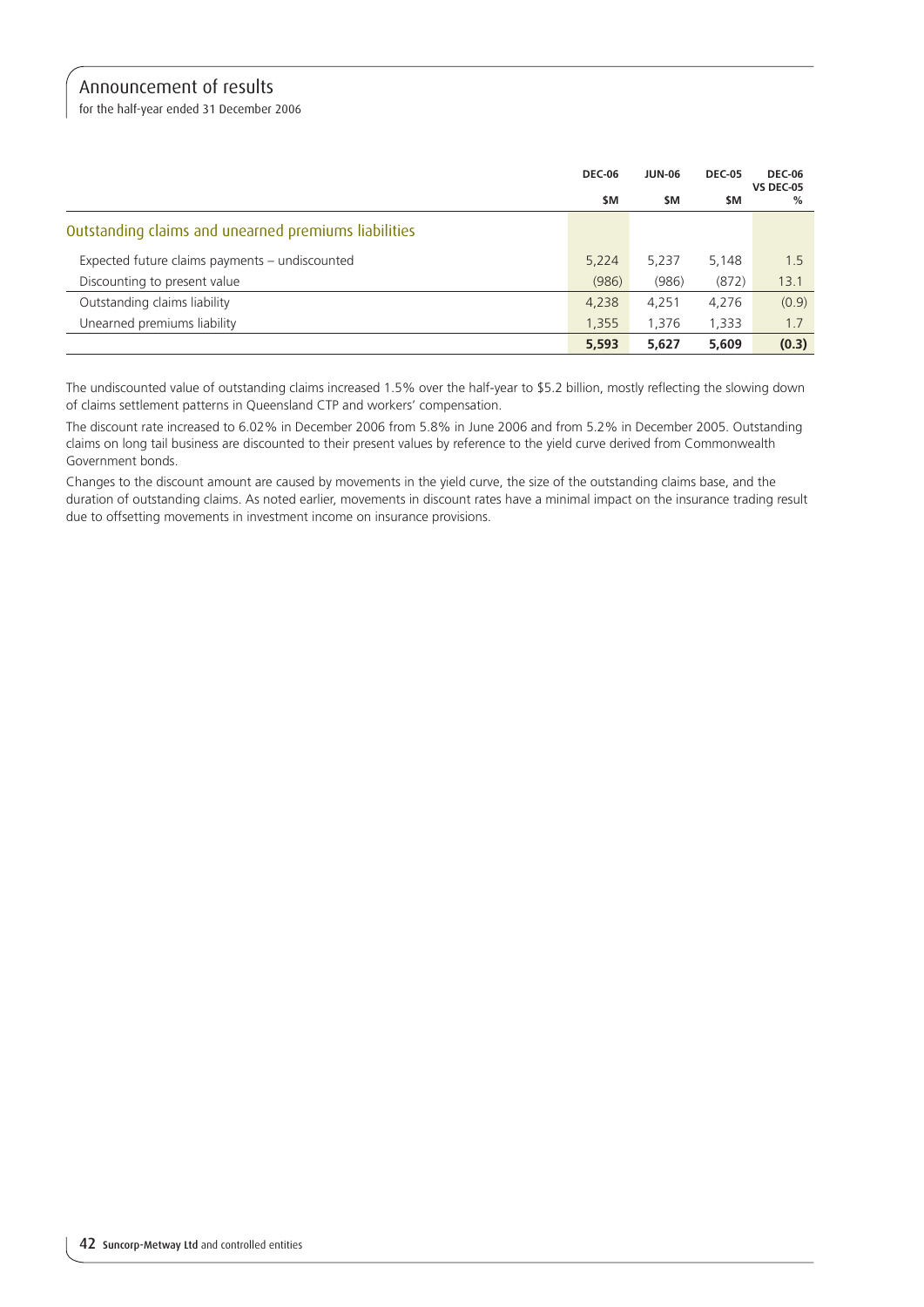# Claims development

The claims progression table shows the estimated long tail claims costs development for the most recent accident years. A reconciliation to total gross and net outstanding claims has been provided.

|                                                                  | <b>ACCIDENT YEAR</b> |       |           |       |       |              |              |
|------------------------------------------------------------------|----------------------|-------|-----------|-------|-------|--------------|--------------|
|                                                                  | 2002<br>(AND PRIOR)  | 2003  | 2004      | 2005  | 2006  | $2007^{(1)}$ | <b>TOTAL</b> |
|                                                                  | \$M                  | \$M   | <b>SM</b> | \$M   | \$M   | \$M          | <b>SM</b>    |
| <b>Claims progression</b>                                        |                      |       |           |       |       |              |              |
| Estimate of ultimate claims cost                                 |                      |       |           |       |       |              |              |
| At end of accident year                                          | 3,289                | 711   | 696       | 800   | 809   | 442          |              |
| One year later                                                   | 3,254                | 689   | 715       | 705   | 787   |              |              |
| Two years later                                                  | 3,126                | 641   | 610       | 670   |       |              |              |
| Three years later                                                | 2,894                | 560   | 594       |       |       |              |              |
| Four years later                                                 | 2,837                | 536   |           |       |       |              |              |
| Current estimate of cumulative claims cost                       | 2,837                | 536   | 594       | 670   | 787   | 442          | 5,866        |
| Cumulative payments                                              | (2, 137)             | (268) | (197)     | (135) | (76)  | (10)         | (2,823)      |
| Outstanding claims - undiscounted                                | 700                  | 268   | 397       | 535   | 711   | 432          | 3,043        |
| <b>Discount</b>                                                  | (187)                | (42)  | (63)      | (96)  | (146) | (98)         | (632)        |
| Outstanding claims - long tail                                   | 513                  | 226   | 334       | 439   | 565   | 334          | 2,411        |
| Outstanding claims – short tail and other portfolios             |                      |       |           |       |       |              | 352          |
| Claims handling expense                                          |                      |       |           |       |       |              | 146          |
| Risk margin                                                      |                      |       |           |       |       |              | 822          |
| Total net outstanding claims liability                           |                      |       |           |       |       |              | 3,731        |
| Reinsurance and other recoveries on outstanding claims liability |                      |       |           |       |       |              | 507          |
| Total gross outstanding claims                                   |                      |       |           |       |       |              | 4,238        |

#### **Note**

(1) The most recent period includes information up to 31 December 2006 only. All other periods are for the 12 months to 30 June.

To understand the table, the first row shows the estimated undiscounted ultimate claims by accident year. Reading down the columns, each successive number shows the ultimate cost by accident year estimated one year later. The claims development trends highlight that the claims experience has generally been favourable in all the above accident years compared with the initial reserving estimates. For example, the current estimate of ultimate claims costs for the 2005 year is 16% lower than estimated at the end of the 2005 accident year. This favourable development trend is due largely to the following factors:

- <sup>n</sup> The general absence of superimposed inflation and the ongoing benefits of reforms to tort law.
- The conservative nature of the Group's reserving basis relative to its pricing basis.
- $\blacksquare$  The realisation of various claims cost reduction initiatives over time.

# Operating expenses

Total operating expenses ratio for the half-year increased to 24.3% from 22.8% in the prior corresponding period.

Acquisition costs increased 5.8% on the prior corresponding period. The acquisition expense ratio is 14.7% for the December 2006 half-year compared with 13.9% for the prior corresponding period. The increase above inflation growth relates to lower deferral of acquisition costs (\$7 million), including a liability adequacy adjustment (\$5 million), and increased investment in marketing.

The other underwriting expenses ratio is 9.6% compared with 8.9% for the prior corresponding period. This increase includes the impact of increased project expenditure including the national workplace change program, delivering new work environments including 56 Pitt Street Sydney and Brisbane Square, and the Suncorp desktop program rollout, which was successfully completed during the half-year to December 2006.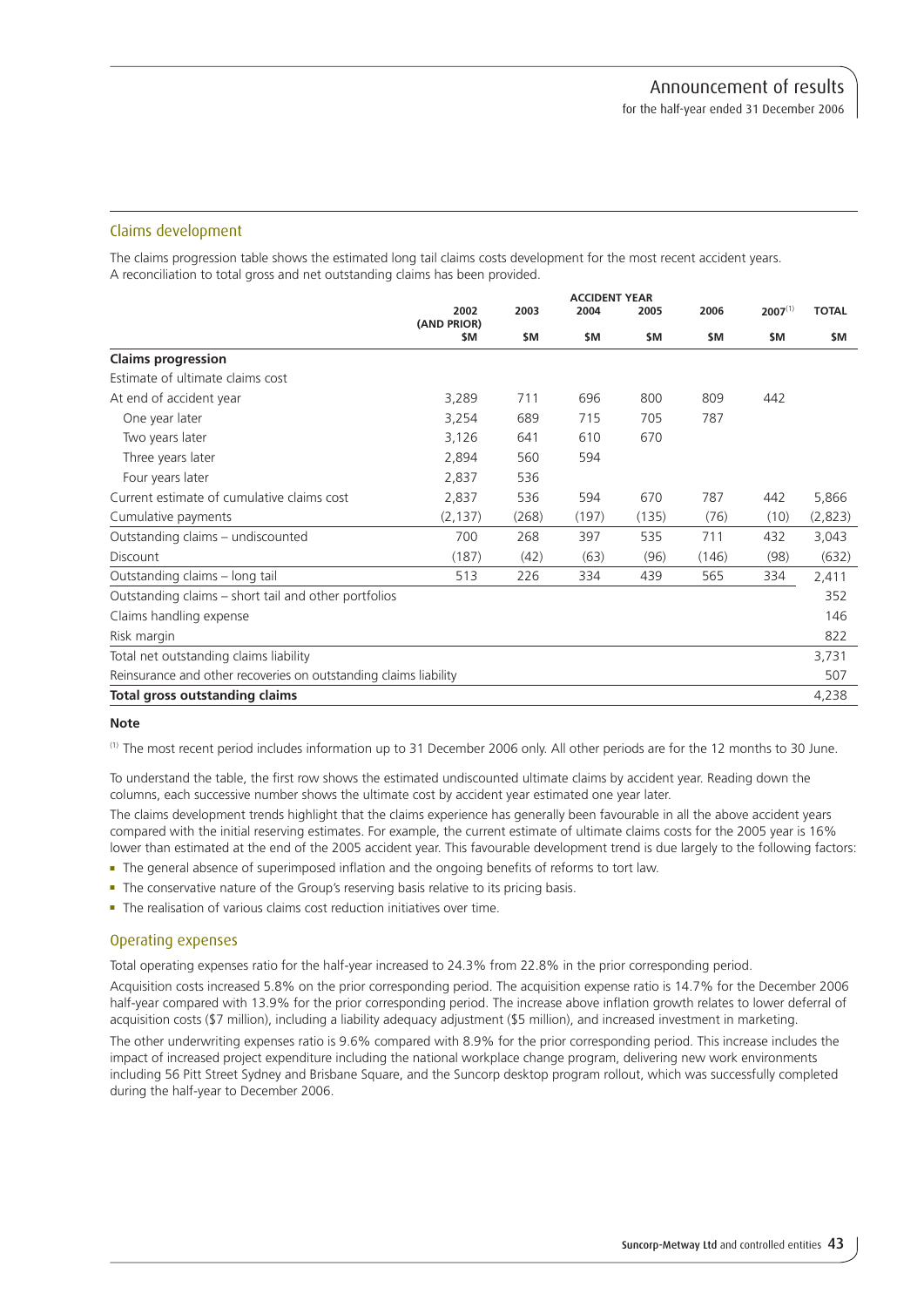for the half-year ended 31 December 2006

#### Investment income on insurance provisions

Investment income on insurance provisions decreased 7.5% from the prior comparative period to \$135 million before the impact of discount rate movements.

Investment income on insurance provisions fluctuates due to the structural mismatch between the investment portfolio and insurance provisions (discounted at the risk free rate i.e Commonwealth Government securities).The lower investment income on insurance provisions for the December 2006 half-year reflects the relatively stronger performance of the investment portfolio in the December 2005 half-year, where semi-government securities, corporate bonds and property significantly outperformed Commonwealth Government securities. In the December 2006 half-year, semi government and corporate bonds only marginally outperformed Commonwealth Government securities, thus resulting in a lower mismatch gain.

### Insurance trading result

The underwritten business delivered another very strong insurance trading result of \$262 million, which is equivalent to an insurance trading ratio of 21.0%. This result has exceeded the long term guidance range of 11% – 14%, reflecting strong profitability across all classes of business. This is due to continued benefits of tort law reform on personal injury and liability claims, benign storm costs and significant investment in claims cost reduction initiatives to drive claims efficiencies in short tail and long tail classes.

## Managed schemes

Net profit from the managed scheme business was \$15 million, an increase of 7.1% on the prior corresponding period, driven by the Group's underlying performance for NSW Treasury Managed Fund (TMF) and NSW WorkCover which saw improved claims management and resulting higher fee income.

#### Joint venture income

Suncorp participates in insurance joint ventures with motoring clubs in Queensland and South Australia. The joint venture contribution for the half-year to December 2006 was \$33 million, up from \$10 million in the prior corresponding period, largely due to an improvement in the underwriting result including higher long tail releases, offset partly by lower investment returns from the joint venture entities when compared to prior half-year returns.

#### Investment income on Shareholder Funds

Investment income on Shareholder Funds at \$102 million for the half-year was down 12.1% compared to the prior corresponding period. Returns achieved on equities and the domestic fixed interest portfolio for the half-year are outlined below. The decrease in investment income reflects primarily the lower yields obtained from the international equities portfolio to which Shareholder Funds has a benchmark weighting of 10%. This has been offset in part from higher average funds under management. For the half-year to 31 December 2006, the Shareholder Funds' Australian equity portfolio outperformed the benchmark S&P/ASX 200 Accumulation by 0.6% through effective stock selection.

|                            | <b>DEC-06</b>                                      |                                     | <b>JUN-06</b>                                      |                                     | <b>DEC-05</b>                                      |                                     |
|----------------------------|----------------------------------------------------|-------------------------------------|----------------------------------------------------|-------------------------------------|----------------------------------------------------|-------------------------------------|
|                            | <b>BENCH-</b><br><b>MARK</b><br><b>RETURN</b><br>% | <b>ACTUAL</b><br><b>RETURN</b><br>% | <b>BENCH-</b><br><b>MARK</b><br><b>RETURN</b><br>% | <b>ACTUAL</b><br><b>RETURN</b><br>% | <b>BENCH-</b><br><b>MARK</b><br><b>RETURN</b><br>% | <b>ACTUAL</b><br><b>RETURN</b><br>% |
| <b>Performance returns</b> |                                                    |                                     |                                                    |                                     |                                                    |                                     |
| <b>Shareholder Funds:</b>  |                                                    |                                     |                                                    |                                     |                                                    |                                     |
| Fixed Interest - Domestic  | 2.26                                               | 2.46                                | 0.86                                               | 1.15                                | 2.53                                               | 2.79                                |
| Equities - Domestic        | 14.16                                              | 14.76                               | 8.81                                               | 13.14                               | 13.90                                              | 15.03                               |
| Equities - International   | 6.56                                               | 5.82                                | 4.63                                               | 4.91                                | 14.57                                              | 16.60                               |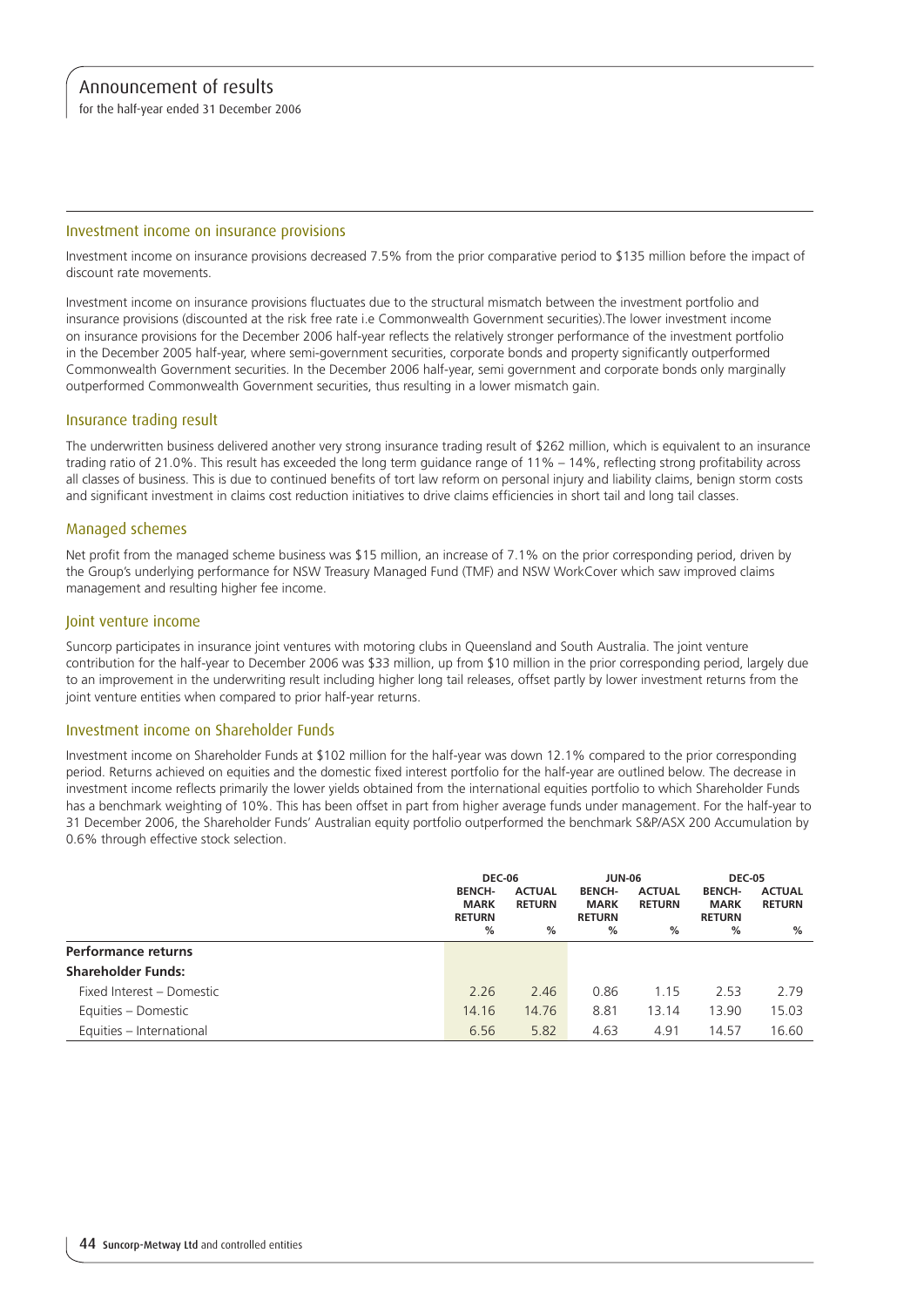for the half-year ended 31 December 2006

|                                                  | <b>DEC-06</b> | <b>JUN-06</b>            | <b>DEC-06</b>            | <b>DEC-06</b>         |
|--------------------------------------------------|---------------|--------------------------|--------------------------|-----------------------|
|                                                  | \$M           | \$M                      | \$M                      | <b>VS DEC-05</b><br>% |
| Investment income on Shareholder Funds continued |               |                          |                          |                       |
| <b>Allocation of investments</b>                 |               |                          |                          |                       |
| Allocation of investments held against:          |               |                          |                          |                       |
| <b>Insurance funds</b>                           |               |                          |                          |                       |
| Cash and short term deposits                     | 1,063         | 1,383                    | 1,166                    | (8.8)                 |
| Fixed interest                                   | 3,465         | 3,212                    | 3,186                    | 8.8                   |
| Australian equities                              | 5             | $\overline{\phantom{a}}$ | $\overline{\phantom{a}}$ | n/a                   |
| Property                                         | 128           | 130                      | 102                      | 25.5                  |
|                                                  | 4,661         | 4,725                    | 4,454                    | 4.6                   |
| <b>Shareholder Funds</b>                         |               |                          |                          |                       |
| Cash and short term deposits                     | 185           | 171                      | 211                      | (12.3)                |
| Fixed interest                                   | 483           | 454                      | 489                      | (1.2)                 |
| Australian equities                              | 606           | 556                      | 596                      | 1.7                   |
| Overseas equities                                | 151           | 142                      | 125                      | 20.8                  |
| Property                                         | 71            | 68                       | 46                       | 54.3                  |
|                                                  | 1,496         | 1,391                    | 1,467                    | 2.0                   |

The investment funds are managed by the Group's investment manager. The total is different to the cash and investment balances in the General Insurance balance sheet on page 35, because of the different classification of items such as operating cash and accrued interest. Reconciling items such as timing differences and premium debtors arise between insurance provisions and associated investment assets. The balance of Shareholder Funds shown above excludes non-investment market assets such as goodwill relating to the acquisition of GIO and the investments in joint ventures.

|                                         | <b>DEC-06</b> | <b>JUN-06</b> | <b>DEC-05</b> | <b>DEC-06</b><br><b>VS DEC-05</b> |
|-----------------------------------------|---------------|---------------|---------------|-----------------------------------|
|                                         | %             | %             | %             | %                                 |
| Allocation of investments held against: |               |               |               |                                   |
| Insurance funds                         |               |               |               |                                   |
| Cash and short term deposits            | 23            | 29            | 26            | (11.5)                            |
| Fixed interest                          | 74            | 69            | 72            | 2.8                               |
| Property                                | 3             | 2             | 2             | 50.0                              |
|                                         | 100           | 100           | 100           |                                   |
| <b>Shareholder Funds</b>                |               |               |               |                                   |
| Cash and short term deposits            | 12            | 12            | 14            | (14.3)                            |
| Fixed interest                          | 32            | 33            | 33            | (3.0)                             |
| Australian equities                     | 41            | 40            | 41            | $\overline{\phantom{a}}$          |
| Overseas equities                       | 10            | 10            | 9             | 11.1                              |
| Property                                | 5             | 5             | 3             | 66.7                              |
|                                         | 100           | 100           | 100           |                                   |

## **Credit risk exposure – fixed interest investments**

The General Insurance fixed interest portfolios are restricted to investment grade securities to ensure there is adequate capital protection of the assets under all market conditions.

|                | <b>HALF-YEAR ENDED</b> |             |                    |  |
|----------------|------------------------|-------------|--------------------|--|
| <b>AVERAGE</b> | <b>DEC-06</b><br>%     | JUN-06<br>% | <b>DEC-05</b><br>% |  |
| AAA            | 63.5                   | 64.3        | 63.4               |  |
| AA             | 13.4                   | 13.8        | 13.3               |  |
| A              | 20.7                   | 19.6        | 20.1               |  |
| <b>BBB</b>     | 2.4                    | 2.3         | 3.2                |  |
|                | 100.0                  | 100.0       | 100.0              |  |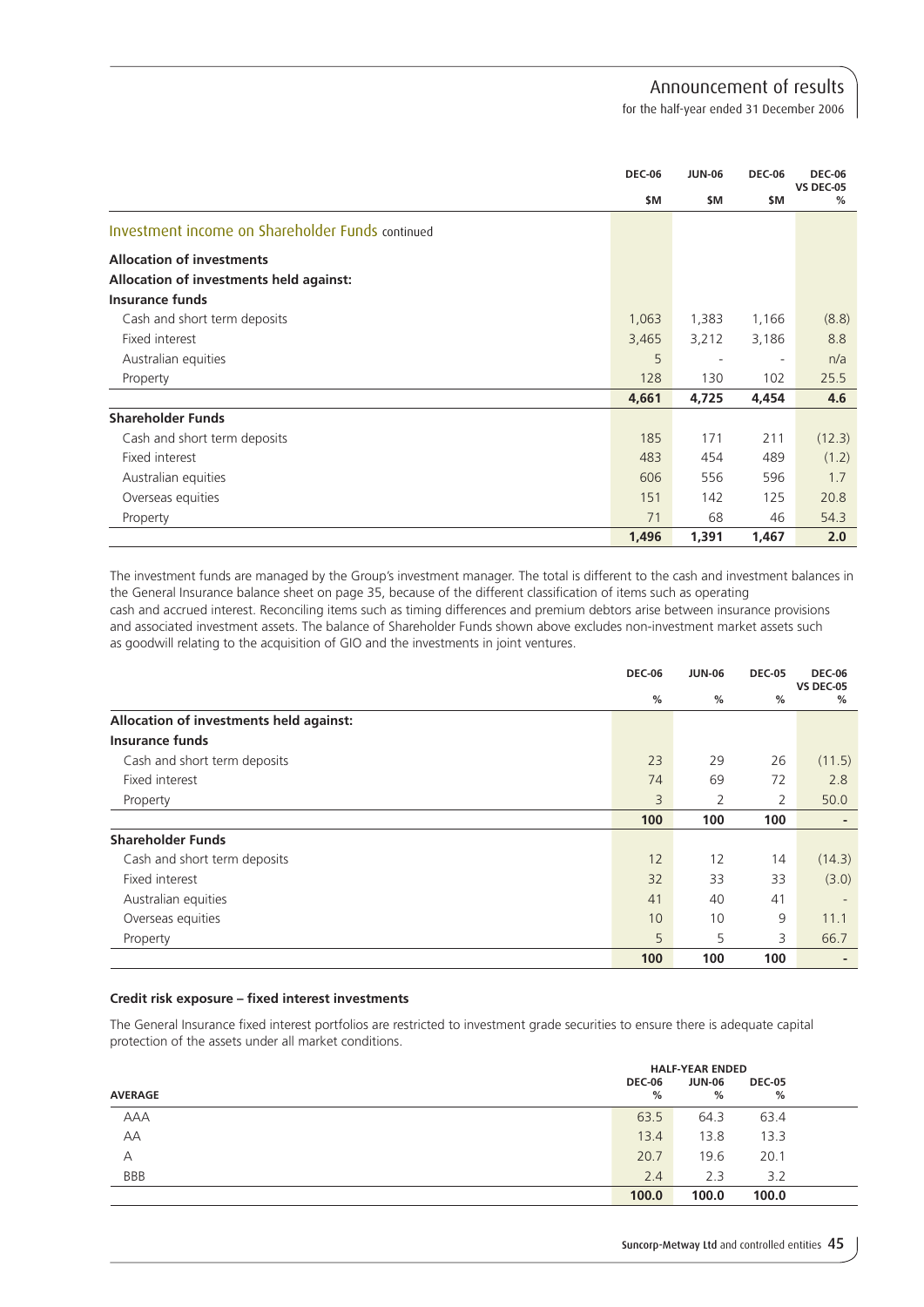for the half-year ended 31 December 2006

# Profit contribution by class of business – short tail and long tail

The tables show the profit before discount rate movement impacts.

#### **Short tail**

The short tail business, including home, motor and the non-liability part of the commercial book, reported an insurance trading profit of \$92 million for the half-year, equal to a trading margin of 11.7%. Key attributes of the result were:

- <sup>n</sup> GWP was relatively flat in the half-year with growth in home of 4.0% offset by negative growth in motor (1.6%) and in commercial short tail premium (5.5%) due to continuing soft market conditions.
- <sup>n</sup> Storm related claims cost were favourable for the half-year, particularly in home, due to relatively benign storm activity and were estimated at \$47 million compared with \$70 million for the prior corresponding period. For June 2006 half-year, claims were significantly impacted by Cyclone Larry with storm related costs of \$80 million net of reinsurance recoveries.
- <sup>n</sup> Underlying claims experience in personal lines was particularly favourable, attributable to benefits in both average claim size and frequency as well as the claims cost reduction program benefits now flowing through.
- <sup>n</sup> Commercial lines working losses were also favourable, due to better than expected average claims size and frequencies. Commercial large losses were considerably less when compared to the December 2005 half-year, which included unusually higher losses.
- <sup>n</sup> Lower deferral of acquisition costs including a liability adequacy adjustment and increased marketing spend contributed to an increase in the operating expense ratio to 26.5%. Short tail also received a greater proportion of general overhead expenses given the relatively stronger growth of this business.
- <sup>n</sup> The lower investment income on insurance provisions for the December 2006 half-year reflects the relatively stronger performance of the investment portfolio in the December 2005 half-year.

|                                     |               | <b>HALF-YEAR ENDED</b> |               |                                   |
|-------------------------------------|---------------|------------------------|---------------|-----------------------------------|
|                                     | <b>DEC-06</b> | <b>JUN-06</b>          | <b>DEC-05</b> | <b>DEC-06</b><br><b>VS DEC-05</b> |
|                                     | \$M           | \$M                    | \$M           | %                                 |
| Gross written premium               | 829           | 822                    | 834           | (0.6)                             |
| Net earned premium                  | 783           | 770                    | 775           | 1.0                               |
| Net claims incurred                 | (508)         | (591)                  | (570)         | (10.9)                            |
| Acquisition costs                   | (133)         | (130)                  | (124)         | 7.3                               |
| Other underwriting expenses         | (74)          | (77)                   | (68)          | 8.8                               |
| Total operating expenses            | (207)         | (207)                  | (192)         | 7.8                               |
|                                     |               |                        |               |                                   |
| <b>Underwriting result</b>          | 68            | (28)                   | 13            | Large                             |
| Investment income – insurance funds | 24            | 45                     | 33            | (27.3)                            |
| Insurance trading result            | 92            | 17                     | 46            | 100.0                             |
|                                     | $\frac{0}{0}$ | $\%$                   | $\frac{0}{0}$ |                                   |
| <b>Ratios</b>                       |               |                        |               |                                   |
| Acquisition expense ratio           | 17.0          | 16.9                   | 16.0          | 6.3                               |
| Other underwriting expenses ratio   | 9.5           | 10.0                   | 8.8           | 8.0                               |
| Total operating expenses ratio      | 26.5          | 26.9                   | 24.8          | 6.9                               |
| Loss ratio                          | 64.9          | 76.8                   | 73.5          | (11.7)                            |
| Combined operating ratio            | 91.4          | 103.7                  | 98.3          | (7.0)                             |
| Insurance trading ratio             | 11.7          | 2.2                    | 5.9           | 98.3                              |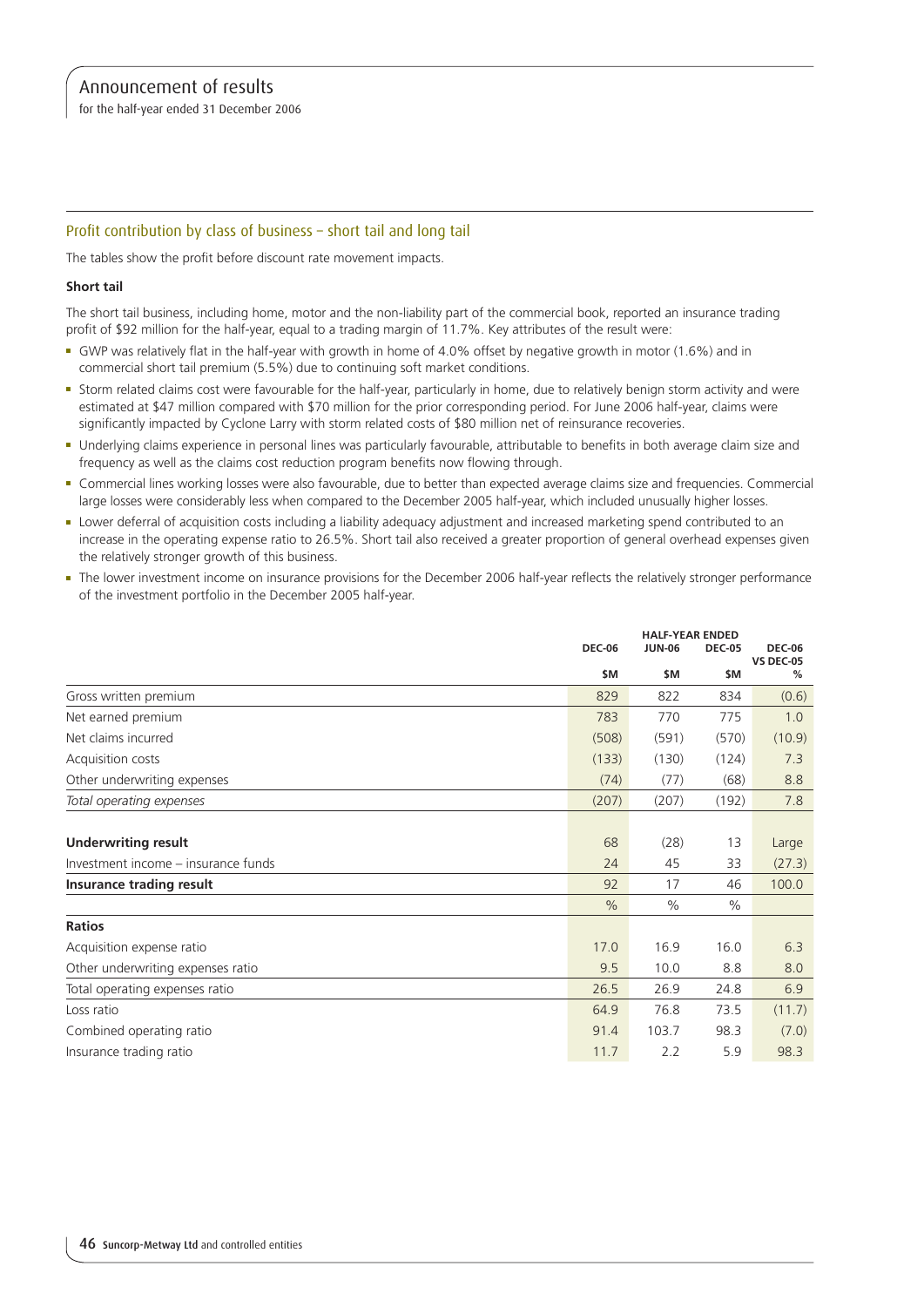## Profit contribution by class of business – short tail and long tail continued

#### **Long tail**

The long tail business, including CTP, workers' compensation and commercial liability classes, reported an insurance trading result of \$170 million for the half-year, equal to a trading margin of 36.6%. The major components of the result were:

- <sup>n</sup> Solid GWP growth in workers' compensation, largely offset by a decline in CTP GWP following further premium rate reductions and a decline in the commercial liability portfolio.
- <sup>n</sup> Underlying claims incidence and settlement experience in long tail insurance continued to show favourable claims trends in the half-year with little evidence of superimposed inflation. The benefits realised from tort reform coupled with the benefits from the claims cost reduction program have flowed through to the valuation of outstanding claims at December 2006, resulting in a central estimate release of \$120 million.
- <sup>n</sup> Prior period releases are partially offset by a net risk margin strain on current period business. Net risk margin strain is the additional risk margins provided on the current accident period less the risk margins released from prior period claims and central estimate releases. The net risk margin strain for the half-year was \$4 million.
- n In addition, the business adopts a more conservative claim reserving basis for purposes of preparing its financial statements than its premium pricing basis. This effect referred to as the current accident period strain resulted in a strain of \$59 million for the half-year.
- <sup>n</sup> Operating expenses increased due to lower deferral of acquisition costs including a liability adequacy adjustment. Growth in business volumes faster than premiums (subject to rate reductions) has also contributed to an increase in the overall expense ratio to 20.9% from 19.3% in the prior comparative period.
- <sup>n</sup> The lower investment income on insurance provisions for the December 2006 half-year reflects the relatively stronger performance of the investment portfolio in the December 2005 half-year.

|                                     |               | <b>HALF-YEAR ENDED</b> |               |                                   |  |
|-------------------------------------|---------------|------------------------|---------------|-----------------------------------|--|
|                                     | <b>DEC-06</b> | <b>JUN-06</b>          | <b>DEC-05</b> | <b>DEC-06</b><br><b>VS DEC-05</b> |  |
|                                     | \$M           | \$M                    | \$M           | %                                 |  |
| Gross written premium               | 446           | 499                    | 456           | (2.2)                             |  |
| Net earned premium                  | 464           | 455                    | 456           | 1.8                               |  |
| Net claims incurred                 | (308)         | (230)                  | (318)         | (3.1)                             |  |
| Acquisition costs                   | (51)          | (50)                   | (47)          | 8.5                               |  |
| Other underwriting expenses         | (46)          | (46)                   | (41)          | 12.2                              |  |
| Total operating expenses            | (97)          | (96)                   | (88)          | 10.2                              |  |
|                                     |               |                        |               |                                   |  |
| <b>Underwriting result</b>          | 59            | 129                    | 50            | 18.0                              |  |
| Investment income - insurance funds | 111           | 119                    | 113           | (1.8)                             |  |
| Insurance trading result            | 170           | 248                    | 163           | 4.3                               |  |
|                                     | $\frac{0}{0}$ | $\%$                   | $\frac{0}{0}$ |                                   |  |
| <b>Ratios</b>                       |               |                        |               |                                   |  |
| Acquisition expense ratio           | 11.0          | 11.0                   | 10.3          | 6.8                               |  |
| Other underwriting expenses ratio   | 9.9           | 10.1                   | 9.0           | 10.0                              |  |
| Total operating expenses ratio      | 20.9          | 21.1                   | 19.3          | 8.3                               |  |
| Loss ratio                          | 66.4          | 50.5                   | 69.7          | (4.7)                             |  |
| Combined operating ratio            | 87.3          | 71.6                   | 89.0          | (1.9)                             |  |
| Insurance trading ratio             | 36.6          | 54.5                   | 35.7          | 2.5                               |  |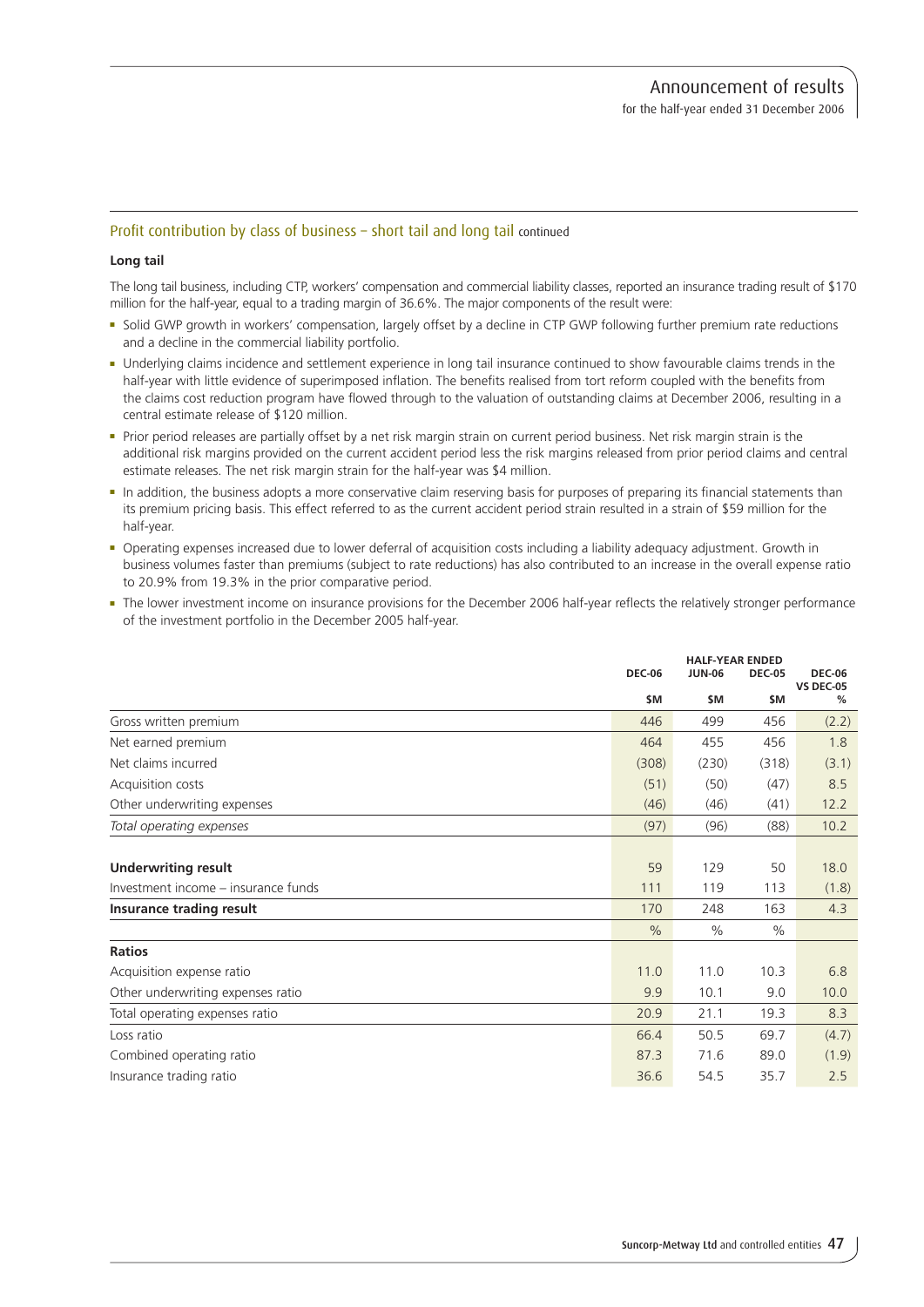for the half-year ended 31 December 2006

# Profit contribution by class of business – commercial and personal lines

### **Commercial lines**

The commercial lines reported an insurance trading result of \$151 million for the half-year, equal to a trading margin of 42.1%. The main components of the result were:

- <sup>n</sup> Solid growth in underwritten workers' compensation GWP, which increased by 1.4% over the prior corresponding period, offsetting negative growth in other commercial lines, down 5.5% on the December 2005 half-year.
- Half-year loss ratio decreased significantly to 44.8% from 74.2% in the prior corresponding period.
- <sup>n</sup> Commercial property working losses being significantly favourable, largely due to better than expected average claims size and frequencies. Commercial large losses were also particularly favourable when compared to the December 2005 half-year.
- <sup>n</sup> Underlying claims incidence and settlement experience in commercial liability classes continued its favourable trend during the half-year. The benefits from tort reform coupled with the claims cost reduction initiatives contributed to a sizable reserve release relating to prior accident years.
- <sup>n</sup> Operating expense ratios decreased to 25.9% for the half-year from 29.6% in the prior corresponding period due to a favourable liability adequacy adjustment in workers' compensation.
- <sup>n</sup> The flat investment income on insurance provisions for the December 2006 half-year reflects the relatively stronger performance of the investment portfolio in the December 2005 half-year.

|                                     |               | <b>HALF-YEAR ENDED</b> |               |                                   |
|-------------------------------------|---------------|------------------------|---------------|-----------------------------------|
|                                     | <b>DEC-06</b> | <b>JUN-06</b>          | <b>DEC-05</b> | <b>DEC-06</b><br><b>VS DEC-05</b> |
|                                     | \$M           | \$M                    | \$M           | %                                 |
| Gross written premium               | 359           | 406                    | 367           | (2.2)                             |
| Net earned premium                  | 359           | 350                    | 349           | 2.9                               |
| Net claims incurred                 | (161)         | (224)                  | (259)         | (37.8)                            |
| Acquisition costs                   | (60)          | (73)                   | (70)          | (14.3)                            |
| Other underwriting expenses         | (33)          | (44)                   | (33)          |                                   |
| Total operating expenses            | (93)          | (117)                  | (103)         | (9.7)                             |
| <b>Underwriting result</b>          | 105           | 9                      | (13)          | Large                             |
| Investment income – insurance funds | 46            | 52                     | 46            |                                   |
| Insurance trading result            | 151           | 61                     | 33            | 357.6                             |
|                                     | $\frac{0}{0}$ | $\%$                   | $\frac{0}{0}$ |                                   |
| <b>Ratios</b>                       |               |                        |               |                                   |
| Acquisition expense ratio           | 16.7          | 20.9                   | 20.1          | (16.9)                            |
| Other underwriting expenses ratio   | 9.2           | 12.6                   | 9.5           | (3.2)                             |
| Total operating expenses ratio      | 25.9          | 33.5                   | 29.6          | (12.5)                            |
| Loss ratio                          | 44.8          | 64.0                   | 74.2          | (39.6)                            |
| Combined operating ratio            | 70.7          | 97.5                   | 103.8         | (31.9)                            |
| Insurance trading ratio             | 42.1          | 17.4                   | 9.5           | 343.2                             |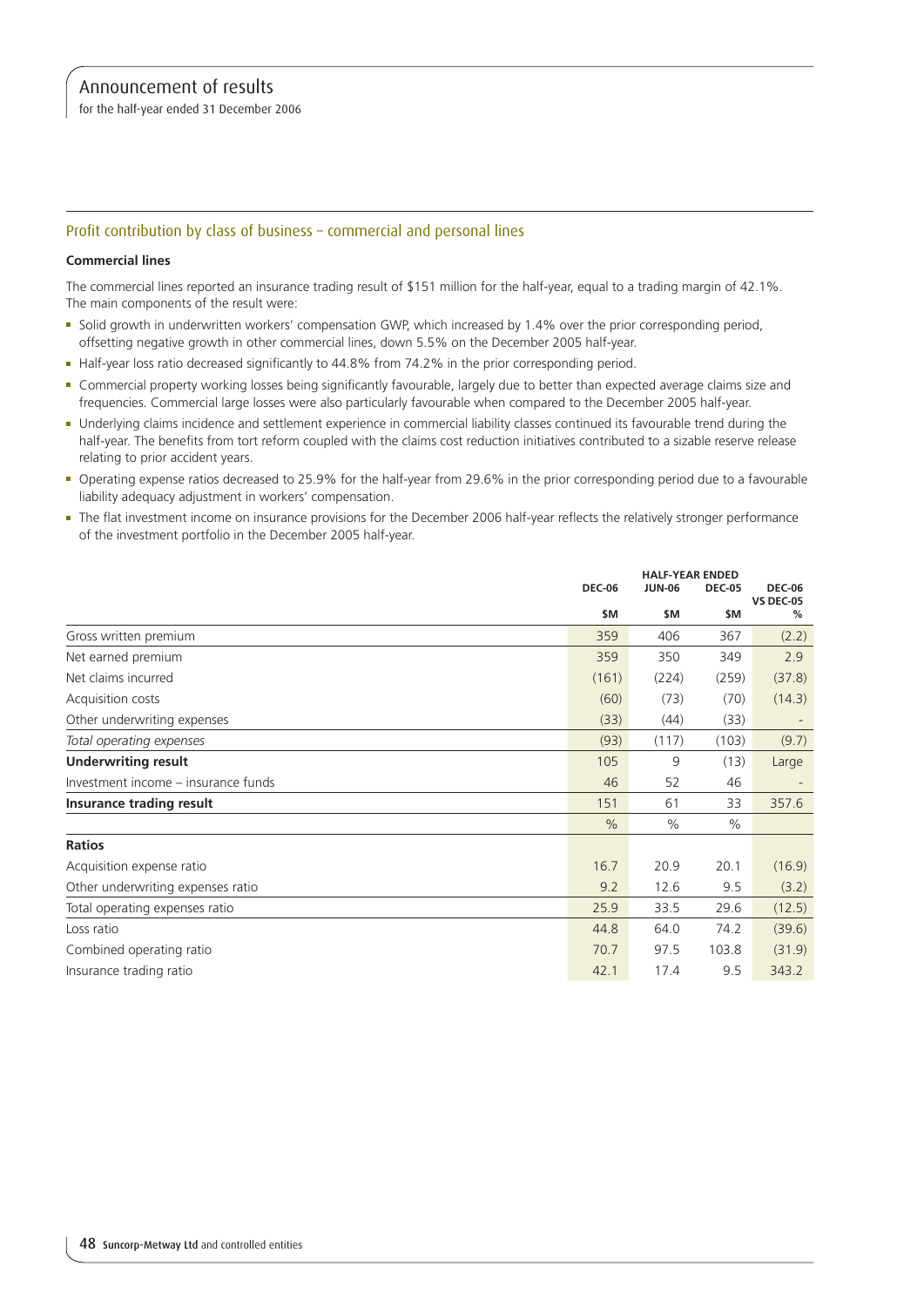## Profit contribution by class of business – commercial and personal lines continued

#### **Personal lines**

The personal lines including home, motor and CTP reported an insurance trading profit of \$111 million for the half-year, equal to a trading margin of 12.5%. The main components of the result were:

- <sup>n</sup> Strong GWP growth in home of 4.0% was offset by negative growth in motor and a decline in CTP GWP of 1.9%, due to premium rate reductions.
- Half-year loss ratio increased to 73.9% from 71.3% in the prior corresponding period.
- <sup>n</sup> Storm related claims cost were favourable for the half-year, particularly in home, due to relatively benign storm activity and were estimated at \$47 million compared with \$70 million for the prior corresponding period.
- <sup>n</sup> Underlying claims experience in short tail classes was particularly favourable, which is attributable largely to the benefits now flowing through from the claims cost reduction initiatives.
- <sup>n</sup> Underlying claims incidence and settlement experience in long tail continued to show favourable claims trends in the year with little evidence of superimposed inflation. The claims cost reduction initiatives coupled with the impact of tort reform contributed to a reserve release relating to prior accident years. The releases in the half-year were considerably lower than in the prior corresponding period.
- <sup>n</sup> Operating expense ratios increased to 23.7% for the half-year from 20.1% in the prior corresponding period. The increase was mainly in acquisition costs, impacted by a lower deferral of current year acquisition costs, including a liability adequacy adjustment, increased investment in marketing and the effect of lower CTP premiums on a "fixed" cost component of acquisition costs.
- <sup>n</sup> The lower investment income on insurance provisions for the December 2006 half-year reflects the relatively stronger performance of the investment portfolio in the December 2005 half-year.

|                                     | <b>HALF-YEAR ENDED</b> |               |               |                                   |
|-------------------------------------|------------------------|---------------|---------------|-----------------------------------|
|                                     | <b>DEC-06</b>          | <b>JUN-06</b> | <b>DEC-05</b> | <b>DEC-06</b><br><b>VS DEC-05</b> |
|                                     | \$M                    | \$M           | \$M           | %                                 |
| Gross written premium               | 916                    | 915           | 923           | (0.8)                             |
| Net earned premium                  | 888                    | 875           | 882           | 0.7                               |
| Net claims incurred                 | (656)                  | (597)         | (629)         | 4.3                               |
| Acquisition costs                   | (123)                  | (107)         | (101)         | 21.8                              |
| Other underwriting expenses         | (87)                   | (79)          | (76)          | 14.5                              |
| Total operating expenses            | (210)                  | (186)         | (177)         | 18.6                              |
| <b>Underwriting result</b>          | 22                     | 92            | 76            | (71.1)                            |
| Investment income - insurance funds | 89                     | 112           | 100           | (11.0)                            |
| Insurance trading result            | 111                    | 204           | 176           | (36.9)                            |
|                                     | $\frac{0}{0}$          | $\%$          | $\frac{0}{0}$ |                                   |
| <b>Ratios</b>                       |                        |               |               |                                   |
| Acquisition expense ratio           | 13.9                   | 12.2          | 11.5          | 20.9                              |
| Other underwriting expenses ratio   | 9.8                    | 9.0           | 8.6           | 14.0                              |
| Total operating expenses ratio      | 23.7                   | 21.2          | 20.1          | 17.9                              |
| Loss ratio                          | 73.9                   | 68.2          | 71.3          | 3.6                               |
| Combined operating ratio            | 97.6                   | 89.4          | 91.4          | 6.8                               |
| Insurance trading ratio             | 12.5                   | 23.3          | 20.0          | (37.5)                            |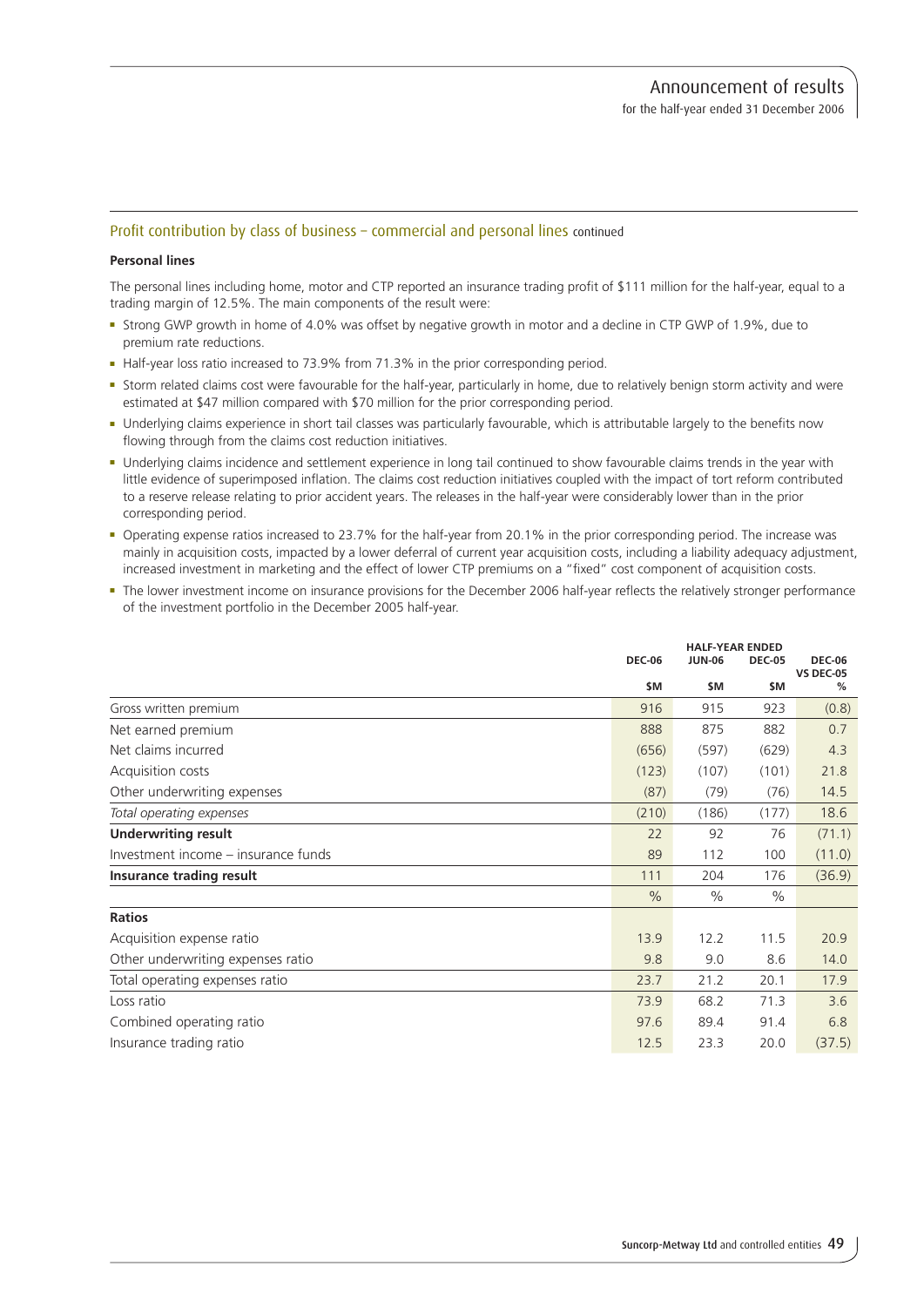for the half-year ended 31 December 2006

## Segment information – Wealth Management

## Profit overview

- <sup>n</sup> The Wealth Management division reported profit before tax of \$54 million for the half-year to December 2006 an increase of 28.6%.
- <sup>n</sup> Underlying profit of \$35 million which excludes the impact of investment earnings rose 29.6% from \$27 million for the half-year to December 2005. This increase was attributable to positive experience profit mainly as the result of strong claims experience and claims recovery experience. Underlying profit was also impacted by strong growth in funds under administration and growth in risk annual premiums, strong personal risk sales and good customer retention.
- <sup>n</sup> New business sales increased 3.8% to \$415 million for the half-year to December 2006. Risk sales improved strongly to \$23 million, up 91.7%. Increases from a major Group Life client and sustained growth in Credit Insurance (CCI) on home and personal loans were the main drivers.
- n Increased volumes and improved profitability driven predominantly by improved customer retention on most products increased the value of new business by 25.2% to \$14.9 million.
- <sup>n</sup> Funds under administration increased 10.0% to \$6.8 billion in the half-year to December 2006 and rose 19.5% compared to December 2005. Growth was underpinned by strong investment earnings and net inflows.
- <sup>n</sup> The embedded value of the Life Company increased by 29.1% to \$625 million for the year to December 2006. This is attributable to an increase in embedded value of the Statutory Funds arising from strong investment performance, good customer retention and increased future investment earnings assumptions.
- <sup>n</sup> Funds under management increased 11.3% to \$13.7 billion at December 2006 and benefited from positive inflows and strong investment income.
- <sup>n</sup> The majority of asset classes recorded active returns in the year to December 2006. The Suncorp Superannuation Balanced Fund achieved 1st quartile returns over 1, 3, 5 and 7 years as measured by Intech's Growth Fund Survey.
- The Wealth Management division profits can be viewed in two parts: Life Company profits and earnings from Funds Management operations:
	- <sup>n</sup> The Life Company reported a profit before tax of \$46 million in the half-year to December 2006, with profits benefiting from higher planned profit margins, experience profits and investment earnings, as well as increased profitability on the unit linked fund and other activities.
	- <sup>n</sup> Funds Management reported a pre-tax profit of \$8 million, up from \$7 million in the half-year to December 2005 resulting from higher funds under management.



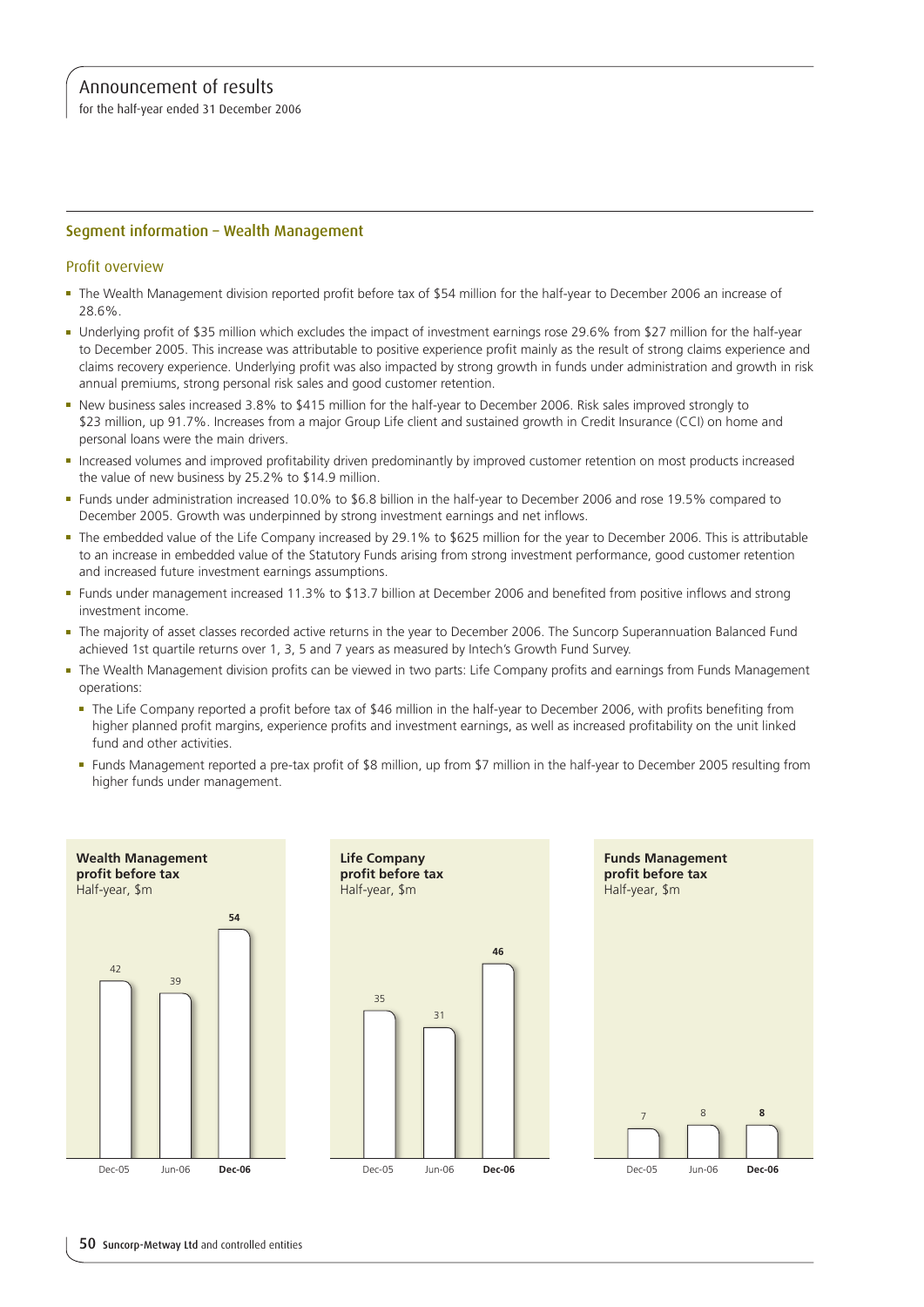for the half-year ended 31 December 2006

|                                                                          |                | <b>HALF-YEAR ENDED</b> |                |                                   |
|--------------------------------------------------------------------------|----------------|------------------------|----------------|-----------------------------------|
|                                                                          | <b>DEC-06</b>  | <b>JUN-06</b>          | <b>DEC-05</b>  | <b>DEC-06</b><br><b>VS DEC-05</b> |
|                                                                          | \$M            | <b>SM</b>              | \$M            | %                                 |
| Profit contribution - Wealth Management                                  |                |                        |                |                                   |
| Excluding Life Insurance Policy Owners' Interests                        |                |                        |                |                                   |
| <b>LIFE COMPANY</b>                                                      |                |                        |                |                                   |
| <b>Contribution to margins</b>                                           |                |                        |                |                                   |
| Planned profit margins                                                   | 17             | 15                     | 15             | 13.3                              |
| Experience profits/(losses)                                              | 8              |                        | 3              | 166.7                             |
| Total Margin on Services profit (excluding investment earnings)          | 25             | 15                     | 18             | 38.9                              |
| Unit linked and Other                                                    |                |                        |                |                                   |
| Fees and other income                                                    | 30             | 32                     | 28             | 7.1                               |
| Expenses                                                                 | (26)           | (24)                   | (26)           |                                   |
| Total unit linked and other profit (excluding investment earnings)       | $\overline{4}$ | 8                      | $\overline{2}$ | 100.0                             |
| Contribution to profit before investment earnings                        | 29             | 23                     | 20             | 45.0                              |
| Investment earnings                                                      | 17             | 8                      | 15             | 13.3                              |
| Contribution to profit before tax from Life Company activities           | 46             | 31                     | 35             | 31.4                              |
|                                                                          |                |                        |                |                                   |
| <b>FUNDS MANAGEMENT</b>                                                  |                |                        |                |                                   |
| Investment income                                                        | $\overline{2}$ | 4                      | 2              |                                   |
| Fee income Funds Management                                              | 26             | 27                     | 24             | 8.3                               |
| Other expenses Funds Management                                          | (20)           | (23)                   | (19)           | 5.3                               |
| Contribution to profit before tax from Funds Management activities       | 8              | 8                      | 7              | 14.3                              |
| Contribution to profit before tax from Wealth Management activities      | 54             | 39                     | 42             | 28.6                              |
| Return on equity %                                                       | 33.6           | 19.9                   | 29.4           | 14.3                              |
| Reconciliation of underlying profit to contribution to profit before tax |                |                        |                |                                   |
| Contribution to profit before tax from Wealth Management activities      | 54             | 39                     | 42             | 28.6                              |
| Less investment earnings:                                                |                |                        |                |                                   |
| Life Company                                                             | (17)           | (8)                    | (15)           | 13.3                              |
| Funds Management                                                         | (2)            | (4)                    | (2)            |                                   |
|                                                                          | (19)           | (12)                   | (17)           | 11.8                              |
| One-off items                                                            |                | ÷,                     | 2              | (100.0)                           |
|                                                                          | (19)           | (12)                   | (15)           | 26.7                              |
| <b>Underlying profit</b>                                                 | 35             | 27                     | 27             | 29.6                              |

# Reconciliation of contribution to profit before tax excluding policy owners' interests to contribution to profit before tax including policy owners' interests

The following table reconciles the profit contribution excluding life insurance policy owners' interests to the profit contribution including policy owners' interests, as shown in the statutory financial statements.

|                                                                            | <b>DEC-06</b> | <b>HALF-YEAR ENDED</b><br><b>JUN-06</b> | <b>DEC-05</b> | <b>DEC-06</b><br><b>VS DEC-05</b> |
|----------------------------------------------------------------------------|---------------|-----------------------------------------|---------------|-----------------------------------|
|                                                                            | \$M           | \$M                                     | \$M           | $\%$                              |
| Contribution to profit from Wealth Management activities before income tax | 99            | 73                                      | 82            | 20.7                              |
| Income tax attributable to policy owners                                   | (45)          | (34)                                    | (40)          | 12.5                              |
| Contribution to profit from Wealth Management activities before tax        |               |                                         |               |                                   |
| excluding policy owners' interests                                         | 54            | 39                                      | 42            | 28.6                              |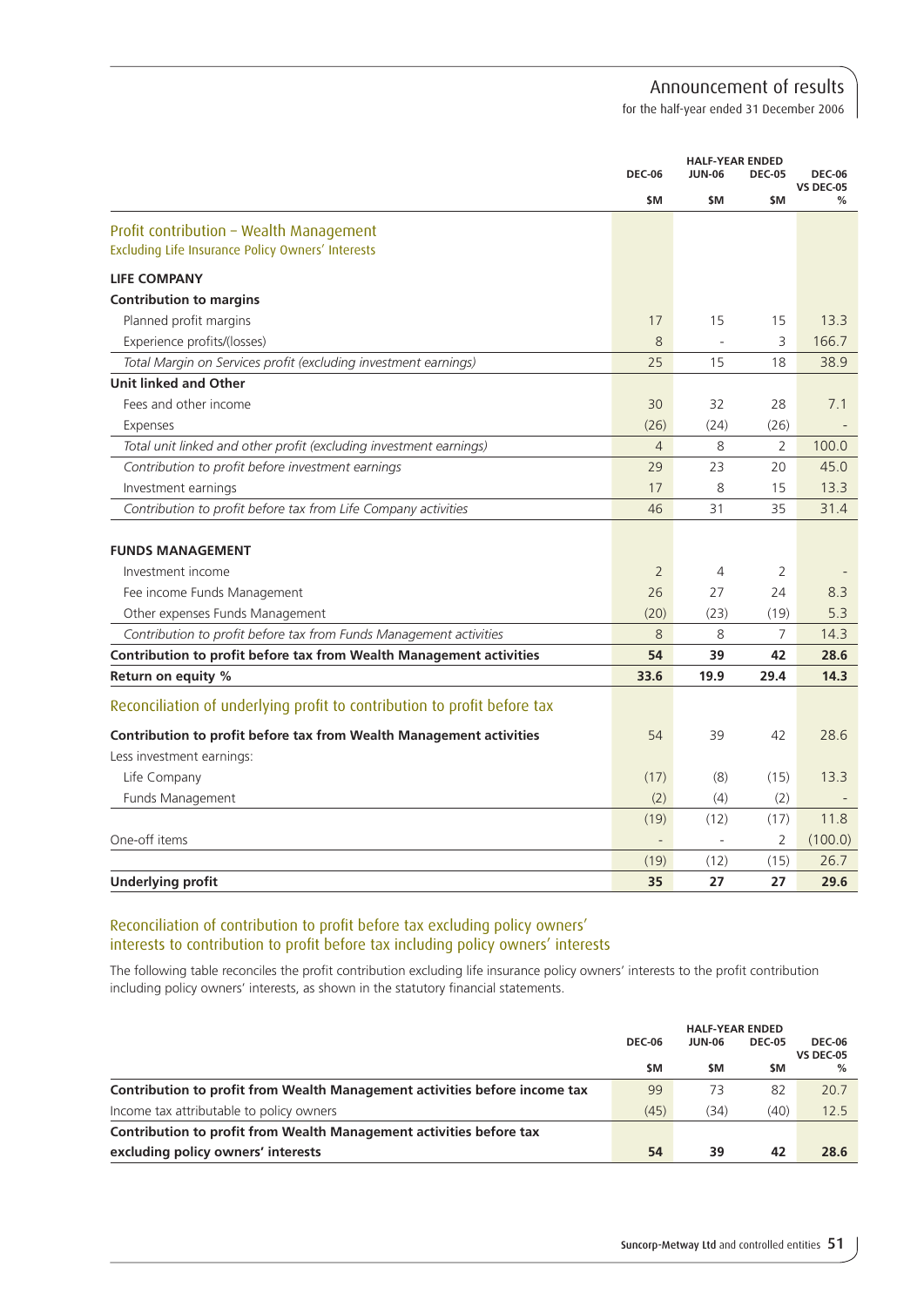for the half-year ended 31 December 2006

|                                                       | <b>DEC-06</b>            | <b>JUN-06</b> | <b>HALF-YEAR ENDED</b><br><b>DEC-05</b> | <b>DEC-06</b>    |
|-------------------------------------------------------|--------------------------|---------------|-----------------------------------------|------------------|
|                                                       |                          |               |                                         | <b>VS DEC-05</b> |
|                                                       | \$M                      | <b>SM</b>     | <b>SM</b>                               | %                |
| Balance sheet - Wealth Management                     |                          |               |                                         |                  |
| Excluding Life Insurance Policy Owners' Interests     |                          |               |                                         |                  |
| <b>Assets</b>                                         |                          |               |                                         |                  |
| Cash and liquid assets                                | 11                       | 22            | 20                                      | (45.0)           |
| Investment securities                                 | 65                       | 34            | 42                                      | 54.8             |
| Loans, advances and other receivables                 | 22                       | 69            | 16                                      | 37.5             |
| Unlisted investment in life insurance Statutory Funds | 215                      | 174           | 193                                     | 11.4             |
| Deferred acquisition costs                            | 11                       | 10            | 9                                       | 22.2             |
| Deferred tax asset                                    | $\overline{\phantom{a}}$ |               | 1                                       | (100.0)          |
| Other assets                                          |                          | 1             | 1                                       | (100.0)          |
| Total assets                                          | 324                      | 310           | 282                                     | 14.9             |
| <b>Liabilities</b>                                    |                          |               |                                         |                  |
| Deposits and short term borrowings                    | 25                       | 12            | 10                                      | 150.0            |
| Accounts payable and other liabilities                | 12                       | 9             | 5                                       | 140.0            |
| Deferred tax liability                                | $\overline{4}$           | 5             | 6                                       | (33.3)           |
| Outside beneficial interests                          |                          |               | 12                                      | (100.0)          |
| <b>Total liabilities</b>                              | 41                       | 26            | 33                                      | 24.2             |
| <b>Net assets</b>                                     |                          |               |                                         |                  |
| Net assets Life Company - Shareholder Fund            | 29                       | 77            | 32                                      | (9.4)            |
| Net assets Life Company - Statutory Funds             | 215                      | 174           | 193                                     | 11.4             |
| Net assets Funds Management                           | 39                       | 33            | 24                                      | 62.5             |
| <b>Total net assets</b>                               | 283                      | 284           | 249                                     | 13.7             |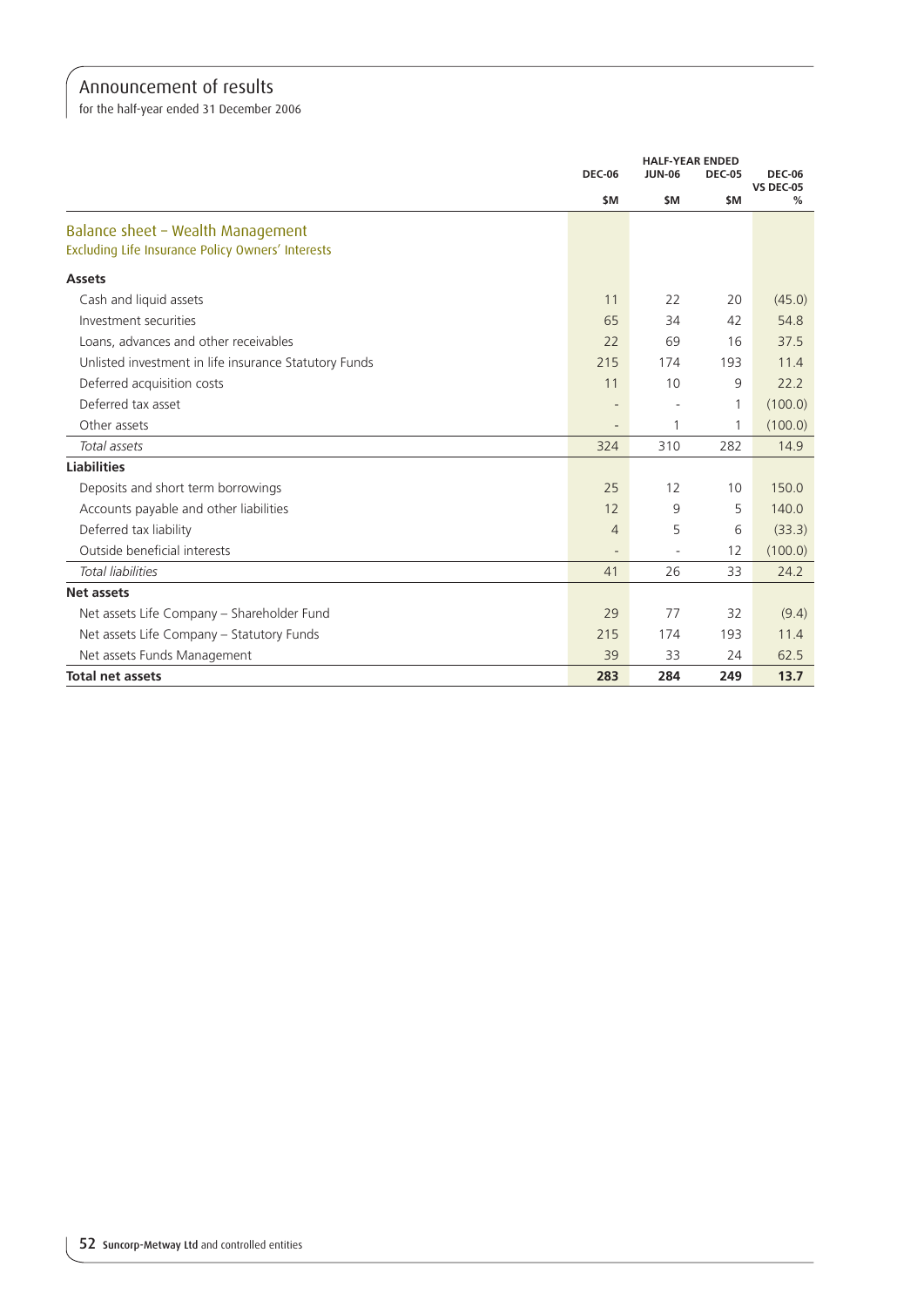## Profit commentary

#### **Life Company**

Life Company activities are conducted through Suncorp Life and Superannuation Limited (SLSL). SLSL maintains three funds: a Capital Guaranteed Statutory Fund; a Unit Linked Statutory Fund; and a Shareholder Fund.

**Capital Guaranteed Statutory Fund** includes participating and non-participating life insurance business. Profits on participating business are shared between life insurance policy owners and the shareholder, with 80% allocated to policy owners, and 20% to shareholder. Profits on non-participating business are all allocated to the shareholder.

**Unit Linked Statutory Fund** consists of non-participating business only, with all profits attributable to the shareholder. Profits emerge from management fees, following allocation of investment gains (or losses) to investors.

**Shareholder Fund** maintains shareholder assets that are outside the Statutory Funds with all profit attributable to the shareholder.

All profits from Life Company activities in the contribution to profit are attributable to the shareholder. That is, the statutory profits attributable to the life insurance policy owners have been excluded. The shareholder profits represent 100% of non-participating profits and 20% of participating profits from the Capital Guaranteed Statutory Fund, 100% of profits from the Unit Linked Statutory Fund and 100% of profits from the Shareholder Fund.

Sources of profit for the Statutory Funds are investment earnings, planned margins and experience profits for insurance contract business as well as fees less expenses on unit linked investment contract business.

Sources of profit for the Shareholder Fund consist of earnings on Shareholder Fund investments and management fees.

#### **Planned profits**

Planned profits of \$17 million in the half-year to December 2006 were up 13.3% on the prior corresponding period. The increase in planned profits was partly driven by growth in funds under administration due to very strong investments earnings in the 2006 financial year. In addition higher long term investment earnings rates also improved profits. These are determined using the risk free rate for risk and annuity business and the best estimate long term earned rate for participating business, in accordance with valuation standard AS1.04.

#### **Experience profits**

Experience profits increased to \$8 million in the half-year to December 2006 up from \$3 million in the prior corresponding period. Strong claims experience on personal lump sum risk business, good recovery experience on income protection business as well as a significant profit contribution from Group Life business mainly as the result of strong growth and good claims experience all contributed to this result.

#### **Unit linked and Other**

Profitability increased to \$4 million in the half-year to December 2006 up from \$2 million in the prior period. This was partly due to higher funds under administration which drives fees. In December 2005 expenses were impacted by a one-off charge arising from a change in valuation methodology for the policy liability in the Unit Linked Statutory Funds.

#### **Investment earnings**

Investment earnings increased 13.3% to \$17 million in December 2006, due to higher net assets and strong returns on equity markets.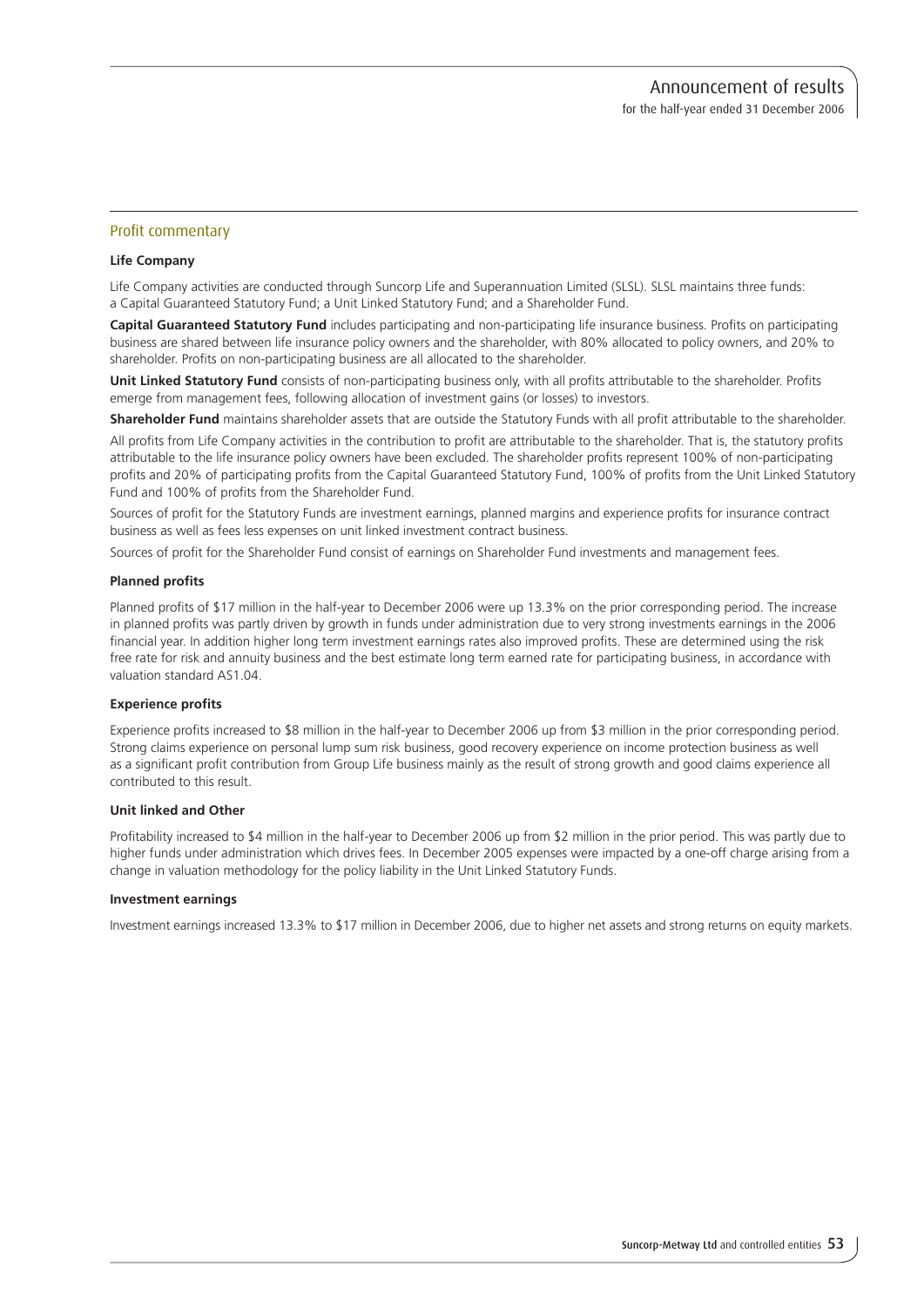for the half-year ended 31 December 2006

|                                                             | <b>HALF-YEAR ENDED</b> |               |               |                                   |
|-------------------------------------------------------------|------------------------|---------------|---------------|-----------------------------------|
|                                                             | <b>DEC-06</b>          | <b>JUN-06</b> | <b>DEC-05</b> | <b>DEC-06</b><br><b>VS DEC-05</b> |
|                                                             | \$M                    | \$M           | \$M           | %                                 |
| New business sales                                          |                        |               |               |                                   |
| Risk sales                                                  |                        |               |               |                                   |
| Personal risk products                                      | 6                      | 5             | 5             | 20.0                              |
| Group Life and CCI                                          | 17                     | 12            | 7             | 142.9                             |
| Total risk sales                                            | 23                     | 17            | 12            | 91.7                              |
| Superannuation and Investment Product Sales                 | 382                    | 354           | 380           | 0.5                               |
| <b>External Product Sales</b>                               | 10                     | 11            | 8             | 25.0                              |
| Total Superannuation, Investment and External Product Sales | 392                    | 365           | 388           | 1.0                               |
| <b>Total sales new business</b>                             | 415                    | 382           | 400           | 3.8                               |

Total new business sales rose 3.8% to \$415 million in the half-year to December 2006. Strong increases were achieved in risk sales, particularly in Group Life due to a major client increasing its number of insured members and in CCI due to improved strike rates and an increase in the volume of both home and personal loans sales. This growth was substantial at 142.9%. Personal risk sales increased 20.0% underpinned by further penetration into the Independent Financial Advisers market and strong productivity of the advisor bank channel.

Sales levels in superannuation and investment products increased marginally resulting from improvements made in advisor productivity. This was achieved despite competition constraining advisor resources.

The value of new business increased by 25.2% to \$14.9 million. The profitability of most products improved, driven by increased volumes, improved customer retention, better quality business and a movement of the risk free discount rate.

# Value of new sales

The table below shows the value to the shareholder of new business written over the half-year to December 2006. The values are based on:

- <sup>n</sup> Margin on Services (MoS) value of profit margins (taking the shareholder's 20% share for participating products) for Statutory Fund insurance business.
- Value of fees less expenses and tax for Statutory Fund unit linked investment business.
- <sup>n</sup> Embedded value (ie discounted value of expected shareholder profits and associated imputation credits) for Unit Trust and Easy Invest business, written outside the Statutory Funds.

The writing of profitable business will benefit future reported profits.

|                                                        |        | <b>HALF-YEAR ENDED</b> |                                   |  |
|--------------------------------------------------------|--------|------------------------|-----------------------------------|--|
|                                                        | DEC-06 | <b>DEC-05</b>          | <b>DEC-06</b><br><b>VS DEC-05</b> |  |
|                                                        | \$M    | \$M                    | %                                 |  |
| Statutory Fund new business <sup>(1)</sup>             | 14.0   | 10.9                   | 28.4                              |  |
| Unit Trust/Easy Invest new business embedded value (2) | 0.9    | 1.0                    | (10.0)                            |  |
|                                                        | 14.9   | 119                    | 25.2                              |  |

#### **Notes:**

(1) Excludes Group Life. Discount rates used were between 4.9% and 11.1% (Dec-05: between 4.2% and 10.6%).

 $(2)$  Discount rate used was 12.5% pa (Dec-05: 12.0%).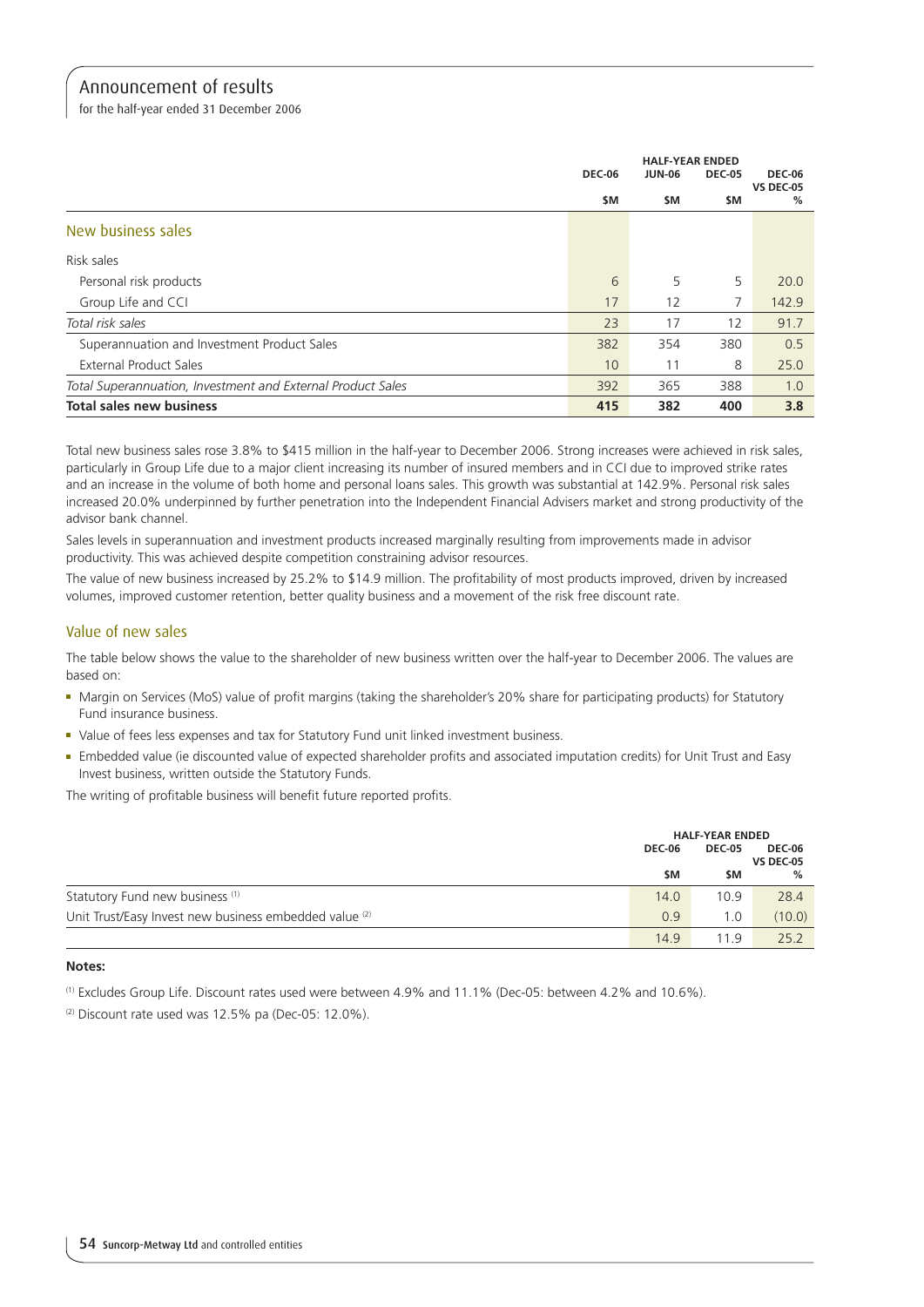## Embedded value

A valuation of the shareholder's interests in the Statutory Funds, Shareholder Fund, and subsidiaries was undertaken as at 31 December 2006. During the year the embedded value increased from \$484 million at December 2005 to \$625 million at December 2006 using a discount rate of 11%. This is predominantly due to an increase in the embedded value of the Statutory Funds arising from strong investment performance, good customer retention and increased future investment earnings assumptions.

|                                               | <b>DISCOUNT RATE</b> |              |              |
|-----------------------------------------------|----------------------|--------------|--------------|
|                                               | 11.0%<br>\$M         | 12.0%<br>\$M | 13.0%<br>\$M |
| <b>Embedded value at 31 December 2006</b>     |                      |              |              |
| Shareholder Fund including subsidiaries       |                      |              |              |
| Value of profits/net assets                   | 40                   | 39           | 38           |
| Value of imputation credits at 70% full value | 11                   | 11           | 11           |
| <b>Statutory Funds</b>                        |                      |              |              |
| Value of profits/net assets                   | 479                  | 457          | 438          |
| Value of imputation credits at 70% full value | 95                   | 90           | 85           |
| <b>Total December 2006</b>                    | 625                  | 597          | 572          |
| Total June 2006                               | 576                  | 551          | 529          |
| <b>Total December 2005</b>                    | 484                  | 464          | 447          |

## Funds under administration

Funds under administration for the Life Company include funds placed with internal and external fund managers. Funds under administration totalled \$6.8 billion up 10.0% at the half-year ended December 2006, and rose 19.5% over the full year from December 2005. This is due to sustained strong investment income and positive net flows.

|                                              | <b>OPENING</b><br><b>BALANCE</b><br><b>JUN-06</b> | <b>NET</b><br><b>INFLOWS</b> | <b>INVEST-</b><br><b>MENT</b><br><b>INCOME &amp;</b><br>OTHER <sup>(1)</sup> | <b>CLOSING</b><br><b>BALANCE</b><br><b>DEC-06</b> |
|----------------------------------------------|---------------------------------------------------|------------------------------|------------------------------------------------------------------------------|---------------------------------------------------|
|                                              | \$M                                               | <b>SM</b>                    | \$M                                                                          | \$M                                               |
| Statutory life and superannuation            | 4,441                                             | 43                           | 317                                                                          | 4,801                                             |
| Retail unit trust products / Easy Invest     | 713                                               | (13)                         | 63                                                                           | 763                                               |
| Assets managed internally                    | 5,154                                             | 30                           | 380                                                                          | 5,564                                             |
| Statutory life and superannuation – external | 863                                               | 53                           | 112                                                                          | 1,028                                             |
| Easy Invest - external                       | 155                                               | 24                           | 17                                                                           | 196                                               |
| Assets managed externally                    | 1,018                                             | 77                           | 129                                                                          | 1,224                                             |
| <b>Total Life Company</b>                    | 6,172                                             | 107                          | 509                                                                          | 6,788                                             |

|                                              | <b>OPENING</b><br><b>BALANCE</b><br><b>DEC-05</b> | <b>NET</b><br><b>INFLOWS</b> | <b>INVEST-</b><br><b>MENT</b><br><b>INCOME &amp;</b><br>OTHER <sup>(1)</sup> | <b>CLOSING</b><br><b>BALANCE</b><br><b>JUN-06</b> |
|----------------------------------------------|---------------------------------------------------|------------------------------|------------------------------------------------------------------------------|---------------------------------------------------|
|                                              | \$M                                               | <b>SM</b>                    | \$M                                                                          | \$M                                               |
| Statutory life and superannuation            | 4,137                                             | 44                           | 260                                                                          | 4,441                                             |
| Retail unit trust products / Easy Invest     | 663                                               | (8)                          | 58                                                                           | 713                                               |
| Assets managed internally                    | 4,800                                             | 36                           | 318                                                                          | 5,154                                             |
| Statutory life and superannuation – external | 764                                               | 85                           | 14                                                                           | 863                                               |
| Easy Invest - external                       | 114                                               | 37                           | 4                                                                            | 155                                               |
| Assets managed externally                    | 878                                               | 122                          | 18                                                                           | 1,018                                             |
| <b>Total Life Company</b>                    | 5,678                                             | 158                          | 336                                                                          | 6,172                                             |

#### **Notes:**

(1) Investment income and Other include expenses, tax and flows from Shareholder.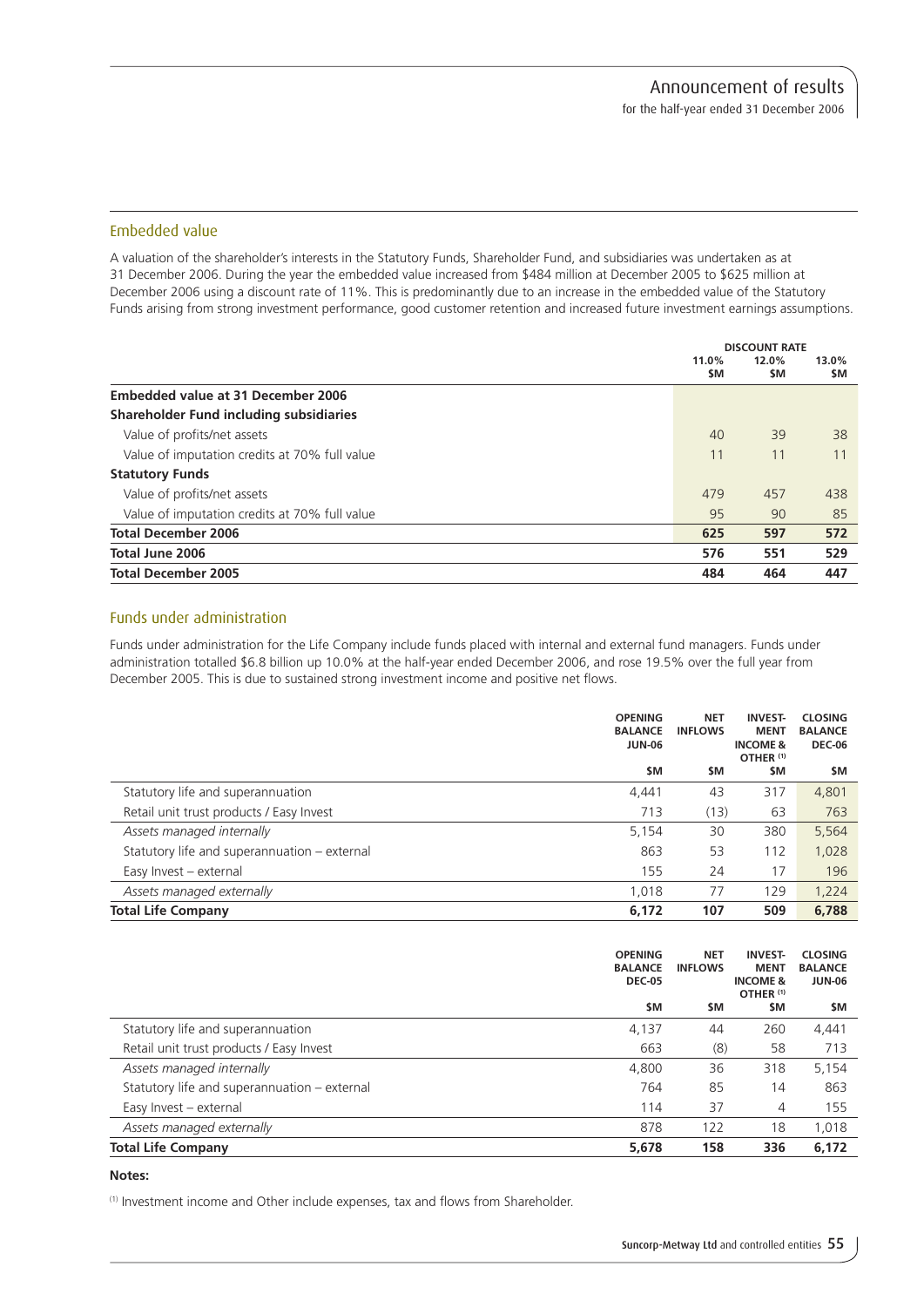for the half-year ended 31 December 2006

|                           | <b>HALF-YEAR ENDED</b> |               |               |                                   |
|---------------------------|------------------------|---------------|---------------|-----------------------------------|
|                           | <b>DEC-06</b>          | <b>JUN-06</b> | <b>DEC-05</b> | <b>DEC-06</b><br><b>VS DEC-05</b> |
|                           | \$M                    | \$M           | \$M           | %                                 |
| Risk annual premium       |                        |               |               |                                   |
| Personal risk             | 72                     | 69            | 66            | 9.1                               |
| Group Life                | 64                     | 50            | 39            | 64.1                              |
| Total risk annual premium | 136                    | 119           | 105           | 29.5                              |

Annual premiums on risk products have increased 29.5% for the year, primarily driven by good customer retention and continuing growth in premiums from a major Group Life client.

|                                                         | <b>DEC-06</b>            | <b>JUN-06</b>            | <b>DEC-05</b>            | <b>DEC-06</b><br><b>VS DEC-05</b> |
|---------------------------------------------------------|--------------------------|--------------------------|--------------------------|-----------------------------------|
|                                                         | \$M                      | \$M                      | \$M                      | %                                 |
| Portfolio allocation of investments - Wealth Management |                          |                          |                          |                                   |
| Allocation of investments held against:                 |                          |                          |                          |                                   |
| <b>Statutory Funds</b>                                  |                          |                          |                          |                                   |
| Equities                                                | 2,102                    | 1,881                    | 1,870                    | 12.4                              |
| Interest bearing securities                             | 1,863                    | 1,871                    | 1,770                    | 5.3                               |
| Property                                                | 502                      | 386                      | 287                      | 74.9                              |
| Other                                                   | 305                      | 286                      | 193                      | 58.0                              |
| (1), (2)                                                | 4,772                    | 4,424                    | 4,120                    | 15.8                              |
|                                                         |                          |                          |                          |                                   |
| Shareholder net assets in Statutory Funds               |                          |                          |                          |                                   |
| Equities                                                | 122                      | 71                       | 82                       | 48.8                              |
| Interest bearing securities                             | 52                       | 83                       | 97                       | (46.4)                            |
| Property                                                | 26                       | 16                       | 14                       | 85.7                              |
| Other                                                   | 15                       | 4                        | $\overline{\phantom{a}}$ | n/a                               |
| (1)                                                     | 215                      | 174                      | 193                      | 11.4                              |
| <b>Shareholder Fund</b>                                 |                          |                          |                          |                                   |
| Equities                                                | 26                       | 15                       | 14                       | 85.7                              |
| Interest bearing securities                             | $\overline{\phantom{a}}$ | $\overline{\phantom{a}}$ | $\mathbf{1}$             | (100.0)                           |
| Property                                                | $\overline{2}$           | 1                        | 1                        | 100.0                             |
| Other                                                   | 1                        | 1                        | 1                        |                                   |
| (2)                                                     | 29                       | 17                       | 17                       | 70.6                              |

#### **Notes:**

(1) Statutory Funds allocation includes shareholder net assets.

(2) The allocation of Statutory Funds and Shareholder Fund investments agrees to the funds under administration for 'Statutory life and superannuation' as shown on the previous page.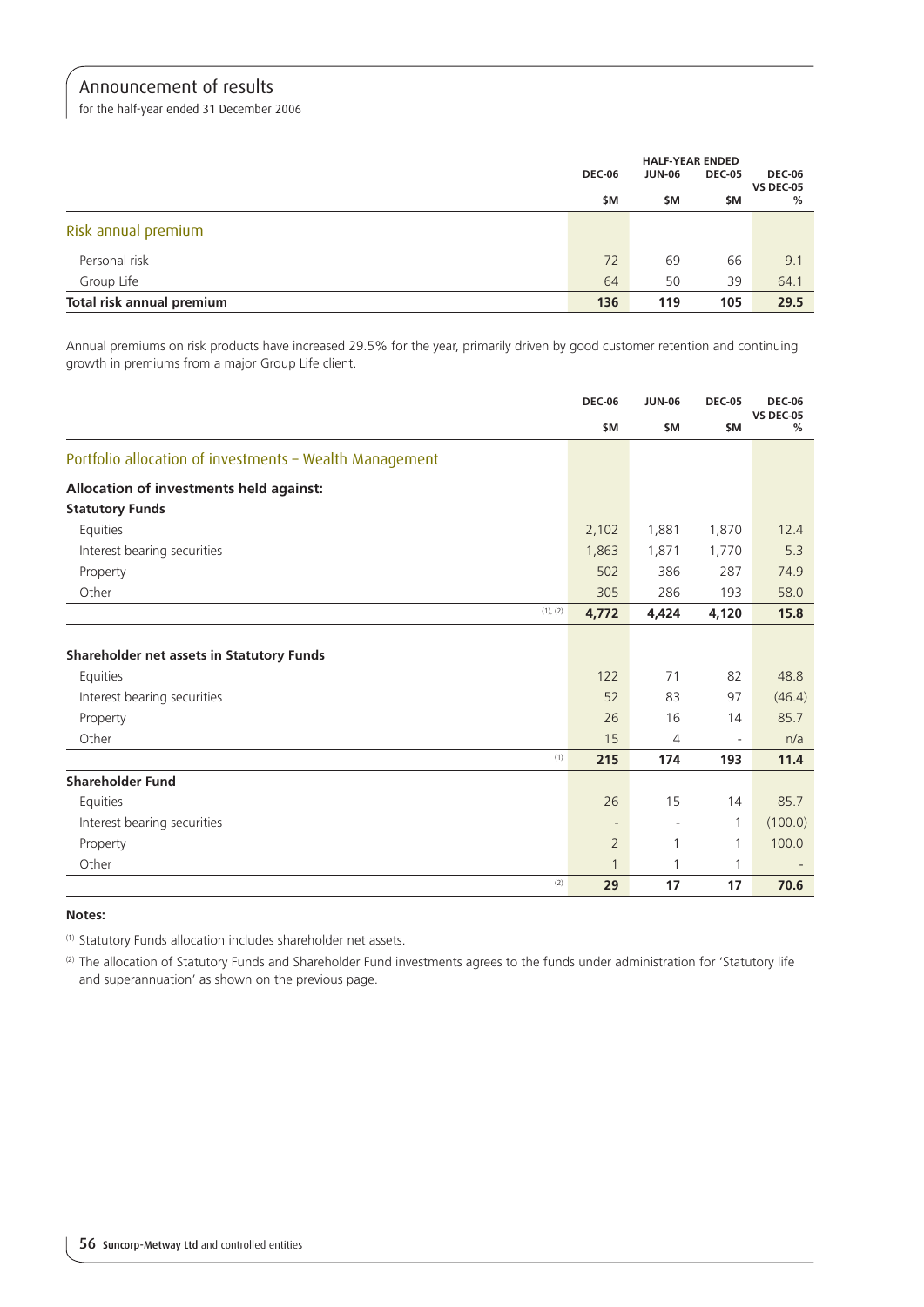### Funds management activities

The Funds Management group conducts investment management and other fiduciary activities as trustee, custodian or manager for various investment and superannuation funds and wholesale and retail unit trusts.

\$5.6 billion in funds is managed for the Life Company, \$6.1 billion in funds is managed on behalf of the General Insurance division and a further \$2.0 billion in funds is managed on behalf of external parties.

Funds Management profit was \$8 million in the half-year to December 2006 an increase of 14.3% on the prior corresponding period. Underlying profit increased by 20% mainly due to higher funds under management underpinned by strong investment earnings.

|                                                          | <b>DEC-06</b> | <b>JUN-06</b> | <b>DEC-05</b> | <b>DEC-06</b><br><b>VS DEC-05</b> |
|----------------------------------------------------------|---------------|---------------|---------------|-----------------------------------|
|                                                          | \$M           | \$M           | \$M           | %                                 |
| <b>Funds under management</b>                            |               |               |               |                                   |
| General Insurance                                        | 6,134         | 6,097         | 5,903         | 3.9                               |
| Life Company - Shareholder Fund                          | 29            | 17            | 17            | 70.6                              |
| Life Company - Statutory Funds                           | 4,772         | 4.424         | 4,120         | 15.8                              |
| Life Company – Retail unit trusts products / Easy Invest | 763           | 713           | 663           | 15.1                              |
| Other managed funds (1)                                  | 2,000         | 1.744         | 1.602         | 24.8                              |
|                                                          | 13,698        | 12,995        | 12,305        | 11.3                              |

## **Notes:**

(1) The most significant other managed funds are RACQ Insurance and Queensland Local Government Super.

|                                                     | <b>OPENING</b><br><b>BALANCE</b><br><b>JUN-06</b> | <b>INFLOWS</b> | OUT-<br><b>FLOWS</b> | <b>INVEST-</b><br><b>MENT</b><br><b>INCOME&amp;</b><br>OTHER <sup>(1)</sup> | <b>CLOSING</b><br><b>BALANCE</b><br><b>DEC-06</b> |
|-----------------------------------------------------|---------------------------------------------------|----------------|----------------------|-----------------------------------------------------------------------------|---------------------------------------------------|
|                                                     | \$M                                               | <b>SM</b>      | \$M                  | \$M                                                                         | \$M                                               |
| <b>Funds under management</b>                       |                                                   |                |                      |                                                                             |                                                   |
| General Insurance                                   | 6,097                                             | 859            | 1.049                | 227                                                                         | 6,134                                             |
| Shareholder Fund and Statutory Funds <sup>(2)</sup> | 4.441                                             | 434            | 391                  | 317                                                                         | 4,801                                             |
| Retail unit trusts products / Easy Invest           | 713                                               | 43             | 56                   | 63                                                                          | 763                                               |
| Life Company                                        | 5,154                                             | 477            | 447                  | 380                                                                         | 5,564                                             |
| Other Managed Funds                                 | 1.744                                             | 172            | 37                   | 121                                                                         | 2,000                                             |
| <b>Total</b>                                        | 12,995                                            | 1,508          | 1,533                | 728                                                                         | 13,698                                            |

#### **Notes:**

(1) Investment income and Other include expenses, tax and flows from Shareholder.

<sup>(2)</sup> Asset switches between sub-funds have not been netted off.

Group funds under management totalled \$13.7 billion at December 2006, up from \$13.0 billion at June 2006. Overall net inflows and strong investment income contributed to the increase in funds under management. General Insurance funds under management flows were impacted by dividend payments to the parent company.

## Group investment performance

The majority of asset classes recorded active returns in the half-year to December 2006. The Suncorp Superannuation Balanced Fund, the flagship diversified portfolio, achieved 1st quartile returns over 1, 3, 5 and 7 years as measured by the Intech's Growth Fund Survey. The six month return for the Balanced Fund was 9.11% (net of investment fees).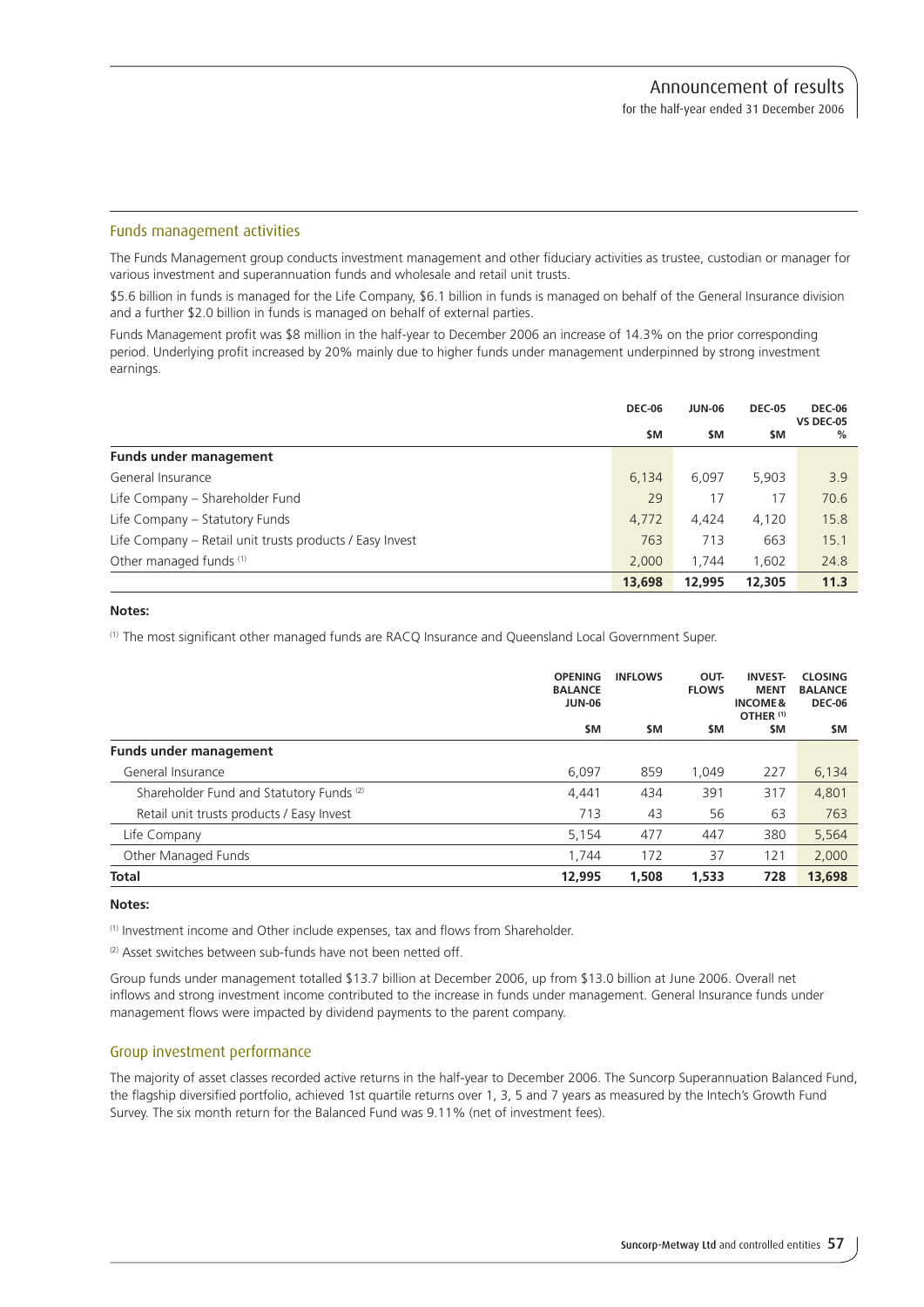for the half-year ended 31 December 2006

## Group capital

Group capital is calculated in accordance with APRA guidelines. Since July 2006 the APRA guidelines for all Suncorp lines of business are based on AIFRS methodologies. Regulatory capital will differ from statutory capital due to the inclusion of some liabilities such as preference shares and subordinated debt, and the deduction of intangible assets such as goodwill and software assets.

# Group capital position

At 31 December 2006 the Bank had a Capital Adequacy Ratio of 11.34%, well above the target range of 10% – 10.5%. The Adjusted Common Equity (ACE) ratio at December 2006 was 6.09% also above the target range of 4.5% – 5%.

The Promina acquisition will have a significant impact on the Group's capital position as most surplus capital will be used to help fund the purchase. As a result of the proposed acquisition capital management transactions that were flagged last year, such as a hybrid equity issue and a share buy-back, did not proceed.

Suncorp does, however, believe that there are potential capital management initiatives that may be available to the merged group. These opportunities will be evaluated in the context of the business mix of the merged group, prevailing operating conditions, regulatory requirements and further discussions with ratings agencies.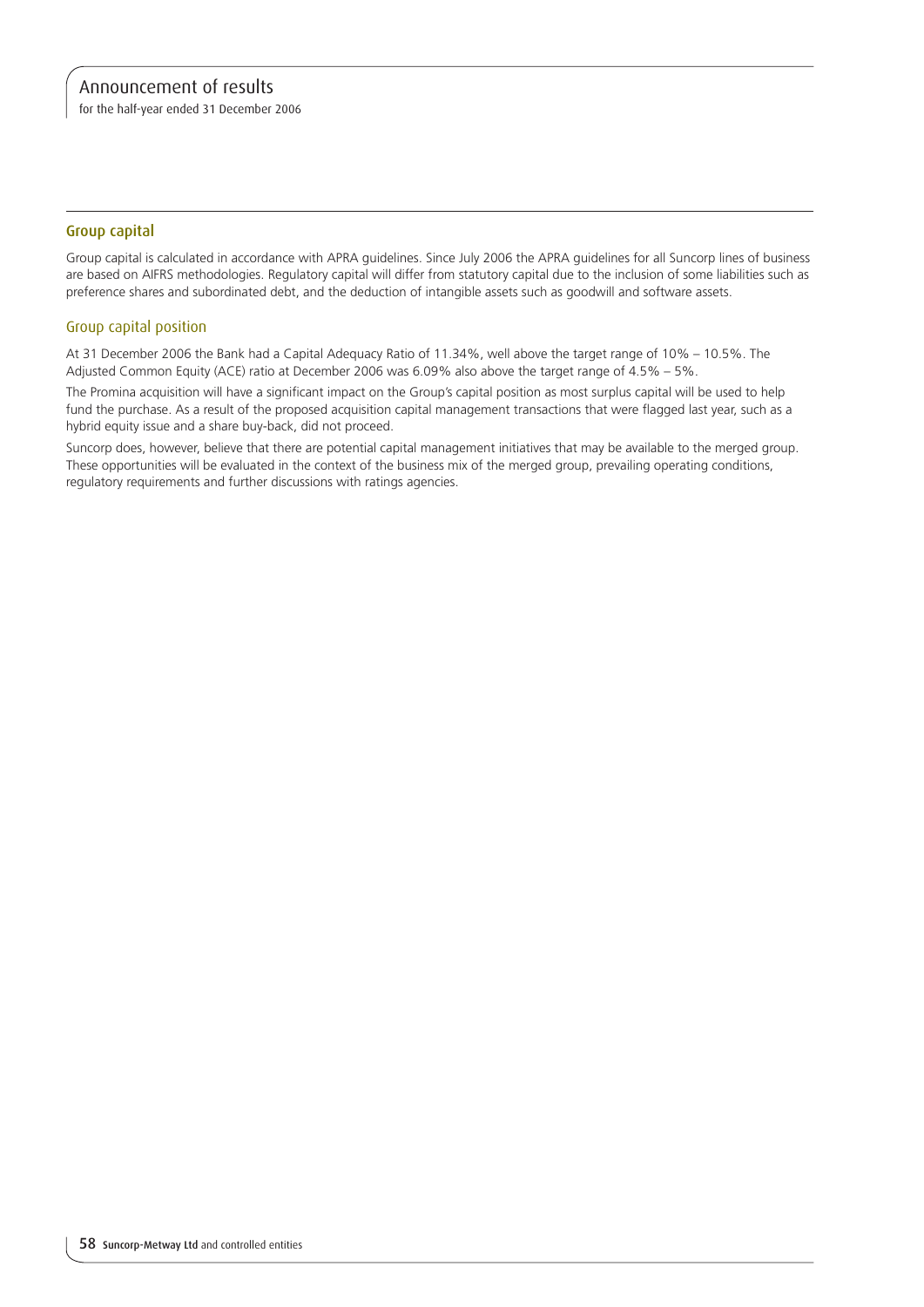#### Group capital position continued

#### **Group capital table**

The Group has three distinct business lines with different regulatory requirements for capital. The corporate structure of the Group has the Bank as the holding company for subsidiaries operating the General Insurance, Wealth Management and other businesses. To assist in understanding the regulatory capital position within the Group the following table (including consolidation entries) demonstrates the distribution of capital.

|                                                        | AS AT 31 DECEMBER 2006 |                                                |                                                |                          |                                  |                |
|--------------------------------------------------------|------------------------|------------------------------------------------|------------------------------------------------|--------------------------|----------------------------------|----------------|
|                                                        | <b>BANKING</b>         | <b>GENERAL</b><br><b>INSUR-</b><br><b>ANCE</b> | <b>WEALTH</b><br><b>MANAGE-</b><br><b>MENT</b> | <b>OTHER</b>             | <b>CONSOL-</b><br><b>IDATION</b> | <b>TOTAL</b>   |
|                                                        | \$M                    | \$M                                            | \$M                                            | \$M                      | \$M                              | \$M            |
| Tier 1                                                 |                        |                                                |                                                |                          |                                  |                |
| Ordinary share capital                                 | 3,195                  |                                                |                                                |                          |                                  | 3,195          |
| Preference shares                                      | 144                    |                                                |                                                |                          |                                  | 144            |
| Funding provided by Bank holding company               |                        | 1,468                                          | 46                                             | 27                       | (1, 541)                         |                |
| Retained profits (1)                                   | 910                    | 675                                            | 225                                            | 12                       | (529)                            | 1,293          |
| Reserves                                               | 1                      | $\overline{\phantom{a}}$                       | 3                                              | $\overline{\phantom{m}}$ |                                  | $\overline{4}$ |
| Insurance liabilities in excess of liability valuation |                        | 354                                            |                                                |                          | $\overline{a}$                   | 354            |
| Less goodwill                                          | (1,308)                | (932)                                          |                                                | $\overline{\phantom{a}}$ | 1,187                            | (1,053)        |
| Less software assets                                   | (73)                   |                                                |                                                |                          |                                  | (73)           |
| Less deductible capitalised expenses                   | (53)                   |                                                |                                                |                          |                                  | (53)           |
| Less future income tax benefit                         | (56)                   |                                                |                                                |                          |                                  | (56)           |
| Total tier 1 capital                                   | 2,760                  | 1,565                                          | 274                                            | 39                       | (883)                            | 3,755          |
| Tier 2                                                 |                        |                                                |                                                |                          |                                  |                |
| APRA general reserve for credit losses                 | 143                    |                                                |                                                |                          |                                  | 143            |
| Subordinated notes                                     | 1,237                  | 289                                            |                                                |                          |                                  | 1,526          |
| Total tier 2 capital                                   | 1,380                  | 289                                            |                                                |                          |                                  | 1,669          |
| <b>Deductions from capital</b>                         |                        |                                                |                                                |                          |                                  |                |
| Investments in subsidiaries                            | (852)                  |                                                |                                                |                          | 852                              |                |
| Guarantees and facilities to non-banking subsidiaries  | (5)                    | $\overline{\phantom{a}}$                       |                                                | $\overline{\phantom{a}}$ | 5                                |                |
| Total deductions from capital                          | (857)                  | $\overline{\phantom{a}}$                       | $\overline{\phantom{a}}$                       | $\overline{\phantom{a}}$ | 857                              |                |
| <b>Total capital base</b>                              | 3,283                  | 1,854                                          | 274                                            | 39                       | (26)                             | 5,424          |
| Required minimum capital base <sup>(2)</sup>           | 2,751                  | 1,361                                          | 139                                            | 28                       | $\overline{\phantom{a}}$         | 4,279          |
| <b>Excess</b>                                          | 532                    | 493                                            | 135                                            | 11                       | (26)                             | 1,145          |

#### **Notes:**

- (1) For Banking and General Insurance, this represents the APRA calculation of retained profits. APRA requires accrual of expected dividends in the Bank and provides a different method of calculating General Insurance current year profits. Accrued dividends are not included in the APRA capital calculation for General Insurance, but are deducted in this Group calculation to offset the accrued dividends receivable in Banking retained profits. In addition, for Banking, the APRA retained profits are still based on previous GAAP, rather than AIFRS. A reconciliation of AIFRS to APRA retained profits is shown on the next page.
- $(2)$  Where applicable the minimum capital base is as specified by APRA. For Banking this is 9.5% of risk weighted assets and for General Insurance this is 1.25 times the minimum capital requirement. For Wealth Management, the excess assets shown above represent amounts which could be distributed to shareholders and are the sum of a) assets above APRA required minimums for Suncorp Life & Superannuation Limited's Shareholder Fund and Suncorp Metway Investment Management Ltd, and b) Shareholder non-participating profits within Suncorp Life & Superannuation Limited's Statutory Funds. It should be noted that this calculation excludes policy owner retained profits within the Statutory Funds, which can be used to meet APRA solvency and Capital Adequacy requirements. For certain investment entities the minimum capital base represents net tangible asset requirements under Australian Financial Services licences. For Other entities minimum capital is the actual capital base. Required capital for Other entities includes capital of entities which are not consolidated for APRA purposes.

The table shows that the Group has total capital over and above regulatory minimum levels of \$1,145 million.

The Company maintains a policy of holding capital levels prudently above regulatory minimums to ensure the ongoing strength and security of the Group and to safeguard the Group credit ratings.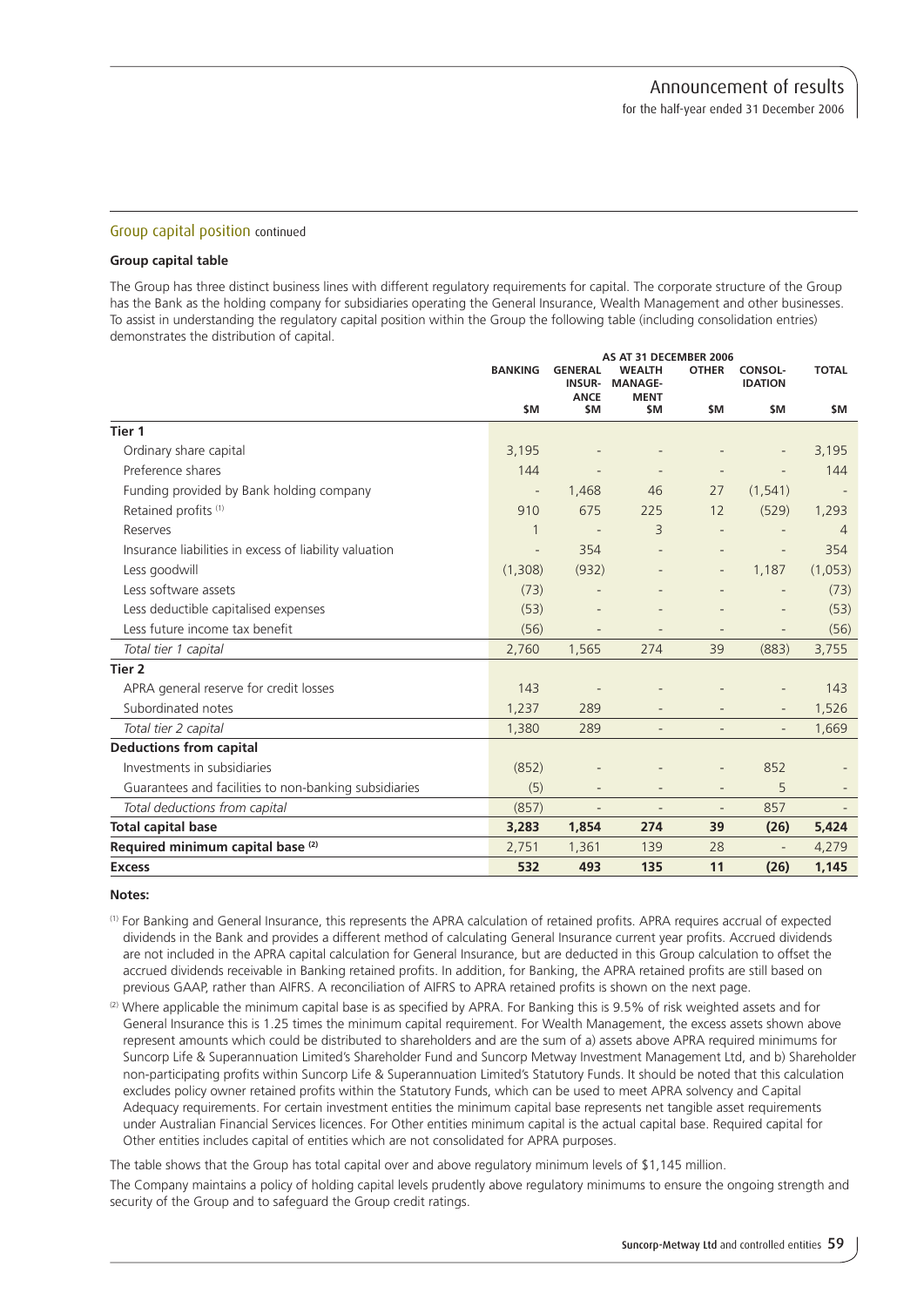for the half-year ended 31 December 2006

## Group capital position continued

|                                                            | <b>BANKING</b> | <b>GENERAL</b><br><b>INSUR-</b><br><b>ANCE</b> | AS AT 31 DECEMBER 2006<br><b>WEALTH</b><br><b>MANAGE-</b><br><b>MENT</b> | <b>OTHER</b>             | CONSOL-<br><b>IDATION</b><br>(1) | <b>TOTAL</b>             |
|------------------------------------------------------------|----------------|------------------------------------------------|--------------------------------------------------------------------------|--------------------------|----------------------------------|--------------------------|
|                                                            | \$M            | <b>SM</b>                                      | \$M                                                                      | <b>SM</b>                | \$M                              | \$M                      |
| Reconciliation of total capital base to net assets         |                |                                                |                                                                          |                          |                                  |                          |
| Net assets                                                 | 4,303          | 2,339                                          | 283                                                                      | 39                       | (2,084)                          | 4,880                    |
| Difference relating to APRA definition of retained profits | (72)           | (196)                                          | (10)                                                                     |                          |                                  | (278)                    |
| Equity items not eligible for inclusion in capital         |                |                                                |                                                                          |                          |                                  |                          |
| for APRA purposes                                          |                |                                                |                                                                          |                          |                                  |                          |
| Reserves (post AIFRS)                                      | (44)           |                                                |                                                                          |                          | (2)                              | (45)                     |
| Additional items allowable for capital for APRA purposes   |                |                                                |                                                                          |                          |                                  |                          |
| Preference shares                                          | 144            |                                                |                                                                          |                          | $\overline{\phantom{0}}$         | 144                      |
| Subordinated notes                                         | 1,237          | 289                                            |                                                                          |                          | $\overline{\phantom{0}}$         | 1,526                    |
| Technical provisions in excess of liability valuation      |                | 354                                            |                                                                          |                          |                                  | 354                      |
| Holdings of own shares                                     | 35             |                                                |                                                                          | $\overline{\phantom{a}}$ | 16                               | 51                       |
| Collective provisional (partial)                           | 27             |                                                |                                                                          |                          |                                  | 27                       |
| Deductions from capital for APRA purposes                  |                |                                                |                                                                          |                          |                                  |                          |
| Goodwill $(2)$                                             | (1,308)        | (932)                                          |                                                                          | $\overline{\phantom{a}}$ | 1,187                            | (1,053)                  |
| Software assets                                            | (73)           |                                                |                                                                          |                          | $\overline{\phantom{a}}$         | (73)                     |
| Deductible capitalised expenses                            | (53)           |                                                |                                                                          |                          |                                  | (53)                     |
| Future income tax benefits                                 | (56)           |                                                |                                                                          | $\overline{\phantom{a}}$ |                                  | (56)                     |
| Funding of capital and guarantees by Bank holding company  | (857)          |                                                | $\overline{\phantom{a}}$                                                 | $\overline{\phantom{a}}$ | 857                              | $\overline{\phantom{a}}$ |
| <b>Total capital base</b>                                  | 3,283          | 1,854                                          | 274                                                                      | 39                       | (26)                             | 5,424                    |

#### **Notes:**

(1) Consolidation mainly represents the Bank's investments in non-banking subsidiaries and amortisation of goodwill. APRA requires goodwill to continue to be amortised in accordance with previous AGAAP requirements.

(2) APRA requires the intangible component of the book value of investments in non-banking subsidiaries to be deducted from Tier 1 capital. As it relates to non-banking subsidiaries, it is not amortised at the Banking level. Amortisation occurs within General Insurance and when the entire Group is consolidated. The total intangible deduction from Group capital in the table above of \$1,053 million represents the total unamortised balance of goodwill for the Group.

|                                                                 | AS AT 31 DECEMBER 2006 |                                                |                                                |                          |                                  |              |
|-----------------------------------------------------------------|------------------------|------------------------------------------------|------------------------------------------------|--------------------------|----------------------------------|--------------|
|                                                                 | <b>BANKING</b>         | <b>GENERAL</b><br><b>INSUR-</b><br><b>ANCE</b> | <b>WEALTH</b><br><b>MANAGE-</b><br><b>MENT</b> | <b>OTHER</b>             | <b>CONSOL-</b><br><b>IDATION</b> | <b>TOTAL</b> |
|                                                                 | \$M                    | \$M                                            | \$M                                            | \$M                      | \$M                              | \$M          |
| Reconciliation of APRA retained profits to reported             |                        |                                                |                                                |                          |                                  |              |
| retained profits                                                |                        |                                                |                                                |                          |                                  |              |
| Reported retained profits                                       | 982                    | 871                                            | 235                                            | 12                       | (529)                            | 1,571        |
| Retained profits of entities not consolidated for APRA purposes | (3)                    | 121                                            |                                                |                          | $\overline{\phantom{0}}$         | 118          |
| Differences in retained profits for APRA purposes               | (219)                  | (177)                                          | -                                              |                          | $\qquad \qquad =$                | (396)        |
| Expected intragroup dividends (1)                               | 150                    | (140)                                          | (10)                                           |                          |                                  |              |
|                                                                 | (72)                   | (196)                                          | (10)                                           | $\overline{\phantom{a}}$ | $\qquad \qquad =$                | (278)        |
| <b>APRA retained profits</b>                                    | 910                    | 675                                            | 225                                            | 12                       | (529)                            | 1,293        |

#### **Notes:**

(1) Intragroup dividends are not deducted from the General Insurance capital position shown on page 64 in accordance with APRA instructions.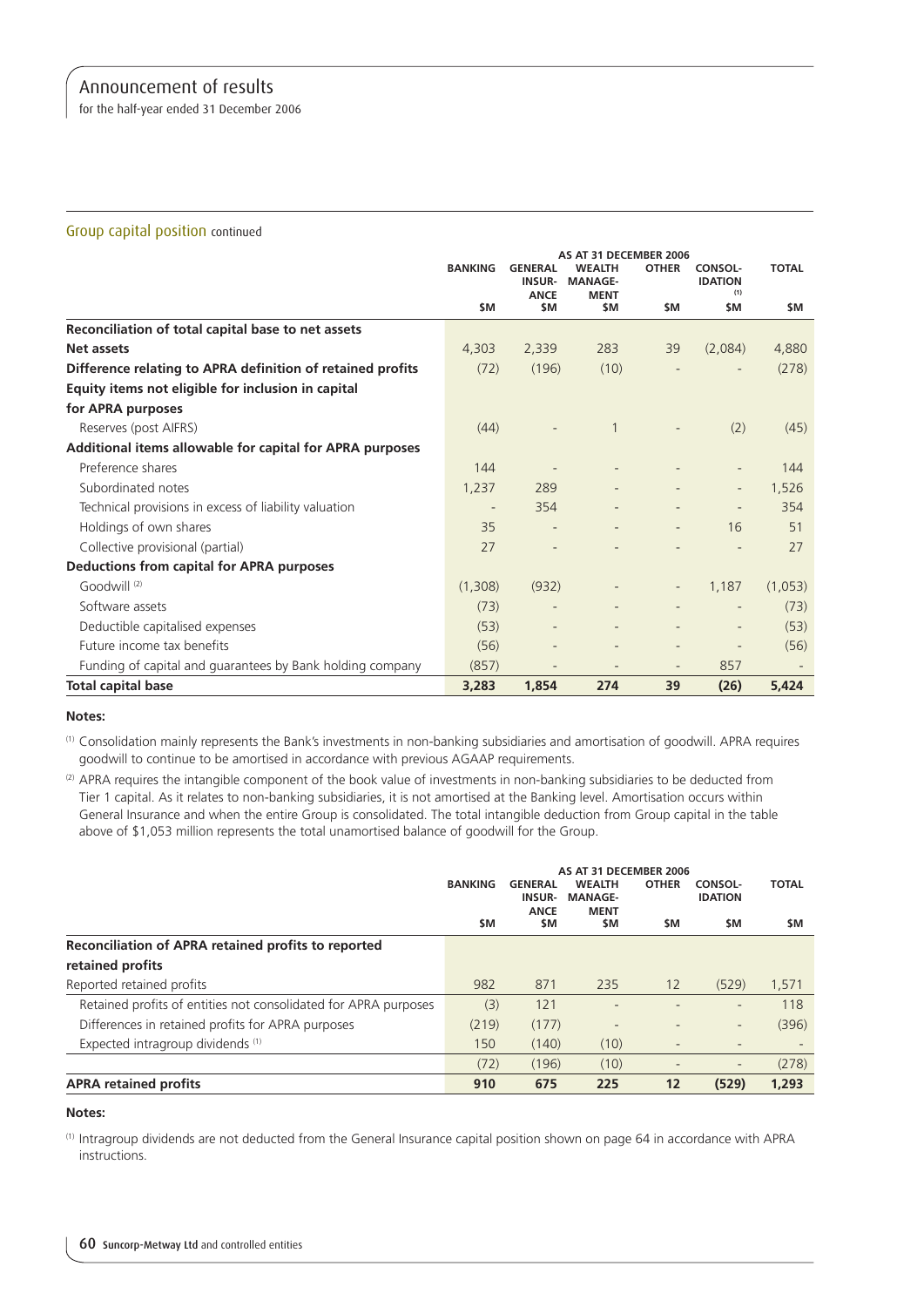for the half-year ended 31 December 2006

|                                                                                   | <b>HALF-YEAR ENDED</b><br><b>DEC-06</b><br><b>DEC-05</b><br><b>JUN-06</b> |          |          |  |
|-----------------------------------------------------------------------------------|---------------------------------------------------------------------------|----------|----------|--|
|                                                                                   | \$M                                                                       | \$M      | \$M      |  |
| Banking capital adequacy                                                          |                                                                           |          |          |  |
| <b>Consolidated banking capital</b>                                               |                                                                           |          |          |  |
| Tier 1                                                                            |                                                                           |          |          |  |
| Ordinary share capital                                                            | 3,195                                                                     | 3,007    | 2,946    |  |
| Preference shares                                                                 | 144                                                                       | 244      | 244      |  |
| Reserves                                                                          | $\mathbf{1}$                                                              |          |          |  |
| Retained profits                                                                  | 910                                                                       | 861      | 709      |  |
| Less amortised goodwill for banking subsidiaries                                  | (21)                                                                      | (18)     | (19)     |  |
| Less unamortised goodwill component of investment in non-banking subsidiaries     | (1, 287)                                                                  | (1, 287) | (1, 287) |  |
| Less software assets                                                              | (73)                                                                      |          |          |  |
| Less other intangible assets                                                      | (53)                                                                      | (74)     | (68)     |  |
| Less net future income tax benefit                                                | (56)                                                                      | (18)     | (23)     |  |
| Total tier 1 capital                                                              | 2,760                                                                     | 2,715    | 2,502    |  |
| Tier <sub>2</sub>                                                                 |                                                                           |          |          |  |
| Asset revaluation reserve (pre AIFRS)                                             |                                                                           | 8        | 8        |  |
| APRA general reserve for credit losses                                            | 143                                                                       | 118      | 118      |  |
| Perpetual subordinated notes                                                      | 170                                                                       | 170      | 170      |  |
| Subordinated notes                                                                | 1,067                                                                     | 1,131    | 835      |  |
| Total tier 2 capital                                                              | 1,380                                                                     | 1,427    | 1,131    |  |
| <b>Deductions from capital</b>                                                    |                                                                           |          |          |  |
| Investments in non-banking subsidiaries                                           |                                                                           |          |          |  |
| (net of goodwill component deducted from Tier 1)                                  | (852)                                                                     | (852)    | (863)    |  |
| Guarantees and facilities to non-banking subsidiaries                             | (5)                                                                       | (5)      | (5)      |  |
| <b>Capital base</b>                                                               | 3,283                                                                     | 3,285    | 2,765    |  |
| <b>Total assessed risk</b>                                                        | 28,955                                                                    | 26,675   | 25,626   |  |
| Risk weighted capital ratio                                                       | 11.34%                                                                    | 12.31%   | 10.79%   |  |
| Reconciliation of deduction for investments in subsidiaries                       |                                                                           |          |          |  |
| Investment securities - balance sheet - Banking                                   | 2,145                                                                     | 2,142    | 2,153    |  |
| Less securities held by entities not consolidated for APRA purposes               | (6)                                                                       | (3)      | (3)      |  |
| Less intangible component deducted from Tier 1 capital - non-banking subsidiaries | (1, 287)                                                                  | (1, 287) | (1, 287) |  |
| Deduction from total capital for investment in subsidiaries                       | 852                                                                       | 852      | 863      |  |
| <b>Retained profits movement</b>                                                  |                                                                           |          |          |  |
| Retained profits opening for the half-year                                        | 861                                                                       | 709      | 1,018    |  |
| Opening AIFRS adjustments                                                         |                                                                           |          | 61       |  |
| Add Banking profit after tax for the half-year                                    | 202                                                                       | 181      | 179      |  |
| Less profit after tax of entities not consolidated for APRA purposes              | $\overline{2}$                                                            | (2)      | (2)      |  |
| Add/(less) APRA adjustments                                                       | (105)                                                                     | (3)      | (13)     |  |
| Less dividend expense/accrual                                                     | (294)                                                                     | (278)    | (673)    |  |
| Add estimated change in dividend reinvestment plan                                | $\overline{4}$                                                            | (8)      | 4        |  |
| Add dividends from non-banking subsidiaries                                       | 240                                                                       | 262      | 135      |  |
| Retained profits closing for the half-year                                        | 910                                                                       | 861      | 709      |  |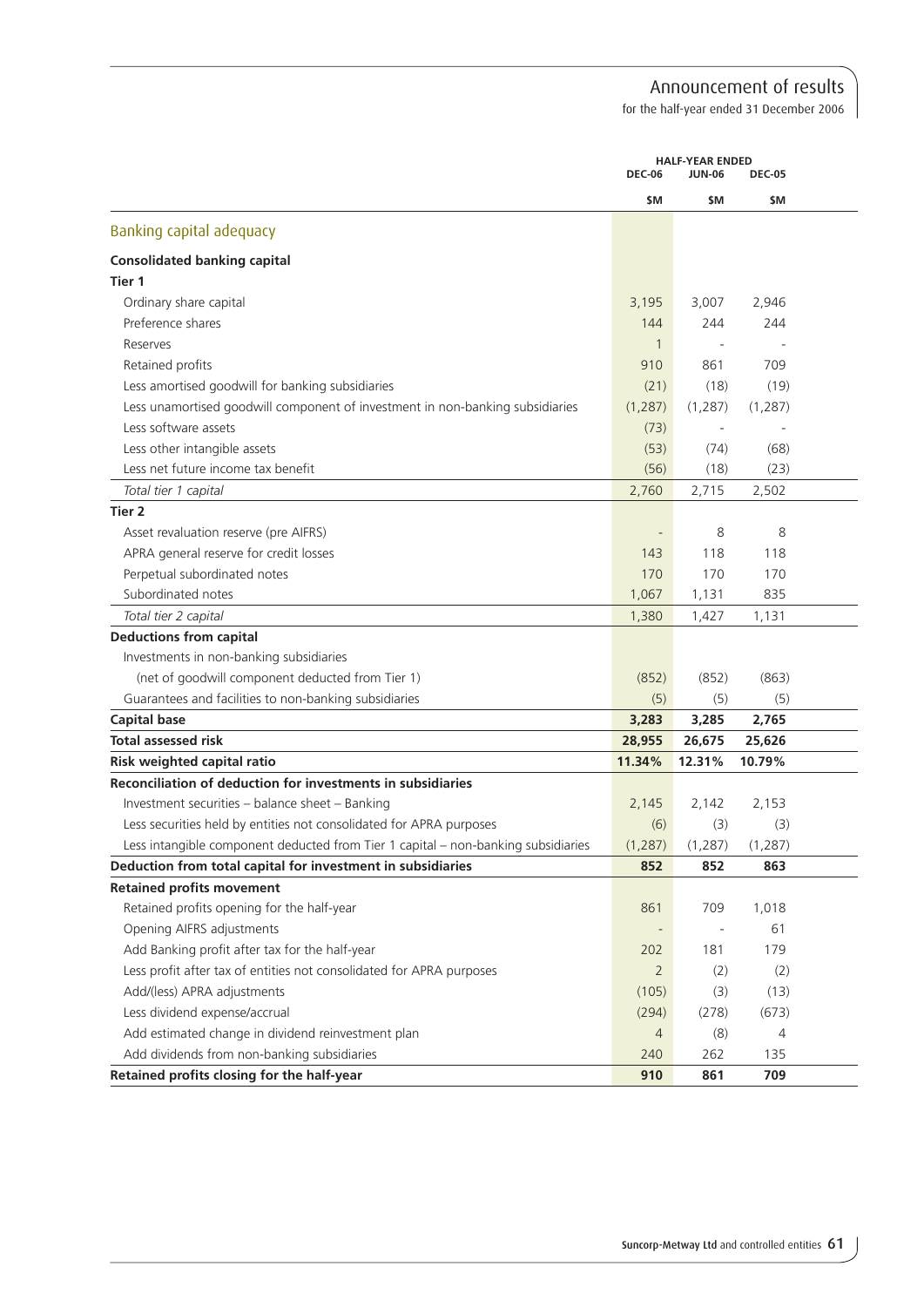for the half-year ended 31 December 2006

|                                                                    | <b>DEC-06</b> | <b>JUN-06</b> | <b>DEC-05</b> |  |
|--------------------------------------------------------------------|---------------|---------------|---------------|--|
|                                                                    | <b>SM</b>     | \$M           | \$M           |  |
| Banking capital adequacy continued                                 |               |               |               |  |
| Reconciliation of Banking deduction for intangible assets to Group |               |               |               |  |
| intangible assets                                                  |               |               |               |  |
| Goodwill for Banking subsidiaries per balance sheet                | 22            | 22            | 22            |  |
| APRA adjustments                                                   |               | (1)           | (3)           |  |
| Non-amortised goodwill for non-Banking entities                    | 1,287         | 1,287         | 1,287         |  |
| Goodwill reflected in investments in associates                    | (38)          | (38)          | (38)          |  |
| Amortisation of non-Banking goodwill                               | (217)         | (217)         | (212)         |  |
| Software assets                                                    | 73            |               |               |  |
| Intangible assets not deducted from capital                        | 10            | 71            | 74            |  |
| Group intangible assets                                            | 1,137         | 1.124         | 1,130         |  |

# **Risk weighted assets**

|                                                  | <b>CARRYING VALUE</b> |                      |                       | <b>RISK</b>         |                      | <b>RISK WEIGHTED BALANCE</b> |                      |
|--------------------------------------------------|-----------------------|----------------------|-----------------------|---------------------|----------------------|------------------------------|----------------------|
|                                                  | <b>DEC-06</b><br>\$M  | <b>JUN-06</b><br>\$M | <b>DEC-05</b><br>\$M. | <b>WEIGHTS</b><br>% | <b>DEC-06</b><br>\$M | JUN-06<br><b>SM</b>          | <b>DEC-05</b><br>\$M |
| <b>Assets</b>                                    |                       |                      |                       |                     |                      |                              |                      |
| Cash, claims on Reserve Bank of Australia,       |                       |                      |                       |                     |                      |                              |                      |
| short-term claims on Australian Commonwealth     |                       |                      |                       |                     |                      |                              |                      |
| Government and other liquid assets               | 540                   | 504                  | 677                   | $\Omega$            |                      |                              |                      |
| Claims on banks and local governments            | 196                   | 151                  | 133                   | 20                  | 39                   | 30                           | 27                   |
| Loans secured against residential housing        | 18.093                | 16.600               | 16.923                | 50                  | 9.047                | 8.300                        | 8,461                |
| Other assets                                     | 18.211                | 16.899               | 15,818                | 100                 | 18.211               | 16.899                       | 15,818               |
| Loans with loan valuation ratio in excess of 80% | 25                    | 14                   | 15                    | 200                 | 50                   | 28                           | 30                   |
| Total Banking assets (1)                         | 37,065                | 34,168               | 33,566                |                     | 27,347               | 25,257                       | 24,336               |

|                                                          | <b>NOTIONAL</b>                | <b>CREDIT</b>                                         | <b>RISK</b>    |               | <b>RISK WEIGHTED BALANCE</b> |               |
|----------------------------------------------------------|--------------------------------|-------------------------------------------------------|----------------|---------------|------------------------------|---------------|
|                                                          | <b>AMOUNT</b><br><b>DEC-06</b> | <b>EOUIV-</b><br><b>ALENT</b><br><b>DEC-06</b><br>\$M | <b>WEIGHTS</b> | <b>DEC-06</b> | <b>JUN-06</b>                | <b>DEC-05</b> |
|                                                          | \$M                            |                                                       | %              | \$M           | \$M                          | \$M           |
| Off balance sheet positions                              |                                |                                                       |                |               |                              |               |
| Guarantees entered into in the normal course of business | 311                            | 184                                                   | 20-100         | 140           | 156                          | 128           |
| Commitments to provide loans and advances                | 7,249                          | 1,531                                                 | $0 - 100$      | 1,074         | 897                          | 795           |
| Capital commitments                                      | 16                             | 16                                                    | 100            | 16            | 8                            | 8             |
| Foreign exchange contracts                               | 10,047                         | 218                                                   | 20-50          | 45            | 52                           | 46            |
| Interest rate contracts                                  | 27,868                         | 266                                                   | 20-50          | 68            | 78                           | 56            |
| Total off balance sheet positions                        | 45,491                         | 2,215                                                 |                | 1,343         | 1,191                        | 1,033         |
| Market risk capital charge                               |                                |                                                       |                | 265           | 227                          | 257           |
| Total risk weighted assets                               |                                |                                                       |                | 27,347        | 25,257                       | 24,336        |
| <b>Total assessed risk</b>                               |                                |                                                       |                | 28,955        | 26,675                       | 25,626        |
| Risk weighted capital ratios                             |                                |                                                       |                | $\frac{0}{0}$ | $\%$                         | $\%$          |
| Tier 1                                                   |                                |                                                       |                | 9.53          | 10.18                        | 9.77          |
| Tier 2                                                   |                                |                                                       |                | 4.77          | 5.34                         | 4.41          |
| <b>Deductions</b>                                        |                                |                                                       |                | (2.96)        | (3.21)                       | (3.39)        |
| Total risk weighted capital ratios                       |                                |                                                       |                | 11.34         | 12.31                        | 10.79         |

#### **Notes:**

(1) Total Banking assets differ from Banking segment assets due to the adoption of the APRA classification of intangible assets, deferred taxation, incorporation of the trading book in the market risk capital charge and general reserve for credit losses for capital adequacy purposes.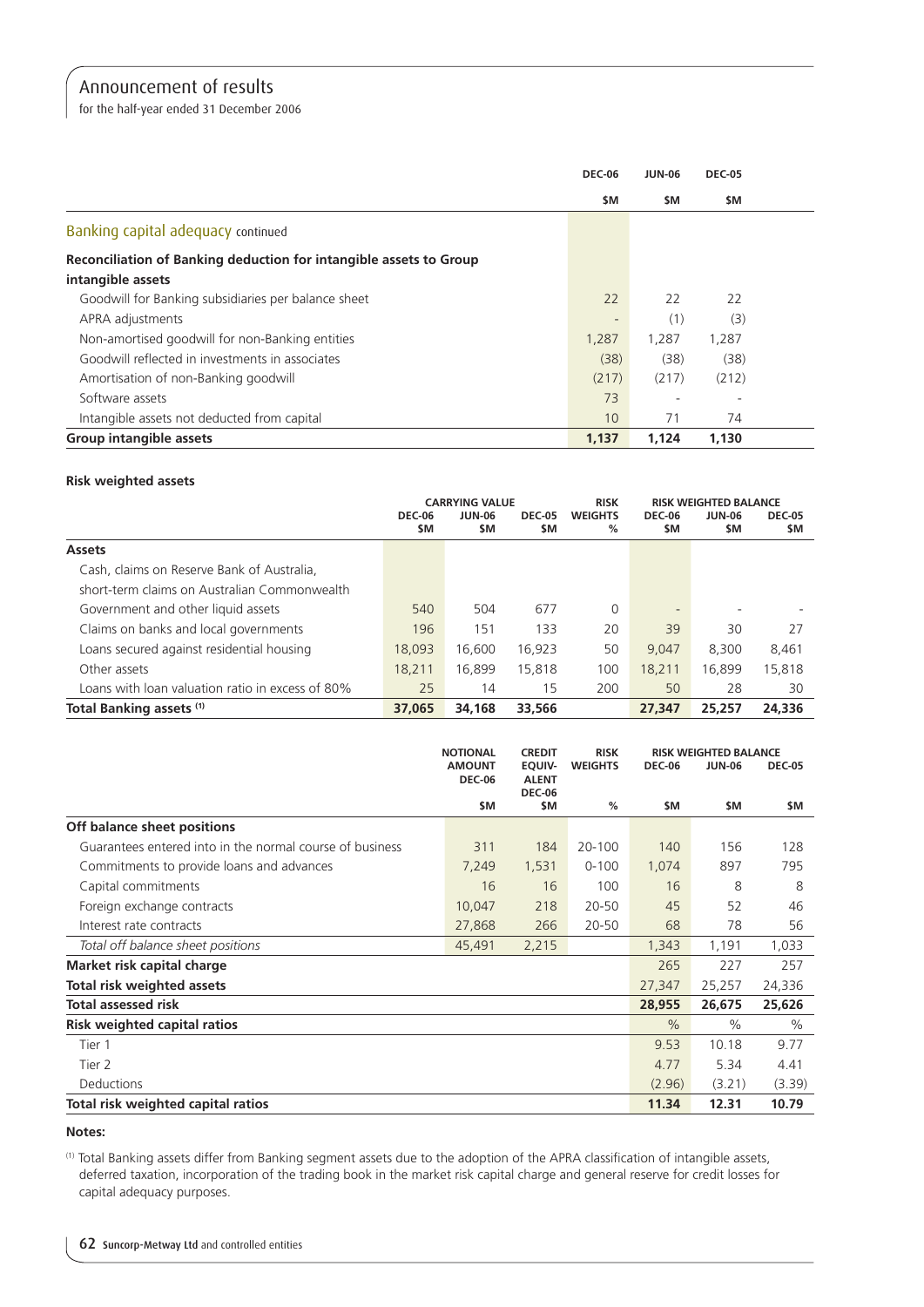for the half-year ended 31 December 2006

|                                                          | <b>DEC-06</b><br>\$M     | <b>JUN-06</b><br>\$M | <b>DEC-05</b><br>\$M     |  |
|----------------------------------------------------------|--------------------------|----------------------|--------------------------|--|
| Adjusted common equity - consolidated Bank               |                          |                      |                          |  |
| Ordinary share capital                                   | 3,195                    | 3,007                | 2,946                    |  |
| Retained profits                                         | 910                      | 861                  | 709                      |  |
| Reserves                                                 | $\overline{\phantom{a}}$ | 8                    | 8                        |  |
|                                                          | 4,105                    | 3,876                | 3,663                    |  |
| Less:                                                    |                          |                      |                          |  |
| Goodwill                                                 | (1,308)                  | (1,305)              | (1,306)                  |  |
| Software assets                                          | (73)                     |                      | $\overline{\phantom{a}}$ |  |
| Other intangible assets                                  | (53)                     | (74)                 | (68)                     |  |
| Future income tax benefit                                | (56)                     | (18)                 | (23)                     |  |
| Investment in non-banking subsidiaries (net of goodwill) | (852)                    | (852)                | (863)                    |  |
| Asset revaluation reserve (pre AIFRS)                    |                          | (8)                  | (8)                      |  |
|                                                          | (2,342)                  | (2,257)              | (2, 268)                 |  |
| <b>Adjusted Common Equity</b>                            | 1,763                    | 1,619                | 1,395                    |  |
| Total assessed risk                                      | 28,955                   | 26,675               | 25,626                   |  |
|                                                          | $\frac{0}{0}$            | $\frac{0}{0}$        | $\%$                     |  |
| <b>Adjusted Common Equity ratio</b>                      | 6.09                     | 6.07                 | 5.44                     |  |

# General Insurance minimum capital ratio

The minimum capital requirement (MCR) for General Insurance is calculated by assessing the risks inherent in the business, which comprise:

- The risk that the liability for outstanding claims is not sufficient to meet the obligations to policy holders arising from losses incurred up to the reporting date (outstanding claims risk);
- <sup>n</sup> The risk that the unearned premium liability is insufficient to meet the obligations to policy holders arising from losses incurred after the reporting date on existing policies (premium liabilities risk);
- $\blacksquare$  The risk that the value of assets is diminished (investment risk); and
- The risk of a catastrophe giving rise to major claims losses up to the retention amount under existing reinsurance arrangements (catastrophe risk).

These risks are quantified to determine the minimum capital required under the prudential standards. This requirement is compared with the capital held in the General Insurance companies. Any provisions for outstanding claims and insurance risk in excess of the amount required to provide a level of sufficiency at 75% is classified as capital.

At December 2006 the consolidated General Insurance business has a strong capital position at 1.83 times the minimum requirement. This is up from 1.69 times at December 2005. Capital in excess of the target level is repatriated to the parent by way of dividends.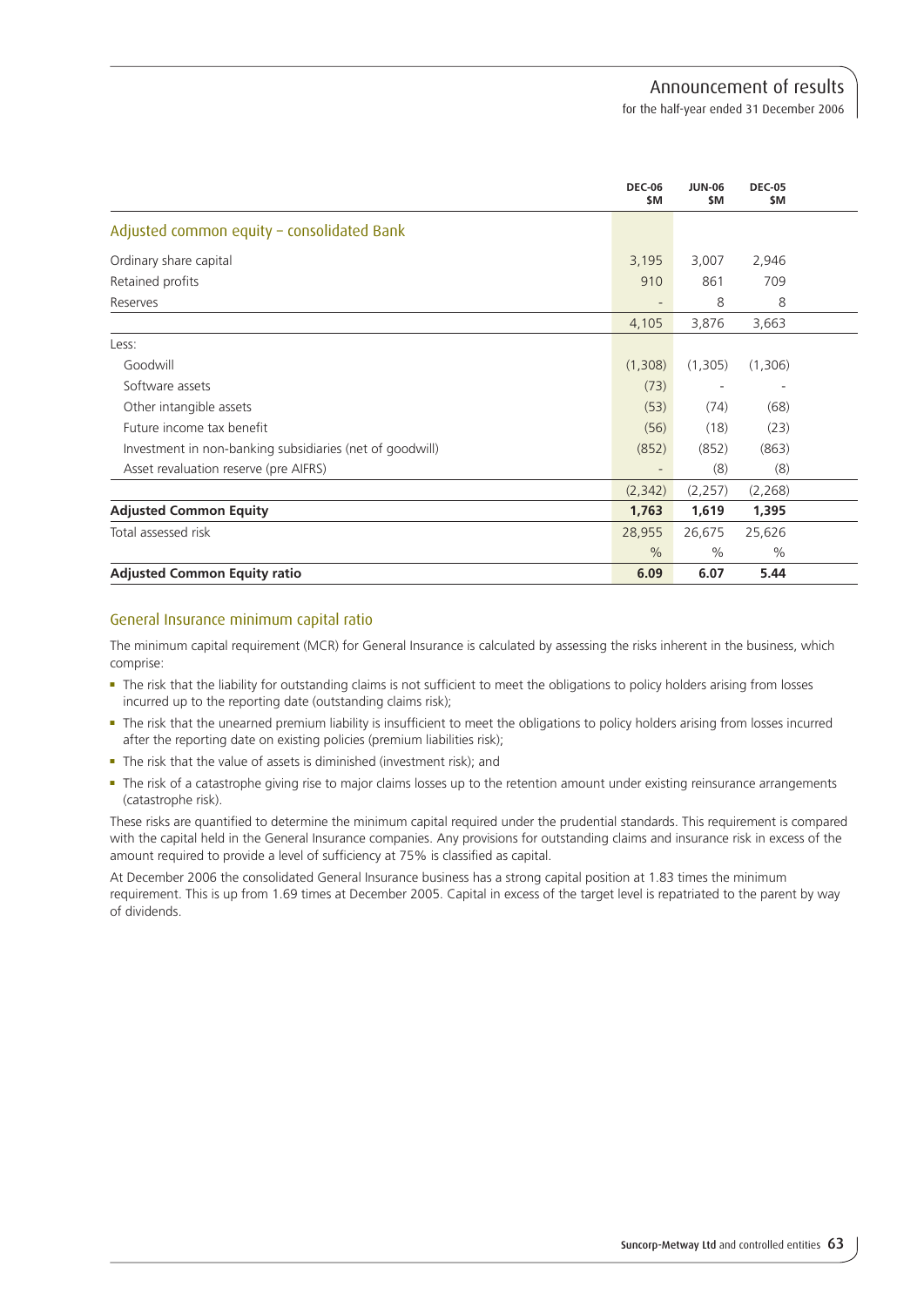for the half-year ended 31 December 2006

|                                                        | <b>DEC-06</b><br>\$M | <b>JUN-06</b><br>\$M | <b>DEC-05</b><br>\$M |  |
|--------------------------------------------------------|----------------------|----------------------|----------------------|--|
| General Insurance minimum capital ratio continued      |                      |                      |                      |  |
| Tier 1                                                 |                      |                      |                      |  |
| Ordinary share capital                                 | 1,468                | 1,468                | 1,468                |  |
| Retained profits                                       | 815                  | 805                  | 676                  |  |
| Insurance liabilities in excess of liability valuation | 506                  | 499                  | 489                  |  |
| Less tax effect of excess insurance liabilities        | (152)                | (150)                | (147)                |  |
|                                                        | 2,637                | 2,622                | 2,486                |  |
| Less                                                   |                      |                      |                      |  |
| goodwill                                               | (932)                | (932)                | (932)                |  |
| Total deductions from tier 1 capital                   | (932)                | (932)                | (932)                |  |
| Total tier 1 capital                                   | 1,705                | 1,690                | 1,554                |  |
| Tier 2                                                 |                      |                      |                      |  |
| Subordinated notes                                     | 289                  | 196                  | 200                  |  |
| <b>APRA capital base</b>                               | 1,994                | 1,886                | 1,754                |  |
| Outstanding claims risk capital charge                 | 487                  | 471                  | 481                  |  |
| Premium liabilities risk capital charge                | 206                  | 207                  | 196                  |  |
| Total insurance risk capital charge                    | 693                  | 678                  | 677                  |  |
| Investment risk capital charge                         | 296                  | 274                  | 262                  |  |
| Catastrophe risk capital charge                        | 100                  | 100                  | 100                  |  |
| Total minimum capital requirement                      | 1,089                | 1,052                | 1,039                |  |
| <b>MCR</b> coverage ratio (times)                      | 1.83                 | 1.79                 | 1.69                 |  |

**Notes:**

(1) The MCR in this table, \$1.089 billion, differs from the MCR figure of \$1.361 billion in the table on page 59 because the figure on page 59 is 1.25 times the MCR, as required by APRA.

|                                                                      | <b>HALF-YEAR ENDED</b><br><b>DEC-06</b> |       |                          |  |
|----------------------------------------------------------------------|-----------------------------------------|-------|--------------------------|--|
|                                                                      | \$M                                     | \$M   | \$M                      |  |
| <b>Retained profits movement</b>                                     |                                         |       |                          |  |
| Retained profits opening for the half-year                           | 805                                     | 676   | 680                      |  |
| Opening AIFRS adjustments                                            |                                         |       | $\overline{\phantom{a}}$ |  |
| Add General Insurance profit after tax for the half-year             | 280                                     | 258   | 238                      |  |
| Less profit after tax of entities not consolidated for APRA purposes | (21)                                    | 24    | (21)                     |  |
| Add/(less) APRA adjustments                                          |                                         | (42)  | 103                      |  |
| Less dividends paid                                                  | (250)                                   | (112) | (324)                    |  |
| Retained profits closing for the half-year                           | 815                                     | 805   | 676                      |  |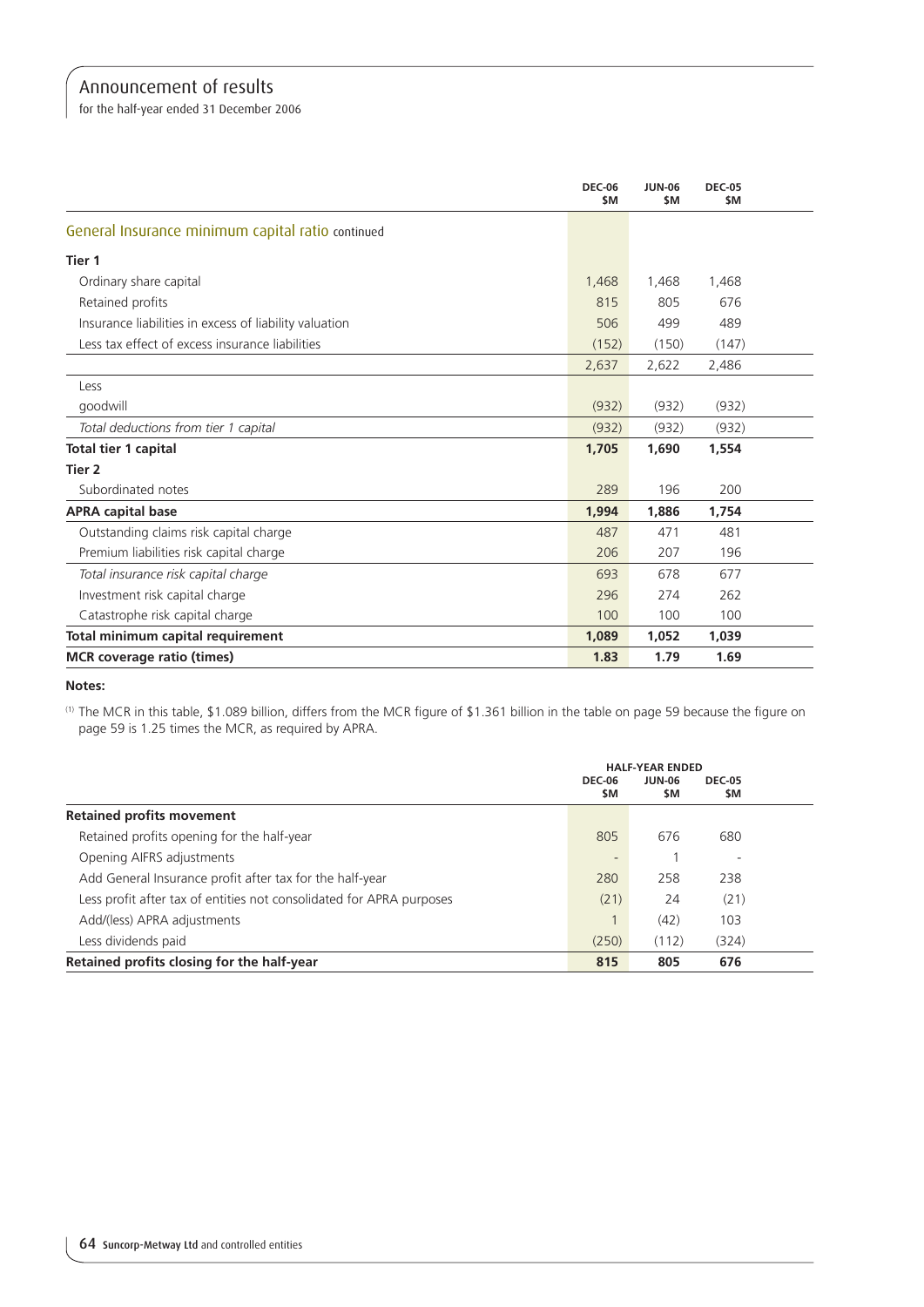for the half-year ended 31 December 2006

|                                                             | <b>DEC-06</b>            | <b>HALF-YEAR ENDED</b><br><b>JUN-06</b><br><b>DEC-05</b> |                          | <b>DEC-06</b><br><b>VS DEC 05</b> |
|-------------------------------------------------------------|--------------------------|----------------------------------------------------------|--------------------------|-----------------------------------|
|                                                             | \$M                      | \$M                                                      | \$M                      | %                                 |
| <b>Operating expenses</b>                                   |                          |                                                          |                          |                                   |
| Excluding Life Insurance Policy Owners' Interests           |                          |                                                          |                          |                                   |
| <b>Staff expenses</b>                                       |                          |                                                          |                          |                                   |
| Salaries and wages                                          | 281                      | 266                                                      | 261                      | 7.7                               |
| Other staff expenses <sup>(1)</sup>                         | 100                      | 113                                                      | 92                       | 8.7                               |
| Total staff expenses                                        | 381                      | 379                                                      | 353                      | 7.9                               |
| <b>Equipment and occupancy expenses</b>                     |                          |                                                          |                          |                                   |
| Depreciation                                                |                          |                                                          |                          |                                   |
| <b>Buildings</b>                                            | $\overline{\phantom{a}}$ | 1                                                        | $\overline{\phantom{a}}$ | n/a                               |
| Plant, equipment and software                               | 26                       | 30                                                       | 28                       | (7.1)                             |
| Leasehold improvements                                      | $\overline{4}$           | 5                                                        | $\overline{4}$           |                                   |
| Loss on disposal of property, plant, equipment and software | $\mathbf{1}$             |                                                          | $\overline{\phantom{a}}$ | n/a                               |
| Operating lease rentals                                     | 27                       | 26                                                       | 23                       | 17.4                              |
| Other occupancy expenses <sup>(2)</sup>                     | 9                        | 9                                                        | 9                        |                                   |
| Total equipment and occupancy expenses                      | 67                       | 71                                                       | 64                       | 4.7                               |
| Other                                                       |                          |                                                          |                          |                                   |
| Hardware, software and data line expenses                   | 24                       | 22                                                       | 22                       | 9.1                               |
| Advertising and promotion expenses                          | 43                       | 39                                                       | 34                       | 26.5                              |
| Office supplies, postage and printing                       | 32                       | 30                                                       | 34                       | (5.9)                             |
| Amortisation of franchise systems                           |                          | 1                                                        | $\overline{\phantom{a}}$ | n/a                               |
| Other $(3)$ , $(4)$                                         | 56                       | 63                                                       | 60                       | (6.7)                             |
| Total other expenses                                        | 155                      | 155                                                      | 150                      | 3.3                               |
| Expenses charged to the Wealth Management Statutory Funds   | (23)                     | (22)                                                     | (20)                     | 15.0                              |
| Total operating expenses from ordinary activities           | 580                      | 583                                                      | 547                      | 6.0                               |

#### **Notes:**

(1) Other staff expenses is mainly made up of employee on-costs, staff amenity expenses, training costs and temporary staff expenses.

(2) Other occupancy expenses consists mainly of electricity and maintenance expenses.

(3) The decrease in Other is primarily due to decreases in compliance provisions.

(4) Net of certain General Insurance statutory fees and charges included in income and expenses in the Consolidated Interim Financial Report.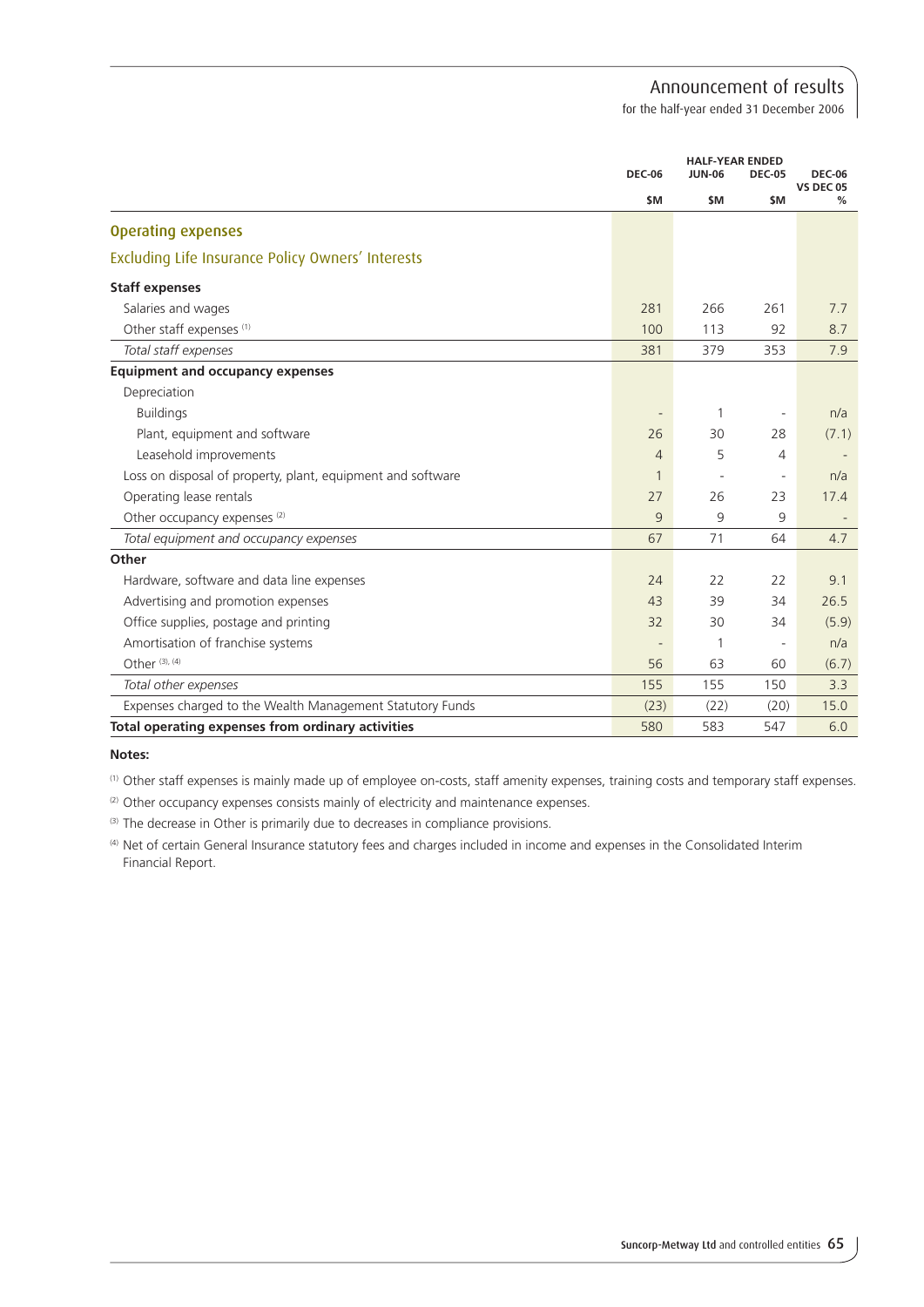for the half-year ended 31 December 2006

## **Dividends**

The interim dividend of 52 cents per share is fully franked and due to be paid on 16 March 2007. The record date for determining entitlements to the dividends is 7 March 2007.

|                                                                               |                | <b>HALF-YEAR ENDED</b> |                          |                                   |
|-------------------------------------------------------------------------------|----------------|------------------------|--------------------------|-----------------------------------|
|                                                                               | <b>DEC-06</b>  | <b>JUN-06</b>          | <b>DEC-05</b>            | <b>DEC-06</b><br><b>VS DEC 05</b> |
|                                                                               | \$M            | \$M                    | \$M                      | %                                 |
| <b>Franking credits</b>                                                       |                |                        |                          |                                   |
| Franking credits available for subsequent financial years based on a tax rate |                |                        |                          |                                   |
| of 30% after proposed dividend                                                | 442            | 363                    | 253                      |                                   |
|                                                                               |                |                        |                          |                                   |
|                                                                               |                | <b>HALF-YEAR ENDED</b> |                          |                                   |
|                                                                               | <b>DEC-06</b>  | <b>JUN-06</b>          | <b>DEC-05</b>            | <b>DEC-06</b><br><b>VS DEC 05</b> |
|                                                                               | \$M            | \$M                    | \$M                      | %                                 |
| Income tax                                                                    |                |                        |                          |                                   |
| The income tax expense for the financial period differs from the amount       |                |                        |                          |                                   |
| calculated on the profit. The differences are reconciled as follows:          |                |                        |                          |                                   |
| Profit before income tax expense                                              | 724            | 650                    | 628                      | 15.3                              |
| Prima facie income tax expense calculated at 30%                              | 217            | 195                    | 188                      | 15.4                              |
| Tax effect of differences:                                                    |                |                        |                          |                                   |
| Non-deductible expenditure                                                    | $\overline{2}$ | 5                      | 1                        | 100.0                             |
| Non-assessable income                                                         |                | (1)                    | $\overline{\phantom{a}}$ | n/a                               |
| Imputation gross-up on dividends received                                     | $\overline{2}$ | 2                      | 3                        | (33.3)                            |
| Dividend tax credits                                                          | (8)            | (7)                    | (11)                     | (27.3)                            |
| Life and superannuation statutory funds                                       | (9)            | (3)                    | (9)                      |                                   |
| Other                                                                         | (7)            | 3                      | 2                        | (450.0)                           |
| Income tax adjusted for differences                                           | 197            | 194                    | 174                      | 13.2                              |
| Over/under provision in prior year                                            |                | (6)                    | $\overline{\phantom{a}}$ | n/a                               |
| Income tax expense                                                            | 197            | 188                    | 174                      | 13.2                              |
| <b>Effective tax rate</b>                                                     | 27.2%          | 28.9%                  | 27.7%                    | (1.8)                             |
| Income tax expense by segment                                                 |                |                        |                          |                                   |
| Banking                                                                       | 87             | 70                     | 78                       | 11.5                              |
| General Insurance                                                             | 103            | 103                    | 92                       | 12.0                              |
| Wealth Management                                                             | 6              | 13                     | 2                        | 200.0                             |
| Other                                                                         | 1              | 2                      | 2                        | (50.0)                            |
| Total income tax expense                                                      | 197            | 188                    | 174                      | 13.2                              |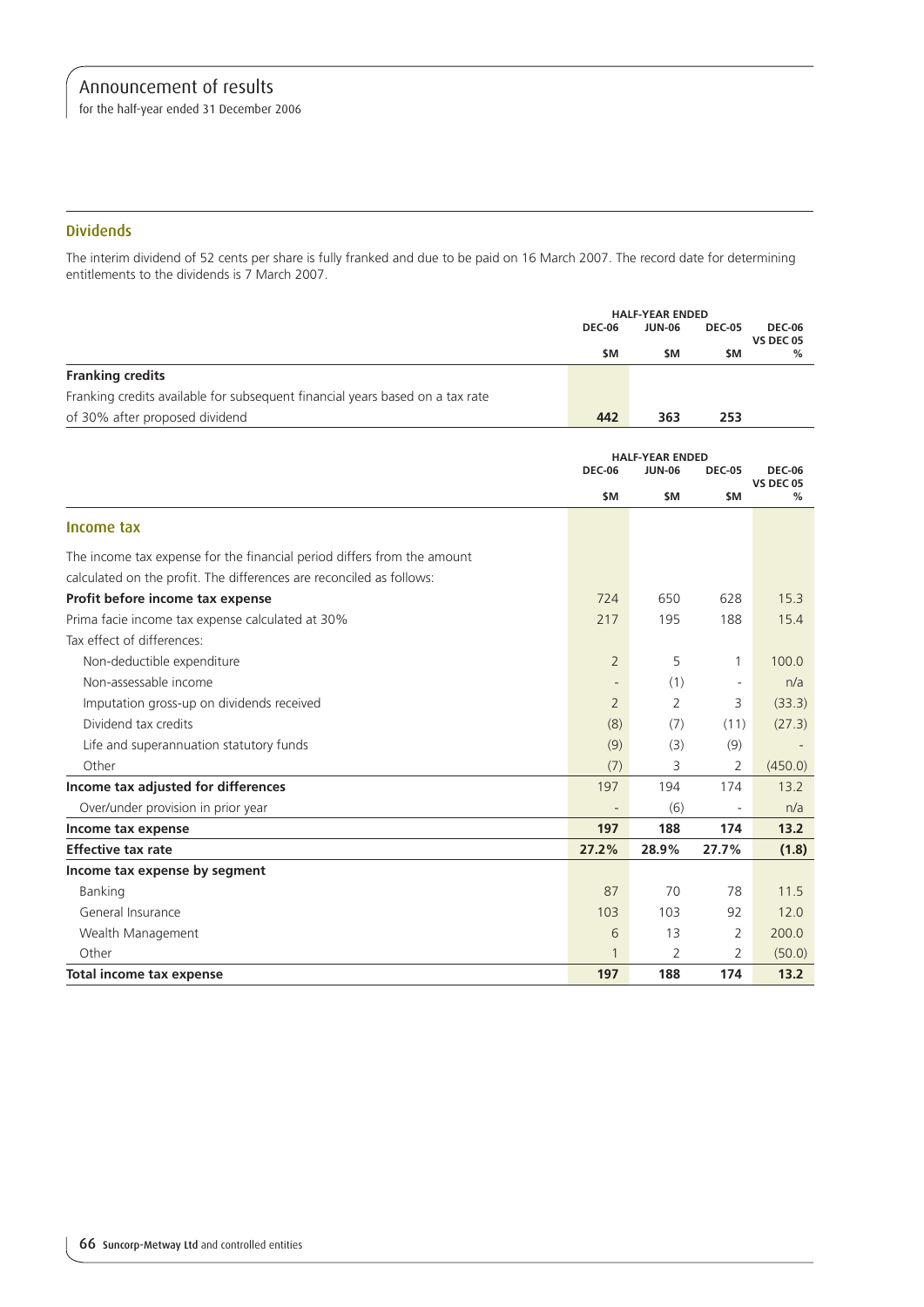# Basel II Accord

As part of the Basel II framework, Suncorp is implementing enhanced risk management systems. The Suncorp Basel II Program is now well advanced and is progressing towards implementation in accordance with the timeframe prescribed by the Regulator, APRA.

In association with the compliance elements of Basel II, there are significant operational benefits that are available to Suncorp. These can be derived from the enhanced data standards, greater precision in the pricing for risk and more powerful data that will be produced to support the business and strategic planning functions. The value of these benefits increases as the implementation progresses and the standards of risk management and risk measurement are enhanced.

The major milestone occurs in January 2008 at which time the Standardised model of Basel II will be implemented. Following that, Suncorp will transition to the more sophisticated Internal Ratings Based approach, subject to satisfying APRA's Basel II accreditation requirements.

## Merger with Promina Group Limited

On 21 October 2006 the Group entered into a Merger Implementation Agreement (MIA) whereby it is proposed that the Company will acquire all of Promina Group Limited's ordinary shares. Promina Group Limited's principal activities are the underwriting of general and life insurance and the investment and administration of insurance and non-insurance funds.

The transaction had not been completed at the date this Announcement of Results was authorised for issue. The transaction is to be completed by way of a Scheme of Arrangement (Scheme). The implementation of the Scheme is subject to various conditions, including the approval of Promina Group Limited (Promina) shareholders at a Court-convened meeting to be held on 5 March 2007 and the approval of the Federal Court of Australia (expected to be 12 March 2007).

The MIA specifies that Promina shareholders will receive 0.2618 Suncorp shares plus \$1.80 in cash for each Promina share. The exchange ratio is subject to adjustment for the dilutionary impact of any entitlements based equity raising required to fund the cash component of the transaction.

The cost of the acquisition will be measured as the fair value of the assets given (ie the cash component) and equity instruments issued, plus costs directly attributable to the acquisition. The fair value of the equity instruments issued (being Suncorp fully paid ordinary shares) will be based on the quoted price on Australian Securities Exchange Limited of Suncorp fully paid ordinary shares at the date of acquisition.

The date of acquisition will be the Implementation Date of the Scheme, anticipated to be 20 March 2007. Accordingly, it is not possible to determine the cost of acquisition at the date this Announcement of Results was authorised for issue.

Promina's identifiable assets, liabilities and contingent liabilities will be measured at their fair value at the acquisition date. If the cost of acquisition is more than the fair value of the identifiable assets, liabilities and contingent liabilities acquired, including intangible assets, the excess will be recorded as goodwill.

As at 31 December 2006 \$13 million of deferred transaction costs relating to the proposed merger have been included in assets.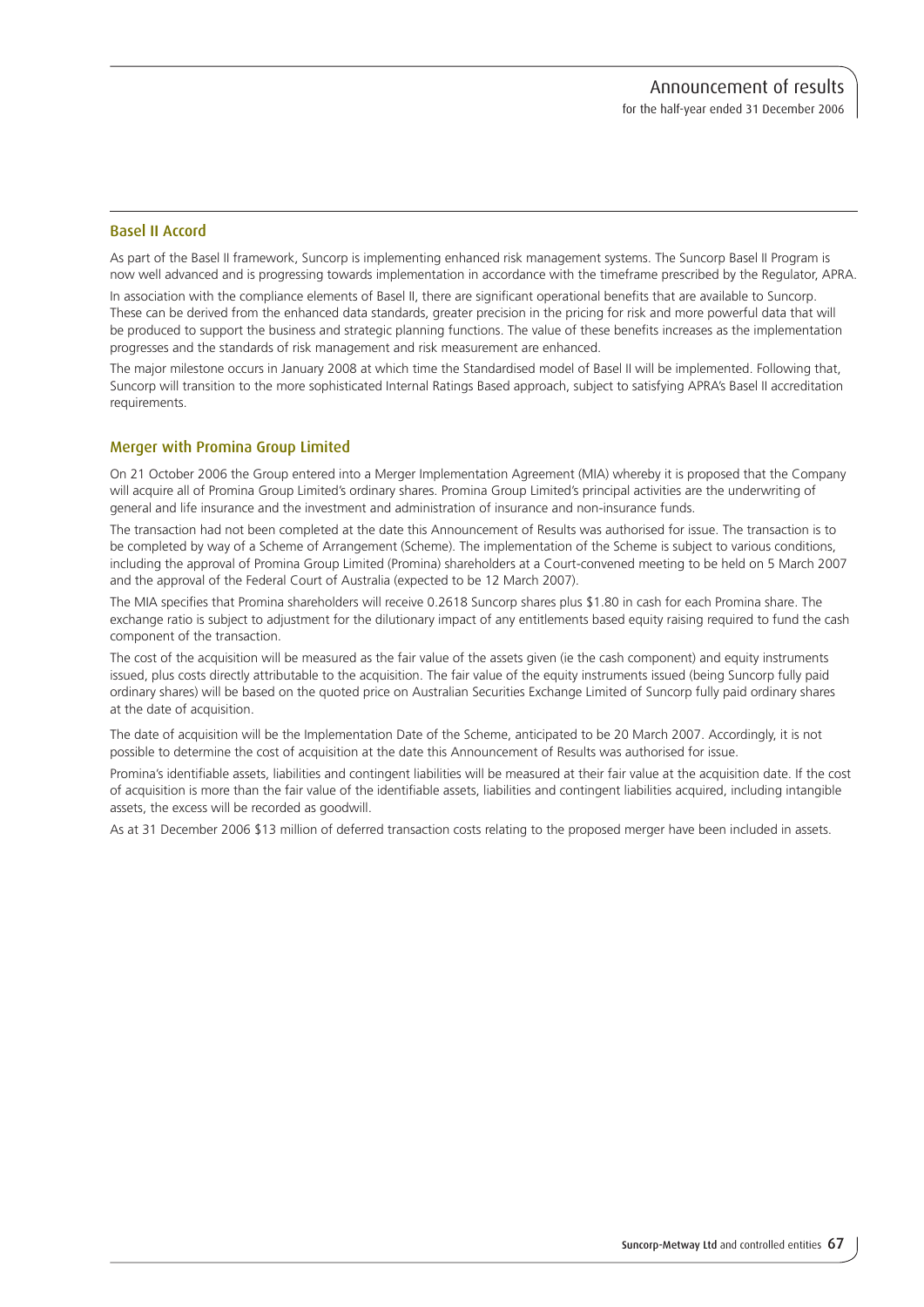for the half-year ended 31 December 2006

|                                                               | <b>DEC-06</b> | <b>JUN-06</b> | <b>HALF-YEAR ENDED</b><br><b>DEC-05</b><br>\$M | <b>DEC-06</b><br><b>VS DEC-05</b><br>℅ |
|---------------------------------------------------------------|---------------|---------------|------------------------------------------------|----------------------------------------|
|                                                               | \$M           | \$M           |                                                |                                        |
| Appendix 1 - Income Statement                                 |               |               |                                                |                                        |
| Excluding Life Insurance Policy Owners' Interests             |               |               |                                                |                                        |
| Banking interest revenue                                      | 1,646         | 1,462         | 1,416                                          | 16.2                                   |
| Banking interest expense                                      | (1, 192)      | (1,036)       | (994)                                          | 19.9                                   |
|                                                               | 454           | 426           | 422                                            | 7.6                                    |
| General Insurance premium revenue (1)                         | 1,303         | 1,284         | 1,289                                          | 1.1                                    |
| Banking fee and commission revenue                            | 107           | 102           | 100                                            | 7.0                                    |
| Banking fee and commission expense                            | (40)          | (38)          | (35)                                           | 14.3                                   |
| Reinsurance and other recoveries revenue                      | 186           | 170           | 145                                            | 28.3                                   |
| General Insurance investment income:                          |               |               |                                                |                                        |
| Insurance funds                                               | 112           | 103           | 131                                            | (14.5)                                 |
| Managed schemes income                                        | 15            | 12            | 14                                             | 7.1                                    |
| Joint venture income                                          | 33            | 15            | 10                                             | 230.0                                  |
| Shareholder Funds                                             | 102           | 87            | 116                                            | (12.1)                                 |
| Other operating income <sup>(2)</sup>                         | 102           | 95            | 93                                             | 9.7                                    |
| <b>Total revenue</b>                                          | 2,374         | 2,256         | 2,285                                          | 3.9                                    |
| Claims expense                                                | (979)         | (930)         | (1,018)                                        | (3.8)                                  |
| Outwards reinsurance expense                                  | (57)          | (59)          | (58)                                           | (1.7)                                  |
| Operating expenses from ordinary activities (1)               | (580)         | (583)         | (547)                                          | 6.0                                    |
| Non-banking interest expense                                  | (29)          | (18)          | (19)                                           | 52.6                                   |
| <b>Total expenses</b>                                         | (1,645)       | (1, 590)      | (1,642)                                        | 0.2                                    |
| Profit before impairment losses on loans and advances and tax | 729           | 666           | 643                                            | 13.4                                   |
| Impairment losses on loans and advances                       | (5)           | (16)          | (15)                                           | (66.7)                                 |
| Profit before tax                                             | 724           | 650           | 628                                            | 15.3                                   |
| Income tax expense                                            | (197)         | (188)         | (174)                                          | 13.2                                   |
| Net profit attributable to equity holders of the parent       | 527           | 462           | 454                                            | 16.1                                   |

**Notes:**

(1) Net of General Insurance statutory fees and charges included in income and expenses in the Consolidated Interim Financial Report.

(2) Other operating income is primarily made up of Wealth Management profit, dividend revenue, property income, trust distributions and royalty income.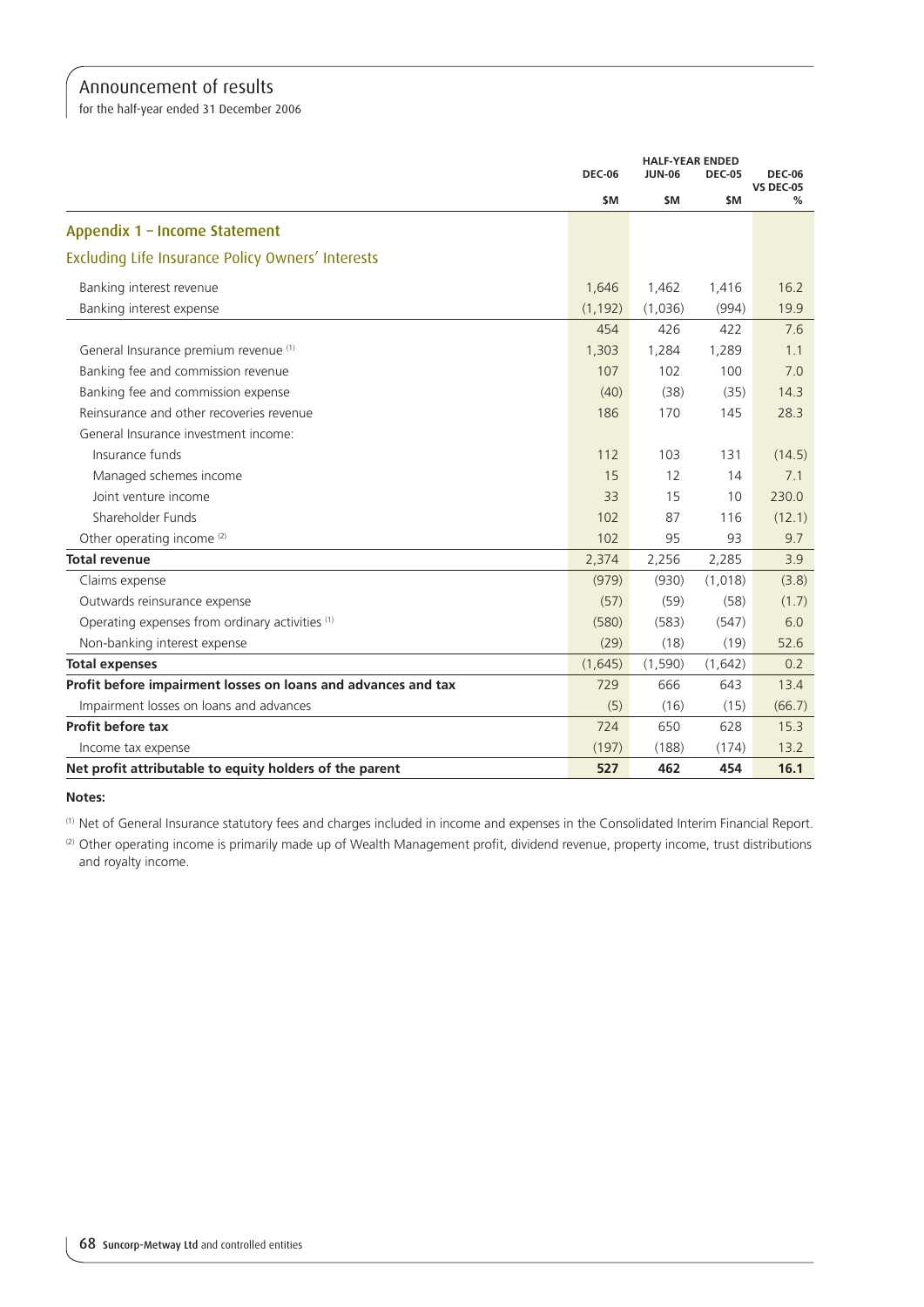for the half-year ended 31 December 2006

|                                                             | <b>HALF-YEAR ENDED</b> |               |               |                                   |
|-------------------------------------------------------------|------------------------|---------------|---------------|-----------------------------------|
|                                                             | <b>DEC-06</b>          | <b>JUN-06</b> | <b>DEC-05</b> | <b>DEC-06</b><br><b>VS DEC-05</b> |
|                                                             | \$M                    | \$M           | \$M.          | $\%$                              |
| Appendix 2 - Statement of Recognised Income and Expense     |                        |               |               |                                   |
| Changes in fair value of cash flow hedges                   | 18                     | 32            | (2)           | Large                             |
| Changes in fair value of assets available for sale          | 3                      | 2             | -             | n/a                               |
| Net income recognised directly in equity                    | 21                     | 34            | (2)           | Large                             |
| Profit for the period                                       | 527                    | 462           | 454           | 16.1                              |
| Total recognised income and expenses for the period         | 548                    | 496           | 452           | 21.2                              |
| Effect of change in accounting policy                       |                        |               |               |                                   |
| Effect of adoption of AASB 132, AASB 139, AASB 4, AASB 1023 |                        |               |               |                                   |
| and AASB 1038 on 1 July 2005:                               |                        |               |               |                                   |
| Net decrease in retained profits                            |                        |               | (10)          | (100.0)                           |
| Net decrease in cash flow hedge reserve                     |                        | ۰             | (16)          | (100.0)                           |
|                                                             | 548                    | 496           | 426           | 28.6                              |

|                                           | <b>BANKING</b> | <b>GENERAL</b><br><b>INSUR-</b><br><b>ANCE</b> | AS AT 31 DECEMBER 2006<br><b>WEALTH</b><br><b>MANAGE-</b><br><b>MENT</b> | <b>OTHER</b>             | <b>CONSOL-</b><br><b>IDATION</b><br>(1) | <b>TOTAL</b> |
|-------------------------------------------|----------------|------------------------------------------------|--------------------------------------------------------------------------|--------------------------|-----------------------------------------|--------------|
|                                           | \$M            | \$M                                            | \$M                                                                      | \$M                      | \$M                                     | \$M          |
| Appendix 3 - Balance Sheet reconciliation |                |                                                |                                                                          |                          |                                         |              |
| <b>Assets</b>                             |                |                                                |                                                                          |                          |                                         |              |
| Investment securities                     | 2,145          | 5,723                                          | 65                                                                       | $\overline{\phantom{a}}$ | (2, 193)                                | 5,740        |
| Intangibles                               | 95             | 929                                            | $\overline{\phantom{a}}$                                                 | 10                       | 103                                     | 1,137        |
| Other                                     | 47,185         | 2,323                                          | 259                                                                      | 225                      | (554)                                   | 49,438       |
|                                           | 49,425         | 8,975                                          | 324                                                                      | 235                      | (2,644)                                 | 56,315       |
| <b>Liabilities</b>                        | 45,122         | 6,636                                          | 41                                                                       | 196                      | (560)                                   | 51,435       |
| Net assets                                | 4,303          | 2,339                                          | 283                                                                      | 39                       | (2,084)                                 | 4,880        |

# **Notes:**

(1) Group consolidation entries include the following:

- $\blacksquare$  Elimination of investments in subsidiaries; and
- **Elimination of intercompany cash deposits / loans.**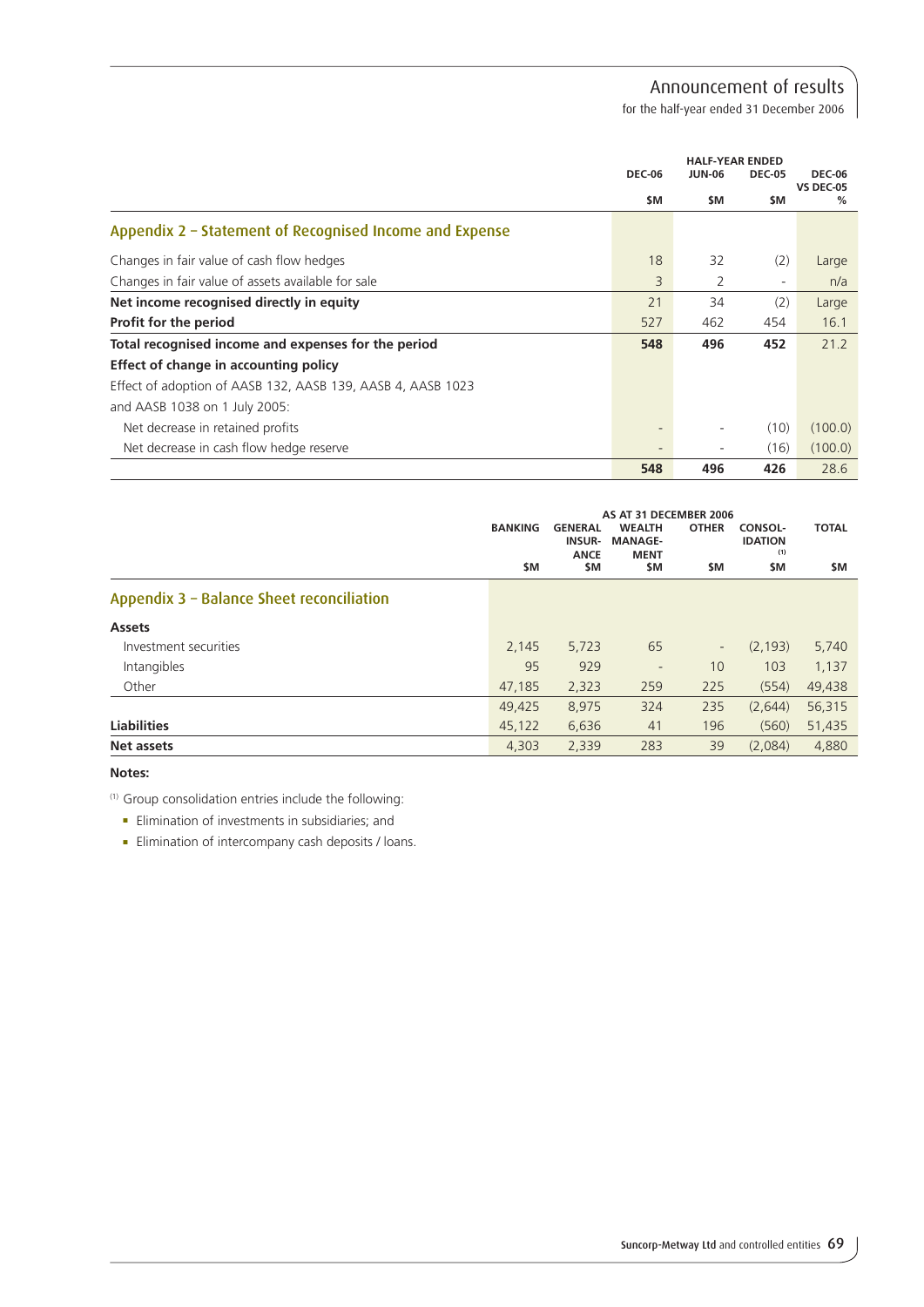for the half-year ended 31 December 2006

| Appendix 4 - Definitions                   |                                                                                                                                                                                                                                                                                                                                                                                                                                                                                                                                      |
|--------------------------------------------|--------------------------------------------------------------------------------------------------------------------------------------------------------------------------------------------------------------------------------------------------------------------------------------------------------------------------------------------------------------------------------------------------------------------------------------------------------------------------------------------------------------------------------------|
| <b>Adjusted Common Equity</b>              | Tier 1 equity less preference share capital less the tangible component of investment<br>in subsidiaries.                                                                                                                                                                                                                                                                                                                                                                                                                            |
| <b>Adjusted Common Equity ratio</b>        | Adjusted Common Equity divided by total assessed risk, as defined by APRA.                                                                                                                                                                                                                                                                                                                                                                                                                                                           |
| <b>Basic shares</b>                        | Ordinary shares on issue.                                                                                                                                                                                                                                                                                                                                                                                                                                                                                                            |
| Capital adequacy ratio                     | Capital base divided by total assessed risk, as defined by APRA.                                                                                                                                                                                                                                                                                                                                                                                                                                                                     |
| <b>Combined operating ratio</b>            | The percentage of net premium that is used to meet the costs of all claims incurred<br>plus pay the costs of acquiring (including commission), writing and servicing the<br>General Insurance business.                                                                                                                                                                                                                                                                                                                              |
| Cost to average total Banking assets ratio | Operating expenses of the Banking business divided by average total Banking assets<br>as shown in the average Banking balance sheet. The ratio is annualised for half-years.                                                                                                                                                                                                                                                                                                                                                         |
| Cost to income ratio                       | Operating expenses of the Banking business divided by total income from Banking<br>activities.                                                                                                                                                                                                                                                                                                                                                                                                                                       |
| <b>Diluted shares</b>                      | Comprises ordinary shares, partly paid shares, non-participating shares and<br>outstanding options. Preference shares are not dilutive for the purpose of the<br>earnings per share ratios as they cannot convert to ordinary shares until September<br>2011 and their dividends exceed the basic earnings per share. Weighted average<br>shares are calculated in accordance with accounting standard AASB 133 Earnings per<br>Share and excludes treasury shares and options where the exercise price exceeds the<br>market price. |
| <b>Effective tax rate</b>                  | Income tax expense divided by operating profit before tax.                                                                                                                                                                                                                                                                                                                                                                                                                                                                           |
| <b>Embedded value</b>                      | An assessment of the economic value arising out of the current in force Wealth<br>Management business. An embedded value comprises two components being the<br>adjusted net assets and the value of in force business.                                                                                                                                                                                                                                                                                                               |
| <b>Earnings per share</b>                  | Basic earnings per share is calculated by dividing profit after tax for the period<br>less dividends on preference shares classified as equity by the weighted average<br>number of ordinary shares of the Company outstanding during the period. Diluted<br>earnings per share is based on weighted average diluted shares. Both basic and<br>diluted weighted average number of ordinary shares are adjusted for treasury shares.<br>Calculated in accordance with accounting standard AASB 133 Earnings per Share.                |
| <b>Expense ratio</b>                       | The percentage of the net premium that is used to pay all the costs of acquiring<br>(including commission), writing and servicing the General Insurance business.<br>Premium revenue and operating expenses are net of statutory fees and charges<br>included in income and expenses in the Consolidated Financial Report.                                                                                                                                                                                                           |
| Group efficiency ratio                     | Operating expenses as a percentage of total operating income excluding investment<br>income on Shareholder and Statutory Funds (as per exclusions outlined at Underlying<br>Profit definition), one-off items and life insurance policy owners' interests.                                                                                                                                                                                                                                                                           |
| <b>Gross non-performing loans</b>          | Gross impaired assets plus past due loans.                                                                                                                                                                                                                                                                                                                                                                                                                                                                                           |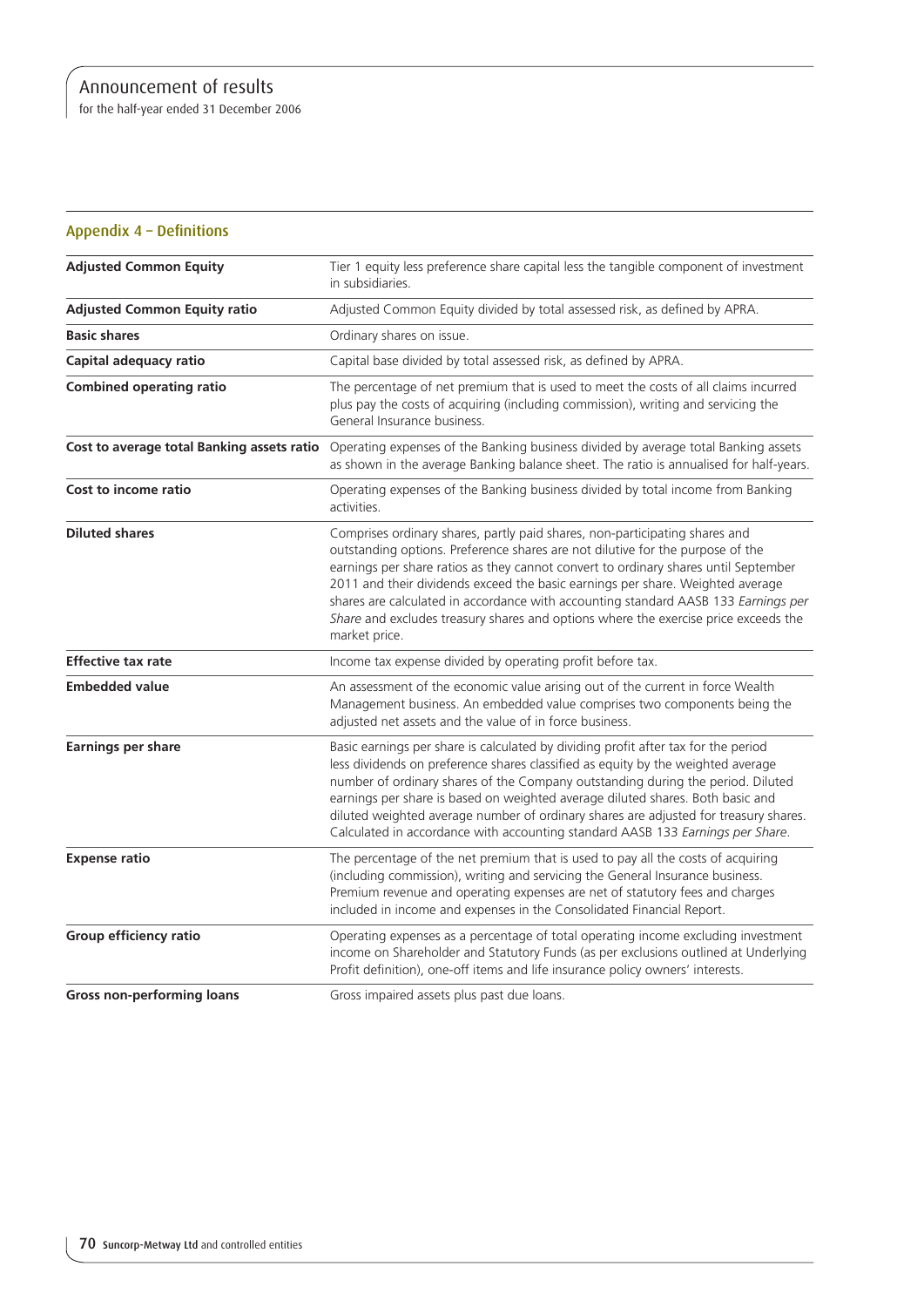| Appendix 4 - Definitions continued                |                                                                                                                                                                                                                                                                                                                                                                                           |
|---------------------------------------------------|-------------------------------------------------------------------------------------------------------------------------------------------------------------------------------------------------------------------------------------------------------------------------------------------------------------------------------------------------------------------------------------------|
| <b>Insurance trading ratio</b>                    | The insurance trading result expressed as a percentage of net earned premium.                                                                                                                                                                                                                                                                                                             |
| Life insurance policy owners' interests           | Amounts due to an entity or person who owns an insurance policy. This need not<br>be the insured. This is distinct from shareholder's interests. Policy owner interests<br>are excluded from the Analysts Pack as they do not impact the results of the Group.<br>Policy owner interests are reported for statutory purposes only.                                                        |
| Loss ratio                                        | Net claims incurred expressed as a percentage of net earned premium. Net claims<br>incurred consist of claims paid during the period increased (or decreased) by the<br>increase (decrease) in the outstanding claims liability.                                                                                                                                                          |
| Net interest margin                               | Net interest income divided by average interest earning assets.                                                                                                                                                                                                                                                                                                                           |
| Net interest spread                               | The difference between the average interest rate on average interest earning assets<br>and the average interest rate on average interest bearing liabilities.                                                                                                                                                                                                                             |
| Net tangible asset backing - basic                | Shareholders' equity attributable to members of the Company less preference shares<br>(when classified as equity) and intangibles divided by ordinary shares at the end of the<br>period adjusted for treasury shares. In determining the number of ordinary shares at<br>the end of the period, partly paid shares are taken into account by assuming that the<br>unpaid amount is paid. |
| Net tangible asset backing - diluted              | Shareholders' equity attributable to members of the Company, plus outstanding<br>options, less preference shares (when classified as equity) and intangibles divided by<br>diluted shares at the end of the period adjusted for treasury shares.                                                                                                                                          |
| Payout ratio - basic                              | Total after tax dividends and distributions on ordinary and preference shares which<br>relate to the period divided by operating profit after tax adjusted for after-tax interest<br>on preference shares (when classified as liability). Ordinary shares are adjusted for<br>treasury shares.                                                                                            |
| Payout ratio - diluted                            | Diluted shares at the end of the period multiplied by ordinary dividend per share for<br>the period divided by operating profit after tax adjusted for anti-dilutive preference<br>share (when classified as equity) dividends. Diluted shares are adjusted for treasury<br>shares.                                                                                                       |
| Return on average risk weighted assets            | Banking operating profit after tax (based on assumed tax rate of 30%) divided by<br>average risk weighted assets. Averages are based on beginning and end of period<br>balances. The ratio is annualised for half-years.                                                                                                                                                                  |
| Return on average total assets                    | Operating profit after tax divided by average total assets excluding life insurance<br>policy owners' interests. Averages are based on beginning and end of period<br>balances. The ratio is annualised for half-years.                                                                                                                                                                   |
| Return on average shareholders'<br>equity - basic | Operating profit after tax less preference share (when classified as equity) dividends<br>divided by adjusted average ordinary shareholders' equity. The ordinary shareholders'<br>equity excludes preference shares (when classified as equity). Averages are based on<br>beginning and end of period balances. The ratio is annualised for half-years.                                  |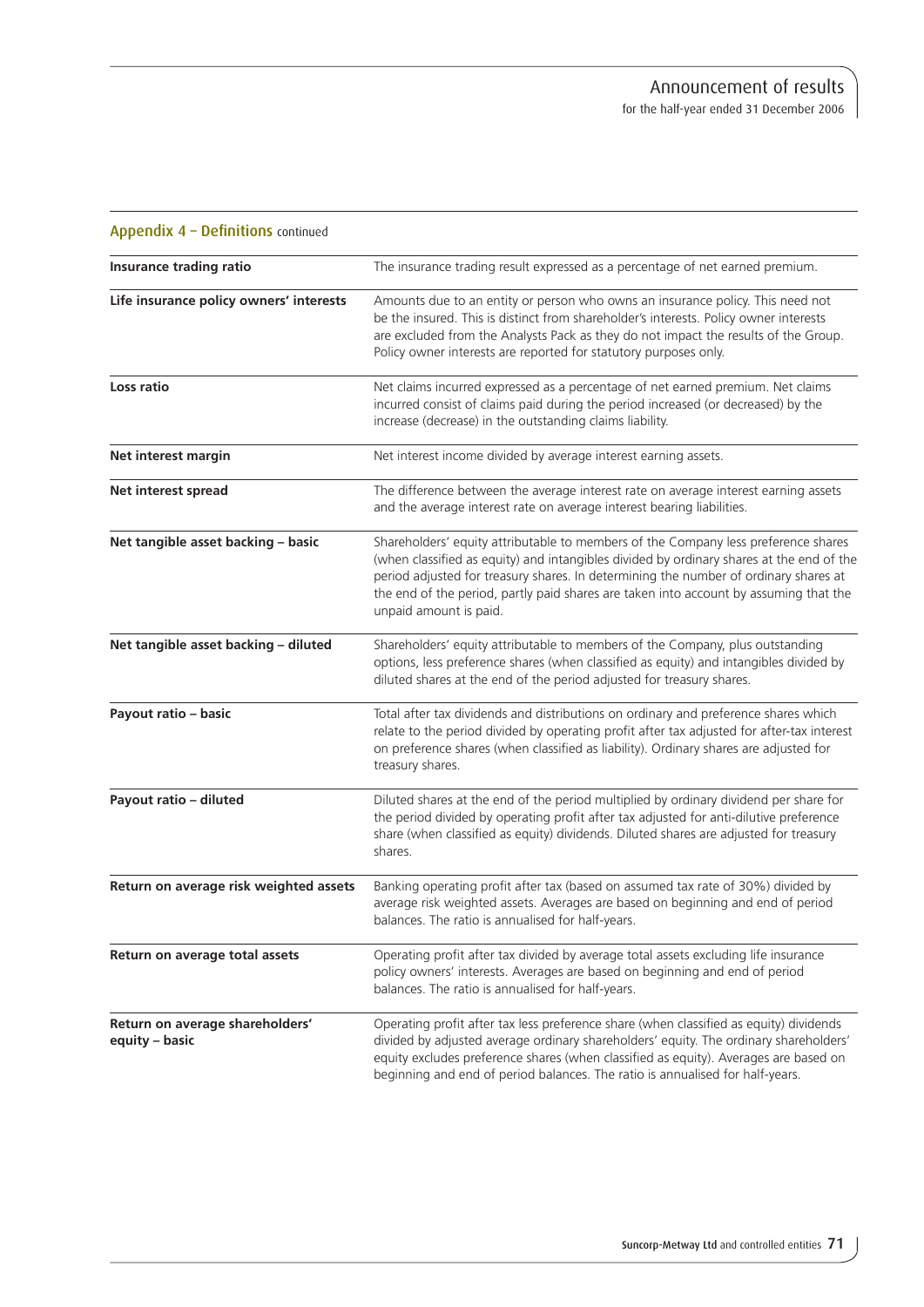for the half-year ended 31 December 2006

| Appendix 4 - Definitions continued                  |                                                                                                                                                                                                                                                                                                                                                                                                                                           |
|-----------------------------------------------------|-------------------------------------------------------------------------------------------------------------------------------------------------------------------------------------------------------------------------------------------------------------------------------------------------------------------------------------------------------------------------------------------------------------------------------------------|
| Return on average shareholders'<br>equity - diluted | Operating profit after tax less anti-dilutive preference share (when classified as equity)<br>dividends divided by adjusted average ordinary shareholders' equity. The ordinary<br>shareholders' equity includes funds generated on outstanding options. Averages are<br>based on beginning and end of period balances. The ratio is annualised for half-years.                                                                           |
| Return on equity - Banking                          | Operating profit after tax at 30% divided by adjusted average shareholders' equity.<br>The equity base is adjusted by deducting investment in non-banking subsidiaries<br>and adding the notional reallocation to reflect the Bank's calculated share of Group<br>subordinated debt and preference shares when classified as debt. Averages are based<br>on beginning and end of period balances. The ratio is annualised for half-years. |
| Return on equity - General Insurance                | Operating profit after tax at 30% divided by adjusted average shareholders' equity.<br>The equity base is adjusted by deducting outside equity interests and deducting<br>the notional reallocation to reflect the General Insurer's calculated share of Group<br>subordinated debt and preference shares when classified as debt. Averages are based<br>on beginning and end of period balances. The ratio is annualised for half-years. |
| Return on equity - Wealth Management                | Operating profit after tax divided by average shareholders' equity. Averages are based<br>on beginning and end of period balances. The ratio is annualised for half-years.                                                                                                                                                                                                                                                                |
| <b>Risk weighted assets</b>                         | Total of the carrying value of each asset class multiplied by their assigned risk<br>weighting, as defined by APRA.                                                                                                                                                                                                                                                                                                                       |
| <b>Total assessed risk</b>                          | Risk weighted assets, off balance sheets positions and market risk capital charge.                                                                                                                                                                                                                                                                                                                                                        |
| <b>Underlying profit</b>                            | Operating profit before tax, investment income on Shareholder Funds (General<br>Insurance and General Insurance share of joint ventures), Wealth Management<br>investment income in Life Company and Funds Management and one-off items.                                                                                                                                                                                                  |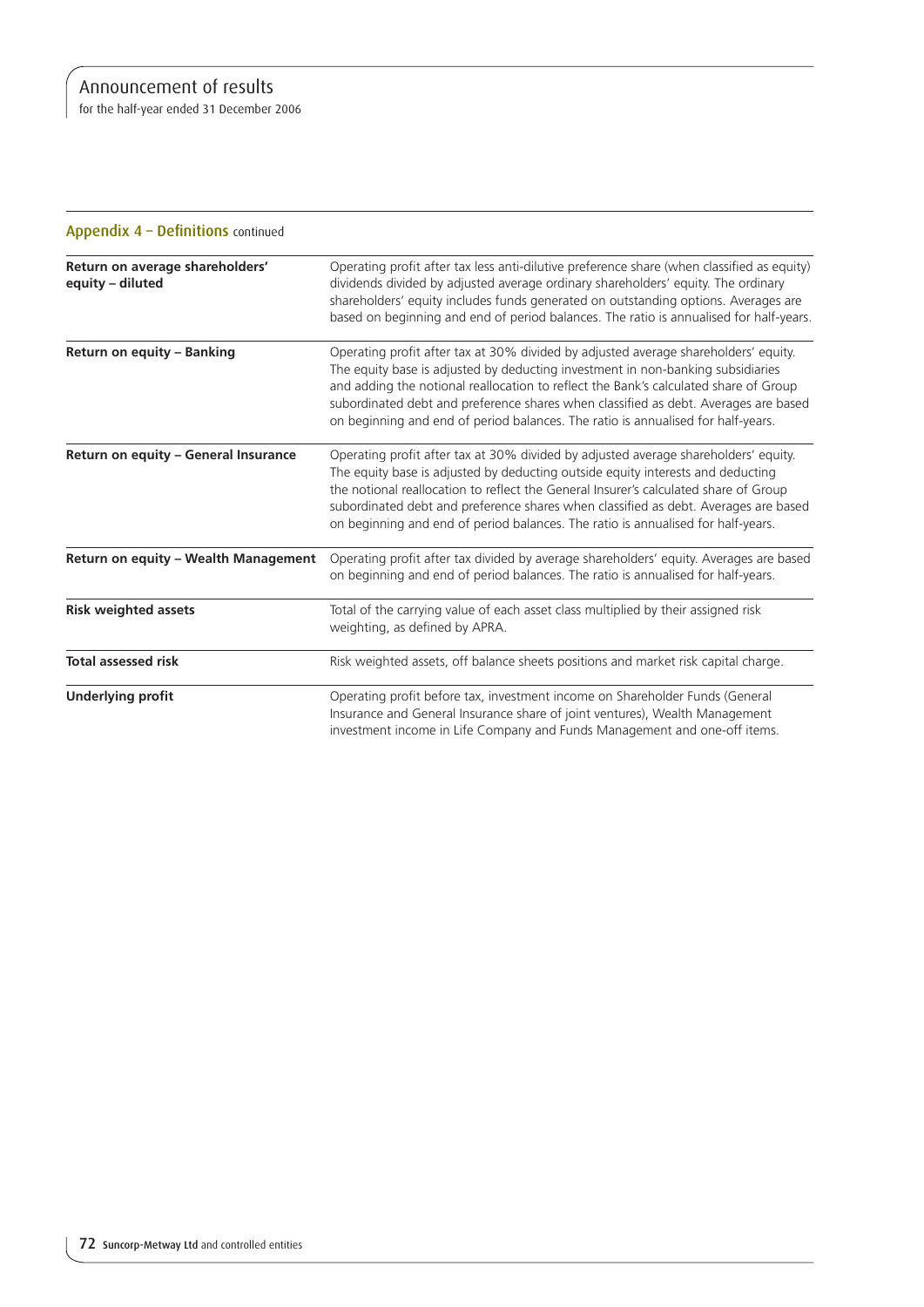for the half-year ended 31 December 2006

|                                                                     | <b>DEC-06</b><br>\$M | <b>HALF-YEAR ENDED</b><br><b>JUN-06</b><br>\$M | <b>DEC-05</b><br><b>SM</b> |
|---------------------------------------------------------------------|----------------------|------------------------------------------------|----------------------------|
| Appendix 5 - Ratio calculations                                     |                      |                                                |                            |
| Earnings per share                                                  |                      |                                                |                            |
| <b>Numerator</b>                                                    |                      |                                                |                            |
| Earnings:                                                           |                      |                                                |                            |
| Reconciliations of earnings used in calculating earnings per share: |                      |                                                |                            |
| Net profit                                                          | 527                  | 462                                            | 454                        |
| Earnings used in calculating basic and diluted earnings per share   | 527                  | 462                                            | 454                        |

|                                                                          | <b>DEC-06</b><br>NO. OF<br><b>SHARES</b> | <b>HALF-YEAR ENDED</b><br>JUN-06<br>NO. OF<br><b>SHARES</b> | <b>DEC-05</b><br>NO. OF<br><b>SHARES</b> |
|--------------------------------------------------------------------------|------------------------------------------|-------------------------------------------------------------|------------------------------------------|
| Denominator                                                              |                                          |                                                             |                                          |
| Weighted average number of shares:                                       |                                          |                                                             |                                          |
| Weighted average number of ordinary shares used as the denominator in    |                                          |                                                             |                                          |
| calculating basic earnings per share                                     | 558,209,243                              | 551.946.291                                                 | 547.687.879                              |
| Weighted average number of potential ordinary shares relating to:        |                                          |                                                             |                                          |
| Options on ordinary shares                                               | -                                        | 166.965                                                     | 171.044                                  |
| Partly paid ordinary shares                                              | $\overline{\phantom{0}}$                 |                                                             | (197)                                    |
| Weighted average number of ordinary shares and potential ordinary        |                                          |                                                             |                                          |
| shares used as the denominator in calculating diluted earnings per share | 558,209,243                              | 552.113.256                                                 | 547.858.726                              |

The 1,440,628 preference shares recognised in liabilities are not considered to be either ordinary or potential ordinary shares. They are anti-dilutive in nature as the dividends are payable at 5.068% pa which exceeds basic earnings per share. Therefore, preference shares have not been included in either basic or diluted earnings per share.

## Return on average shareholders' equity – basic

## **Numerator**

Earnings for return on average shareholders' equity – basic is as per "earnings per share" information above.

|                                               | <b>DEC-06</b><br>\$M | <b>HALF-YEAR ENDED</b><br>JUN-06<br>\$M | <b>DEC-05</b><br>\$M |
|-----------------------------------------------|----------------------|-----------------------------------------|----------------------|
| Demoninator                                   |                      |                                         |                      |
| Adjusted average shareholders' equity:        |                      |                                         |                      |
| Opening total equity                          | 4,439                | 4.131                                   | 4,537                |
| Less outside equity interest                  |                      |                                         | (23)                 |
| Less preference shares (classified as equity) | $\qquad \qquad =$    | ٠                                       | (244)                |
| Opening adjusted equity                       | 4,439                | 4,131                                   | 4,270                |
| Closing total equity                          | 4,880                | 4,439                                   | 4,131                |
| Closing adjusted equity                       | 4,880                | 4,439                                   | 4,131                |
| Average adjusted equity                       | 4,660                | 4,285                                   | 4,201                |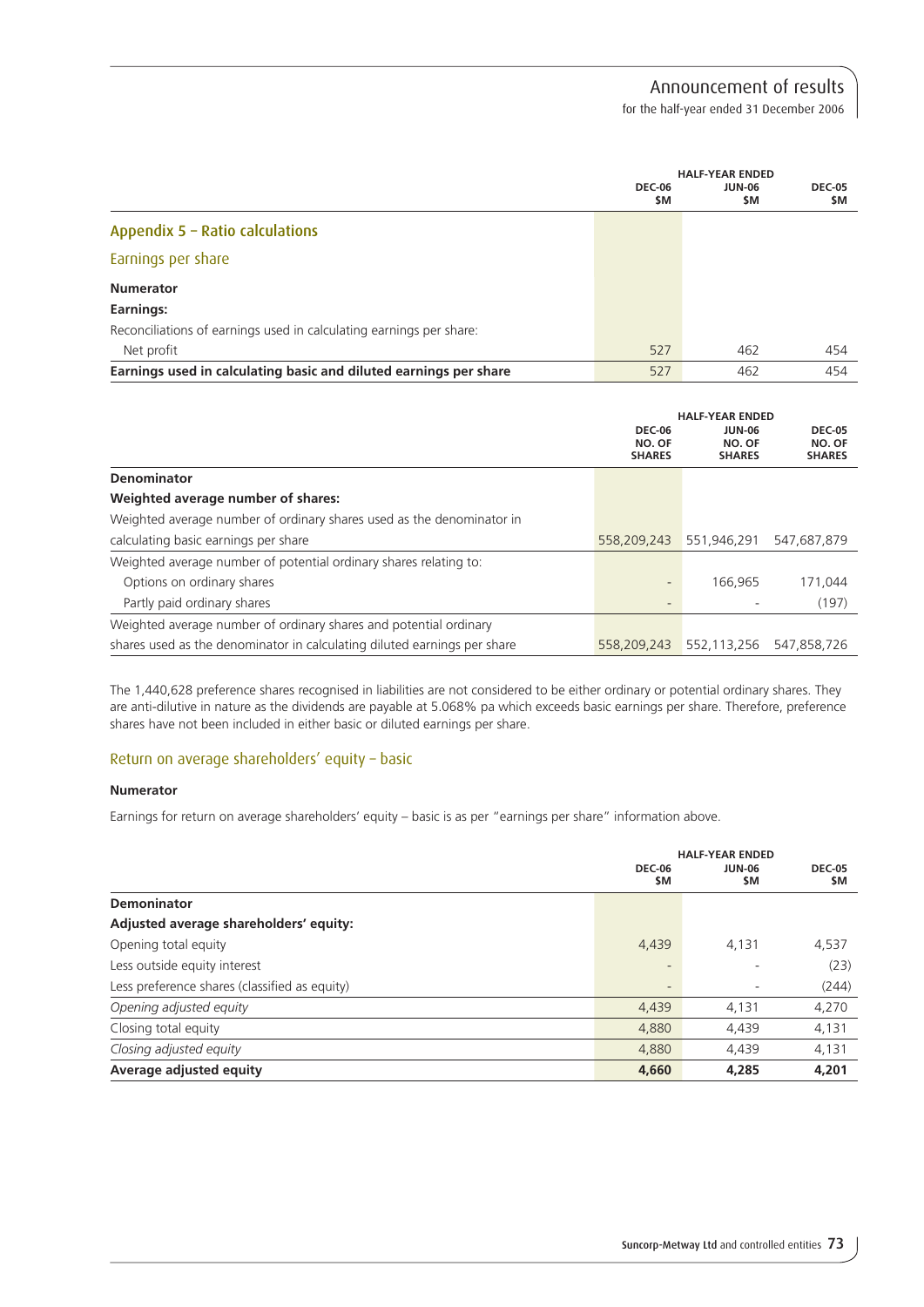for the half-year ended 31 December 2006

# Appendix 5 – Ratio calculations continued

# Return on average shareholders' equity – diluted

## **Numerator**

Earnings for return on average shareholders' equity – diluted is as per "earnings per share" information on the previous page.

|                                                             |                      | <b>HALF-YEAR ENDED</b> |                      |  |
|-------------------------------------------------------------|----------------------|------------------------|----------------------|--|
|                                                             | <b>DEC-06</b><br>\$M | <b>JUN-06</b><br>\$M   | <b>DEC-05</b><br>\$M |  |
| Denominator                                                 |                      |                        |                      |  |
| Adjusted average shareholders' equity:                      |                      |                        |                      |  |
| Opening total equity                                        | 4,439                | 4,131                  | 4,537                |  |
| Less outside equity interest                                |                      |                        | (23)                 |  |
| Less anti-dilutive preference shares (classified as equity) |                      |                        | (244)                |  |
| Plus funds generated on outstanding options                 | 5                    | 5                      | 14                   |  |
| Opening adjusted equity                                     | 4,444                | 4,136                  | 4,284                |  |
| Closing total equity                                        | 4,880                | 4,439                  | 4,131                |  |
| Plus funds generated on outstanding options                 |                      | 5                      | 5                    |  |
| Closing adjusted equity                                     | 4,880                | 4,444                  | 4,136                |  |
| Average adjusted equity                                     | 4,662                | 4,290                  | 4,210                |  |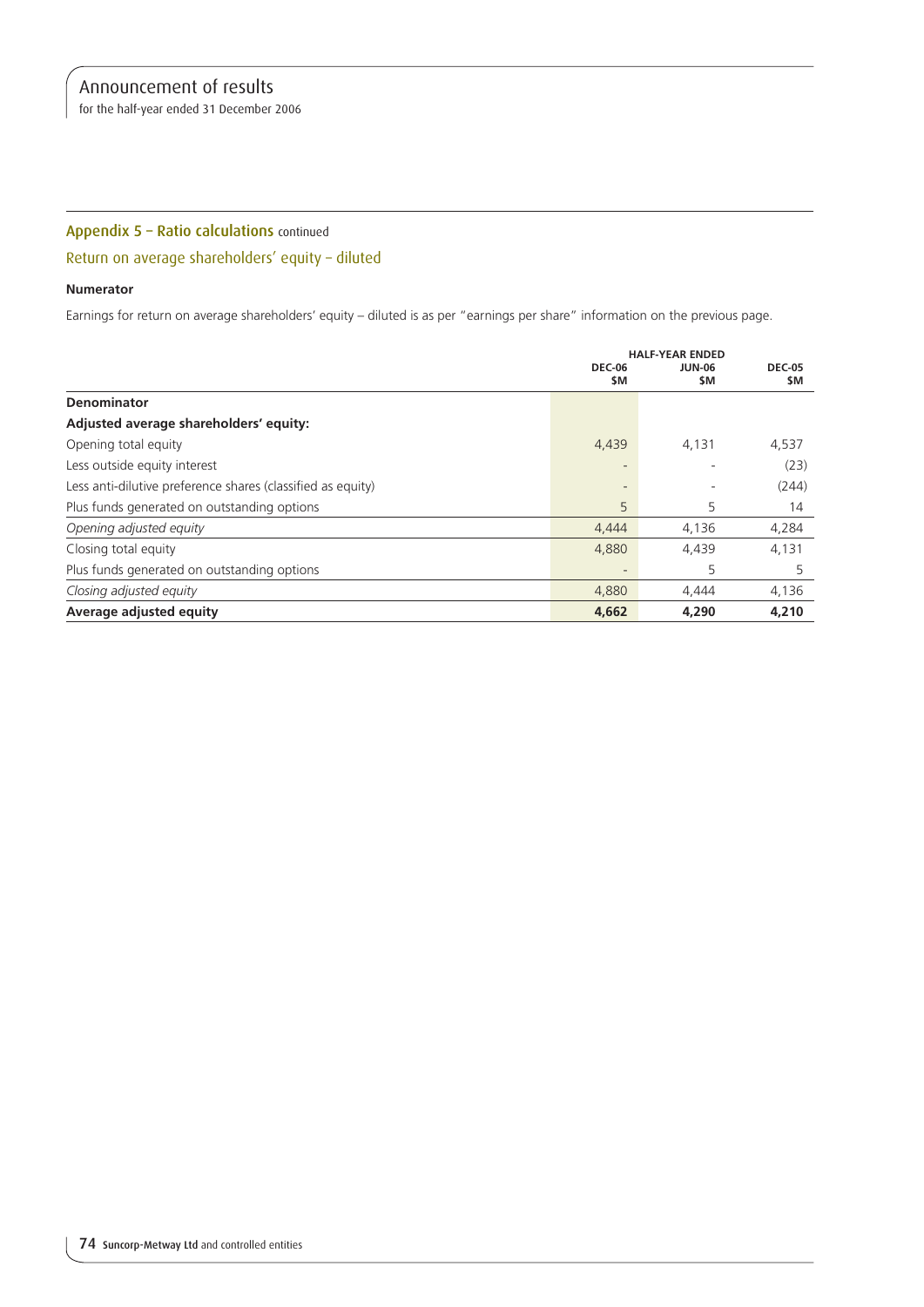## Appendix 5 – Ratio calculations continued

## Group allocation of capital for diluted return on average shareholders' equity calculations

The following table reconciles the equity base per the balance sheet of each business line to the Group equity. In addition, it shows the adjustments made to the equity base for the purposes of the diluted return on equity calculations, and the net profit which is the numerator for the calculation.

|                                                                                 | <b>BANKING</b> | <b>GENERAL</b><br><b>INSUR-</b><br><b>ANCE</b> | AS AT 31 DECEMBER 2006<br><b>WEALTH</b><br><b>MANAGE-</b><br><b>MENT</b> | <b>OTHER</b>             | CONSOL-<br><b>IDATION</b> | <b>TOTAL</b>  |
|---------------------------------------------------------------------------------|----------------|------------------------------------------------|--------------------------------------------------------------------------|--------------------------|---------------------------|---------------|
|                                                                                 | \$M            | \$M                                            | \$M                                                                      | \$M                      | \$M                       | \$M           |
| Reconciliation of net profit after tax for diluted return on                    |                |                                                |                                                                          |                          |                           |               |
| average shareholders' equity calculations                                       |                |                                                |                                                                          |                          |                           |               |
| Profit before tax                                                               | 289            | 383                                            | 54                                                                       | $\overline{7}$           | (9)                       | 724           |
| Less tax expense (1)                                                            | (87)           | (115)                                          | (6)                                                                      | (2)                      | 13                        | (197)         |
| Net profit                                                                      | 202            | 268                                            | 48                                                                       | 5                        | $\overline{4}$            | 527           |
| Reconciliation of average adjusted equity for diluted return                    |                |                                                |                                                                          |                          |                           |               |
| on average shareholders' equity calculations                                    |                |                                                |                                                                          |                          |                           |               |
| Opening adjusted equity June 2006:                                              |                |                                                |                                                                          |                          |                           |               |
| Opening total equity                                                            | 3.886          | 2,309                                          | 284                                                                      | 34                       | (2.074)                   | 4,439         |
| Adjustment for investment in subsidiaries                                       | (2, 134)       | $\overline{\phantom{a}}$                       |                                                                          | $\overline{\phantom{a}}$ | 2,134                     |               |
| Notional reallocation of subordinated debt (2)                                  | 397            | (397)                                          |                                                                          |                          |                           |               |
| Add funds generated on outstanding options                                      |                | $\overline{\phantom{a}}$                       |                                                                          |                          | 5                         | 5             |
| Adjusted opening equity                                                         | 2,149          | 1,912                                          | 284                                                                      | 34                       | 65                        | 4,444         |
| <b>Closing adjusted equity December 2006:</b>                                   |                |                                                |                                                                          |                          |                           |               |
| Closing total equity                                                            | 4.303          | 2,339                                          | 283                                                                      | 39                       | (2.084)                   | 4,880         |
| Adjustment for investment in subsidiaries                                       | (2, 134)       | $\overline{\phantom{a}}$                       |                                                                          | $\overline{\phantom{m}}$ | 2,134                     |               |
| Notional reallocation of subordinated debt and preference shares <sup>(2)</sup> | 510            | (510)                                          | $\overline{\phantom{a}}$                                                 | $\qquad \qquad -$        | $\overline{\phantom{a}}$  |               |
| Adjusted closing equity                                                         | 2,679          | 1,829                                          | 283                                                                      | 39                       | 50                        | 4,880         |
| <b>Adjusted average equity</b>                                                  | 2,414          | 1,871                                          | 284                                                                      | 37                       | 58                        | 4,662         |
|                                                                                 | $\frac{0}{0}$  | $\%$                                           | $\frac{0}{0}$                                                            | $\frac{0}{0}$            | $\frac{0}{0}$             | $\frac{0}{0}$ |
| Diluted return on average shareholders' equity                                  | 16.6           | 28.4                                           | 33.6                                                                     | 27.2                     | N/A                       | 22.4          |

#### **Notes:**

(1) Differs to the taxation note as it assumes a 30% tax rate for Banking and General Insurance. The difference is adjusted in the Consolidation column.

(2) The Group notionally allocates subordinated debt and preference shares classified as debt between Banking and General Insurance based on their relative shares' of Group regulatory capital. This results in a notional allocation from the Bank to General Insurance as the Bank physically carries all preference shares and the subordinated debt of the Group except for \$291 million in General Insurance. The notional allocation adjusts the "free capital" of the business lines. The capital funding expense shown in General Insurance for the current half-year reflects its calculated share of Group subordinated debt and preference shares.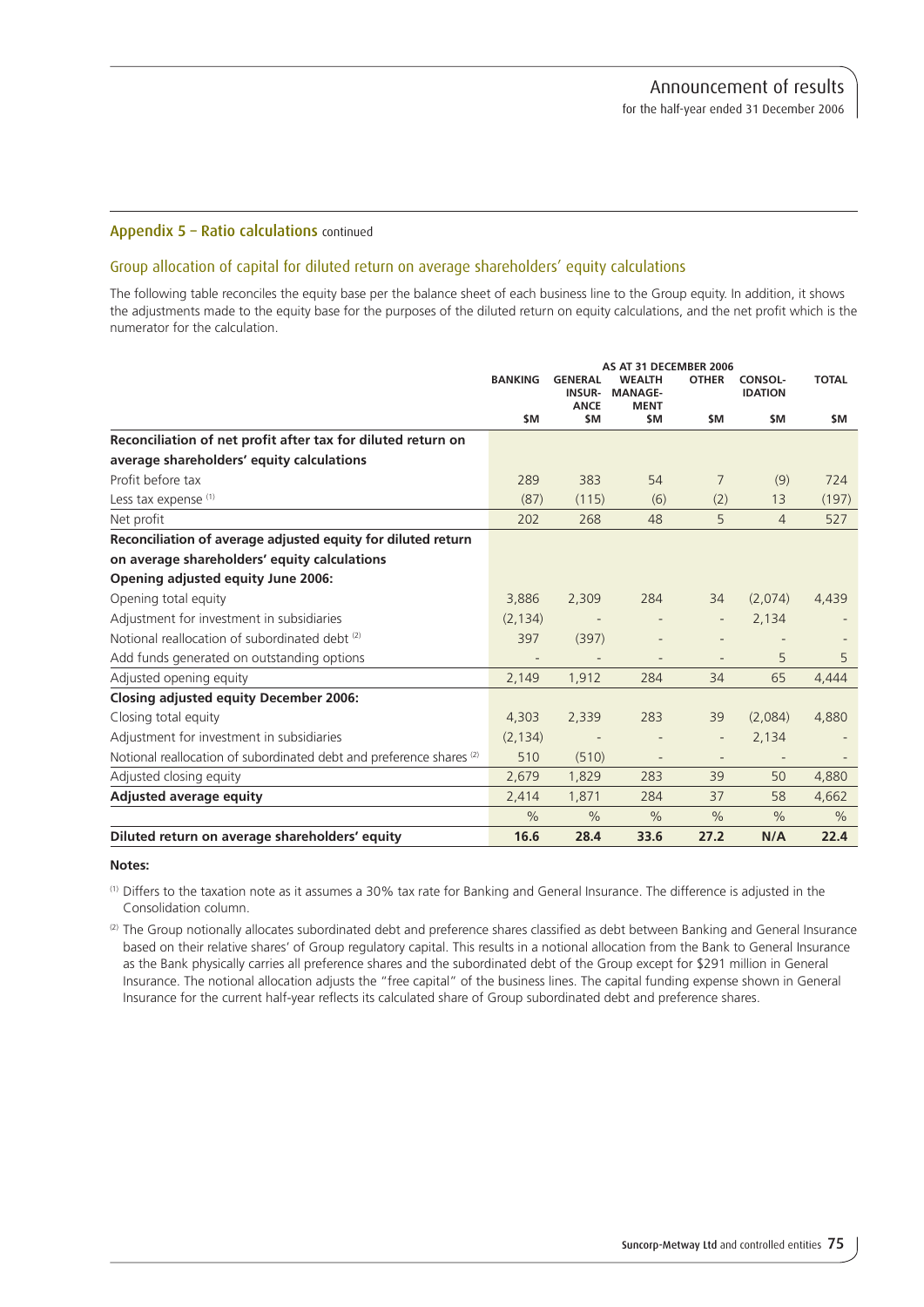for the half-year ended 31 December 2006

|                                                             | <b>HALF-YEAR ENDED</b> |               |               |
|-------------------------------------------------------------|------------------------|---------------|---------------|
|                                                             | <b>DEC-06</b>          | <b>JUN-06</b> | <b>DEC-05</b> |
| Appendix 6 - Details of share capital                       |                        |               |               |
| Ordinary shares each fully paid                             |                        |               |               |
| Number at the end of the period                             | 565,706,921            | 556,706,890   | 553,580,870   |
| Dividend declared for the period (cents per share)          | 52                     | 50            | 47            |
| Preference shares (classified as liability) each fully paid |                        |               |               |
| Number at the end of the period                             | 1.440.628              | 2,500,000     | 2.500.000     |
| Dividend declared for the period $($ \$ per share) $(1)$    | 2.80                   | 3.07          | 3.18          |
| Non-participating shares fully paid                         |                        |               |               |
| Number at the end of the period                             | 2,000                  | 2.000         | 2.000         |

## **Notes:**

(1) Classified as interest expense.